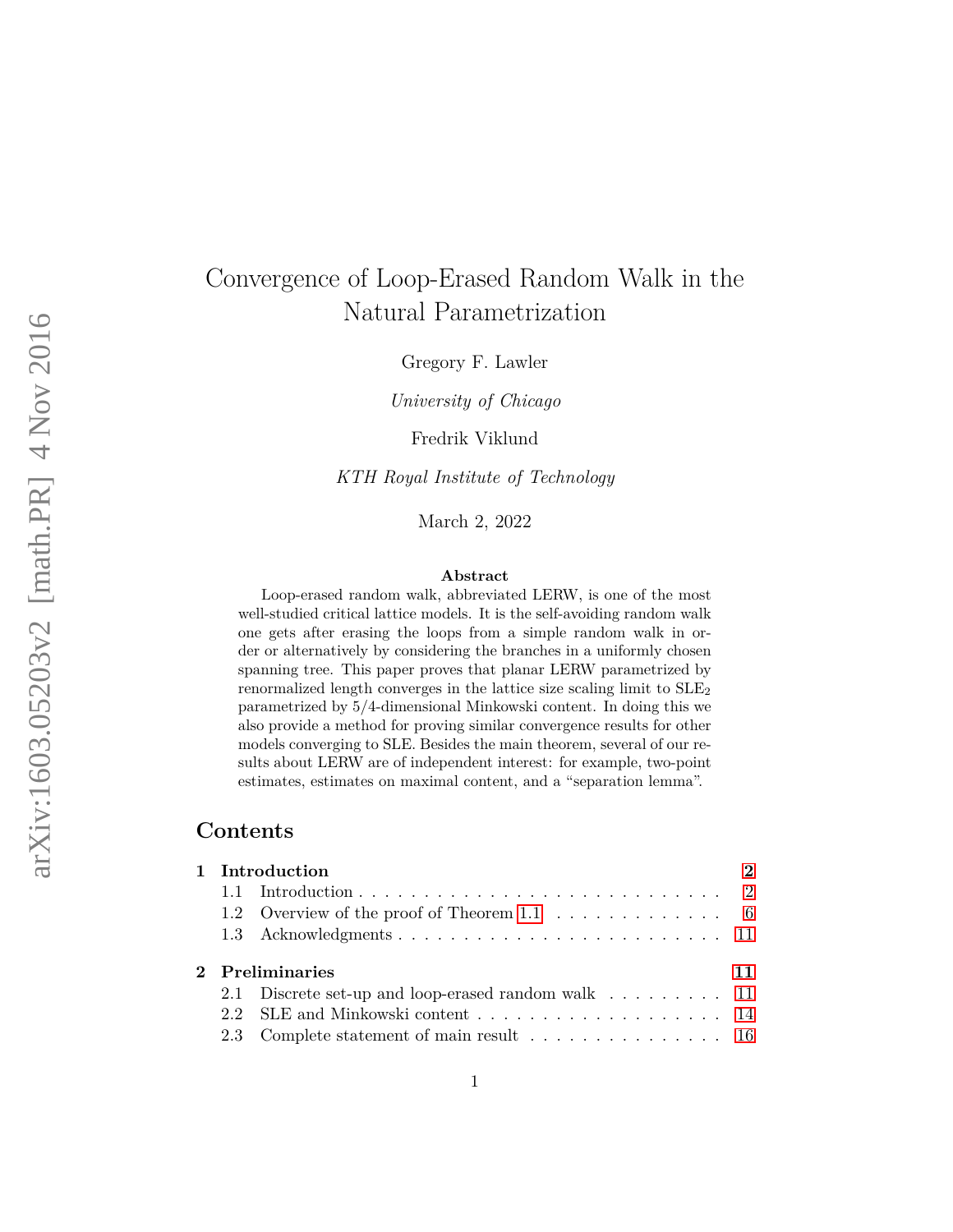| 3 |         | Deterministic estimates and coupling                                    | 19 |
|---|---------|-------------------------------------------------------------------------|----|
|   | 3.1     | Loewner difference equation $\ldots \ldots \ldots \ldots \ldots \ldots$ | 19 |
|   | $3.2\,$ |                                                                         | 21 |
| 4 |         | Core argument                                                           | 24 |
|   | 4.1     |                                                                         | 24 |
|   | 4.2     |                                                                         | 26 |
|   | 4.3     | Open and closed squares: definitions                                    | 27 |
|   | 4.4     |                                                                         | 30 |
| 5 |         | Open and closed squares: estimates                                      | 37 |
|   | 5.1     | Expected number of visits in closed squares $\dots \dots \dots$         | 37 |
|   | 5.2     | Comparing the time and the predictable version $\dots \dots$            | 42 |
| 6 |         | <b>LERW</b> estimates                                                   | 45 |
|   | 6.1     |                                                                         | 45 |
|   | 6.2     |                                                                         | 47 |
|   | 6.3     | Estimates for analytic domains                                          | 50 |
|   | 6.4     | Separation lemma: proof of Theorem $6.2 \ldots \ldots \ldots$           | 55 |
|   | 6.5     | Two-point estimate: proof of Theorem $6.4 \ldots \ldots \ldots$         | 61 |
|   | 6.6     | Estimates of bottleneck events                                          | 70 |
| 7 |         | Estimates about the metric                                              | 72 |
|   |         | A Summary of notation                                                   | 79 |

# <span id="page-1-0"></span>**1 Introduction**

#### <span id="page-1-1"></span>**1.1 Introduction**

The hypothesis that critical two-dimensional lattice models should have conformally invariant scaling limits was formulated in the physics community in the 1980s. Starting with [\[4\]](#page-79-0) conformal field theory (CFT) was developed to exploit conformal invariance and subsequently applied to many lattice models, producing predictions of, e.g., critical exponents and correlation functions.

The Schramm-Loewner evolution (SLE) processes [\[32\]](#page-81-0) provide a precise mathematical approach by describing scaling limits of random cluster interfaces and self-avoiding walks in the lattice models. To date, convergence in a sense described below, and in particular conformal invariance, has been established in several cases: loop-erased random walk (LERW), the uniform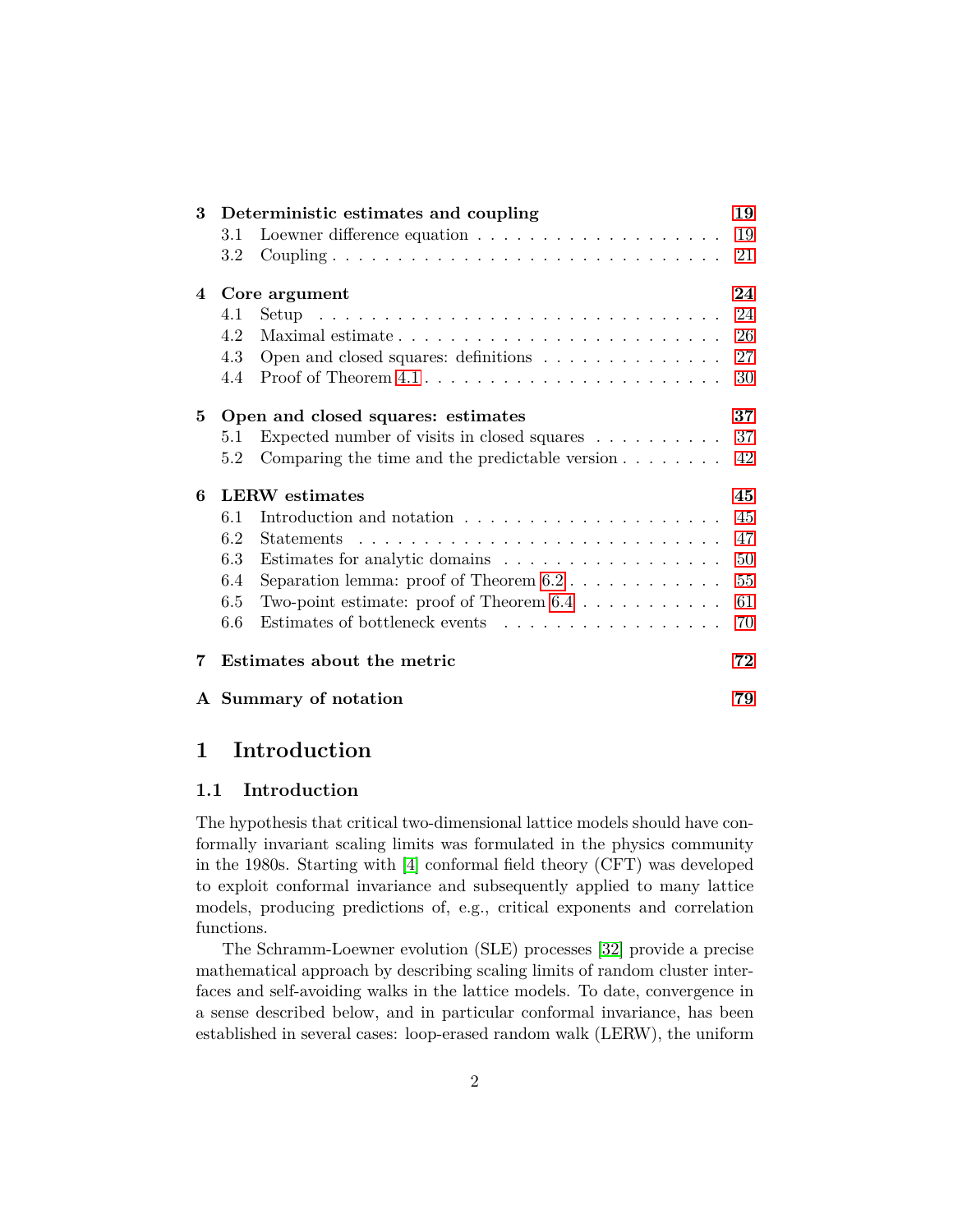spanning tree, critical percolation, the Ising model, and the discrete Gaussian free field [\[24,](#page-80-0) [34,](#page-81-1) [35,](#page-81-2) [33\]](#page-81-3). The uniform measure on self-avoiding walks is strongly believed to belong to this collection of models, but whether it actually does remains one of the most interesting and apparently difficult open problems in probability. Once a convergence result is established one can use SLE computations to rigorously derive properties such as critical exponents or dimensions of the discrete interfaces, see, e.g., [\[36,](#page-81-4) [23,](#page-80-1) [29\]](#page-81-5). Some field theoretic statements may also be interpreted and given probabilistic and geometric meaning, see, e.g., [\[8,](#page-79-1) [13\]](#page-79-2) and the references in the latter.

SLE curves are constructed using Loewner's differential equation. It gives the dynamics of a family of Riemann maps from a reference domain onto a continuously decreasing family of simply connected domains. Under favorable circumstances, as in the case of SLE, there is a non-crossing, continuous curve such that one gets the decreasing domains by taking the complements of the growing curve. This *Loewner curve* comes equipped with a particular parametrization by capacity which it inherits from the Loewner equation. Studying SLE in this parametrization is practical for many problems and we have information about, e.g., sharp Holder exponents, continuity properties, and finer multifractal relations [\[31,](#page-81-6) [16,](#page-80-2) [10,](#page-79-3) [11,](#page-79-4) [12\]](#page-79-5). Before the present paper all SLE convergence results we know of consider a discrete curve reparametrized by capacity, and proves convergence in that parametrization. This is sufficient to study many properties of discrete models converging to SLE.

However, information is lost when reparametrizing the discrete curve. A more detailed analysis (see [\[7\]](#page-79-6) for an example) is possible by considering the discrete process parametrized by length, in what is sometimes called its *natural parametrization*. By this we mean that the curve traverses each lattice edge in the same amount of time. Since the limiting trace is fractal, one needs to rescale so that whole curve in a smooth bounded domain is traversed in time of order 1. It then seems reasonable to expect that the discrete curve in its natural parametrization converges to SLE equipped with a different parmatrization than capacity. Indeed, this is widely believed to be true in all the cases where convergence to SLE is known.

The SLE curve with parameter  $\kappa \in (0,8)$  is a random fractal of almost sure dimension  $d = 1 + \kappa/8$ . With the length rescaling of the discrete curve in mind, we are looking for a parametrization  $\gamma(t)$  such that  $r\gamma[0, t]$  equals  $\gamma[0, r^d t]$  in distribution. That is, one in which it takes about time  $O(r^d)$  for the curve to travel distance *r*. (Compare this with the discrete interpretation of dimension.) It would be natural to try to parametrize by *d*-dimensional Hausdorff content, but it turns out that this does not work: the Hausdorff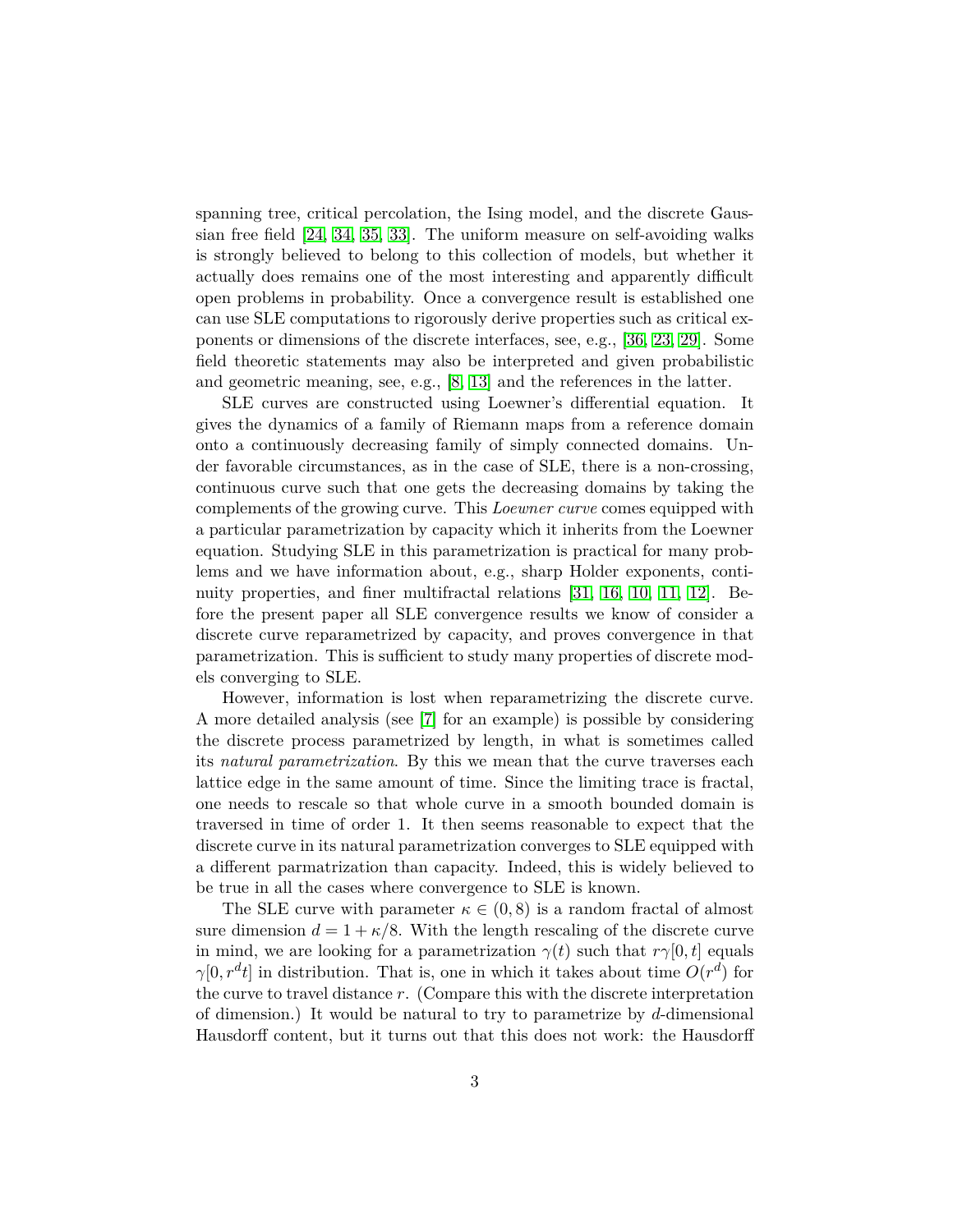content is 0 almost surely [\[30\]](#page-81-7). What does work is to parametrize by *d*dimensional Minkowski content, so that

$$
\lim_{\varepsilon \to 0+} \varepsilon^{2-d} \text{Area}(\{z : \text{dist}(z, \gamma[0, t]) \leq \varepsilon\}) = t
$$

holds for all  $t \geqslant 0$ . To make sense of this requires work, see [\[26\]](#page-80-3). The resulting parametrization is also called the natural parametrization of SLE*κ*. The first construction [\[22\]](#page-80-4) did not use Minkowski content, but went via the Doob-Meyer decomposition of a supermartingale obtained by integrating the SLE Green's function. The "natural time" was defined as the increasing part in this decomposition. Both approaches are important for this paper.

Our main theorem is that LERW parametrized by renormalized length converges to  $SLE<sub>2</sub>$  parametrized by Minkowski content. Let us give a rough statement. Fix an analytic simply connected domain *D* with distinct boundary points *a, b* and for  $N = 1, 2, \ldots$ , a lattice spacing  $N^{-1}$ . We take  $D_N$ to be an appropriate simply connected component of  $(N^{-1}\mathbb{Z}^2) \cap D$  with boundary edges  $a_N, b_N$  approximating  $a, b$ . We will measure distance between curves using a metric on parametrized curves defined as follows: If  $\gamma^1 : [s_1, t_1] \to \mathbb{C}$  and  $\gamma^2 : [s_2, t_2] \to \mathbb{C}$  are continuous curves, then

<span id="page-3-1"></span>
$$
\rho(\gamma^1, \gamma^2) = \inf \left[ \sup_{s_1 \leq t \leq t_1} |\alpha(t) - t| + \sup_{s_1 \leq t \leq t_1} |\gamma^2(\alpha(t)) - \gamma^1(t)| \right], \qquad (1.1)
$$

where the infimum is over all increasing homeomorphisms  $\alpha : [s_1, t_1] \rightarrow$  $|s_2, t_2|$ .

<span id="page-3-0"></span>**Theorem 1.1.** *There is a universal (but presumed lattice dependent) constant*  $\check{c}$  *and an explicit sequence*  $\varepsilon_N \to 0+$  *as*  $N \to \infty$  *such that the following holds.* For each  $N$ *, let*  $\eta(t)$ *,*  $t \in [0, T_{\eta}]$ *, be LERW in*  $D_N$  *from*  $a_N$  *to*  $b_N$  *viewed as a continuous curve parametrized so that each edge is traversed in time*  $\check{c}N^{-5/4}$ *. Let*  $\gamma(t), t \in [0, T_{\gamma}]$ *, be chordal SLE*<sub>2</sub> *in D from a to b parametrized by* 5*/*4*-dimensional Minkowski content. There is a coupling of η and γ such that*

$$
\mathbf{P}\left\{\rho\left(\eta,\gamma\right)>\varepsilon_{N}\right\}<\varepsilon_{N}.
$$

*In particular, η converges to*  $\gamma$  *weakly with respect to the metric*  $\rho$ *.* 

See Section [2.3](#page-15-0) and Theorem [2.3](#page-16-0) in particular for a complete statement, but we mention here that we obtain an estimate on the convergence rate and one may take  $\varepsilon_N = c \left(\log N\right)^{-1/60}$  in the theorem, where *c* is a constant depending on the domain configuration. The recent paper [\[7\]](#page-79-6) gives an already worked out application of Theorem [1.1.](#page-3-0) See also [\[2,](#page-79-7) [3,](#page-79-8) [14\]](#page-79-9) for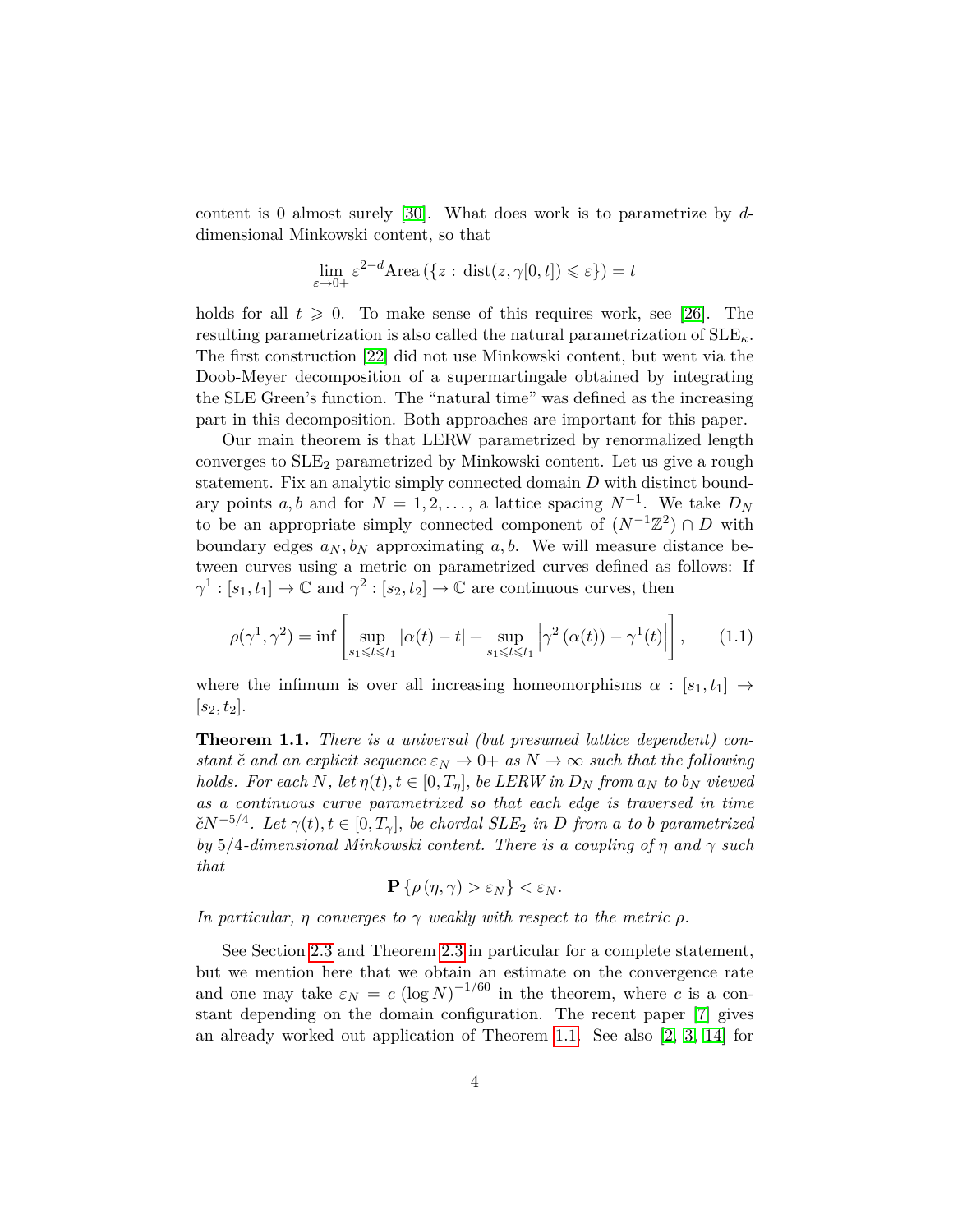additional discussions of discrete models and their relations to SLE in the natural parametrization. There is a version of Theorem [1.1](#page-3-0) for radial LERW. The proof requires some extra work which is done in [\[28\]](#page-81-8).

The starting point of the proof is the main result of [\[5\]](#page-79-10): the renormalized probability that LERW uses a fixed interior edge converges towards the  $SLE<sub>2</sub>$ Green's function. (See [\[5\]](#page-79-10) and the references therein for a discussion of the LERW growth exponent and related work.) It is important that this result holds for general domains and that we have estimates on the convergence rate. With these facts in hand, the next step is to revisit the convergence in the capacity parametrization [\[24\]](#page-80-0). We need to work with a slightly different coupling than the ones previously constructed and we need to be careful about certain measurability properties. We carry out the needed work in a separate paper [\[27\]](#page-80-5). There we give proofs using the Green's function as martingale observable and derive quantitative bounds on error terms. It is convenient to work with a discrete difference version of Loewner's equation and we discuss this and develop the required estimates in [\[27\]](#page-80-5).

Given these results we thus have a coupling of LERW with  $SLE<sub>2</sub>$  in which with large probability the Loewner chains and paths are uniformly close when parametrized by capacity. The main goal of this paper is to show that in this coupling, uniformly as the capacity of the paths is varied, the renormalized length of the LERW is nearly the same as the Minkowski content of the SLE, except for an event of small probability. In order to do this we consider martingales given by taking conditional expectations of the total number of steps and the total content of the LERW and SLE, respectively, given the growing coupled curves sampled at mesoscopic capacity increments. The idea is to look at the Doob-Meyer decompositions of the martingales and use the fact that the Green's functions are very close in order to show that the supermartingale parts are close. From this it is possible to deduce that the increasing parts, that is, the naural times, must also be close. A significant complication is to control the contribution of regions in the complement of the curves where the result of [\[5\]](#page-79-10) gives only trivial information. We handle this by discretizing and at each step restricting attention to "open" squares for which certain geometric estimates hold that allow us to estimate using [\[5\]](#page-79-10). The contribution of "closed" squares is shown to be negligible.

Although many of our estimates are specific to LERW, our general method of proof is not. We do not see any obstructions for it to work for other models as well, if (and this is a big if!) the analogs of the Green's function convergence and second moment estimates for the discrete model are available.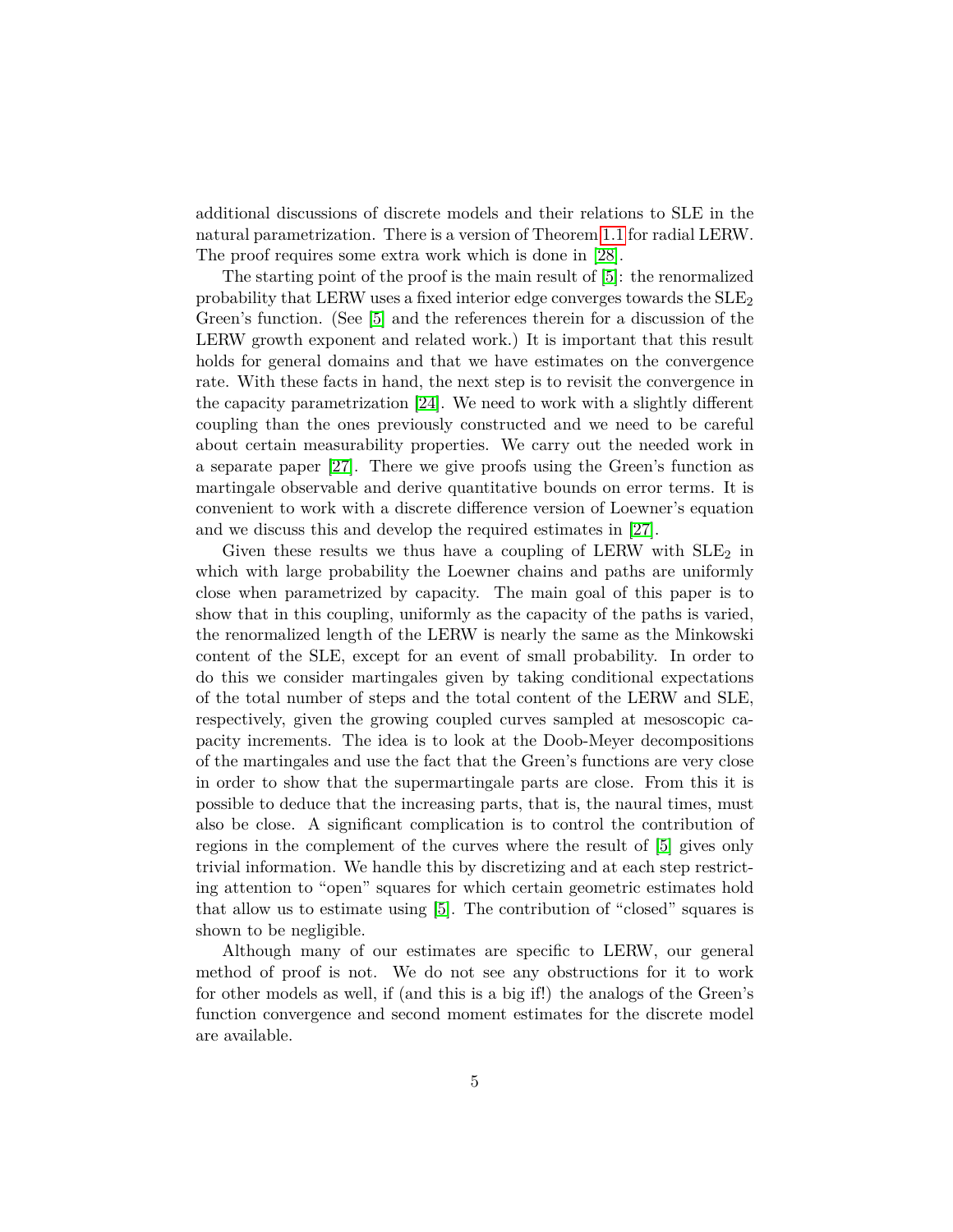#### <span id="page-5-0"></span>**1.2 Overview of the proof of Theorem [1.1](#page-3-0)**

Let us now be more precise about what is needed to carry out this idea and where in the paper it is done. We will give more detailed definitions in Section [2.](#page-10-1)

- We fix an analytic simply connected domain *D* with distinct boundary points  $a', b'$ .
- For any lattice spacing  $N^{-1}$  we approximate  $(D, a', b')$  by a triple  $(A, a, b)$  where  $A = A(D, N) \subset \mathbb{Z}^2 = \mathbb{Z} + i\mathbb{Z}$  is a simply connected lattice set with boundary edges  $a, b$  near  $Na', Nb'$ . We often identify edges with their midpoints.
- We identify each  $\zeta \in \mathbb{Z}^2$  with the closed square  $\mathcal{S}_{\zeta}$  of side length 1 centered at  $\zeta$ . We let  $D_A$  be the simply connected complex domain generated by *A* by taking the (interior of the) union of the squares corresponding the points of *A*. Note that  $N^{-1}D_A$  approximates the domain *D*. We will sometimes slightly abuse language and refer to *D<sup>A</sup>* as a "union of squares domain".
- We write  $\check{a} = N^{-1}a, \check{b} = N^{-1}b$ , and  $\check{D} = \check{D}_A = N^{-1}D_A$  for the quantities scaled by  $N^{-1}$ . As  $N \to \infty$ ,  $\check{D}$  converges to *D* in the Carathéodory sense, and it is not hard to estimate the convergence rate. Indeed (see Lemma [7.1\)](#page-72-0) there exists a conformal transformation  $\psi : \check{D} \to D$  with  $\psi(0) = 0, \psi'(0) > 0$ ,

$$
|\psi(z) - z| \leqslant \frac{c \log N}{N}, \qquad z \in \check{D},
$$
  

$$
|\psi'(z) - 1| \leqslant \frac{c}{N \operatorname{dist}(z, \partial \check{D})}, \qquad z \in \check{D}, \qquad \operatorname{dist}(z, \partial D) \geqslant \frac{c}{N}.
$$

• We fix a conformal transformation

$$
F: D_A \to \mathbb{H}, \quad F(a) = 0, \quad F(b) = \infty.
$$

Note that this map is defined only up to a final scaling. We will consider the paths only up to the time that their half plane capacity reaches 1. This half plane capacity is defined in terms of the image under *F* and so depends on the scaling. We will be able to consider the entire path in *D* by varying the initial *F*.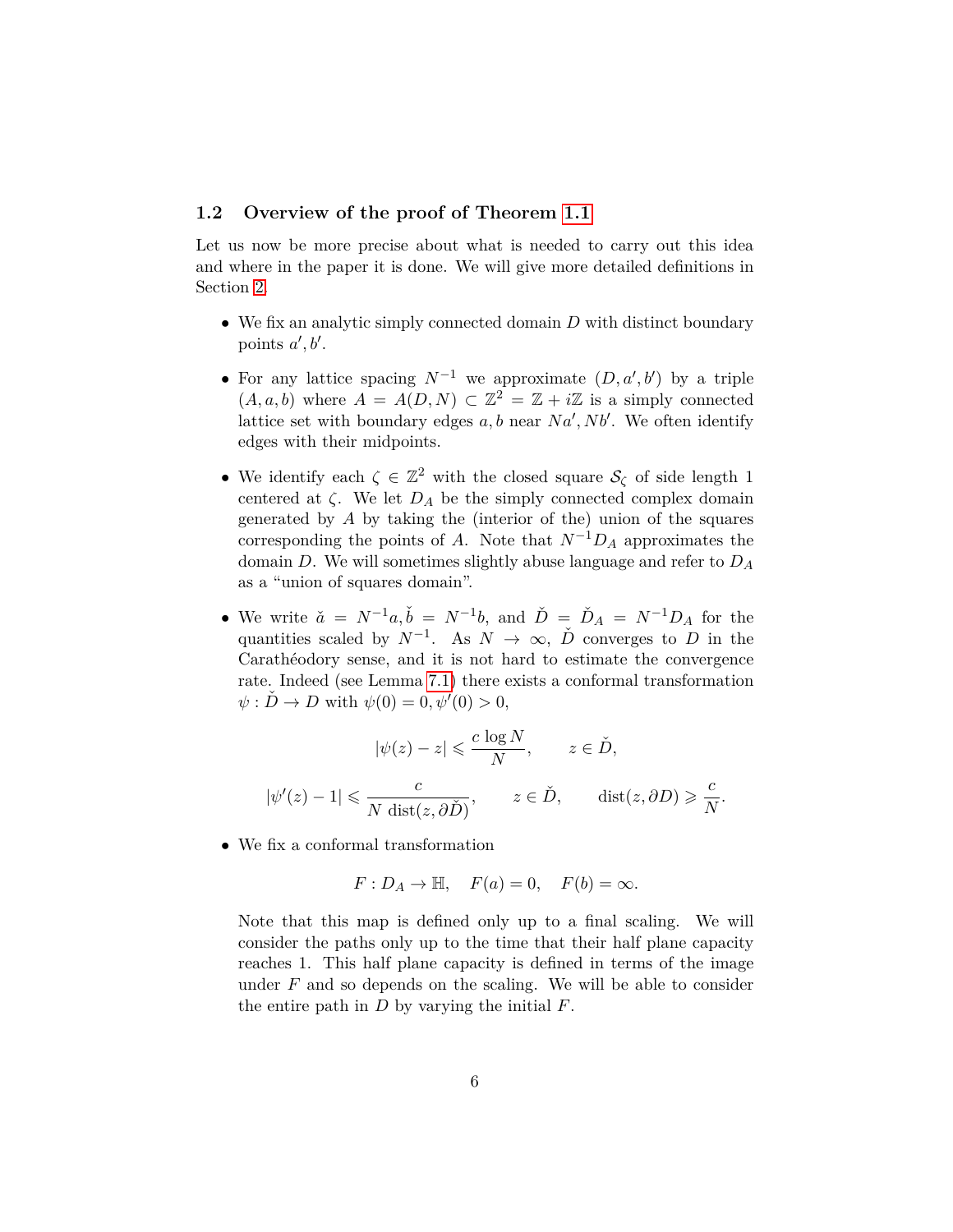- We choose a mesoscopic scale  $h = N^{-2u/3}$  where  $u > 0$  is the exponent (also denoted by  $u$ ) in the error term in the main estimate from [\[5\]](#page-79-10), see [\(1.3\)](#page-8-0). We choose the scale this coarse so that this error does not contribute significantly in estimates. Let  $n_0 = \lfloor h^{-1} \rfloor$ .
- We grow a LERW in *A* from *a* to *b* which we denote by *η*. We write  $P_{A,a,b}$  for the associated probability measure. We stop the path each time its capacity has increased by  $h$ , and write  $\eta^n$  for path stopped after *n* mesoscopic increments. By removing the vertices of  $\eta^n$  from *A* (taking an appropriate connected component if needed), we have a sequence of configurations  $(A_0, a_0, b), (A_1, a_1, b), (A_2, a_2, b), \ldots$  with *A*<sup>0</sup> ⊃ *A*<sup>1</sup> ⊃ · · · and we let  $D_n = D_{A_n}$ . By mesoscopic capacity increment, we mean the half-plane capacity of  $\mathbb{H} \setminus F(D_n)$  so that  $\text{hcap} \left[\mathbb{H} \setminus F(D_n)\right] \approx h n.$
- We let  $g_n : \mathbb{H} \setminus F(D_n) \to \mathbb{H}$  be the conformal transformation with  $g_n(z) = z + o(1), z \to \infty$ ; let  $F_n = g_n \circ F$  for  $g_n = g^n \circ \cdots \circ g^1$  where  $g^n$  is the corresponding transformation  $g^n$  :  $F_{n-1}(D_{n-1} \setminus D_n) \to \mathbb{H}$ normalized at infinity. Let

$$
U_n = F_n(a_n), \quad \xi_n = U_n - U_{n-1}
$$

so that  $U_n$  is a discrete "driving term" for the LERW.

• Let  $\mathbf{P}_n = \mathbf{P}_{A_n, a_n, b}$ . In an accompanying paper [\[27\]](#page-80-5) we use the LERW Green's function and Loewner difference estimates to couple the LERW with an  $SLE_2$ . To be more precise, we find a standard Brownian motion  $W_t$  and a sequence of stopping times  $0 = \tau_0 < \tau_1 < \tau_2 < \cdots$  such that except for an event of small probability,

$$
\max_{n \leq n_0} |U_n - W_{\tau_n}| \leqslant c \, h^{1/5}.
$$

• Given the Brownian motion, there is a corresponding  $SLE_2$  path in  $\mathbb{H}$ , that is, there is a simple curve  $\gamma : [0, \infty) \to \mathbb{H}$  and conformal maps  $g_t^{\text{SLE}}$  :  $\mathbb{H} \setminus \gamma_t \to \mathbb{H}$  satisfying

$$
\partial_t g_t^{\text{SLE}}(z) = \frac{1}{g_t^{\text{SLE}}(z) - W_t}
$$

*.*

Here we write  $\gamma_t = \gamma[0, t]$  for the trace in H and we have parametrized the curve so that  $hcap[\gamma_t] = t$ . We obtain the SLE in  $\check{D}$  by  $\check{\gamma}(t) =$  $N^{-1}F^{-1}$  [ $\gamma(t)$ ]; here, we have retained the capacity parametrization.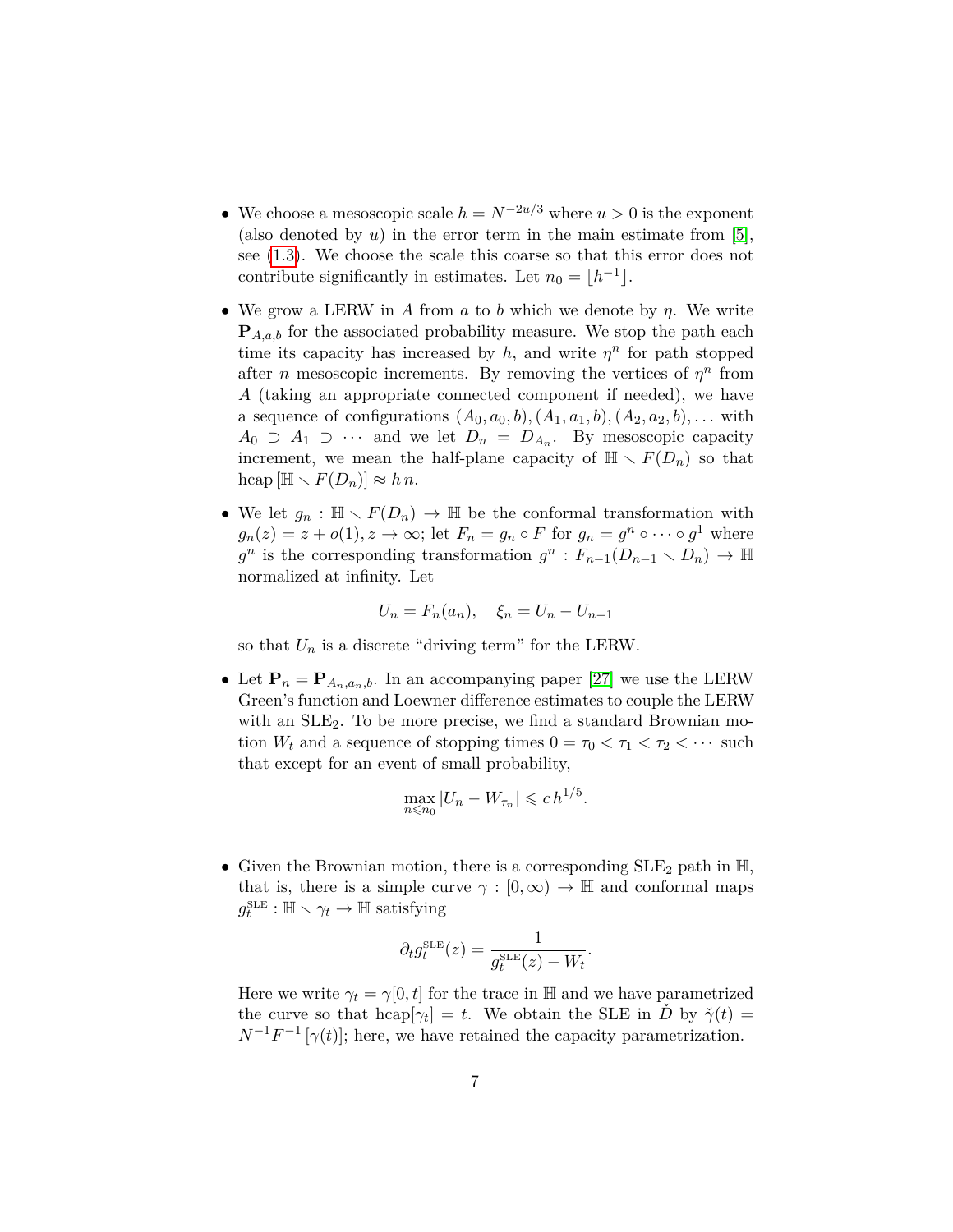• We let

$$
\varphi_n^{\text{LERW}}(z) = (g_n \circ F)(Nz) - U_n, \quad \varphi_{\tau_n}^{\text{SLE}}(z) = (g_{\tau_n}^{\text{SLE}} \circ F)(Nz) - W_{\tau_n}
$$

and let  $\mathcal{G}_n$  be the *σ*-algebra of the coupling, that is, the *σ*-algebra generated by the discrete LERW domains  $A_k, k \leq n$ , and the Brownian motion  $W_s, 0 \le s \le \tau_n$ . We are careful in our construction to make sure that  ${W_t - W_{\tau_n} : t \geq \tau_n}$  is independent of  $\mathcal{G}_n$ . If Im  $\varphi_{\tau_n}^{\text{SLE}}(z) \geq$  $h^{1/20}$ , then with large probability the two uniformizing maps are close:

$$
\max_{n \leq n_0} |\varphi_n^{\text{LERW}}(z) - \varphi_{\tau_n}^{\text{SLE}}(z)| \leq c h^{1/30}.
$$

- Let *T* and  $T_n$  be the number of steps of  $\eta$  and  $\eta^n$ , respectively, and let  $\check{T} = c_*^{-1} N^{-5/4} T$  and  $\check{T}_n = c_*^{-1} N^{-5/4} T_n$  be the scaled quantities. Here  $c_*$  is the constant appearing in [\(1.3\)](#page-8-0) below. Similarly let  $\Theta$  be the 5/4-dimensional Minkowski content of  $\check{\gamma}_{\infty}$  and let  $\check{\Theta}_t$  times the  $5/4$ -dimensional Minkowski content of  $\check{\gamma}_t$ .
- We consider two discrete time  $\mathcal{G}_n$ -martingales:

$$
M_n^{\text{LERW}} = \mathbf{E}\left[\check{T} \mid \mathcal{G}_n\right] = \check{T}_n + c_*^{-1} N^{-5/4} \sum_{z \in A_n} \mathbf{P}_n \left\{ z \in \eta \right\}.
$$

and

$$
M_n^{\text{SLE}} = \mathbf{E} \left[ \check{\Theta} \mid \mathcal{G}_n \right] = \check{\Theta}_{\tau_n} + \int_{\check{D} \times \check{\gamma}_{\tau_n}} G_{\check{D} \times \check{\gamma}_{\tau_n}}(z; \check{\gamma}(\tau_n), \check{b}) dA(z).
$$

Here

$$
G_{\check{D}\smallsetminus\check{\gamma}_{\tau_n}}\left(z;\check{\gamma}(\tau_n),\check{b}\right)=\tilde{c}\,r_n(z)^{-3/4}\sin^3\left[\arg\varphi_{\tau_n}^{\text{SLE}}(z)\right]
$$

is the Euclidean Green's function for  $SLE_2$  in  $\check{D} \setminus \check{\gamma}_{\tau_n}$  from  $\check{\gamma}(\tau_n)$  to *b* and we are writing  $r_n(z)$  for the conformal radius of  $\check{D} \setminus \check{\gamma}_{\tau_n}$  seen from *z*. The value of the constant  $\tilde{c} \in (0,\infty)$  is unknown.

• We form the difference of the two  $\mathcal{G}_n$ -martingales:

$$
M_n = M_n^{\text{SLE}} - M_n^{\text{LERW}}.\tag{1.2}
$$

We can then write  $M_n = B_n + Y_n$ , where

$$
B_n = \check{\Theta}_{\tau_n} - \check{T}_n,
$$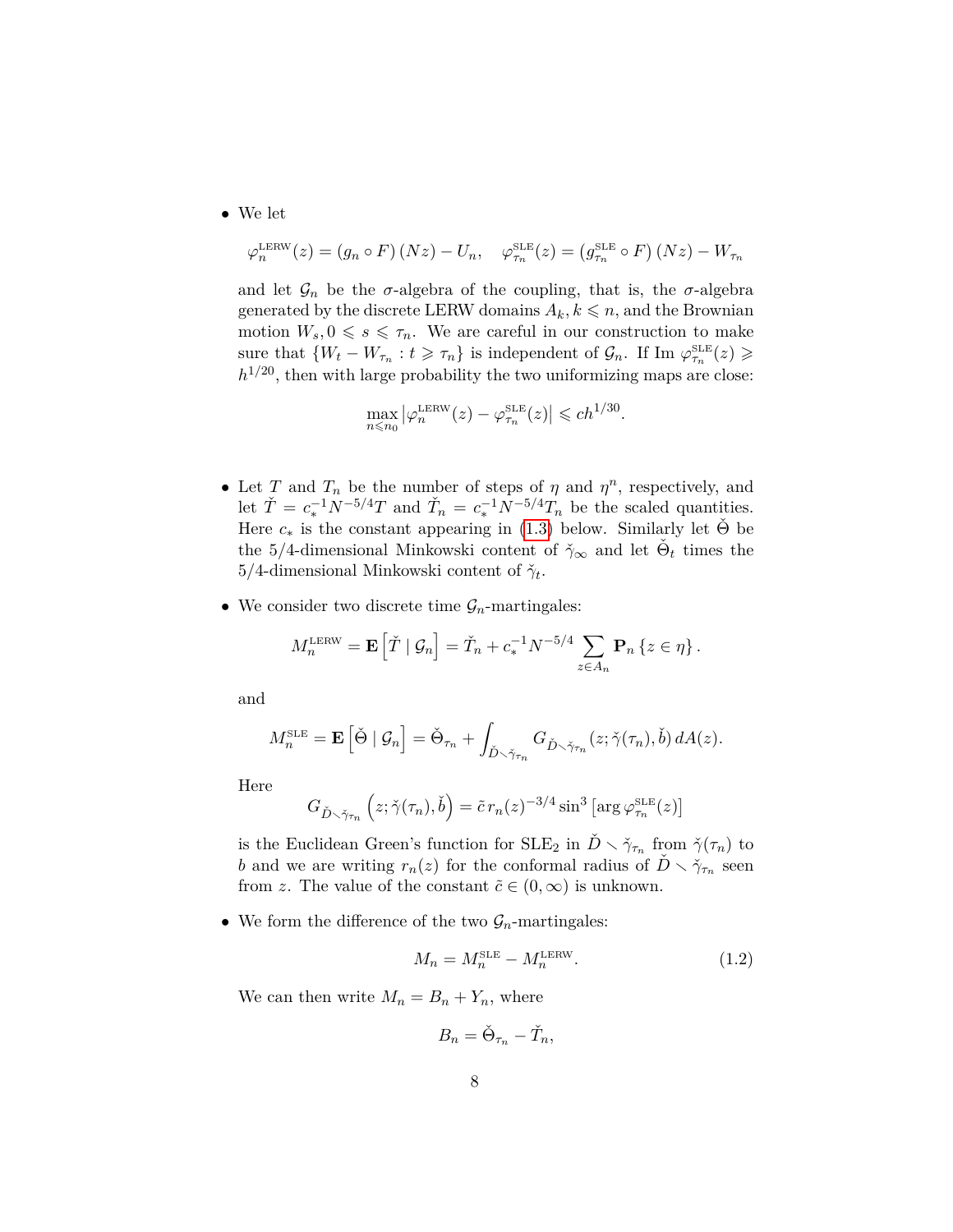and

$$
Y_n = \int_{\check{D}\smallsetminus\check{\gamma}_{\tau_n}} G_{\check{D}\smallsetminus\check{\gamma}_{\tau_n}}(z;\check{\gamma}(\tau_n),\check{b}) dA(z) - c_*^{-1} N^{-5/4} \sum_{\zeta \in A_n} \mathbf{P}_n\{\zeta \in \eta\}.
$$

Notice that  $B_n$  is a difference of two increasing processes so it is a process of bounded variation, and *Y<sup>n</sup>* is a difference of two supermartingales.

• The main result of [\[5\]](#page-79-10) tells us that there are constants  $c_* \in (0, \infty)$  and  $u > 0$  such that

<span id="page-8-0"></span>
$$
\mathbf{P}_{n}\{\zeta \in \eta\} = c_{*} G_{D_{n}}(\zeta; a_{n}, b) (1 + O(N^{-u})), \qquad (1.3)
$$

at least if the interior point  $\zeta$  is not too close to  $\partial A_n$ . So after rescaling and integrating this relation, taking regularity properties into account, we expect  $Y_n$  to be uniformly small.

- In Section [4.4](#page-29-0) we will (roughly speaking) use estimates for the coupling and [\(1.3\)](#page-8-0) to find a  $\delta > 0$  so that if  $\varepsilon_N = (\log N)^{-\delta}$  then there is a "large" stopping time *τ* such that
	- $-|Y_n| \leq \varepsilon_N$  for all  $n < \tau$ ,
	- $-$ **E**  $[Y_{\tau}^2] \leq \varepsilon_N$ ,
	- $-$  and  $|B'_n B'_{n-1}|$  ≤  $\varepsilon_N$  for all  $n ≤ τ$ , where  $B'_n$  is a predictable version of  $B_n$ .
- Given this, an argument using the  $L^2$ -maximum principle shows that  $\max_{n \leq \tau} |B'_n|$  is bounded terms of  $\varepsilon_N$ , with large probability. In Sec-tion [5.2](#page-41-0) we use this to bound  $\max_{n \leq \tau} |B_n|$ , and this is the estimate we want.

A substantial complication in this approach is that the Loewner difference equation only shows that for suitable  $\varepsilon > 0$  the uniformizing LERW and SLE maps  $\varphi_n^{\text{LERW}}$  and  $\varphi_{\tau_n}^{\text{SLE}}$  are uniformly close for  $z \in D$  with Im  $\left[\varphi_{\tau_n}^{\text{SLE}}(\zeta)\right] \geq$ *h*<sup>ε</sup>. We need to also control the contribution of points for which Im  $\left[\varphi_{\tau_n}^{\text{SLE}}(\zeta)\right]$ is small. Moreover, the error in the precise version of [\(1.3\)](#page-8-0) depends on the geometry of the domain seen from *ζ*. In fact, the curves may *a priori* both create large regions of "bad" points, but we will show that the proportion of bad points that are subsequently visited goes to zero and so do not actually contribute. We will achieve this by showing that, roughly speaking, all such points satisfy at least one of the following conditions for each *n*, and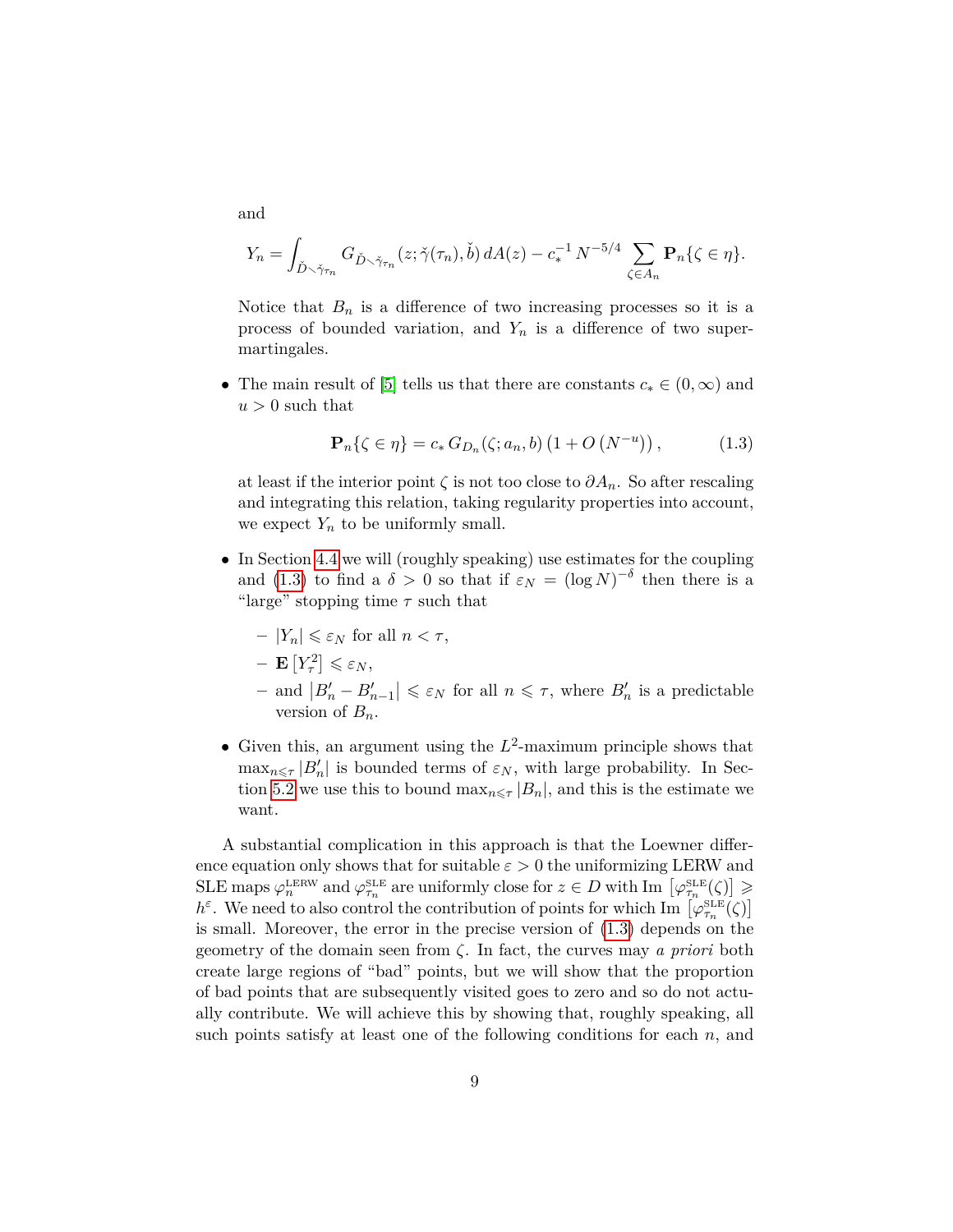estimate the contribution differently depending on which. Here we summarize the definition for SLE, see Section [4.3](#page-26-0) the slightly different definition for LERW and further discussion. We set  $\lambda = h^{1/100}$  and describe the two conditions.

- I. We have Im  $\left[\varphi_{\tau_n}^{\text{SLE}}(\zeta)\right] \geq \lambda$  and there exists  $j \leq n$ , such that
	- $S_j(\zeta) \leq (\log N)^{-2/5}$ , where  $S_j(\zeta) = \sin \left[ \arg \varphi_{\tau_n}^{\text{SLE}}(\zeta) \right]$ .

Roughly speaking, this means the the path "screens" *ζ*, e.g., by almost closing a bubble around it, but the distance between the curve and *ζ* may still be large.

II. We have Im  $\left[\varphi_{\tau_n}^{\text{SLE}}(\zeta)\right] < \lambda$  and the distance at time  $\tau_n$  from  $\zeta$  to the curve is less than  $(\log N)^{-5}$  but the tip of the curve is at least distance  $(\log N)^{-1}$  from  $\zeta$ , so that the curve "got close to  $\zeta$  and then away".

A square  $S_{\zeta}$  becomes "closed" at time *n* (and stays closed forever) if either of the conditions I or II hold for  $\zeta$  at time *n*. A square is "open" at a given time if it is not closed. The idea is to do the argument as sketched above but instead redefining the processes  $M_n^{\text{SLE}}, M_n^{\text{LERW}}, M_n, B_n, Y_n$  to be the corresponding quantities referring to the amount of natural time spent in open squares, that is, time spent before the square has become closed. For this to work we have to show that it is enough to consider the open squares and this part of the argument is given in Section [5.](#page-36-0) The proof of Theorem [1.1](#page-3-0) is completed in Section [4.4,](#page-29-0) assuming some statements that are proved in later sections.

The proof of Theorem [1.1](#page-3-0) requires sharp one and two-point estimates for both SLE and LERW. For SLE they have been developed in several recent papers, and the sharp one-point estimate for LERW is [\(1.3\)](#page-8-0). In Section [6](#page-44-0) we have collected the needed estimates about LERW. We have separated them from the main argument because they have independent interest and because this section can be read independently. The two-point estimates for LERW need both the sharp one-point estimate and an appropriate separation lemma that states that that two-sided LERW conditioned to reach a ball about the origin have a good chance of having the endpoints at the first visits from the two directions "separated". We leave the exact statements for Section [6.](#page-44-0) This section, which comprises almost half of this paper, does not use any facts about SLE.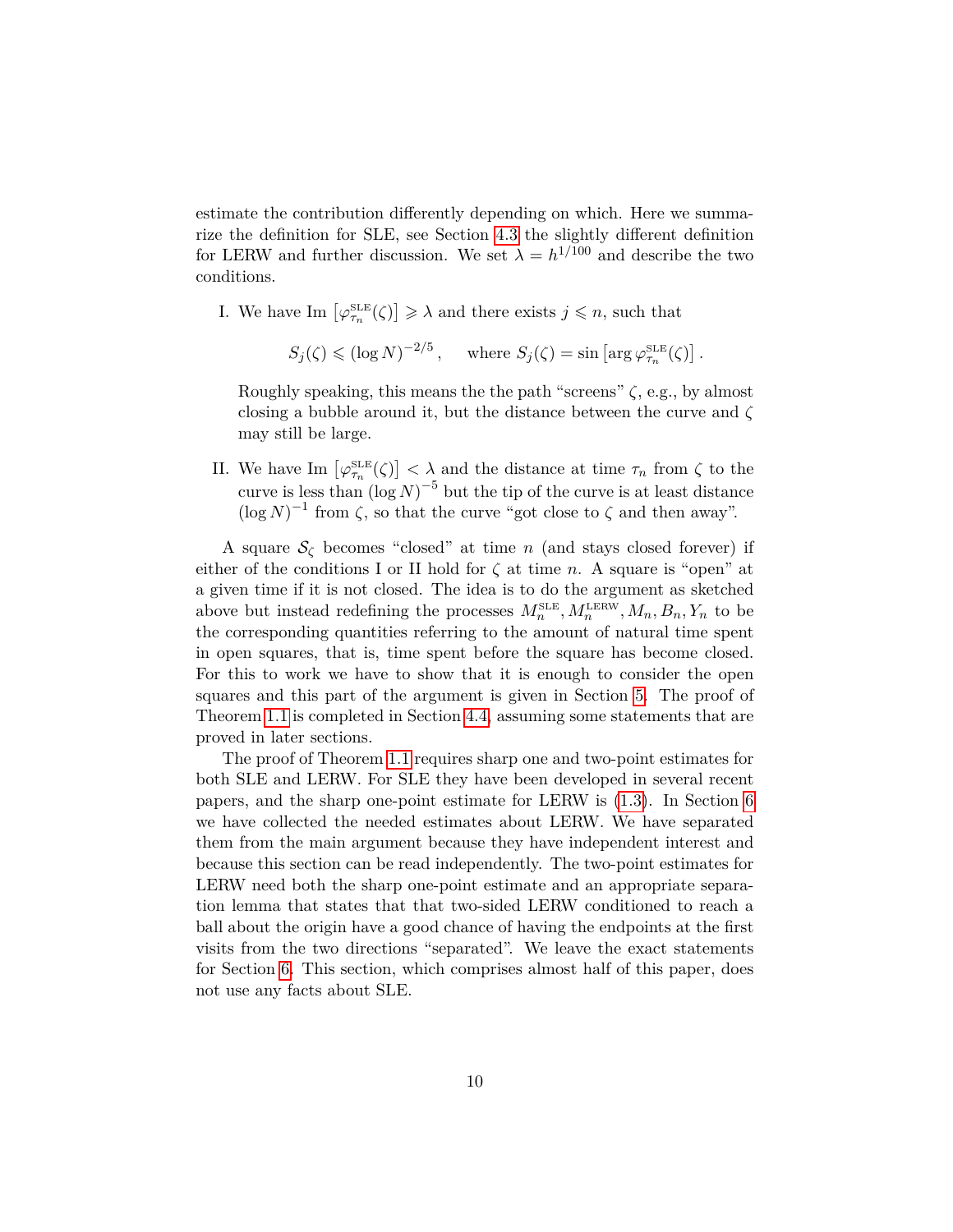#### <span id="page-10-0"></span>**1.3 Acknowledgments**

Lawler was supported by National Science Foundation grant DMS-1513036. Viklund was supported by the Knut and Alice Wallenberg Foundation, the Swedish Research Council, the Gustafsson Foundation, and National Science Foundation grant DMS-1308476. We also wish to thank the Isaac Newton Institute for Mathematical Sciences where part of this work was carried out.

# <span id="page-10-1"></span>**2 Preliminaries**

#### <span id="page-10-2"></span>**2.1 Discrete set-up and loop-erased random walk**

Here we will give precise definitions of our discrete quantities.

• If *A* is a finite subset of  $\mathbb{Z}^2$ , we let  $\partial_e A$  denote the edge boundary of *A*, that is, the set of edges of  $\mathbb{Z}^2$  with exactly one endpoint in A. We will specify elements of *∂eA* by *a*, the midpoint of the edge. Note that *a* specifies the edge uniquely up to the orientation. We will write  $a_-, a_+$ for the endpoints of the edge in  $\mathbb{Z}^2 \setminus A$  and A, respectively. Note that

$$
a_-, b_- \in \partial A := \{ z \in \mathbb{Z}^2 \setminus A : \text{dist}(z, A) = 1 \},
$$
  

$$
a_+, b_+ \in \partial_i A := \{ z \in A : \text{dist}(z, \partial A) = 1 \}.
$$

We also write the edge as  $e_a = [a_-, a_+]$ ,  $e_b = [b_-, b_+]$  for the edges oriented from the outside to the inside.

- Let A denote the set of triples  $(A, a, b)$  where A is a finite, simply connected subset of  $\mathbb{Z}^2$  containing the origin, and  $a, b$  are elements of *∂*<sup>*eA*</sup> with *a*<sup>−</sup> ≠ *b*<sup>−</sup>. We allow *a*<sup>+</sup> = *b*<sup>+</sup>.
- let  $S = \{x + iy \in \mathbb{C} : |x|, |y| \leq 1/2\}$  be the closed square of side length one centered at the origin and  $S_z = z + S$ . If  $(A, a, b) \in A$ , let  $D_A$  be the corresponding simply connected domain defined as the interior of

$$
\bigcup_{z\in A}\mathcal{S}_z.
$$

This is a simply connected Jordan domain whose boundary is a subset of the edge set of the dual graph of  $\mathbb{Z}^2$ . Note that  $a, b \in \partial D_A$ . We refer to  $D_A$  as a "union of squares" domain.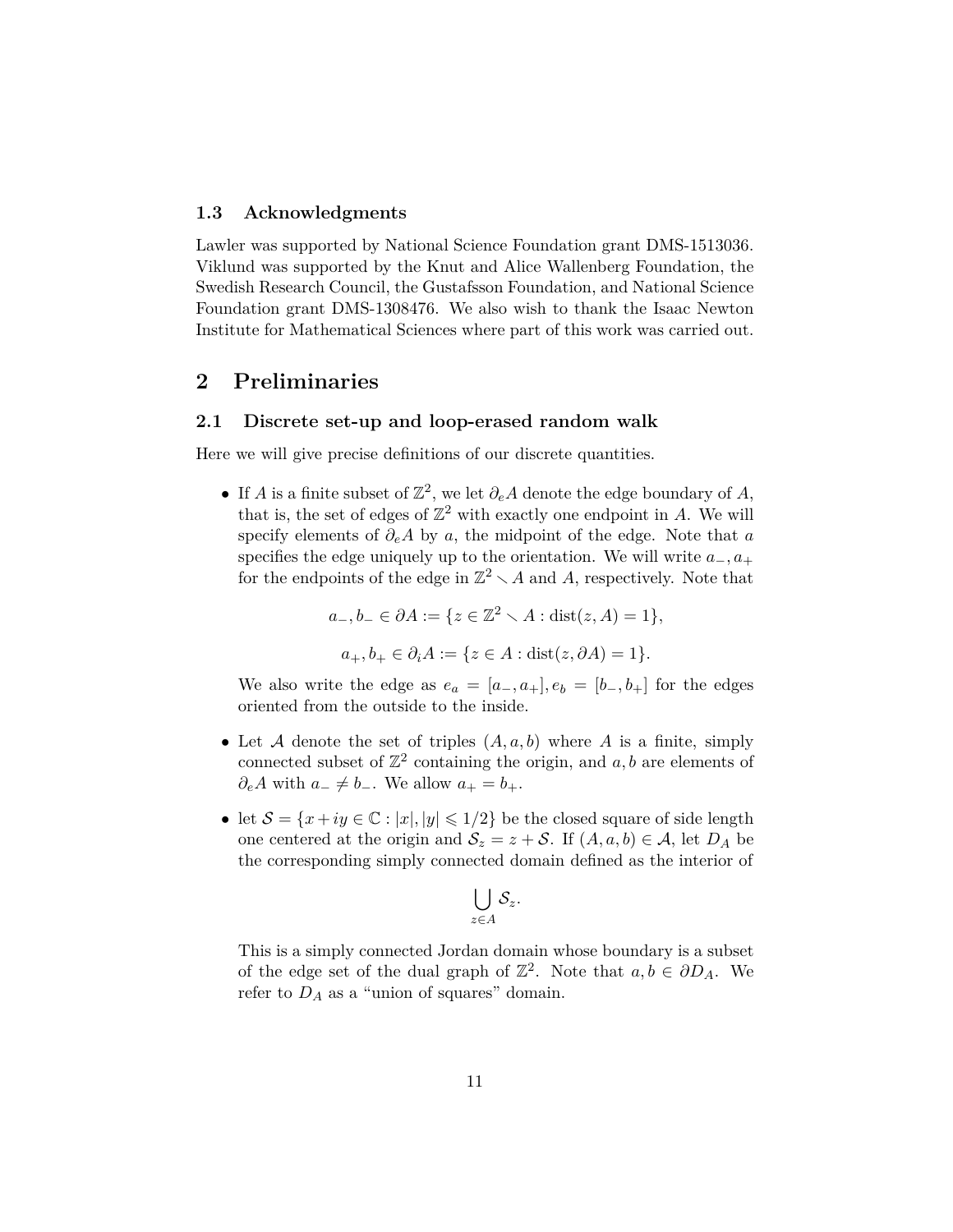- Let  $F = F_{A,a,b}$  denote a conformal map from  $D_A$  onto  $\mathbb H$  with  $F(a) =$  $0, F(b) = \infty$ . This map is defined only up to a dilation; later we will fix a particular choice of *F*. Note that  $F$  and  $F^{-1}$  extend continuously to the boundary of the domain (with the appropriate definition of continuity at infinity).
- For  $z \in D_A$ , we define

$$
\theta_A(z;a,b) = \arg F(z), \quad S_{A,a,b}(z) = \sin \theta_A(z;a,b),
$$

which are independent of the choice of  $F$ , since  $F$  is unique up to scaling. Also for  $z \in \mathbb{H}$ , we write

$$
S(z) = \sin[\arg(z)].
$$

• We write  $r_A(z) = r_{D_A}(z)$  for the conformal radius of  $D_A$  with respect to *z*. It can be computed from *F* by

$$
r_A(z) = 2 \frac{\operatorname{Im} F(z)}{|F'(z)|},
$$

which is independent of the choice of *F*.

- A walk  $\omega = [\omega_0, \dots, \omega_n]$  is a sequence of nearest neighbors in  $\mathbb{Z}^2$ . The length  $|\omega| = n$  is by definition the number of traversed edges.
- If  $z, w \in A$ , we write  $\mathcal{K}_A(z, w)$  for the set of walks  $\omega$  starting at  $z$ , ending at *w*, and otherwise staying in *A*.
- The simple random walk measure *p* assigns to each walk measure  $p(\omega) = 4^{-|\omega|}$ . The total measure of  $\mathcal{K}_A(z, w)$  equals  $G_A(z, w)$ , the simple random walk Green's function.
- If  $a, b \in \partial_e A$ , there is an obvious bijection between  $\mathcal{K}_A(a_+, b_+)$  and  $\mathcal{K}_A(a, b)$ , the set of walks starting with edge  $e_a$ , ending with  $e_b^R$  and otherwise staying in *A*. (Here and throughout this section we write *ω*<sup>*R*</sup> for the reversal of the path *ω*, that is, if  $ω = [ω_0, ω_1, \ldots, ω_k]$ , then  $\omega^R = [\omega_k, \omega_{k-1}, \dots, \omega_0].$  We sometimes write  $\omega : a \to b$  for walks in  $\mathcal{K}_A(a, b)$  with the condition to stay in *A* implicit.
- We write  $H_{\partial A}(a, b)$  for the total random walk measure of  $\mathcal{K}_{A}(a, b)$ . It is easy to see that  $H_{\partial A}(a, b) = G_A(a_+, b_+)/16$ , The factor of  $1/16 =$  $(1/4)^2$  comes from the *p*-measure of the edges  $e_a, e_b$ .  $H_{\partial A}(a, b)$  is called the boundary Poisson kernel.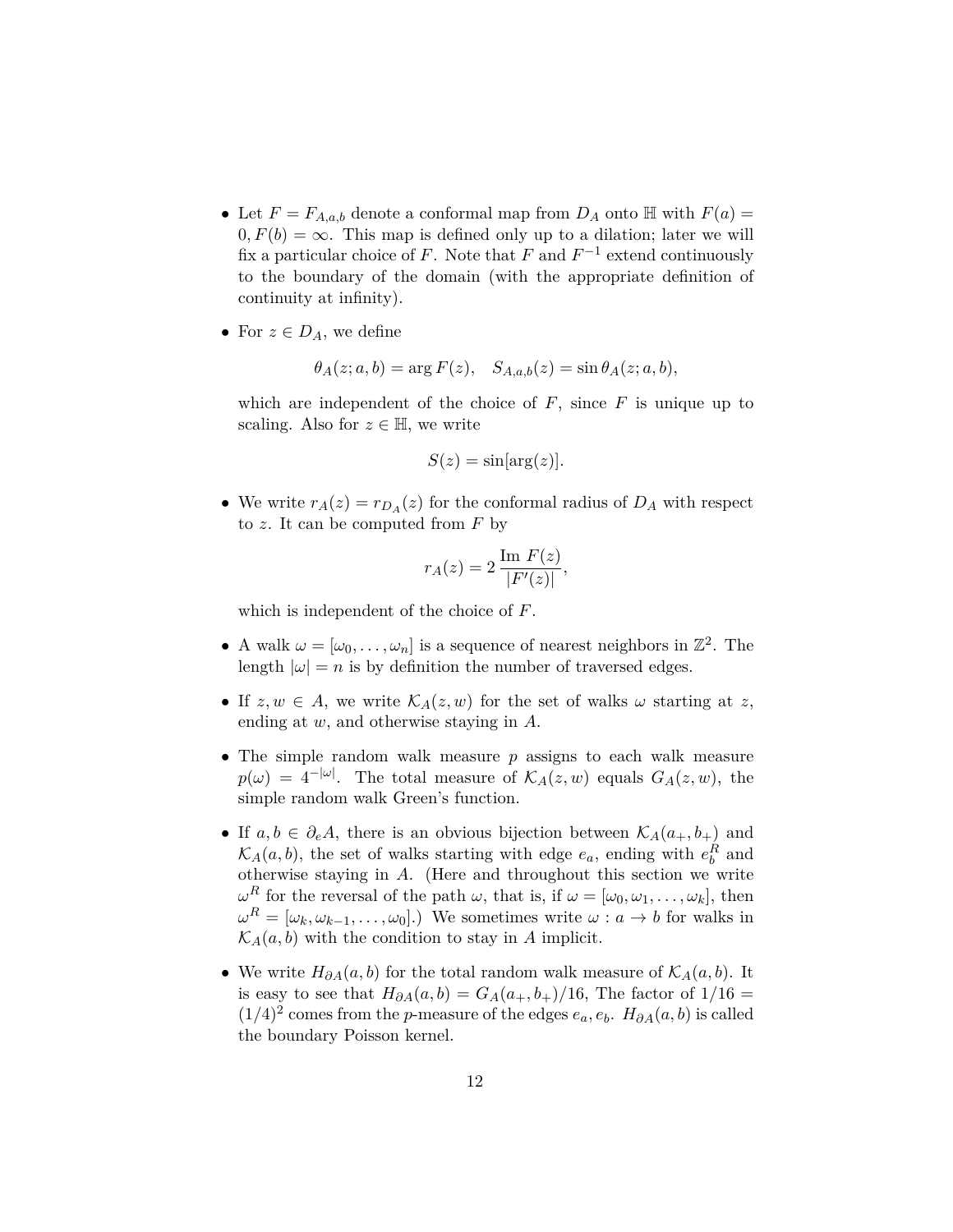- A self-avoiding walk (SAW) is a walk visiting each point at most once. We write  $W_A(z, w) \subset \mathcal{K}_A(z, w)$  for the set of SAWs from z to w staying in *A*. We will write *ω* for general nearest neighbor paths and reserve *η* for SAWs. We write  $W_A(a, b)$  similarly when  $a, b$  are boundary edges.
- The loop-erasing procedure takes a walk and outputs a SAW, the *looperasure* of  $\omega$ . Suppose a walk  $\omega = [\omega_0, \dots, \omega_n]$  is given.
	- $-$  If  $\omega$  is self-avoiding, set  $LE[\omega] = \omega$ .
	- **–** Otherwise, define  $s_0 = \max\{j \leq n : \omega_j = \omega_0\}$  and let  $LE[\omega]_0 =$  $\omega_{s_0}$ .
	- $-$  For  $i \geq 0$ , if  $s_i < n$ , define  $s_{i+1} = \max\{j \leq n : \omega_j = \omega_{s_i}\}\)$  and set  $LE[\omega]_{i+1} = \omega_{s_i+1}.$

Note that if  $e_a \oplus \omega \oplus e_b^R \in \mathcal{K}_A(a, b)$ , then  $LE[e_a \oplus \omega \oplus e_b^R] = e_a \oplus \omega$  $\text{LE}[\omega] \oplus e_b^R.$ 

• The loop-erasing procedure induces a natural measure on SAWs as follows. We define  $P_{A,a,b}$ , the "loop-erased" measure, on  $W_A(a,b)$  by

$$
\hat{P}_{A,a,b}(\eta) = \sum_{\omega \in \mathcal{K}_A(a,b): \, \text{LE}(\omega) = \eta} p(\omega).
$$

Note that  $\hat{P}_{A,a,b}[\mathcal{W}_A(z,w)] = H_{\partial A}(a,b)$ . Let

$$
\mathbf{P}_{A,a,b}=\frac{\hat{P}_{A,a,b}}{H_{\partial A}(a,b)}
$$

denote the probability measure obtained by normalization. This is the probability law of loop-erased random walk (LERW) in *A* from *a* to *b*.

We state the main result from [\[5\]](#page-79-10).

**Lemma 2.1.** *There exists*  $\hat{c} > 0$  *and*  $u > 0$  *such that the following holds. Suppose*  $(A, a, b) \in \mathcal{A}$  *and that*  $\zeta \in A$  *is such that*  $S_{A,a,b}(\zeta) \ge r_A(\zeta)^{-u}$ , *then* 

<span id="page-12-0"></span>
$$
\mathbf{P}_{A,a,b}\{\zeta \in \eta\} = \hat{c} \; r_A(\zeta)^{-3/4} S_{A,a,b}^3(\zeta) \; \left[1 + O\left(r_A(\zeta)^{-u} S_{A,a,b}^{-1}(\zeta)\right)\right]. \tag{2.1}
$$

We do not have an explicit bound on  $u$  except  $u > 0$ . We will fix a value of *u* such that [\(2.1\)](#page-12-0) holds for the remainder of the paper. For our purpose it is more useful to write [\(2.1\)](#page-12-0) in terms of the Euclidean Green's function of  $SLE<sub>2</sub>$ , see Section [2.2](#page-13-0) for the definition. For now we recall that in this case

$$
G_{D_A}(\zeta; a, b) = \tilde{c} r_A(\zeta)^{-3/4} S_{A,a,b}^3(\zeta),
$$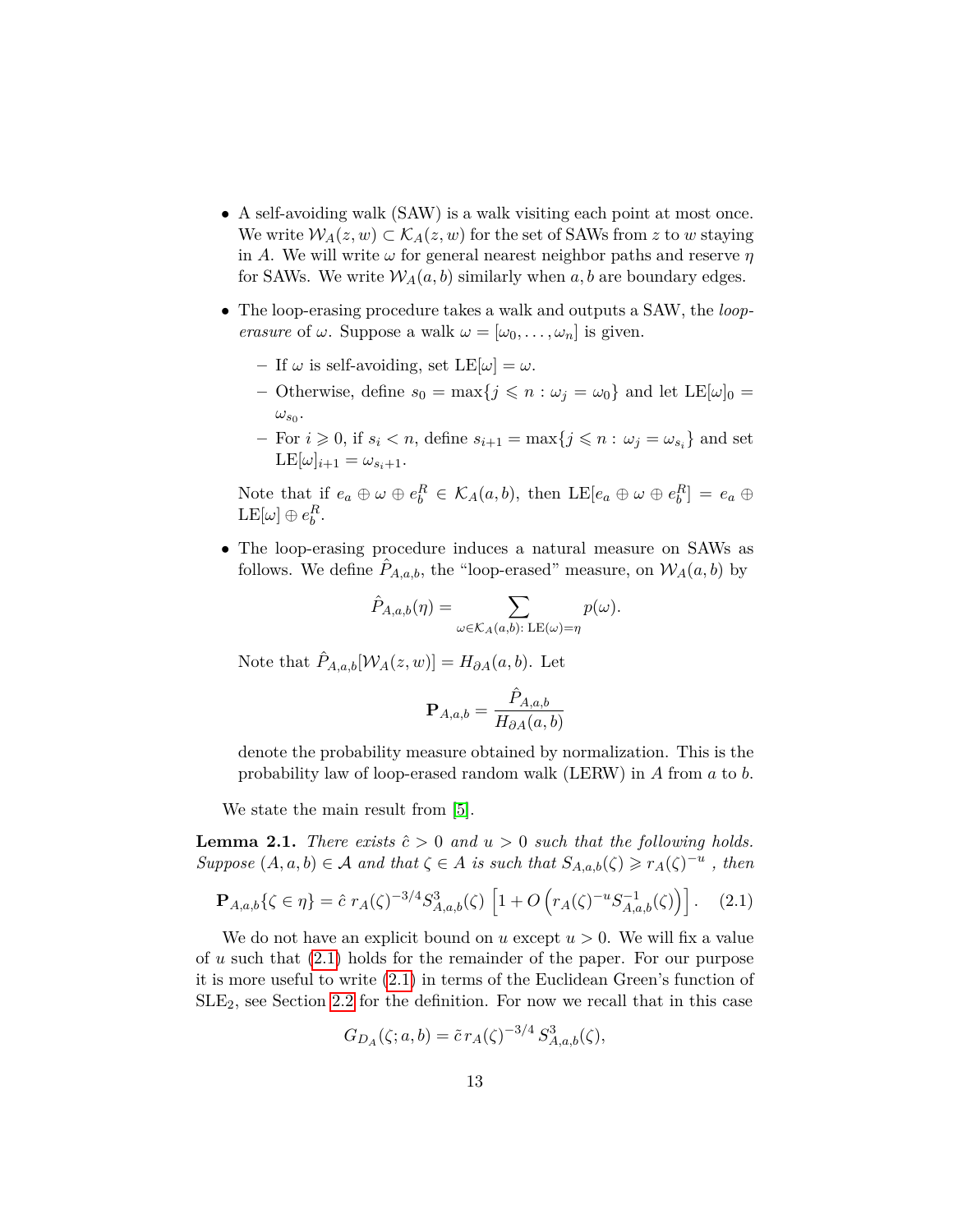for some universal (but unknown)  $\tilde{c} > 0$ . Therefore, we may rewrite [\(2.1\)](#page-12-0) as

<span id="page-13-1"></span>
$$
\mathbf{P}_{A,a,b}\{\zeta \in \eta\} = c_* \, G_{D_A}(\zeta; a, b) \left[1 + O\left(r_A(\zeta)^{-u}\right) \, S_{A,a,b}^{-1}(\zeta)\right],\tag{2.2}
$$

where  $c_* = \hat{c}/\tilde{c}$ .

#### <span id="page-13-0"></span>**2.2 SLE and Minkowski content**

Chordal  $\text{SLE}_{\kappa}$  in  $\mathbb H$  is defined by first solving the Loewner equation

$$
\partial_t g_t(z) = \frac{2/\kappa}{g_t(z) - B_t}, \quad g_0(z) = z,
$$

with  $B_t$  a standard Brownian motion. For each  $t \geq 0$ ,  $g_t(z)$  is a conformal map from a simply connected domain  $H_t$  onto  $\mathbb{H}$  normalized so that  $g_t(z) =$  $z + (2/\kappa)t/z + O(1/|z|^2)$  as  $z \to \infty$ . The family  $(g_t(z))$  is called the SLE<sub>K</sub> Loewner chain. The  $SLE_{\kappa}$  path is the continuous curve defined by

$$
\gamma(t) = \lim_{y \to 0+} g_t^{-1}(iy + B_t).
$$

The curve generates the Loewner chain in the sense that  $H_t$  is the unbounded component of  $\mathbb{H} \setminus \gamma_t$ , where  $\gamma_t = \gamma[0, t]$ . As  $t \to \infty$ , this curve connects 0 with  $\infty$  in H. The compact set which is disconnected from  $\infty$  by  $\gamma_t$  is called the  $\text{SLE}_\kappa$  hull (in general, a hull is a compact set such that  $\mathbb{H} \setminus K$ is unbounded and simply connected) and is denoted  $K_t$ . If  $\kappa \leq 4$ , then  $\gamma$  is simple so that  $K_t = \gamma_t$ .

Given a hull K there is a Riemann map  $g : \mathbb{H} \setminus K \to \mathbb{H}$  such that  $g(z) = z + o(1)$  as  $z \to \infty$ . We define the half-plane capacity of *K* by

$$
h\mathrm{cap}[K] = \lim_{|z| \to \infty} z(g(z) - z).
$$

If  $\gamma$  is parametrized so that  $hcap[K_t] = (2/\kappa)t$ , we say that  $\gamma$  is parametrized by capacity.

Given a simply connected domain *D* with marked boundary points (prime ends in general)  $a, b$ , we define  $SLE_{\kappa}$  in *D* from *a* to *b* by conformal invariance. That is, we choose a conformal map  $\varphi : D \to \mathbb{H}$  such that  $\varphi(a) = 0, \varphi(b) = \infty$  and consider the image of  $\gamma$  under  $\varphi^{-1}$ . The map  $\varphi$  is only unique up to scaling, but allowing for a linear reparametrization the law of  $\gamma$  is scale invariant.

The Green's function for  $\text{SLE}_{\kappa}$  in  $\mathbb H$  is the function defined by

$$
G_{\mathbb{H}}(z;0,\infty) = \lim_{\varepsilon \to 0+} \varepsilon^{d-2} \mathbf{P} \left\{ \mathrm{dist}(z,\gamma_{\infty}) \leqslant \varepsilon \right\}, \quad d = 1 + \frac{\kappa}{8}.
$$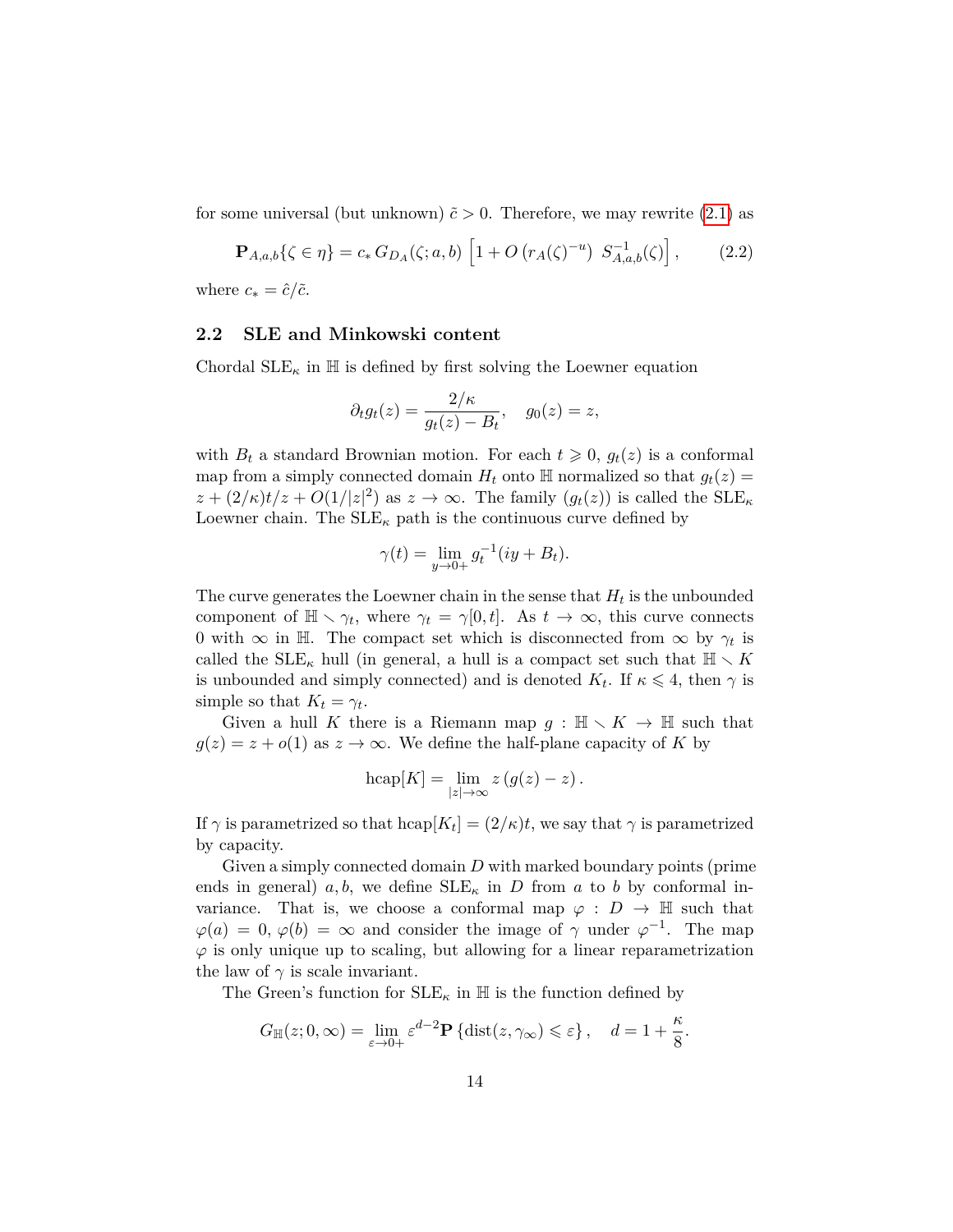(We suppress the *κ*-dependence in writing  $G_D$ .) We have the formula

$$
G_{\mathbb{H}}(z;0,\infty) = \tilde{c} r_{\mathbb{H}}(z)^{d-2} \sin^{\beta} (\arg z), \quad \beta = \frac{8}{\kappa} - 1,
$$

where  $\tilde{c} \in (0,\infty)$  is a *κ*-dependent but unknown constant. Note that  $r_{\mathbb{H}}(z) = 2 \text{Im } z$ . (Replacing Euclidean distance by conformal radius on the left-hand side in the definition results in the same formula with a computable constant.) Using conformal covariance we can see that

$$
G_D(z; a, b) = \tilde{c} r_D(z)^{d-2} \sin^{\beta} (\arg \varphi(z)),
$$

where  $\varphi : D \to \mathbb{H}$  is as in the previous paragraph.

Besides the capacity parametrization, the *natural parametrization* of SLE is important for this paper. Let us review a few facts about it, see [\[26\]](#page-80-3) for proofs and further discussion. The simplest definition to state is in terms of *d*-dimensional Minkowski content: given *γ<sup>t</sup>* , we can define

$$
\Theta_t = \text{Cont}_d(\gamma_t) = \lim_{\varepsilon \to 0+} \varepsilon^{d-2} \text{Area} \left\{ z : \text{dist}(z, \gamma_t) \leqslant \varepsilon \right\}.
$$

Then almost surely this limit exists for all  $t$  and  $t \mapsto \Theta_t$  is Holder continuous. Setting

$$
s(t) = \inf \{ s \geq 0 : \Theta_s = t \},
$$

we may reparametrize  $\gamma$  by Minkowski content, that is, consider  $t \mapsto \gamma \circ s(t)$ , which can be seen to be almost surely Holder continuous. This is SLE*<sup>κ</sup>* in the natural parametrization (or  $SLE_{\kappa}$  parametrized by natural time). When we do not specify the dimension  $d$ , e.g., by simply writing  $Cont(\cdot)$ we are assuming  $\kappa = 2$  and  $d = 5/4$ . Suppose *D* is a bounded simply connected domain with (say) analytic boundary. An important property of the Minkowski content is that if  $\gamma$  is  $SLE_{\kappa}$  in *D* from *a* to *b*, and  $V \subset D$ , then

$$
\mathbf{E}\left[\mathrm{Cont}_d(\gamma_\infty \cap V) \mid \gamma_t\right] = \mathrm{Cont}_d(\gamma_t \cap V) + \int_{V \setminus \gamma_t} G_{D \setminus \gamma_t}(z; \gamma(t), b) dA(z).
$$

In particular,  $\mathbf{E}[\Theta_{\infty}] = \int_D G_D(z; a, b) dA(z) < \infty$  and

$$
\mathbf{E}\left[\Theta_{\infty} \mid \gamma_t\right] = \Theta_t + \int_{D \setminus \gamma_t} G_{D \setminus \gamma_t}(z; \gamma(t), b) dA(z)
$$

is a martingale, and the two terms on the right hand side form its Doob-Meyer decomposition into an increasing process and a supermartingale, respectively.

In several places, sometimes without explicit reference, we will use the one-point estimate for SLE. We state one version here, see Section 2.2 of [\[26\]](#page-80-3) for this and other versions.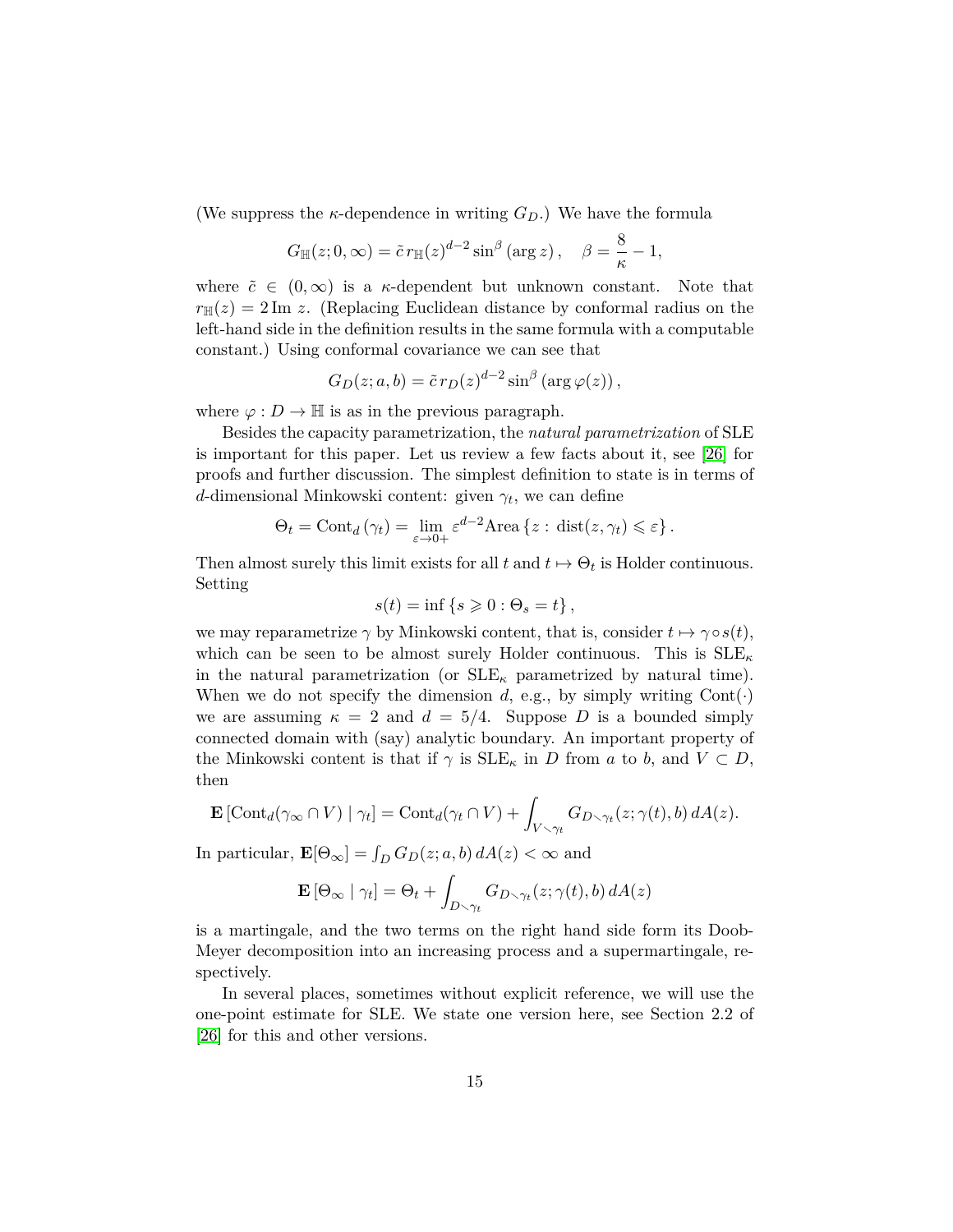**Lemma 2.2.** *Suppose*  $0 < \kappa < 8$ *. There exist positive constants*  $c_*, \alpha$  *such that the following holds.* Let  $\gamma$  *be SLE*<sub>*k</sub> in D from a to b, where D is a*</sub> *simply connected domain with distinct boundary points (prime ends) a, b. Then for all*  $z \in D$  *with* dist $(z, \partial D) \geq 2\varepsilon$ ,

$$
\mathbf{P}\left\{\gamma \cap \mathcal{B}(z,\varepsilon) \neq \emptyset\right\} = c_* \varepsilon^{2-d} G_D(z;a,b) \left[1 + O(\varepsilon^{\alpha})\right],
$$

*where*  $G_D(z; a, b)$  *is the Green's function for*  $SLE_{\kappa}$  *from a to b in D.* 

#### <span id="page-15-0"></span>**2.3 Complete statement of main result**

We will now give a complete statement of our main result. In order to do so, we will have to scale the lattice path.

• Given  $\eta \in \mathcal{W}_A(a, b)$ , of the form

$$
\eta = [\eta_0 = a_-, \eta_1 = a_+, \dots, \eta_n = b_+, \eta_{n+1} = b_-],
$$

we write  $\eta(t)$  for the curve obtained by going from *a* to *b* along  $\eta$ at speed one. More precisely,  $\eta(t), 0 \leq t \leq n$ , is defined by  $\eta(0) =$  $a; \eta(n) = b;$ 

$$
\eta\left(j-\frac{1}{2}\right)=\eta_j,\quad j=1,\ldots,n;
$$

and  $\eta(t)$  is defined for other *t* by linear interpolation.

• If  $\eta(t), 0 \leq t \leq n$  is a curve as above and  $N > 0$ , we let  $\eta^N(t)$  denote the scaled map

$$
\eta^N(t) = N^{-1} \, \eta(t \, c_* \, N^{5/4}), \qquad 0 \leqslant t \leqslant \frac{n}{c_* \, N^{5/4}}.
$$

Here  $c_*$  is the constant from  $(2.2)$ .

- We write  $\mathbf{P}_{A,a,b}^{N}$  for the probability measure obtained from  $\mathbf{P}_{A,a,b}$  by considering the curves scaled as above.
- If  $\eta = [\eta_0, \ldots, \eta_k] \in \mathcal{W}_A(a, b)$ , let  $\eta^j = [\eta_0, \ldots, \eta_j]$ ,  $A_j = A \setminus \eta^j$  and  $a_j = \frac{\eta_j + \eta_{j+1}}{2}$  so that  $a_j \in \partial_e A_j$ . The tuples  $(A_j, a_j, b), j = 0, 1, \ldots$ form a sequence of decreasing discrete domains with two marked boundary edges. We write  $D_j = D_{A_j}$ . Note that  $D_j$  is obtained from  $D_A$  by removing the *j* squares associated to first *j* steps of *η* plus any squares that have become disconnected from 0.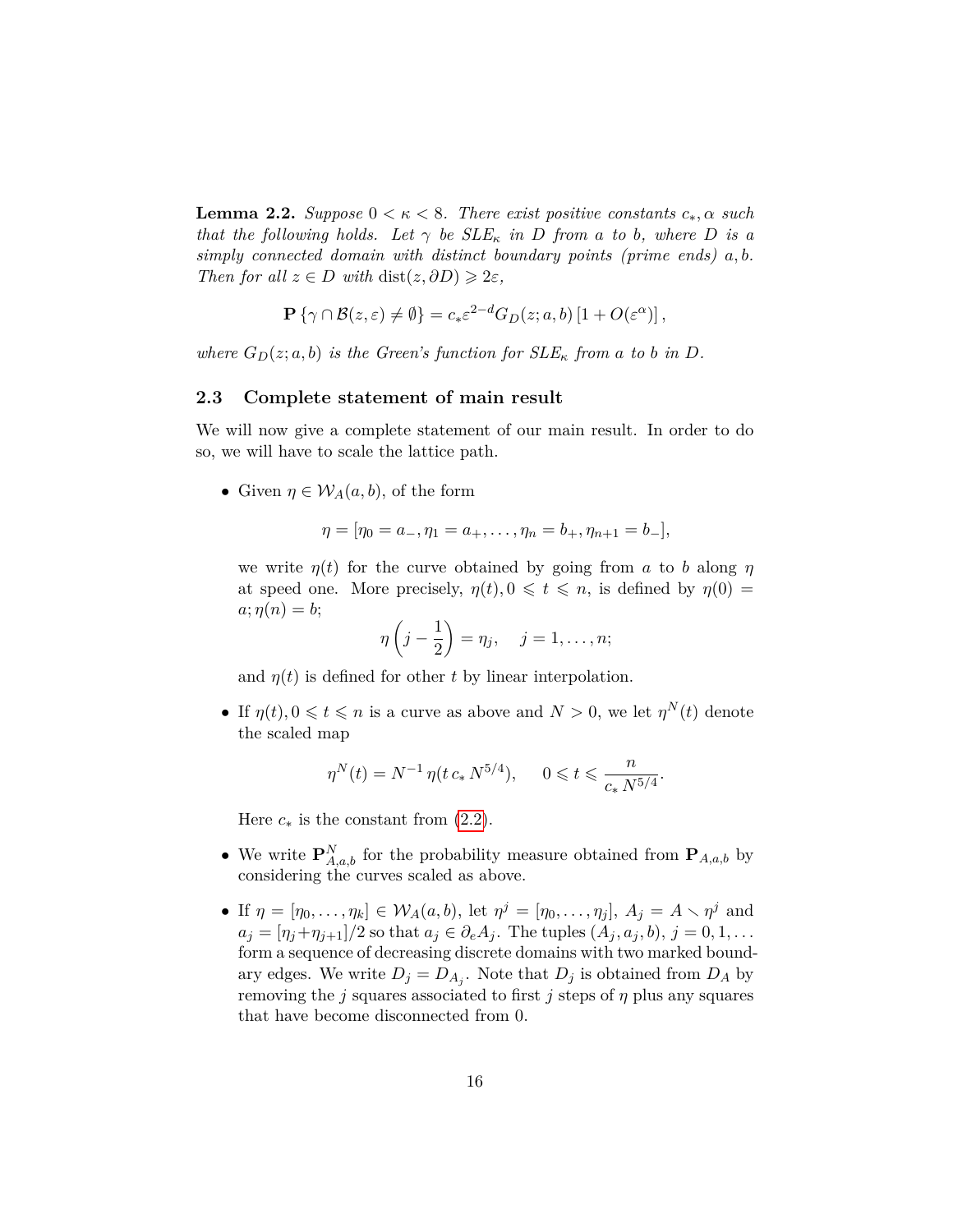- We will assume that we have a bounded analytic simply connected domain *D* containing the origin with analytic boundary and two distinct boundary points  $a', b'$ . We will consider lattice approximations of  $D$ . The lattice scaling will be  $N^{-1}$ . We will define some scaled quantities, but the dependence on *N* will be implicit.
- The assumption that  $D$  is analytic is of course not necessary we will make it for convenience, but remark that by an approximation argument our main result can be extended to more general domains, assuming local analyticity at  $a', b'$ .
- If  $N > 0$ , let  $A = A_{N,D}$  be the connected component containing the origin of the set of  $\zeta \in \mathbb{Z}^2$  with  $\mathcal{S}_{\zeta} \subset ND$ . Let  $D_A$  be the corresponding domain obtained by taking the interior of the union of the  $\mathcal{S}_{\zeta}$ . Let  $D_A = N^{-1} D_A$ . If  $a \in \partial_e A$ , we write  $\check{a}$  for the midpoint of the edge *a/N*. We sometimes identify an edge with its midpoint.
- We consider the metric [\(1.1\)](#page-3-1) on continuous curves and write  $\wp_{\rho}$  for the corresponding Prokhorov metric on probability measures on curves.
- If *D* is a domain as above and *a, b* are distinct boundary points, then  $\mu_D(a, b)$  denotes the probability measure given by  $SLE_2$  with the natural parametrization. (In other papers of the first author, the notation measure  $\mu_D(a, b)$  refers to SLE with total mass of the partition function and the probability measure and the corresponding probability measure denoted by  $\mu_D^{\#}(a, b)$ . However, since we only need to use the probability measure in this paper, we choose the simpler notation.)

<span id="page-16-0"></span>**Theorem 2.3.** *Let D be a bounded analytic domain containing the origin* with distinct boundary points  $a', b'$ . For each N, let  $A_N = A_{N,D}$  and let  $a_N, b_N ∈ \partial_e A_N$  *with* 

$$
\check{a} := a_N/N \stackrel{N \to \infty}{\longrightarrow} a', \quad \check{b} := b_N/N \stackrel{N \to \infty}{\longrightarrow} b'.
$$

*Then,*

$$
\lim_{N \to \infty} \mathbf{P}_{A_N, a_N, b_N}^N = \mu_D(a', b'),
$$

*where the convergence is with respect to the Prokhorov metric as above.*

We start by making some reductions. It is not difficult (see Corollary [7.6\)](#page-76-0) to show that

$$
\lim_{N \to \infty} \wp \left[ \mu_{\check{D}}(\check{a}, \check{b}), \mu_D(a', b') \right] = 0.
$$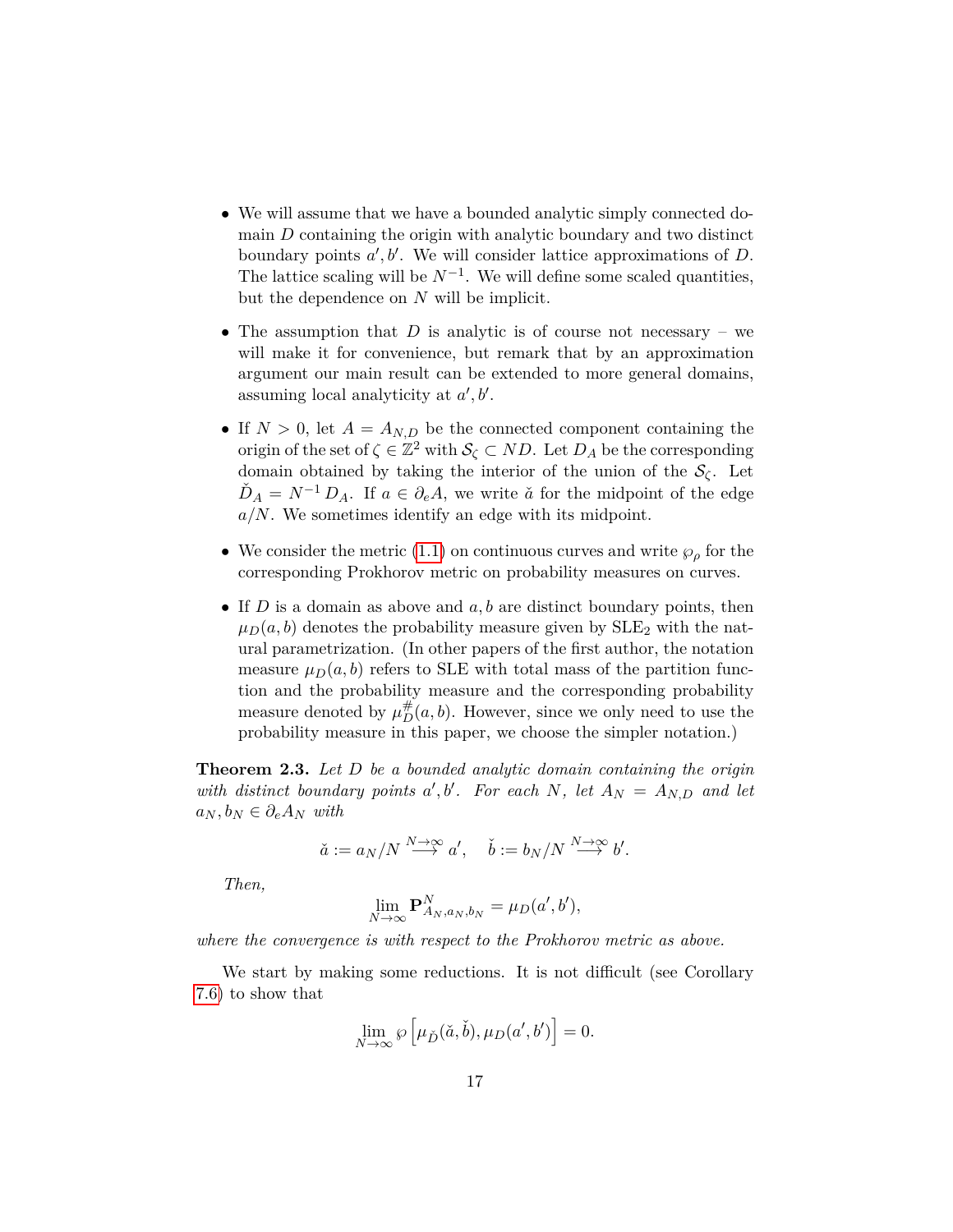Hence, it suffices to show that  $\lim_{N\to\infty} \varphi[\nu_N, \tilde{\nu}_N] = 0$ , where

$$
\nu_N^{\text{LERW}} = \mathbf{P}_{A_N, a_N, b_N}^N, \qquad \nu_N^{\text{SLE}} = \mu_{\check{D}}(\check{a}, \check{b}).
$$

In order to compare  $\nu_N^{\text{LERW}}$ ,  $\nu_N^{\text{SLE}}$  we consider the paths parametrized by half-plane capacity. This capacity is defined by first taking  $F: D_A \to \mathbb{H}$ with  $F_N(a_N) = 0, F_N(b_N) = \infty$  and measuring capacities of the images under  $F$ . The map  $F$  is unique up to a final dilation.

For every  $k < \infty$ , we can consider the measures  $\nu_N^{\text{LERW}}, \nu_N^{\text{SLE}}$  on paths stopped when the capacity reaches *k*. Since the total capacity of the curves is infinite, this truncation is well defined and does not give the entire curve. In order to get convergence in the Prokhorov metric we need two facts. The first:

• The curves parametrized by capacity are very close in supremum norm except for small probability.

We prove this in the separate paper [\[27\]](#page-80-5), but we will give the needed statements below. This result has been proved previously for convergence in capacity parametrization using a slightly different coupling, see [\[24,](#page-80-0) [37\]](#page-81-9). The second is the one that we focus on:

• If we reparametrize by length (using normalized number of steps for the LERW and Minkowski content for the SLE), the reparametrizations are very close in supremum norm except for small probability.

Let  $\nu_{N,k}^{\text{LERW}}$ ,  $\nu_{N,k}^{\text{SLE}}$  denote the corresponding measures on curves parametrized by length but *truncated when their capacity reaches k*. We will show that  $\wp\left[\nu_{N,k}^{\text{LERW}}, \nu_{N,k}^{\text{SLE}}\right]$  is small. We also need to show for LERW and for SLE that as  $k \to \infty$ , both  $\wp \left[ \nu_{N,k}^{\text{LERW}}, \nu_N^{\text{LERW}} \right]$  and  $\wp \left[ \nu_{N,k}^{\text{SLE}}, \tilde{\nu}_k^{\text{SLE}} \right]$  are bounded by  $\varepsilon_k$  for some  $\varepsilon_k \to 0$  (independent of *N*). This is discussed in Section [7.](#page-71-0)

Finally, rather than take a particular *F* and showing the estimates for paths truncated at capacity *k*, we will start with any *F* and truncate at capacity 1. Note that paths truncated at capacity *k* for a given *F* are the same as those truncated at capacity 1 for the map  $z \mapsto k^{-1/2} F(z)$ .

This is the main theorem of this paper and precise statements can be found in  $(4.1)$  and  $(4.2)$ .

We prove a theorem on about the chordal version of LERW connecting two boundary points but one can derive from this a corresponding result about LERW from a boundary point to an interior point. The details can be found in [\[28\]](#page-81-8), but we state the result here.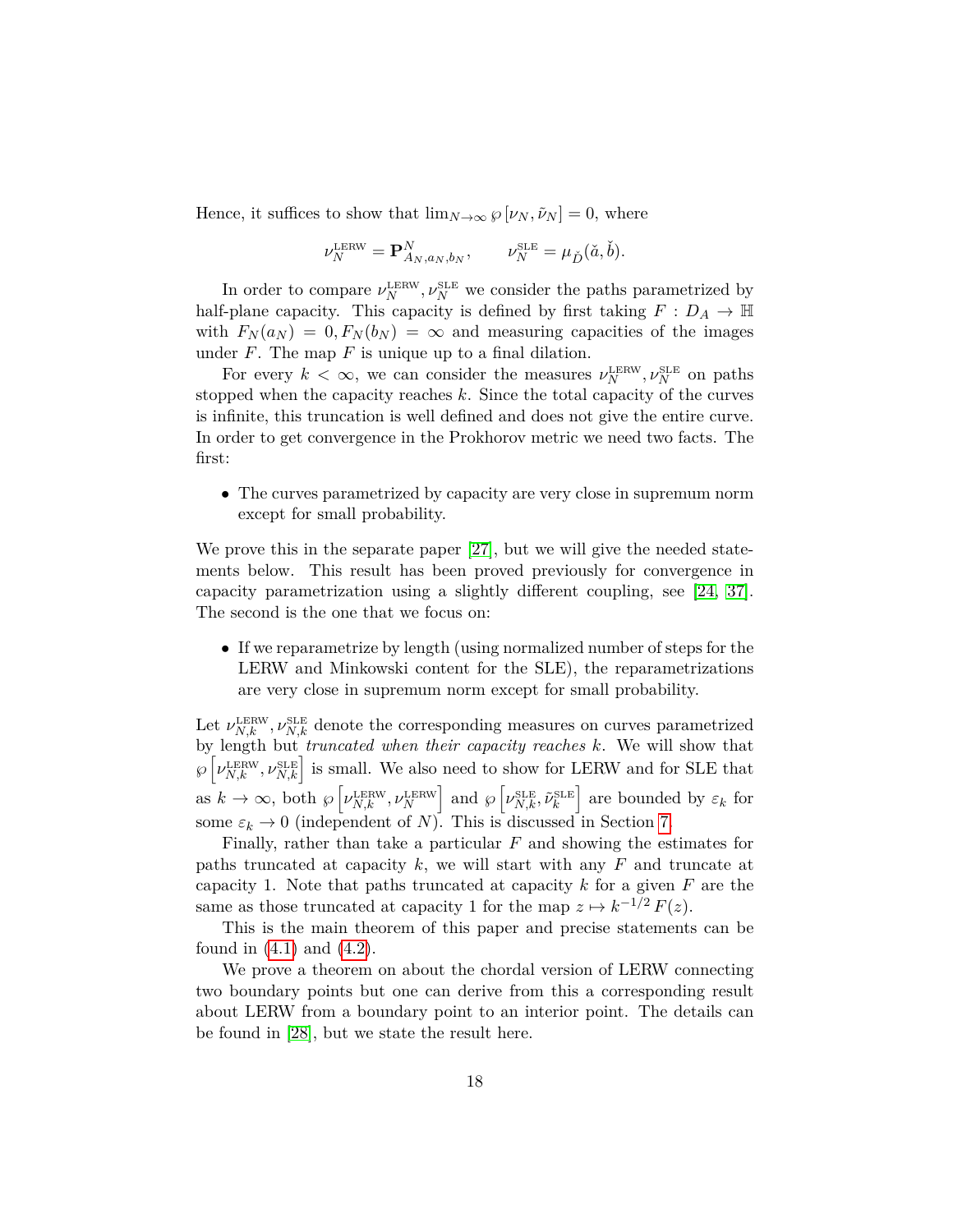**Theorem 2.4.** *There is a universal constant*  $\check{c}$  *and an explicit sequence*  $\varepsilon_N \to 0^+$  *as*  $N \to \infty$  *such that the following holds. For each*  $N$ *, let*  $\eta(t)$ *, t*  $\in$  $[0, T<sub>n</sub>]$ *, be LERW in*  $A<sub>N</sub>$  *from*  $a<sub>N</sub>$  *to the origin viewed as a continuous curve parametrized so that each edge is traversed in time*  $\tilde{c}N^{-5/4}$ . Let  $\gamma(t), t \in$  $[0, T_\gamma]$ , *be radial SLE*<sub>2</sub> *in D from a to* 0 *parametrized by* 5/4-dimensional *Minkowski content. There is a coupling of η and γ such that*

$$
\mathbf{P}\left\{\rho\left(\eta,\gamma\right)>\varepsilon_{N}\right\}<\varepsilon_{N}.
$$

*In particular, η converges to*  $\gamma$  *weakly with respect to the metric*  $\rho$ *.* 

There are two approaches to this last theorem. One would be to redo the work in this paper in the radial setting. In fact, the proof of convergence of LERW with respect to capacity parametrization in [\[24\]](#page-80-0) was for the radial case, and a version for the chordal case was first done in [\[37\]](#page-81-9) by following the same outline. However, for our result this would take a fair amount of work; in particular, the radial analogue of the estimate [\(2.2\)](#page-13-1) would need to be proved. Fortunately, we now know that one can go between the chordal and radial results using Radon-Nikodym derivatives and this is the appraoch we use in [\[28\]](#page-81-8).

## <span id="page-18-0"></span>**3 Deterministic estimates and coupling**

The first step to the proof is to construct the coupling between  $SLE<sub>2</sub>$  and LERW. Our argument is similar to that in [\[24\]](#page-80-0) although there are some differences. First, we use a difference equation form of the Loewner theory. This is useful because our domains  $D_n = D_{A_n}$  are derived from  $D_A$  by cutting out squares rather than a curve. We could work with slit domains and translate results, but we feel the difference equation approach produces cleaner arguments in the present setting. The other change is that we use the LERW Green's function rather than the discrete Poisson kernel as our observable.

It is important that these results are redone in our context, but because the proofs are similar to those in previous coupling, we will only state the important results here. Complete proofs and additional discussion can be found in [\[27\]](#page-80-5).

#### <span id="page-18-1"></span>**3.1 Loewner difference equation**

Suppose  $\gamma : (0, \infty) \to \mathbb{H}$  is a simple curve with  $\gamma(0+) = 0$  parametrized so that hcap $[\gamma_t] = t$ , where  $\gamma_t = \gamma[0, t]$ . Let  $g_t : \mathbb{H} \setminus \gamma_t \to \mathbb{H}$  be the conformal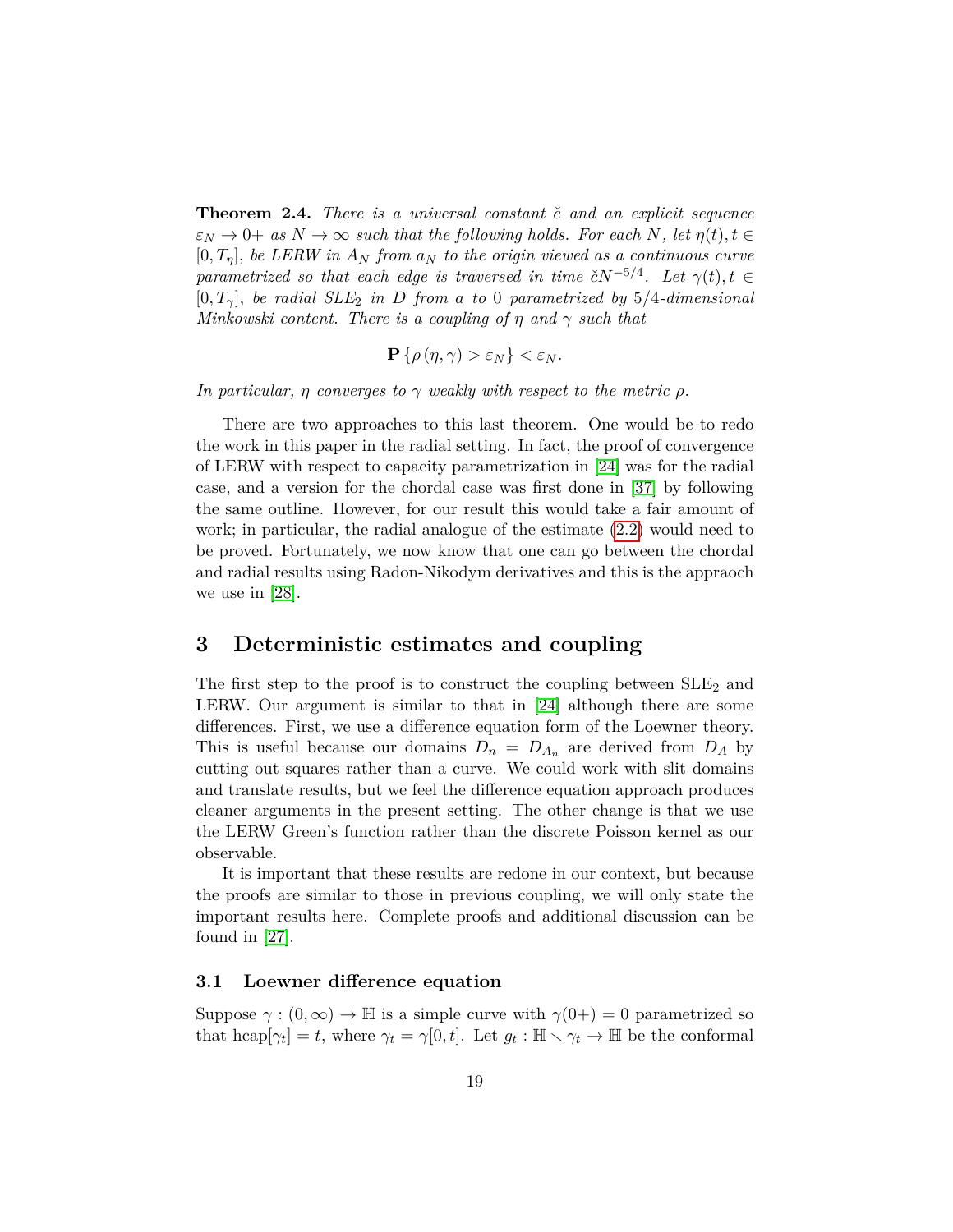transformation with  $g_t(z) = z + o(1)$  as  $z \to \infty$ . Then we have the chordal Loewner differential equation,

$$
\partial_t g_t(z) = \frac{1}{g_t(z) - U_t}, \quad g_0(z) = z,
$$

where  $U_t = g_t(\gamma(t))$ . The proof of this correspondence, at least as given in [\[18\]](#page-80-6), starts by proving a "difference estimate" to show that for small *t*,

<span id="page-19-0"></span>
$$
g_t(z) - z = \frac{t}{z} + O\left(\frac{tr}{|z|^2}\right),\tag{3.1}
$$

where *r* denotes the radius of  $\gamma_t$ . This estimate does not require  $\gamma_t$  to be the image of a curve and in fact holds with an error term uniformly bounded over all hulls (see below) of half-plane capacity *t* and radius *r*.

We will say that  $K \subset \mathbb{H}$  is a *(compact*  $\mathbb{H}$ -*)hull*, if K is bounded and  $D_K := \mathbb{H} \setminus K$  is a simply connected domain. Define

$$
r_K = \text{rad}(K) = \max\{|z| : z \in K\}, \quad h_K = \text{hcap}(K),
$$

and recall that  $h_K \leqslant r_K^2$ . If  $r_K$  is small, *K* is located near 0. Let  $g_K$  be the unique conformal transformation of  $D_K$  onto  $\mathbb H$  whose expansion at infinity is

$$
g_K(z) = z + \frac{h_K}{z} + O(|z|^{-2}).
$$

Suppose now we have a sequence of hulls of small capacity  $K_1, K_2, \ldots$  and "locations"  $U_1, U_2, \ldots \in \mathbb{R}$ , so that, roughly speaking  $K_j + U_j$  is near  $U_j$ . Let

$$
r_j = r_{K_j},
$$
  $h_j = h_{K_j} = h_{K_j + U_j},$   $g^j = g_{K_j + U_j}$ 

and let

$$
g_j=g^j\circ\cdots\circ g^1.
$$

Since the right-hand side of [\(3.1\)](#page-19-0) depends only on *r* and not on the exact shape of  $K$ , it follows that if we have two sequences for which the capacity increments and "driving terms",  $h_j$  and  $U_j$ , are close, then the functions  $g_n$ are close. We give a precise formulation of this in the next two proposition.

**Proposition 3.1.** *There exists*  $1 < c < \infty$  *such that the following holds. Suppose*  $(K_1, U_1)$ *,*  $(K_2, U_2)$ *... and*  $(\tilde{K}_1, \tilde{U}_1)$ *,*  $(\tilde{K}_2, \tilde{U}_2)$ *, ... are two sequences* as above with corresponding  $r_j, h_j, g^j, g_j$  and  $\tilde{r}_j, \tilde{h}_j, \tilde{g}^j, \tilde{g}_j$ . Let

$$
0 < h < r^2 < \varepsilon^2 < \delta^8 < 1/c
$$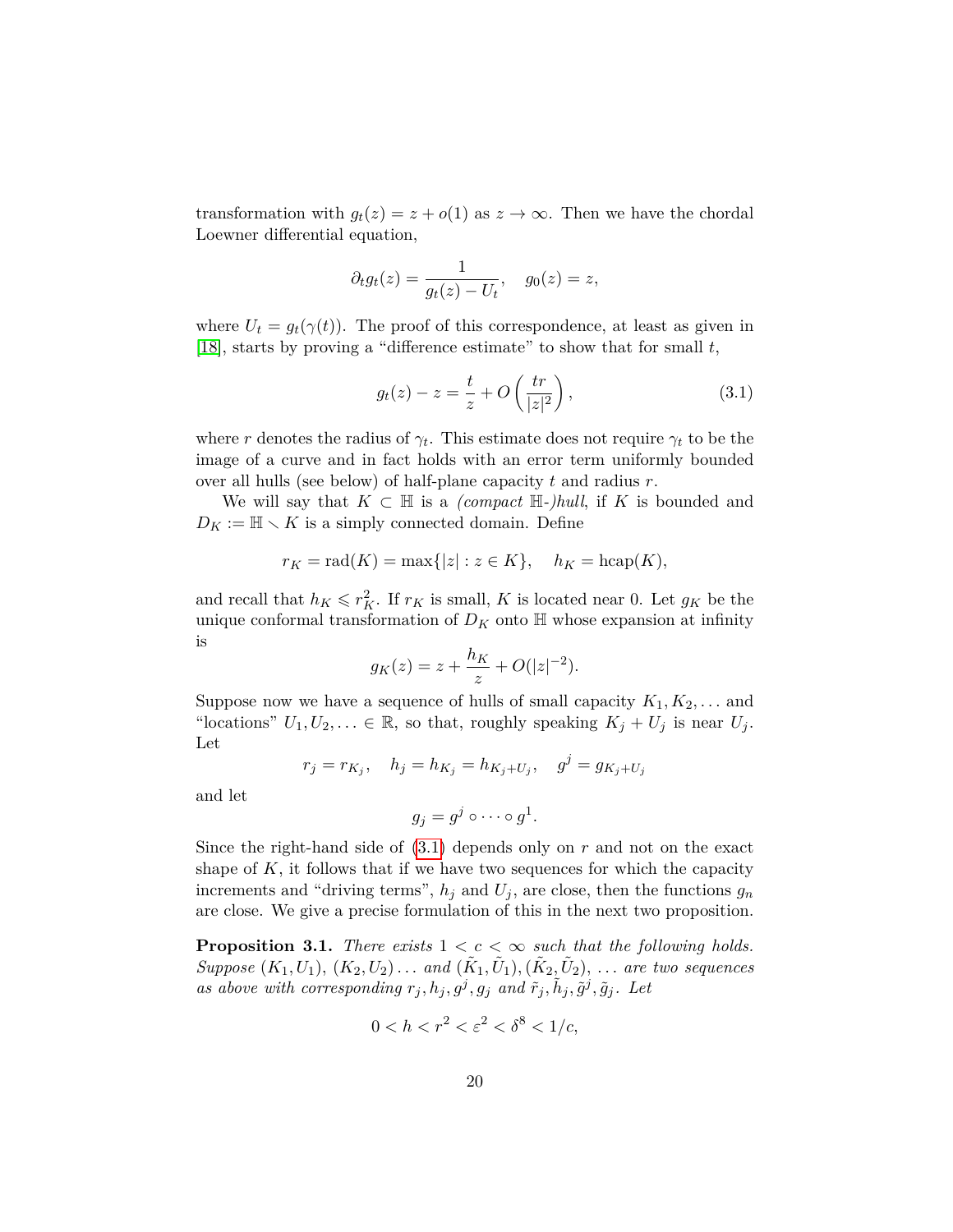*and*  $n \leq 1/h$  *and suppose that for all*  $j = 1, \ldots, n$ *,* 

$$
|h_j - h| \leqslant hr/\delta, \quad |\tilde{h}_j - h| \leqslant hr/\delta,
$$
  

$$
r_j, \tilde{r}_j \leqslant r,
$$
  

$$
|U_j - \tilde{U}_j| \leqslant \varepsilon.
$$

Suppose  $z = x + iy \in \mathbb{H}$  and let  $z_n = x_n + iy_n = g_n(z)$ ,  $\tilde{z}_n = \tilde{x}_n + i\tilde{y}_n = \tilde{g}_n(z)$ . *Then, if*  $y_n, \tilde{y}_n \geq \delta$ ,

$$
|g_n(z) - \tilde{g}_n(z)| \leqslant c \left(\varepsilon/\delta\right) (y \wedge 1). \tag{3.2}
$$

**Proposition 3.2.** *There exists*  $1 < c < \infty$  *such that the following holds. Suppose*  $(K_1, U_1)$ ,  $(K_2, U_2)$ ... *is a sequence as above with corresponding*  $r_j, h_j, g^j, g_j$ . Let

$$
0 < h < r^2 < \delta^8 < 1/c
$$

*and*  $n \leq 1/h$  *and suppose that for all*  $j = 1, \ldots, n$ *,* 

$$
|h_j - h| \leqslant hr/\delta, \quad r_j \leqslant r.
$$

*Suppose*  $z = x + iy \in \mathbb{H}$  *and let*  $z_n = x_n + iy_n = g_n(z)$ *. Then if*  $y_n \geq \delta$ *,* 

$$
|g'_n(z)| = \exp\left\{-\sum_{j=0}^{n-1} \text{Re} \frac{h}{(z_j - U_j)^2}\right\} (1 + O(\delta)). \tag{3.3}
$$

*In particular, there is a constant c such that if*

$$
\nu = \min_{0 \le j \le n} \left\{ \sin \left[ \arg \left( g_j(z) - U_j \right) \right] \right\},\tag{3.4}
$$

*then,*

<span id="page-20-1"></span>
$$
|g'_n(z)| \geqslant c \left(\frac{y_n}{y}\right)^{1-2\nu^2}.\tag{3.5}
$$

#### <span id="page-20-0"></span>**3.2 Coupling**

We will consider 4-tuples  $(A, a, b, F)$  where  $(A, a, b) \in \mathcal{A}$ . and  $F : D_A \to \mathbb{H}$ is a conformal transformation with  $F(a) = 0, F(b) = \infty$ . As we have noted before, there is a one-parameter family of such transformations *F*, so we will fix one of them. We define

$$
N = N(A, a, b, F) = |(F^{-1})'(10i)|
$$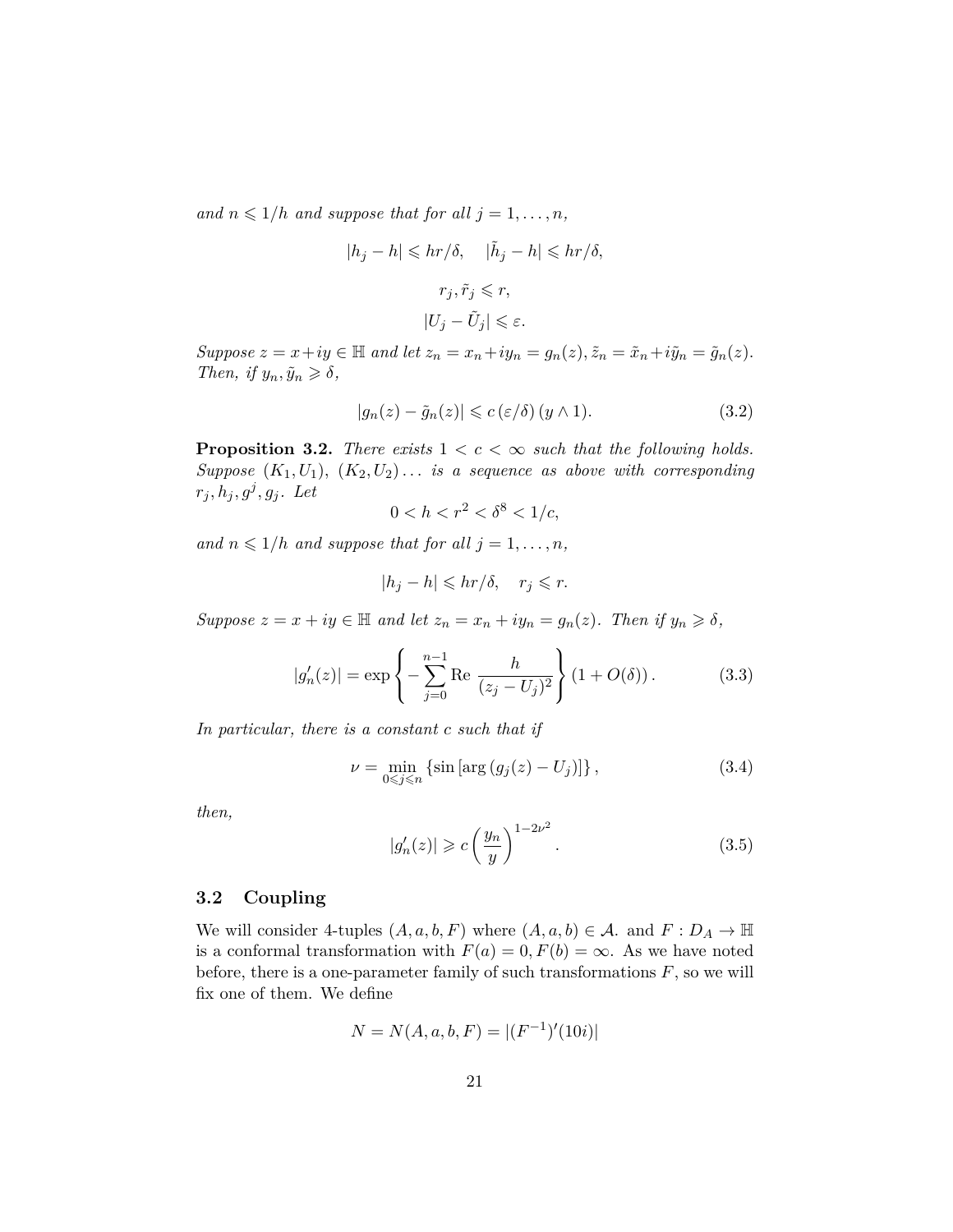and note that *N* is half the conformal radius of  $D_A$  seen from  $F^{-1}(10i)$ . All of our results will hold only for *N* sufficiently large, and we will not always be explicit about this.

We fix a mesoscopic scale *h*, defined by

$$
h = N^{-2u/3},
$$

where  $u$  is the exponent from  $(2.1)$ . This is a somewhat arbitrary choice, but we will use that  $N^{-u} = O(h^{6/5})$ .

Let  $(A_0, a_0, b) = (A, a, b), D_0 = D_A, F_0^{\text{LERW}} = F$ . We will define a sequence  $(A_n, a_n, b)$  with corresponding simply connected domains  $D_n$  and functions  $F_n^{\text{LERW}}$  recursively by saying that the conditional distribution of  $(A_n, a_n, b)$  given  $(A_{n-1}, a_{n-1}, b)$  is that of the LERW probability measure  ${\bf P}_{n-1} := {\bf P}_{A_{n-1},a_{n-1},b}$  where the walk (taking microscopic lattice steps) is stopped at the first time  $m = m_n$  such that

$$
diam[K^m] \geqslant h^{2/5} \quad \text{or} \quad \text{hcap}[K^m] \geqslant h,
$$

where

$$
K^{j} = F_{n-1}(D_{A_{n-1}} \setminus D_{A_{n-1} \setminus \eta^{j}}) \subset \mathbb{H}
$$
\n(3.6)

and  $\eta$  is LERW in  $A_{n-1}$  from  $a_{n-1}$  to *b*. We set  $D_n = D_{A_n}$  and

$$
F_n^{\text{LERW}} = g_n \circ F_0 - U_n, \quad U_n := g_n \circ F_0(a_n). \tag{3.7}
$$

where  $g_n$ :  $F_0(D_0 \setminus D_n) \to \mathbb{H}$  is the conformal transformation normalized so that  $g_n(\infty) = \infty$ ,  $g'_n(\infty) = 1$ . Note that the transformation  $F_n^{\text{LERW}}$  is translated so that  $F_n^{\text{LERW}}(a_n) = 0, F_n^{\text{LERW}}(b) = \infty$ . Let  $\xi_n = U_n - U_{n-1}$ .

Let us be more precise. We write  $D_0 = D_A, D_j = D_{A_j}$ . Set  $m_0 =$  $0, m_1 = m$ , where

$$
m = \min\left\{j \geqslant 0 : \text{hcap}\left[K_j\right] \geqslant h \text{ or } \text{diam}\left[K_j\right] \geqslant h^{2/5}\right\},\
$$

where  $K_j = F(D \setminus D_{A_j})$ , and for  $n = 0, 1, ...,$  and  $j = 0, 1, ...,$ 

$$
K_j = F(D \setminus D_j), \quad K_j^n = F_{m_n}(D_{m_n} \setminus D_{m_n+j}),
$$

and

$$
\Delta_n = \min \left\{ j \geq 0 : \text{hcap}[K_j^n] \geq h \text{ or } \text{diam}[K_j^n] \geq h^{2/5} \right\},\
$$

$$
m_{n+1} = m_n + \Delta_n.
$$

Write

$$
K^n = K^n_{\Delta_n}
$$

*.*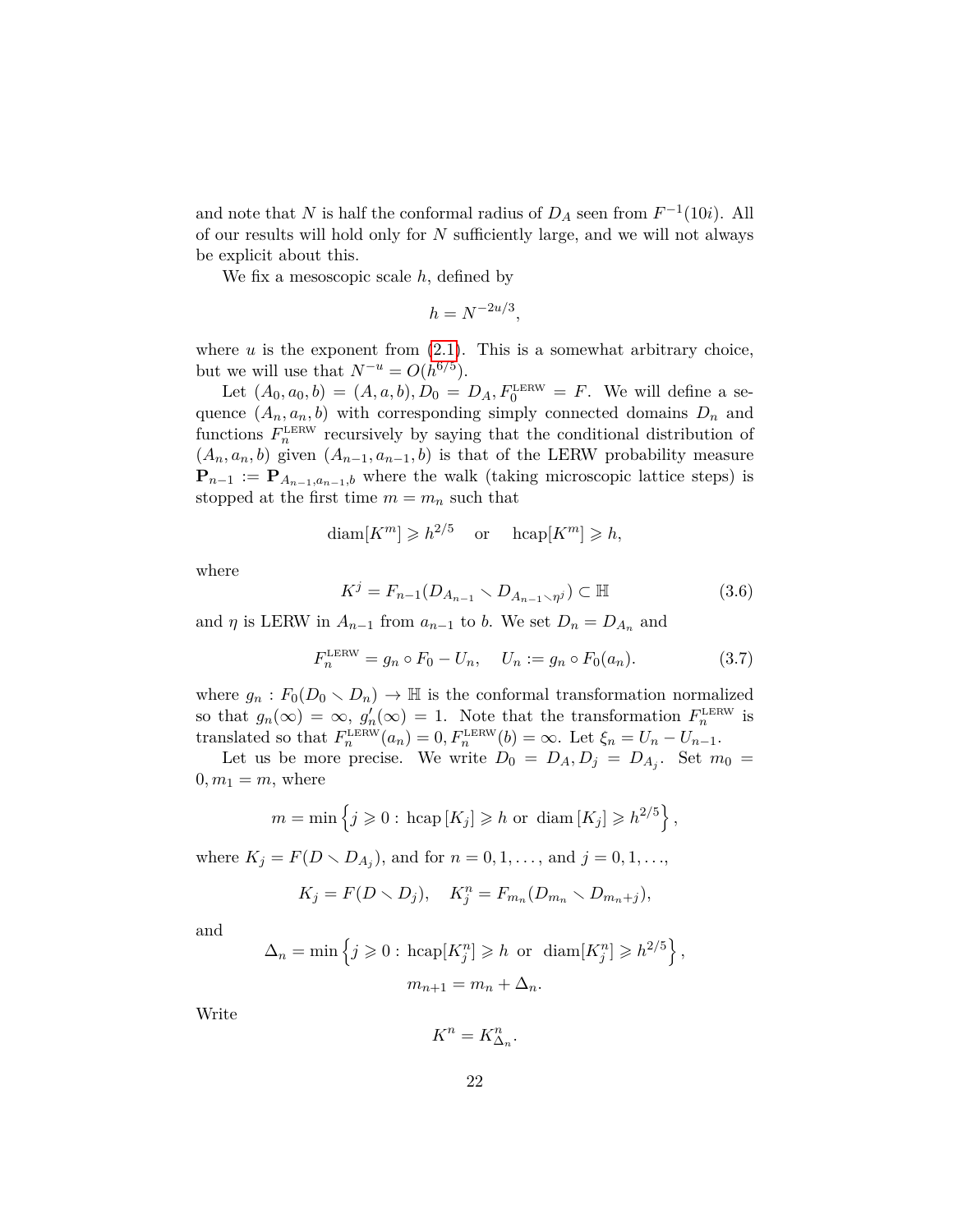Then

$$
t_{m_{n+1}} = t_{m_n} + \text{hcap}[K^n].
$$

and we set

$$
r_{m_{n+1}} = \text{diam}\left[K^n\right].
$$

Let  $g^{n+1}$ :  $\mathbb{H} \setminus K^n \to \mathbb{H}$  be the conformal transformation with  $g^{n+1}(z) - z =$  $o(1)$  and set  $F_{m_{n+1}} = g^{n+1} \circ F_{m_n}$  and

$$
g_{n+1}=g^{n+1}\circ g^n\circ\cdots\circ g^1.
$$

We also define the "driving process increment",

$$
\xi_{n+1} = g^{n+1} \circ F_{m_n}(a_{m_n}) - \xi_n,
$$

giving a "driving process"

$$
U_{n+1} = \xi_1 + \dots + \xi_{n+1}.
$$
\n(3.8)

Write also

$$
H_n = F(D_{m_n}) \subset \mathbb{H}.
$$

We continue this process until  $n_0$ , the first time  $n$  such that

$$
\text{diam}[F(K_{m_n})] \geq 2 \qquad \text{or} \qquad \text{hcap}[F(K_{m_n})] \geq 2.
$$

Note that  $n_0 - 1 \leq 1/h$  and that for  $n < n_0$ ,

$$
\text{hcap}[F(D_0 \setminus D_n)] \leq 2, \quad |X_n| \leq 2,
$$
  

$$
|(F_{m_n}^{-1})'(10i)| \approx |(F^{-1})'(10i)| = N,
$$

Using the Beurling estimate, we can see that for  $n < n_0$ , the mesoscopic increments satisfy

$$
t_{m_n} - t_{m_{n-1}} \leq h + O(N^{-1}), \quad r_{m_n} - r_{m_{n-1}} \leq h^{2/5} + O(N^{-1/2}).
$$

Let  $\mathcal{F}_n$  denote the  $\sigma$ -algebra generated by  $(A_0, a_0, b), \cdots, (A_{m_n}, a_{m_n}, b)$ .

<span id="page-22-0"></span>**Lemma 3.3.** *There is a coupling of the LERW η and a standard Brownian motion*  $(W_t, \tilde{\mathcal{F}}_t)$  *and a sequence of strictly increasing stopping times*  $\{\tau_n\}$ *for*  $(W_t, \tilde{\mathcal{F}}_t)$  *such that the following holds. Let*  $n_*$  *be the minimum of*  $n_0 + 1$ and the smallest  $n'$  such that one of the following does not hold:

$$
\max_{n \leq n'} |\tau_n - nh| \leqslant h^{1/5},
$$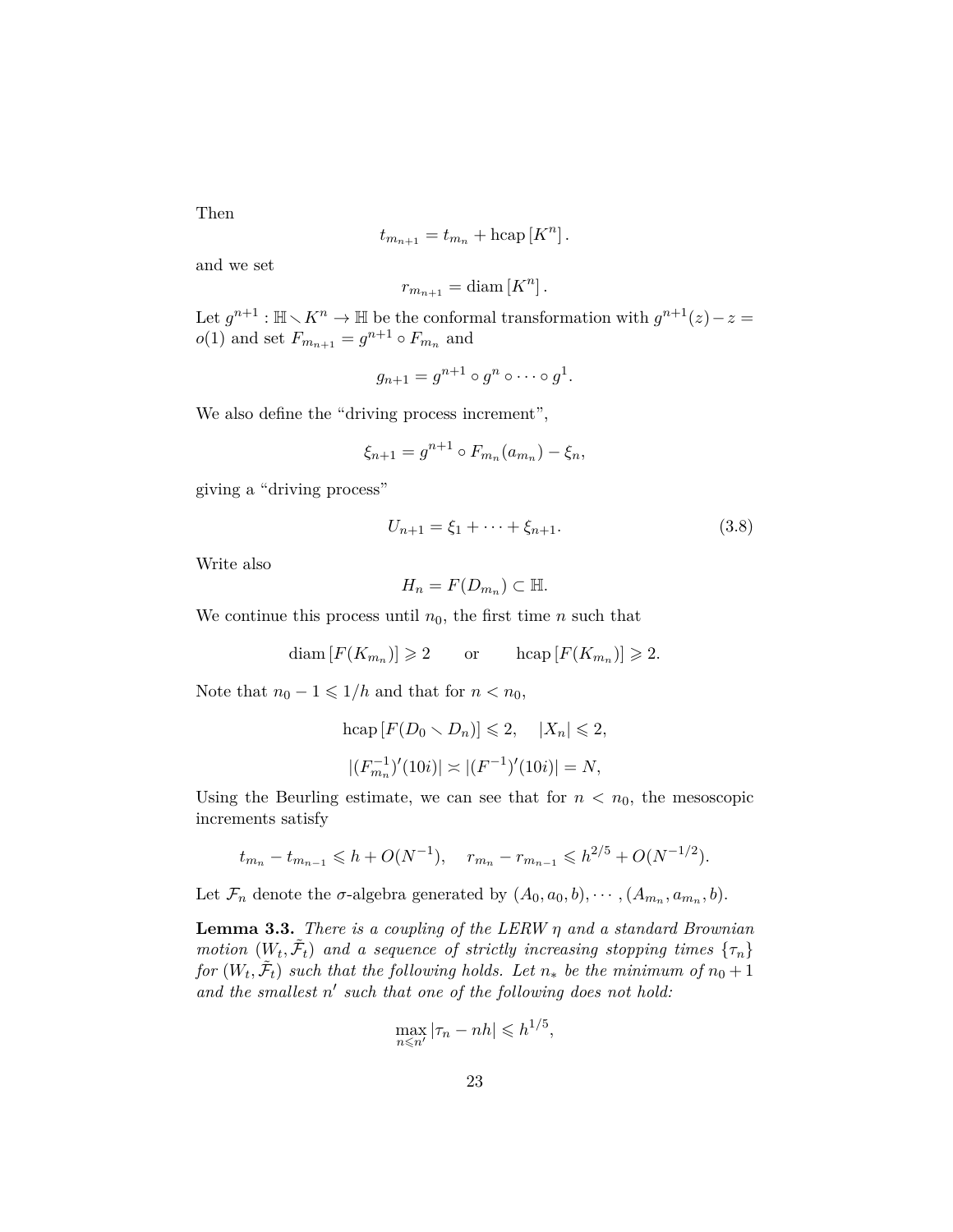$$
\max_{n \le n'} |W_{\tau_n} - U_n| \le h^{1/10},
$$
  

$$
\max_{n \le n'} \max_{\tau_{n-1} \le t \le \tau_n} |W_t - W_{\tau_{n-1}}| \le h^{2/5},
$$
  

$$
\max_{t \le \tau_{n'}} \max_{t - h^{1/5} \le s \le t} |W_t - W_s| \le h^{1/12}.
$$

*Then*  $P\{n_* \le n_0\} = O(h^{1/10})$ *. Moreover, if*  $\mathcal{G}_n$  *denotes the σ*-*algebra generated by*  $\hat{\mathcal{F}}_n$  *and*  $\mathcal{F}_{\tau_n}$ *, then*  $t \mapsto W_{t+\tau_n} - W_{\tau_n}$  *is independent of*  $\mathcal{G}_n$  *and the distribution of the LERW given*  $\mathcal{G}_n$  *is the same as the distribution given*  $\hat{\mathcal{F}}_n$ *.* 

Given the Brownian motion  $W_t$ , there is a corresponding  $SLE_2$  Loewner chain  $(g_t^{\text{SLE}})$  obtained by solving the Loewner differential equation with  $W_t$ as driving term. The Loewner chain is generated by an  $\text{SLE}_2$  path in  $\mathbb H$  that we denote by  $\gamma(t)$ . Let  $\hat{\gamma}(t) = \hat{F}^{-1}[\gamma(t)]$  which is an SLE<sub>2</sub> path from  $\hat{a}$  to  $\hat{b}$  in  $\hat{D}_A$  parametrized by capacity in  $\mathbb{H}$  (this parametrization depends on *F* but we have fixed *F*.) We write

$$
F_n^{\text{SLE}}(z) = (g_{\tau_n}^{\text{SLE}} \circ F)(z) - W_{\tau_n}
$$

and

$$
F_n^{\text{LERW}}(z) = (g_n \circ F)(z) - U_n.
$$

Combining the coupling with the deterministic estimates we get the following.

<span id="page-23-2"></span>**Lemma 3.4.** *If*  $n < n_*$ *, we have uniformly in*  $\zeta \in A$  *such that* Im  $F_n^{\text{SLE}}(\zeta) \geqslant$ *h* 1*/*80 *,*

$$
|F_n^{\text{LERW}}(\zeta) - F_n^{\text{SLE}}(\zeta)| \leq c h^{1/15}.
$$

## <span id="page-23-0"></span>**4 Core argument**

#### <span id="page-23-1"></span>**4.1 Setup**

At this point we will quickly review our setup.

• We start with an analytic domain *D* containing the origin and with distinct boundary points  $a', b'$ . For each integer  $N > 0$  we define  $(A, a, b)$ (and the associated union of squares domain  $D_A$ ) as the discrete approximations of  $(ND, Na', Nb')$  with a choice of conformal transformation  $F: D_A \to \mathbb{H}$  with  $F(a) = 0, F(b) = \infty, \text{Im}[F(0)] = 1 + o(1)$ . All constants, implicit or explicit, may depend on  $D, a', b', F$ , but are otherwise universal.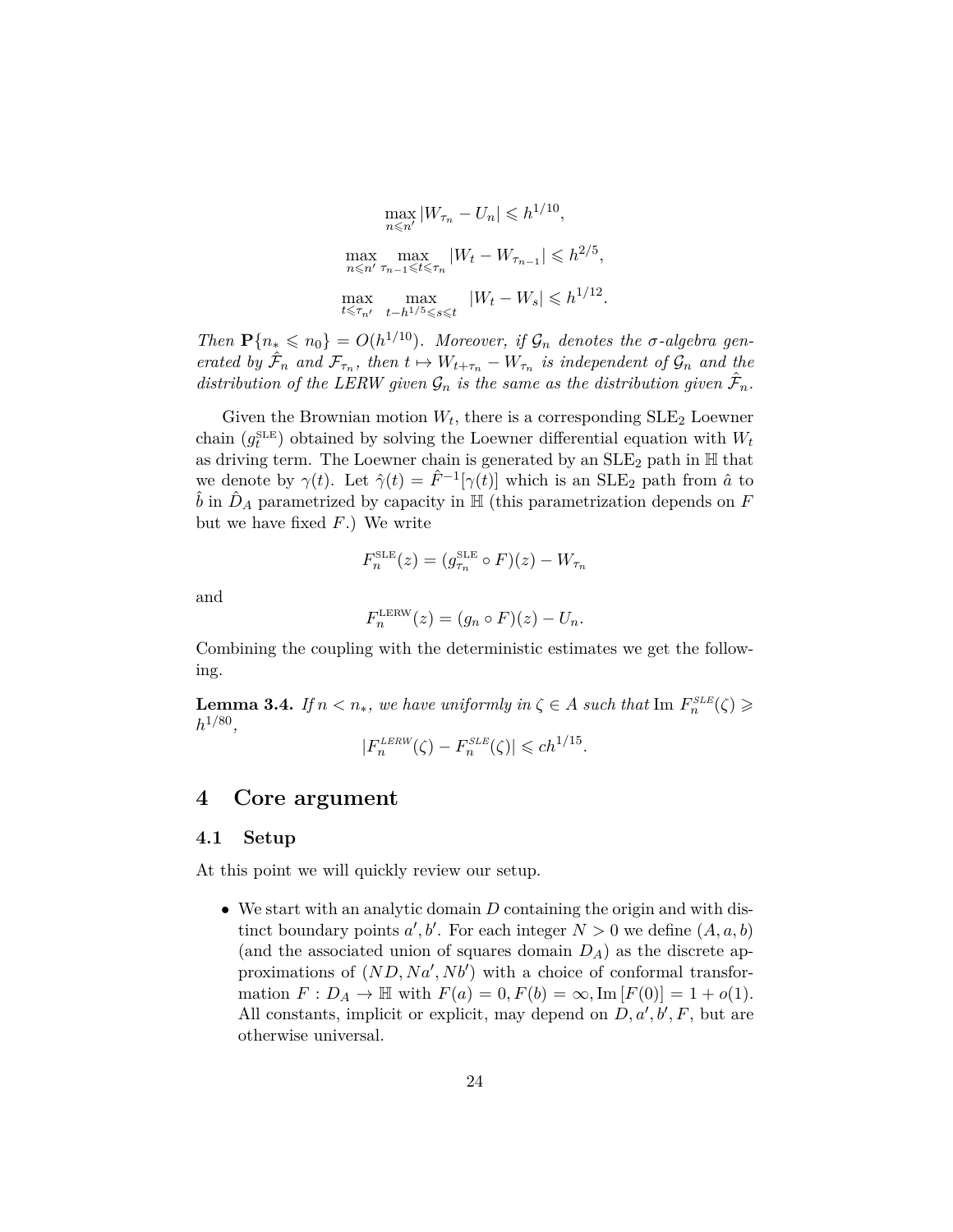• Let

$$
h = h_N = N^{-2u/3}, \quad n_0 = n_{0,N} = \lfloor h^{-1} \rfloor,
$$

be the mesoscopic scale, where *u* is the exponent in [\(2.1\)](#page-12-0).

- Let  $T_n = c_*^{-1} (m_1 + \cdots + m_n)$  denote the number of steps of the LERW taken after *n* mesoscopic steps, see Section [3,](#page-18-0) rescaled by the constant in [\(1.3\)](#page-8-0).
- The scaled LERW  $\eta(t), 0 \leq t \leq 1$ , in  $\check{D}$  parametrized by capacity is given by

$$
\check{\eta}(nh) = N^{-1} \eta_{c_* T_n}.
$$

We choose the parametrization to linearly interpolate between times (*n* − 1)*h* and *nh*.

• As in Section [3.2](#page-20-0) we couple the LERW with an  $SLE<sub>2</sub>$  path from  $a'$  to *b*<sup> $\prime$ </sup> in *D<sub><i>A*</sub>, denoted  $\hat{\gamma}$ , parameterized so that

$$
\mathrm{hcap}\,(F\circ\hat{\gamma}[0,t])=t.
$$

We let  $\check{\gamma}(t) = N^{-1} \hat{\gamma}(t)$  be the corresponding  $SLE_2$  in  $\check{D} = \check{D}_A$ .

• Let

$$
\check{T}_{nh} = N^{-5/4} \, T_n
$$

be the rescaled number of steps in the walk with  $\check{T}_t$  defined by linear interpolation between times  $(n-1)h$  and *nh*. Let

$$
\check{\Theta}_t = \text{Cont }(\check{\gamma}[0,t])
$$

be the 5/4-dimensional Minkowski content of  $\check{\gamma}[0,t]$ .

We can now state the main result.

<span id="page-24-0"></span>**Theorem 4.1.** *There exists*  $\varepsilon_N \to 0$  *such that except for an event of probability at most*  $\varepsilon_N$ *,* 

<span id="page-24-1"></span>
$$
\max_{0 \le t \le 1} |\check{\eta}(t) - \check{\gamma}(t)| \le \varepsilon_N,\tag{4.1}
$$

<span id="page-24-2"></span>
$$
\max_{0 \le t \le 1} \left| \check{T}_t - \check{\Theta}_t \right| \le \varepsilon_N. \tag{4.2}
$$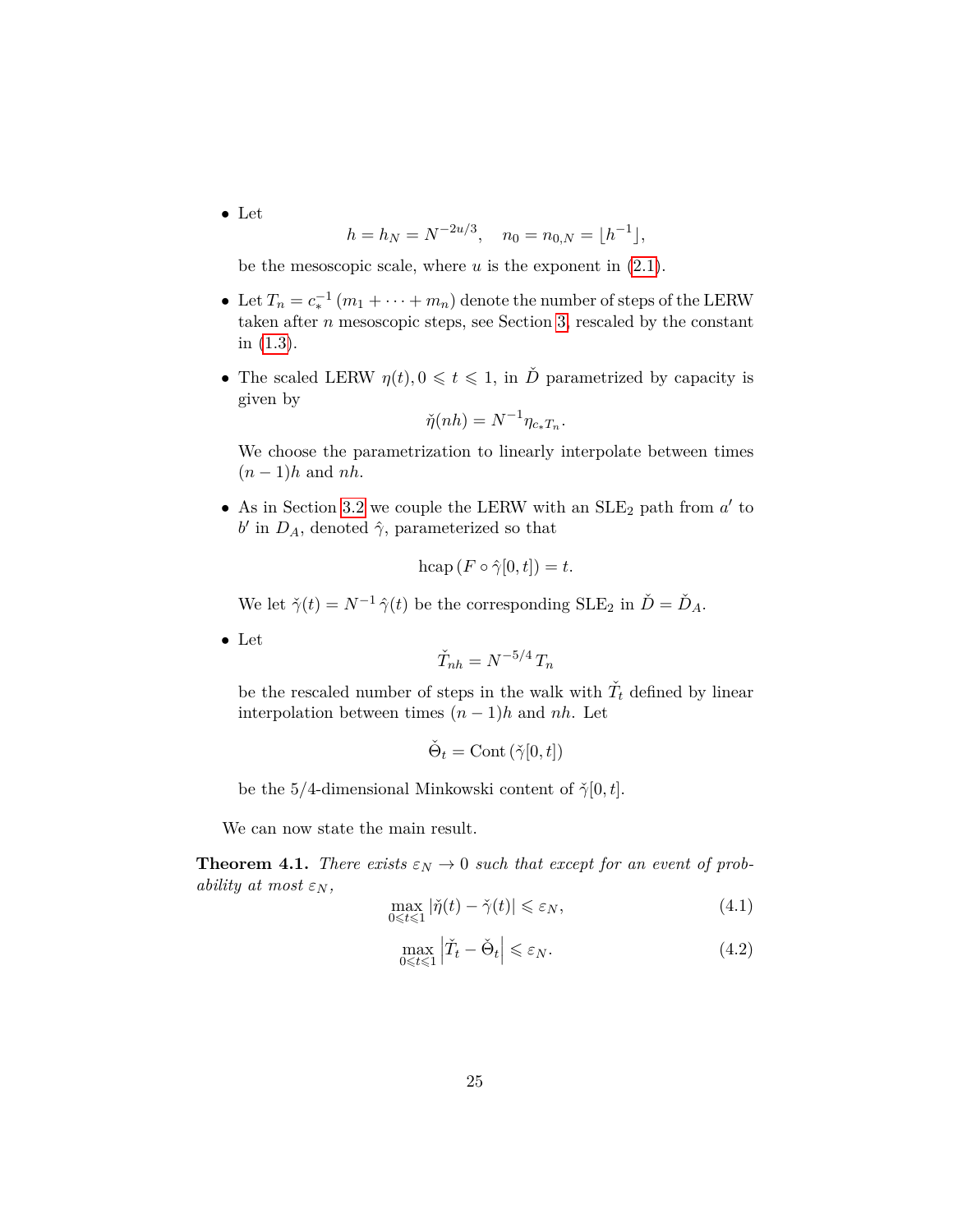We will prove the theorem with

$$
\varepsilon_N = c \, (\log N)^{-1/60}
$$

where the constant *c* depends on  $D, a', b', F$ . The estimate [\(4.1\)](#page-24-1) with an unspecified sequence  $\varepsilon_N$  and for a slightly different coupling was done in [\[24\]](#page-80-0). The convergence rate in the coupling of [\[24\]](#page-80-0) was estimated in [\[6,](#page-79-11) [9\]](#page-79-12). In [\[27\]](#page-80-5) we obtain a polynomial convergence rate for [\(4.1\)](#page-24-1) in the case of the coupling used in this paper. In this paper, we will only worry about proving the second estimate [\(4.2\)](#page-24-2). We encourage the reader to recall the general idea of the proof as outlined in Section [1.2.](#page-5-0)

For the remainder, we fix *N* and a coupling as above. Where we use *n*, we will assume that  $n < n_*$  where  $n_*$  is as in Lemma [3.3.](#page-22-0)

#### <span id="page-25-0"></span>**4.2 Maximal estimate**

We will need to know that neither the Minkowski content nor the scaled number of steps visited by the loop-erased random walk can get large on a small region. To make this precise, let  $\mathcal{B}(z,\varepsilon)$  denote the closed disk of radius *ε* about *z* and define

$$
J_{\text{SLE}} = N^{-5/4} \sup_{z \in \mathbb{C}} \text{Cont} \left[ \hat{\gamma} \cap \mathcal{B}(z, N/\log N) \right]
$$
  
= 
$$
\sup_{z \in \mathbb{C}} \text{Cont} \left[ \check{\gamma} \cap \mathcal{B}(z, 1/\log N) \right].
$$

The LERW analogue is

$$
J_{\text{\tiny LERW}} = N^{-5/4} \sup_{z \in \mathbb{C}} \sum_{\zeta \in A \cap \mathcal{B}(z,N/\log N)} 1\{\zeta \in \eta\}.
$$

<span id="page-25-1"></span>**Proposition 4.2.** *There exists*  $c < \infty$  *such that* 

$$
\mathbf{E}\left[J_{SLE}^2\right] + \mathbf{E}\left[J_{LERW}^2\right] \leqslant c \left(\log N\right)^{-5/4}.
$$

*Proof.* The estimate for SLE was done in [\[26\]](#page-80-3) where a similar maximal estimate is a key step for establishing Hölder continuity of the Minkowski content with respect to capacity parametrization. In Proposition [6.8](#page-53-0) we use a similar argument for LERW after establishing a bound on the second moment for the number of steps of the walk.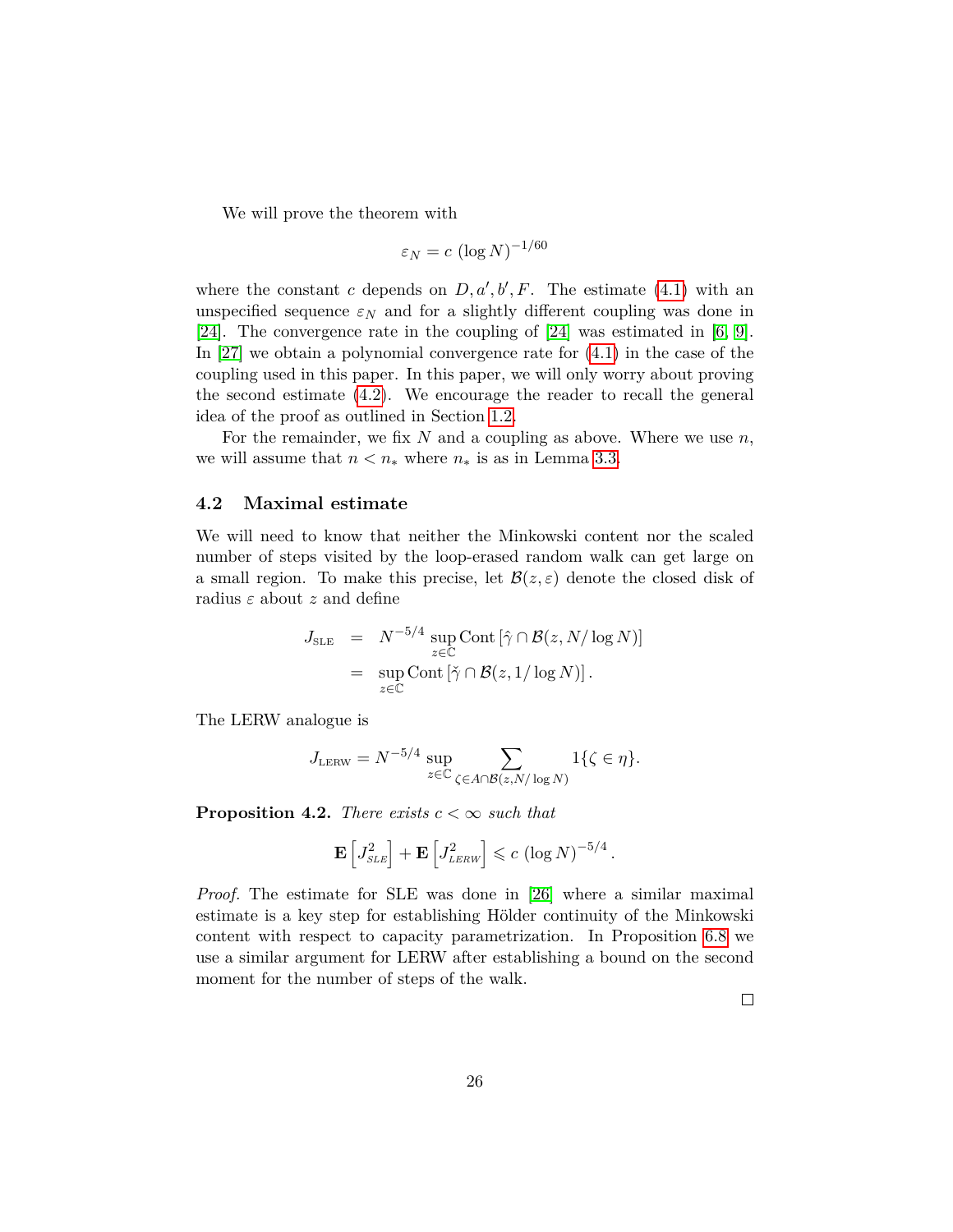

<span id="page-26-1"></span>Figure 4.1: Left: The square is open. Middle: Closed square of Type I. The distance from the real line after uniformizing is still larger than  $\lambda$ , but the sine of the argument along the path has gotten small. Right: Closed square of Type II. The curve got close to the square and then escaped while the distance from the real line after uniformizing dropped below *λ*.

#### <span id="page-26-0"></span>**4.3 Open and closed squares: definitions**

Throughout this section we set

$$
\lambda = \lambda_N = h^{1/100}.
$$

In the following definition recall that  $\text{Im}[F_n^{\text{SLE}}(\zeta)]$  is a decreasing function of *n*. See Figures [4.1](#page-26-1) and [4.2.](#page-27-0)

**Definition 4.3.** *We will say that the square*  $\mathcal{S}_{\zeta}, \zeta \in A$ , *is* **closed for SLE** *at step n if either of I or II holds at*  $t = \tau_n$ *, where:* 

**I:** *We have*

$$
\lambda \leqslant {\rm Im}\left[F_{n}^{SLE}(\zeta)\right] \leqslant 10,
$$

*and*

$$
S_{\mathbb{H}\smallsetminus\gamma_{\tau_n}}(F(\zeta);\gamma(\tau_n),\infty)\leqslant\frac{1}{(\log N)^{2/5}}.
$$

**II:** *We have*

$$
\operatorname{Im}\left[F_n^{SLE}(\zeta)\right] < \lambda,
$$
\n
$$
\operatorname{dist}(\zeta, \partial(D_A \setminus \hat{\gamma}_t)) \leqslant \frac{N}{(\log N)^5},
$$

*and*

$$
|\zeta - \hat{\gamma}(t)| \geqslant \frac{N}{\log N}.
$$

**Definition 4.4.** We will say that the square  $\mathcal{S}_{\zeta}, \zeta \in A$ , is **closed for LERW** *at step n if either of I or II holds at*  $t = \tau_n$ *, where:*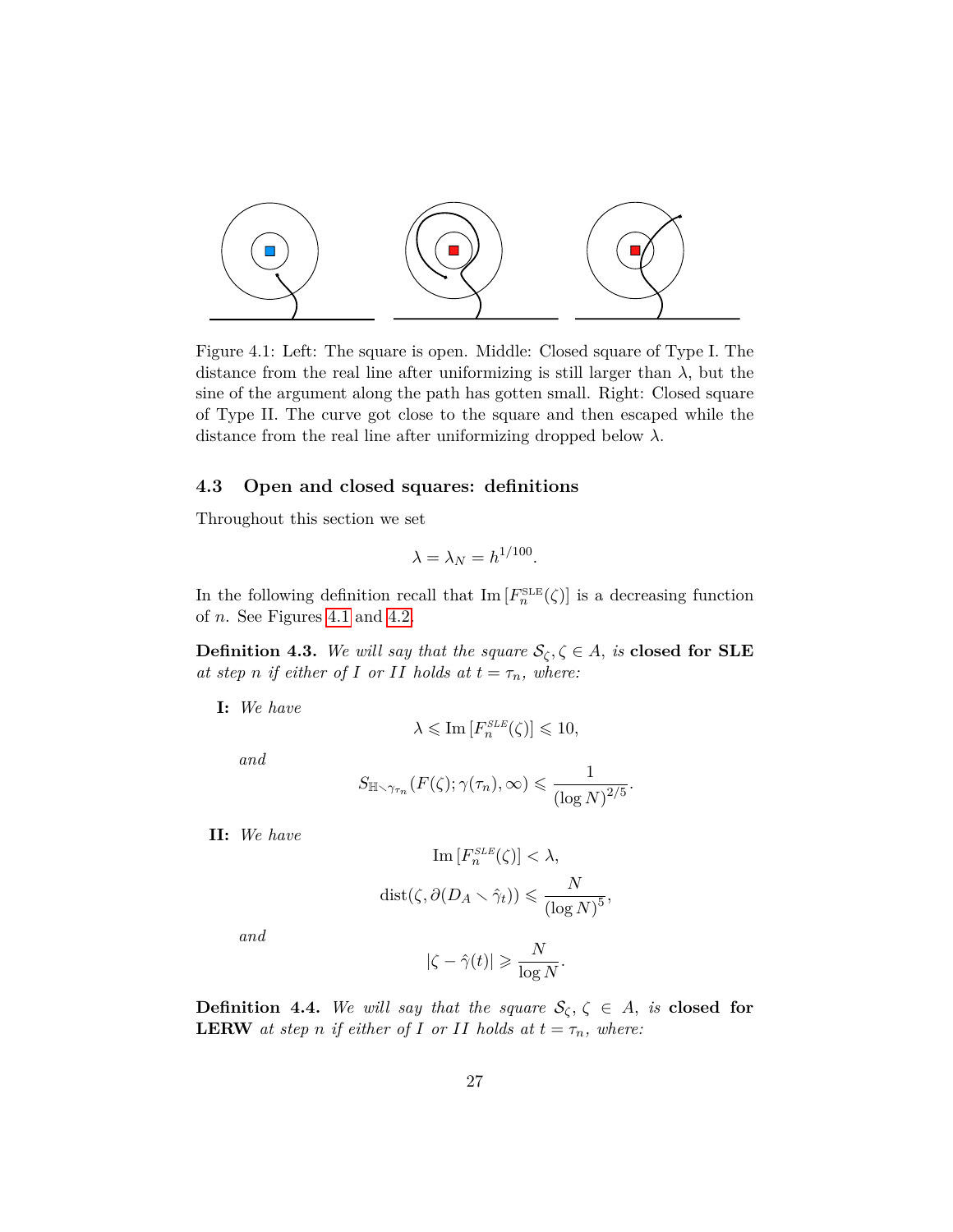

<span id="page-27-0"></span>Figure 4.2: The image of an open square near the boundary. If  $z = F(\zeta)$ and  $S(z) = S_{\mathbb{H}\setminus\gamma_{\tau_n}}(z;\gamma(\tau_n),\infty) \geqslant (\log N)^{-2/5}$  we have derivative estimates. The conclusion is that the distance to the boundary is  $o(N/(\log N)^5)$  and so if the square is open it is at distance  $O((\log N)/N)$  of the tip.

**I:** *We have*

$$
\lambda \leqslant \mathrm{Im}\left[F_{n}^{SLE}(\zeta)\right] \leqslant 10,
$$

*and*  $S_{\zeta}$  *is closed for SLE.* 

**II:** *We have*

Im 
$$
[F_n^{SLE}(\zeta)] < \lambda
$$
,  
dist $(\zeta, \partial D_n) \le \frac{N}{(\log N)^5}$ ,

*and*

$$
|\zeta - a_k| \geqslant \frac{N}{\log N}.
$$

In both cases, once a square is closed it stays closed forever. A square is said to be open for SLE (for LERW) at step *n* if it is not closed for SLE (for LERW) at step *n*.

We will write  $O_{n,\zeta}^{\text{SLE}}$  and  $O_{n,\zeta}^{\text{LERW}}$  for the indicator functions of the event that  $\mathcal{S}_{\zeta}$  is open for SLE and LERW, respectively. Then we have the following properties:

- If  $\text{Im}\left[F_n^{\text{SLE}}(\zeta)\right] \geqslant \lambda$ , then  $O_{n,\zeta}^{\text{SLE}} = O_{n,\zeta}^{\text{LERW}}$ .
- If  $n \leq m$ , and  $O_{n,\zeta}^{\text{SLE}} = 0$ , then  $O_{m,\zeta}^{\text{SLE}} = 0$ . If  $O_{n,\zeta}^{\text{LERW}} = 0$  then  $O_{m,\zeta}^{\text{LERW}} = 0$ .

The next observation is that a square  $\mathcal{S}_{\zeta}$  cannot still be open if it both far from the tip and the conformal map has a small imaginary part. The essential idea is that in order for the imaginary part to be small but for the curve to not get close to the point, there must be a time when the sine of the angle was small.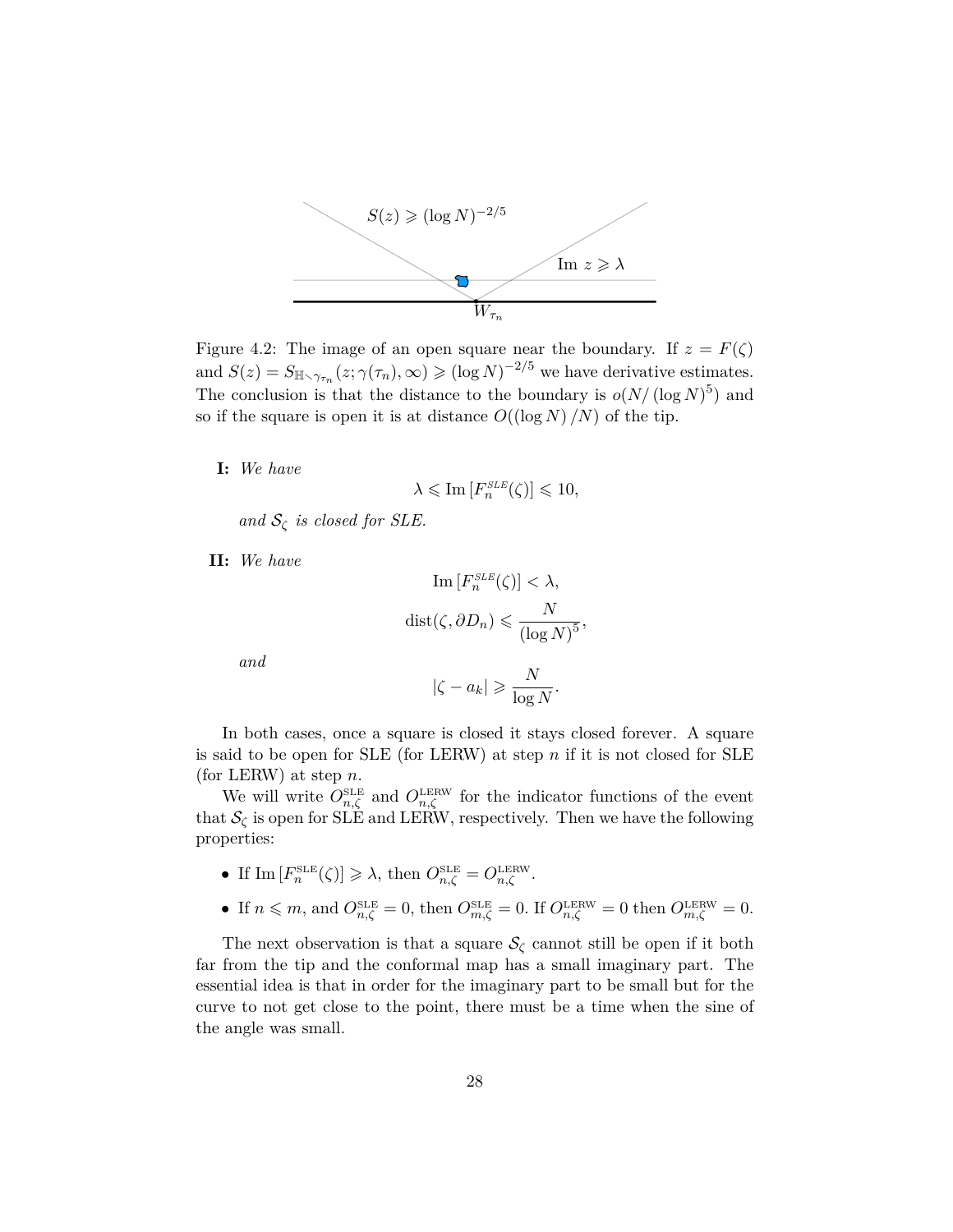#### <span id="page-28-0"></span>**Proposition 4.5.**

- *Suppose*  $S_{\zeta}$  *is open for SLE at step n. Then either*  $\text{Im}[F_n^{\text{SLE}}(\zeta)] \geq \lambda$  $or$   $|\zeta - \hat{\gamma}(t)| \leq N/(\log N)$ .
- *Suppose*  $S_{\zeta}$  *is open for LERW at step n. Then either*  $\text{Im}[F_n^{\text{SLE}}(\zeta)] \geq \lambda$  $or$   $|\zeta - a_n| \leq N/(\log N)$ .

*Proof.* Let  $z = F(\zeta)$  and suppose Im  $(z) \leq 20$  and let  $\rho = \tau_k$  where *k* is the first *n* with  $\text{Im}[g_{\tau_n}(z)] \leq \lambda$ . Then using Koebe's theorem,

$$
\operatorname{dist}(\zeta, \partial(D_A \setminus \hat{\gamma}\rho)) \asymp N \frac{\lambda}{|g'_{\rho}(z)|}.
$$

If  $S_{\zeta}$  is still open, then [\(3.5\)](#page-20-1) implies that

$$
\frac{\lambda}{|g'_{\rho}(z)|} \leqslant c\lambda^{2\nu^2}, \quad \nu = (\log N)^{-2/5}.
$$

Combining these estimates gives dist $(\zeta, \partial(D_A \setminus \hat{\gamma}_{\rho})) = o(N/(\log N)^5)$ . A similar argument (using Lemma [3.4\)](#page-23-2) shows the same for the LERW.  $\Box$ 

We can restate this as follows. Suppose  $\zeta \in A$  with  $\text{Im}[F(\zeta)] \geq \lambda$ ,

- The square  $S_{\zeta}$  stays open until either the sine of the argument gets too small or the imaginary part drops below  $\lambda$ . We measure the argument using the SLE path but by the coupling, since the imaginary part is at least  $\lambda$ , it is almost the same as measuring using the LERW.
- If the sine gets too small,  $S_{\zeta}$  closes.
- If the imaginary part of  $F_n^{\text{SLE}}(\zeta)$  drops below  $\lambda$  and  $\mathcal{S}_{\zeta}$  has not closed, we know that  $\zeta$  is within distance  $N/(\log N)^5$  of the boundary.
- The square now closes when the tip of the path gets distance *N/* log *N* away from *ζ*. (This is defined separately for "closed for SLE" and "closed for LERW".) It is possible that the square  $\mathcal{S}_{\zeta}$  will be visited before it is closed; indeed, this is the "typical" behavior if the path will visit  $S_{\mathcal{C}}$ .

We will work with contents restricted to open squares. Define

$$
I_{\zeta}=c_*^{-1}1\{\zeta\in\eta\},
$$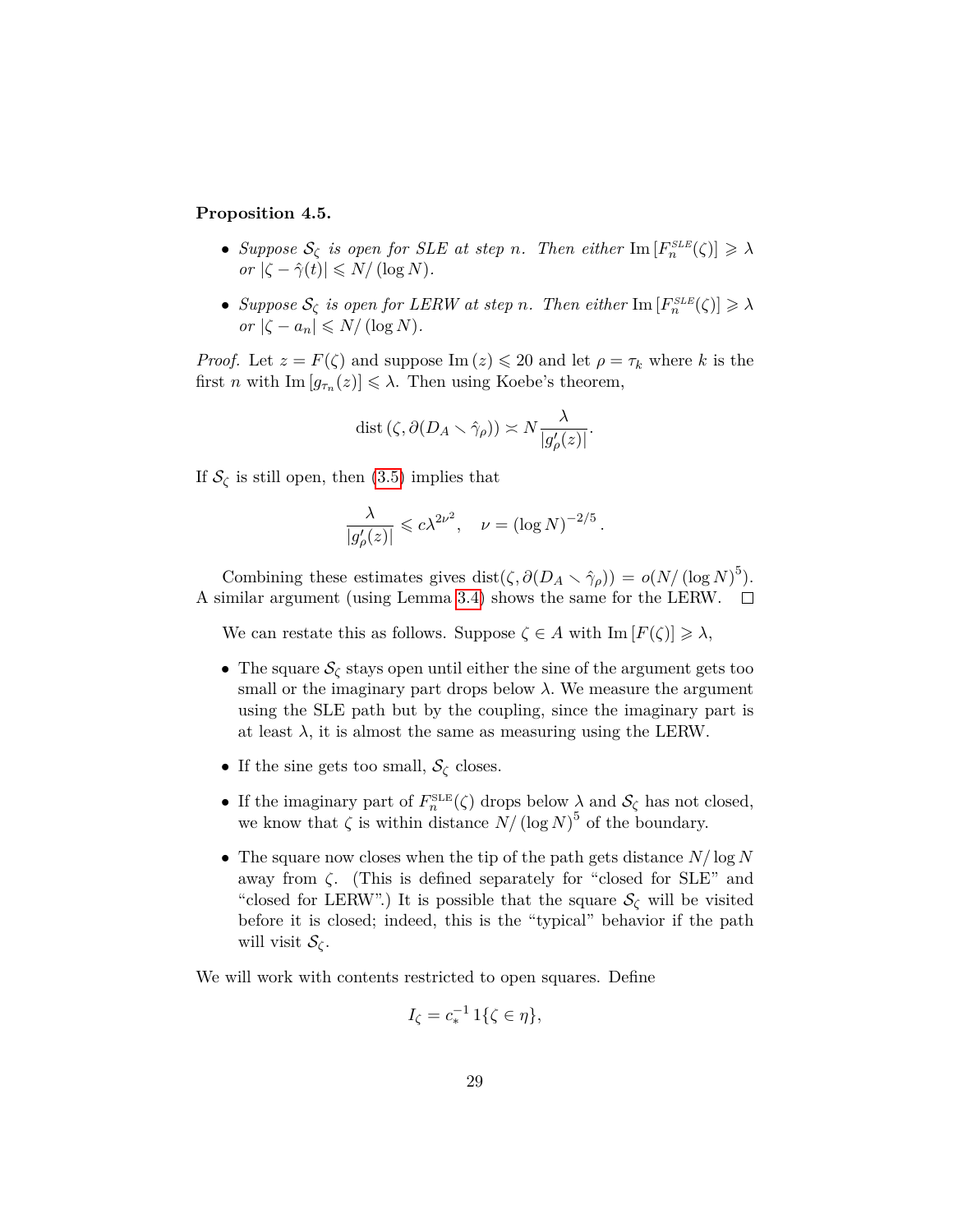and

 $I_{\zeta}^{\circ} = c_*^{-1} 1\{\exists k \text{ such that } \eta_k = \zeta \text{ and } \mathcal{S}_{\zeta} \text{ is open for LERNW at step } k-1\}.$ Let

$$
T = \sum_{\zeta \in \eta} I_{\zeta}, \quad T_n = \sum_{\zeta \in \eta^n} I_{\zeta},
$$

$$
T^{\circ} = \sum_{\zeta \in \eta} I_{\zeta}^{\circ}, \quad T_n^{\circ} = \sum_{\zeta \in \eta^n} I_{\zeta}^{\circ}
$$

denote the number of points and number of open points visited by *η* and *η n* , respectively (both scaled by *c*∗).

Now we define the corresponding SLE quantities. For each  $\zeta \in A$ , let

 $j(\zeta) = \min\{n : S_{\zeta} \text{ is closed for SLE at step } n\}$ 

be the step at which  $\mathcal{S}_\zeta$  closes for SLE and let  $\Theta_\zeta^\circ$  denote the 5/4-dimensional Minkowski content of the path in  $\mathcal{S}_{\zeta}$  before closing,

$$
\Theta_{\zeta} = \mathrm{Cont} \left[ \hat{\gamma} \cap \mathcal{S}_{\zeta} \right], \quad \Theta_{\zeta}^{\circ} = \mathrm{Cont} \left[ \hat{\gamma} [0, \tau_{j(\zeta)}] \cap \mathcal{S}_{\zeta} \right].
$$

Then we set

$$
\Theta = \text{Cont}[\hat{\gamma}] = \sum_{\zeta \in A} \Theta_{\zeta}, \quad \Theta_n = \text{Cont}[\hat{\gamma}[0, \tau_n]],
$$

$$
\Theta^{\circ} = \sum_{\zeta \in A} \Theta_{\zeta}^{\circ}, \quad \Theta_n^{\circ} = \sum_{\zeta \in A} \text{Cont}[\hat{\gamma}[0, \tau_{j(\zeta)} \wedge \tau_n] \cap \mathcal{S}_{\zeta}].
$$

(There is some ambiguity in this notation. We write  $\Theta_{\zeta}$  and  $\Theta_n$  and they mean different things whether or not the subscript is a point in  $\mathbb{Z}^2$  ( $\zeta$ ) or a nonnegative integer  $(j, k, m, n)$ . We hope this will not cause confusion.)

#### <span id="page-29-0"></span>**4.4 Proof of Theorem [4.1](#page-24-0)**

The goal of this section is to prove the main result but we will leave proofs of some facts for later sections. We will achieve this by proving the following statement.

<span id="page-29-2"></span>**Proposition 4.6.** *There exists c such that for N sufficiently large,*

<span id="page-29-1"></span>
$$
\mathbf{P}\left\{\max_{0\leqslant n\leqslant n_*} N^{-5/4} |T_n - \Theta_n| \geqslant c \left(\log N\right)^{-1/60}\right\} \leqslant c \left(\log N\right)^{-1/30}.\tag{4.3}
$$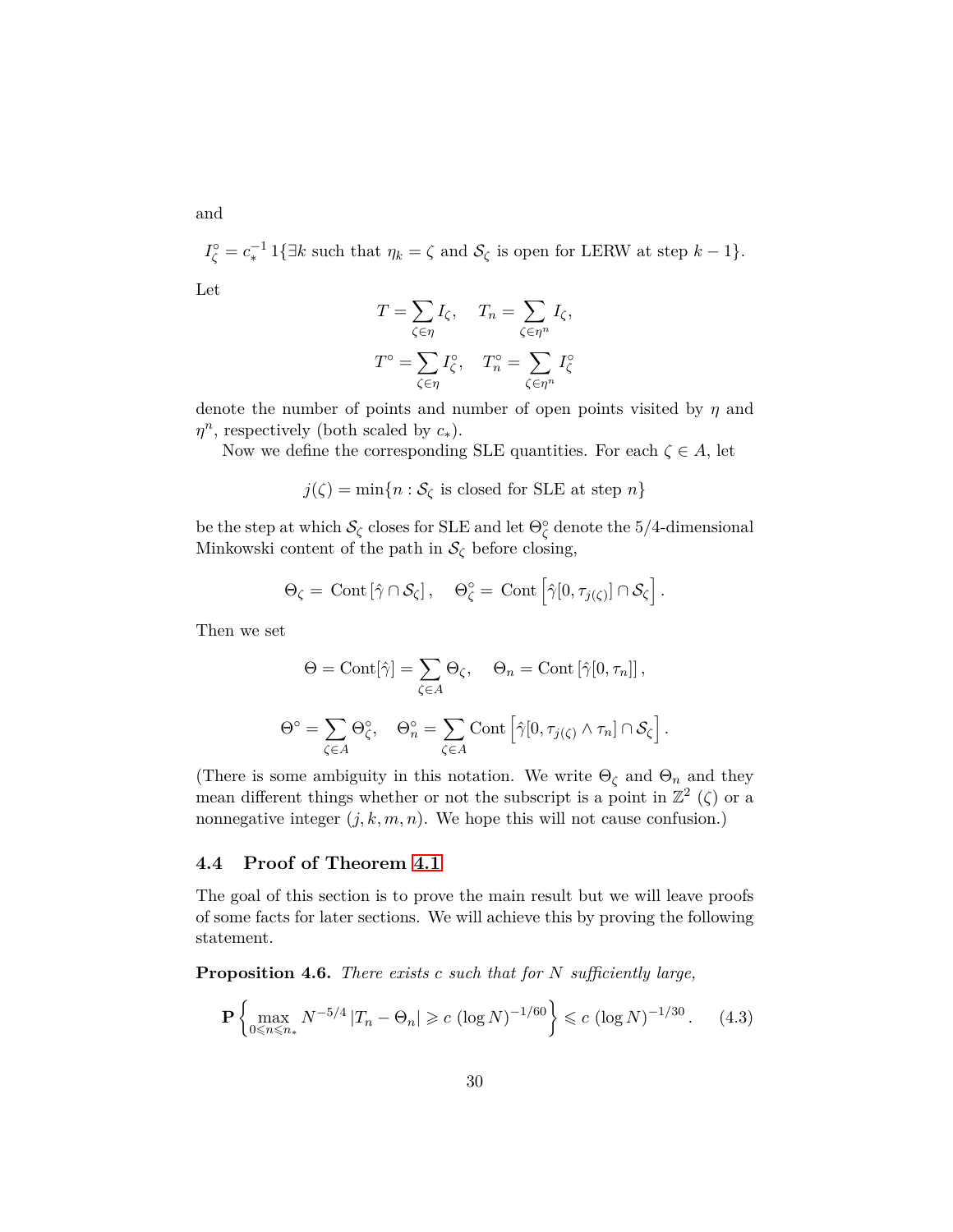We will argue that we can replace  $T_n$  and  $\Theta_n$  by  $T_n^{\circ}$  and  $\Theta_n^{\circ}$  as defined in the previous section.

In this section stopping times and martingales will be discrete time with respect to the filtration  $\{\mathcal{G}_n\}$  of the coupling.

Note that

$$
\mathbf{E}[T^{\circ} \mid \mathcal{G}_n] = T_n^{\circ} + R_n^{\circ}, \quad \text{where } R_n^{\circ} = \sum_{\zeta \in A_n} O_{n,\zeta}^{\text{LERW}} \mathbf{E}_n \left[ I_{\zeta}^{\circ} \right],
$$

where we write

$$
\mathbf{E}_n\left[I_{\zeta}^{\circ}\right]=\mathbf{E}_{A_n,a_n,b}\left[I_{\zeta}^{\circ}\right].
$$

In particular,  $T_n^{\circ} + R_n^{\circ}$  is a martingale. The corresponding SLE martingale is

$$
\mathbf{E}\left[\Theta^{\circ} \mid \mathcal{G}_n\right] = \Theta_n^{\circ} + \sum_{\zeta \in A} O_{n,\zeta}^{\text{SLE}} \mathbf{E}_n \left[\Theta_{\zeta}^{\circ}\right],\tag{4.4}
$$

where  $\mathbf{E}_n \left[ \Theta_{\zeta}^{\circ} \right]$  is the expected value of  $\Theta_{\zeta}^{\circ}$  with respect to  $\text{SLE}_2$  from  $\hat{\gamma}(\tau_n)$ to *b* in  $D_A \times \hat{\gamma}_{\tau_n}$ . We consider the difference, which is also a martingale:

$$
N^{-5/4}\mathbf{E}\left[\Theta^{\circ}-T^{\circ}\mid\mathcal{G}_n\right]=Y_n^{\circ}+\tilde{B}_n^{\circ},
$$

where

$$
Y_n^{\circ} = N^{-5/4} \sum_{\zeta \in A} \left( \mathbf{E}_n \left[ I_{\zeta}^{\circ} \right] - \mathbf{E}_n \left[ \Theta_{\zeta}^{\circ} \right] \right), \quad \tilde{B}_n^{\circ} = N^{-5/4} \left[ \Theta_n^{\circ} - T_n^{\circ} \right].
$$

It turns out to be convenient to modify this and replace  $\tilde{B}^\circ_n$  by a predictable (i.e., G*n*−1-measurable) version. For this we set

$$
B_n^{\circ} = \sum_{j=1}^n \mathbf{E} \left[ \tilde{B}_j^{\circ} - \tilde{B}_{j-1}^{\circ} \mid \mathcal{G}_{j-1} \right].
$$

and define the martingale

$$
M_n^{\circ} = Y_n^{\circ} + B_n^{\circ}.
$$

The next lemma whose proof we delay shows that it suffices to prove [\(4.3\)](#page-29-1) with  $B_n^{\circ}$  in place of  $N^{-5/4}$  ( $\Theta_n - T_n$ ).

**Lemma 4.7.** *There exists*  $c < \infty$  *such that* 

$$
\mathbf{P}\left\{\max_{n\leq n_0} \left|B_n^{\circ} - N^{-5/4} \left(\Theta_n - T_n\right)\right| \geqslant c \left(\log N\right)^{-5/128}\right\} \leqslant c \left(\log N\right)^{-5/32}.
$$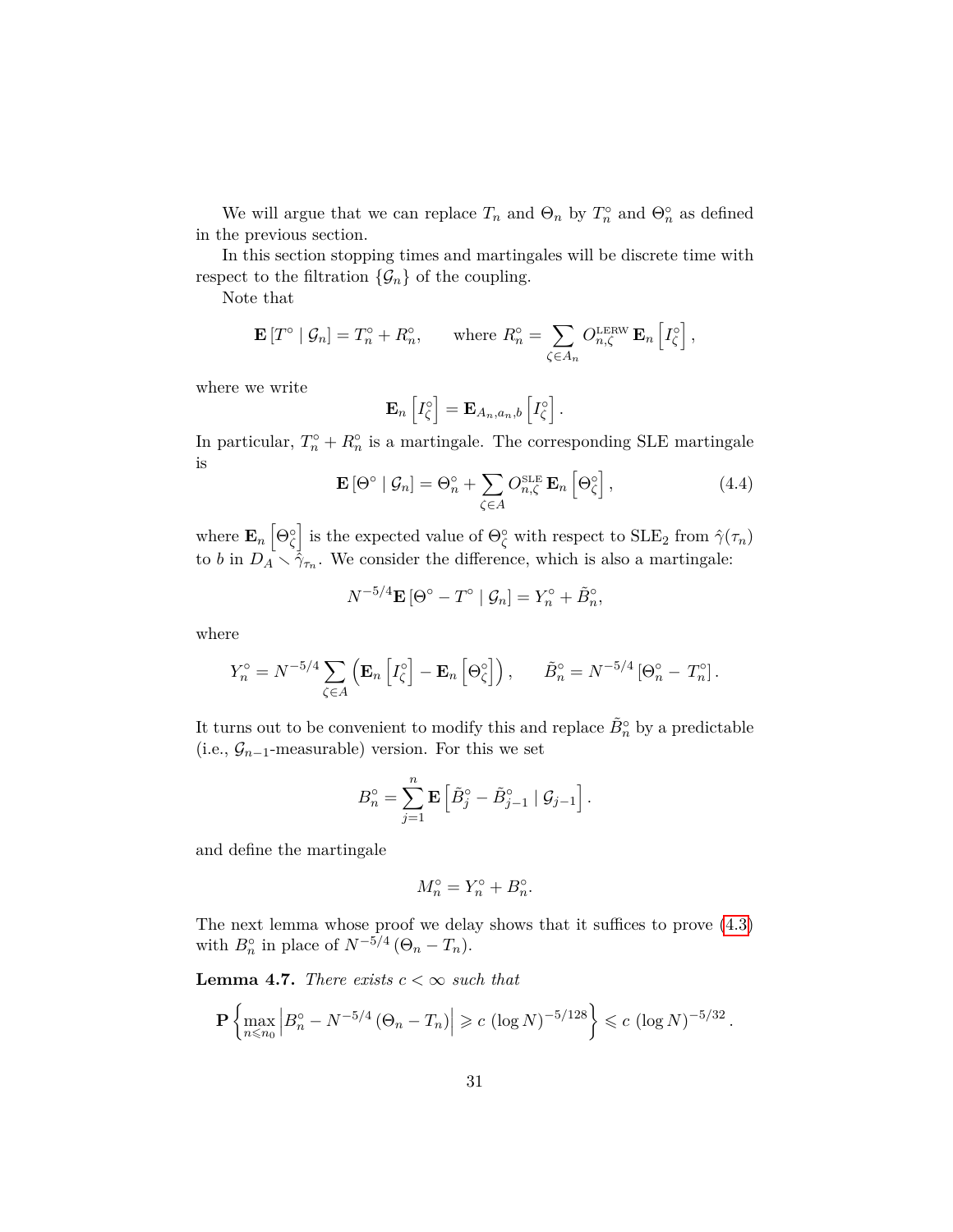*Proof.* See Section [5.2,](#page-41-0) and in particular Proposition [5.11.](#page-43-0)

Given this, the strategy is to apply the following general lemma to the martingale  $M_n^{\circ} = Y_k^{\circ} + B_k^{\circ}$  with  $\varepsilon, \delta$  being chosen as suitable negative exponents of log *N*.

<span id="page-31-0"></span>**Lemma 4.8.** *Suppose*  $B_k$ ,  $M_k$  *are discrete time processes with*  $M_k$  *a squareintegrable martingale with respect to a filtration*  $\{\mathcal{F}_k\}$  *with*  $M_0 = 0$ *. Assume that*  $B_k = X_k - Z_k$  *where*  $X_k, Z_k$  *are positive increasing predictable (that is,*  $X_k, Z_k$  are  $\mathcal{F}_{k-1}$ -measurable) processes with  $X_0 = Z_0 = 0$ . Let  $Y_k =$  $M_k - B_k$ *. Suppose that*  $\tau$  *is a stopping time such that* 

$$
\mathbf{E}[X_{\tau} + Z_{\tau}] \leqslant c_1,
$$

*and*

$$
|Y_j| \leqslant \varepsilon, \quad |B_{j+1} - B_j| \leqslant \varepsilon, \qquad j < \tau.
$$

*Then for every*  $y > 0$ ,

$$
\mathbf{P}\left\{\max_{0\leq j\leq k\wedge\tau}|B_j|\geqslant y+2\varepsilon\right\}\leqslant y^{-2}\left(\mathbf{E}\left[Y_{k\wedge\tau}^2\right]+3\,\varepsilon\,c_1\right).
$$

*Proof.* See the end of the section.

With this lemma in mind we see that we need to find a stopping time *τ* for which it holds that  $\max_{n \leq \tau} |Y_n^{\circ}|$ ,  $\max_{n \leq \tau} |B_n^{\circ} - B_{n-1}^{\circ}|$ , and  $\mathbf{E} [|Y_\tau^{\circ}|^2]$  are all small. We will define the stopping time in terms of an estimate of  $|Y_n^{\circ}|$ , which we will now derive. For a fixed *n*, let

$$
S_n(\zeta) = \sin \left[ \arg F_n^{\text{SLE}}(\zeta) \right]
$$

and then

$$
A'_n = \left\{ \zeta \in A : \text{Im} \left[ F_n^{\text{SLE}}(\zeta) \right] \geq \lambda \, ; \, S_n(\zeta) \geq (\log N)^{-3/8} \right\},
$$
  

$$
A''_n = \left\{ \zeta \in A : \text{Im} \left[ F_n^{\text{SLE}}(\zeta) \right] \geq \lambda \, ; \, S_n(\zeta) < (\log N)^{-3/8} \right\}.
$$

The choice of 3*/*8 is somewhat arbitrary and we have not optimized it. We will use the fact that  $\frac{1}{3} < \frac{3}{8} < \frac{2}{5}$  $\frac{2}{5}$ . We write

$$
\mathbf{E}\left[T^o \mid \mathcal{G}_n\right] = T_n^o + \sum_{\zeta \in A'_n \cup A''_n} O_{n,\zeta}^{\text{SLE}} \mathbf{E}_n \left[I_\zeta^o\right] + \sum_{\zeta \in A_n \smallsetminus (A'_n \cup A''_n)} O_{n,\zeta}^{\text{LERW}} \mathbf{E}_n \left[I_\zeta^o\right],
$$
  

$$
\mathbf{E}\left[\Theta^\circ \mid \mathcal{G}_n\right] = \Theta_n^\circ + \sum_{\zeta \in A'_n \cup A''_n} O_{n,\zeta}^{\text{SLE}} \mathbf{E}_n \left[\Theta_\zeta^\circ\right] + \sum_{\zeta \in A_n \smallsetminus (A'_n \cup A''_n)} O_{n,\zeta}^{\text{SLE}} \mathbf{E}_n \left[\Theta_\zeta^\circ\right].
$$

 $\Box$ 

 $\Box$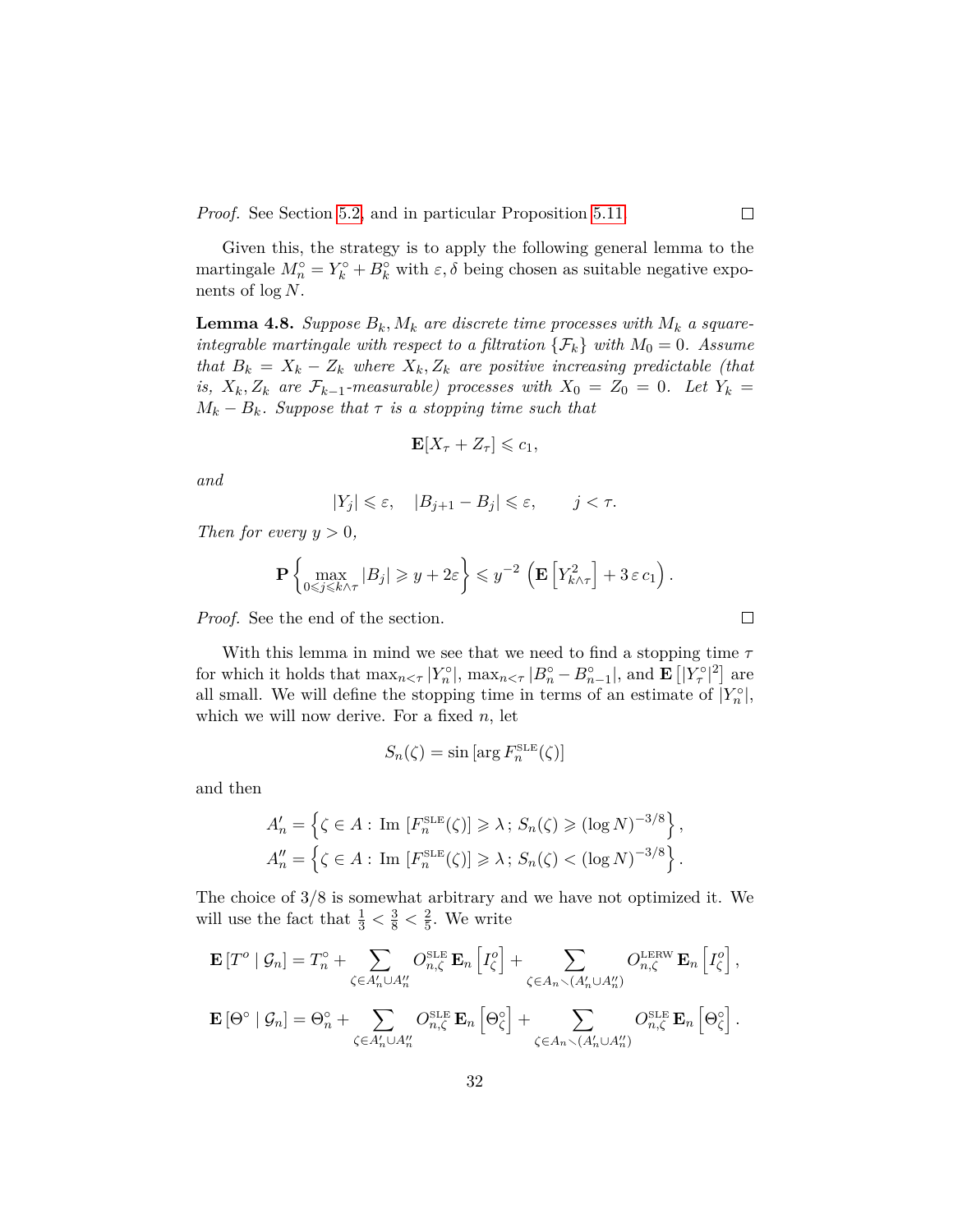Here we are using the fact that  $O_{n,\zeta}^{\text{SLE}} = O_{n,\zeta}^{\text{LERW}}$  in  $A' \cup A''$ . Since

$$
Y_n^{\circ} = N^{-5/4} \sum_{\zeta \in A} \left( \mathbf{E}_n \left[ I_{\zeta}^{\circ} \right] - \mathbf{E}_n \left[ \Theta_{\zeta}^{\circ} \right] \right)
$$

we can estimate

<span id="page-32-5"></span>
$$
|Y_n^{\circ}| \leqslant |Y_n'| + Q_n + \tilde{Q}_n,\tag{4.5}
$$

where

$$
Y'_{n} = N^{-5/4} \sum_{\zeta \in A'_{n}} \left( \mathbf{E}_{n} [I_{\zeta}^{\circ}] - \mathbf{E}_{n} [\Theta_{\zeta}^{\circ}] \right),
$$
  

$$
Q_{n} = N^{-5/4} \sum_{\zeta \in A''_{n}} O_{n,\zeta}^{\text{SLE}} \left( \mathbf{E}_{n} [I_{\zeta}^{\circ}] + \mathbf{E}_{n} [\Theta_{\zeta}^{\circ}] \right),
$$
  

$$
\tilde{Q}_{n} = N^{-5/4} \sum_{\zeta \in A \smallsetminus (A'_{n} \cup A''_{n})} \left( O_{n,\zeta}^{\text{LERW}} \mathbf{E}_{n} [I_{\zeta}^{\circ}] + O_{n,\zeta}^{\text{SLE}} \mathbf{E}_{n} [\Theta_{\zeta}^{\circ}] \right).
$$

We can then describe the stopping time as follows. Let  $n_1$  be the minimum of *n*<sup>∗</sup> and the first *n* such that either

$$
Q_n \geqslant \frac{1}{2} \left( \log N \right)^{-1/30}
$$

or

$$
\mathbf{E}[J_{\text{SLE}} + J_{\text{LERW}} | \mathcal{G}_n] \geqslant (\log N)^{-1/2}.
$$

**Lemma 4.9.** *We have*

<span id="page-32-4"></span>
$$
\mathbf{P}\left\{n_1 < n_*\right\} = o\left(\left(\log N\right)^{-1/30}\right),\tag{4.6}
$$

<span id="page-32-0"></span>
$$
Q_n \leqslant (\log N)^{-1/30}, \quad n \leqslant n_1,\tag{4.7}
$$

<span id="page-32-1"></span>
$$
\tilde{Q}_n \le (\log N)^{-1/2}, \quad n < n_1,\tag{4.8}
$$

*and*

<span id="page-32-2"></span>
$$
\mathbf{E}\left[\tilde{Q}_{n_1}^2\right] = O\left(\left(\log N\right)^{-5/4}\right). \tag{4.9}
$$

*Proof.* Write  $S_n(\zeta) = \sin \left[\arg F_n^{\text{SLE}}(\zeta)\right]$ . Note that if  $n \leq n_1$ , and  $\zeta \in A_n^{\prime\prime}$ , then deterministically (for *N* sufficiently large)

$$
S_{n-1}(\zeta) < 2 \left(\log N\right)^{-3/8}, \quad \operatorname{Im}\left[F_{n-1}^{\operatorname{SLE}}(\zeta)\right] \geqslant \lambda.
$$

We shall prove in Proposition [5.5](#page-38-0) that this gives [\(4.7\)](#page-32-0). On the other hand, as we will see, Proposition [5.5](#page-38-0) also shows that for any stopping time *τ* we have the estimate  $\mathbf{E}[Q_{\tau}] \leqslant O\left(\left(\log N\right)^{-1/8}\right)$ , and hence

<span id="page-32-3"></span>
$$
\mathbf{P}\{Q_{n_1} \geqslant (\log N)^{-1/16}\} \leqslant c \; (\log N)^{-1/16} \,. \tag{4.10}
$$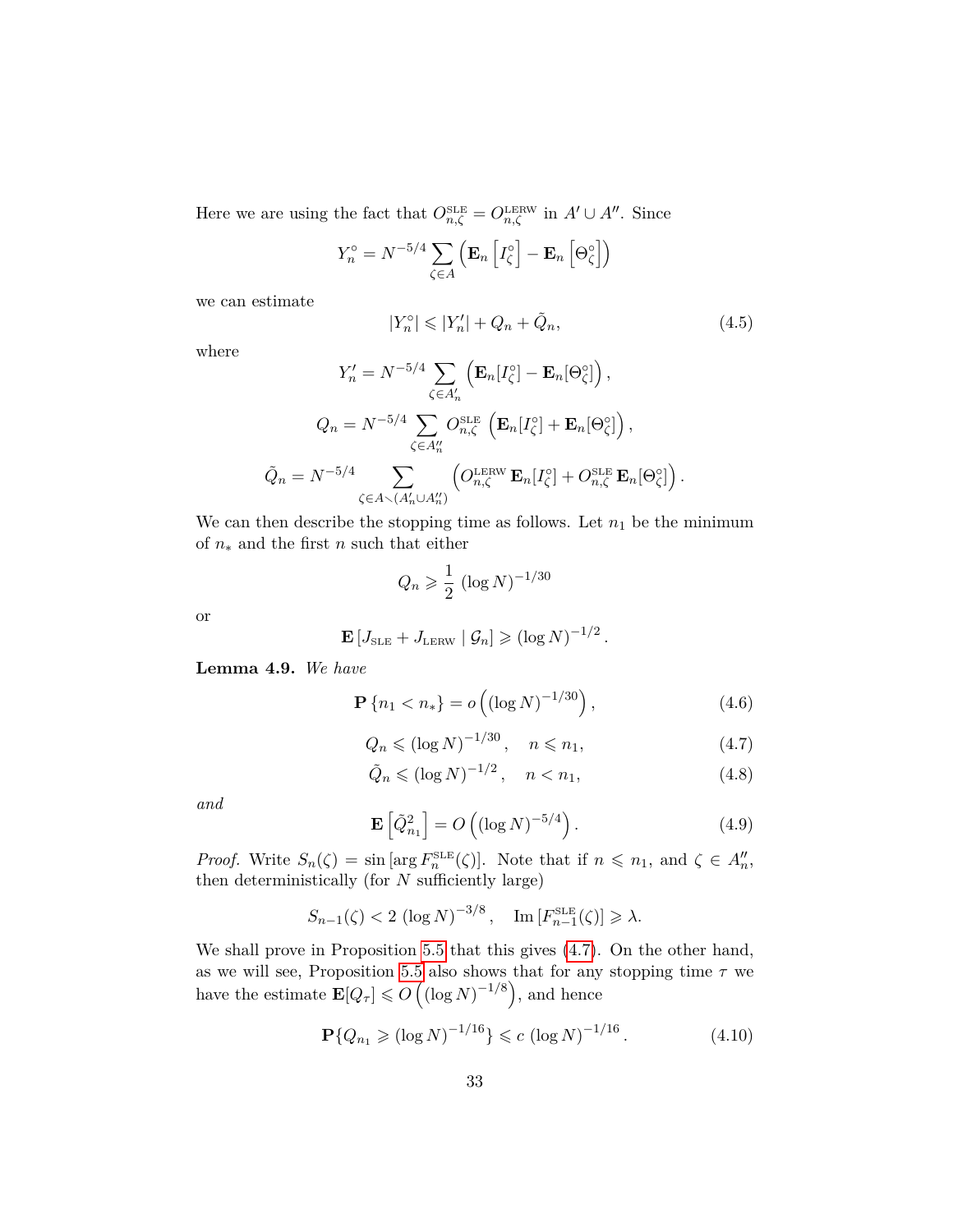Using Proposition [4.5,](#page-28-0) we see that for any stopping time  $n \le n_0$ ,

$$
\tilde{Q}_n \leqslant \mathbf{E} \left[ J_\text{\tiny SLE} \mid \mathcal{G}_n \right] + \mathbf{E} \left[ J_\text{\tiny LERW} \mid \mathcal{G}_n \right]
$$

so we get [\(4.8\)](#page-32-1). Using Proposition [4.2](#page-25-1) we see that

$$
\mathbf{E}\left[\mathbf{E}(J_{\text{SLE}} \mid \mathcal{G}_n)^2\right] \leqslant \mathbf{E}\left[\mathbf{E}(J_{\text{SLE}}^2 \mid \mathcal{G}_n)\right] \leqslant \mathbf{E}(J_{\text{SLE}}^2) \leqslant c\left(\log N\right)^{-5/4},
$$

and similarly for  $\mathbf{E} [\mathbf{E} (J_{\text{LERW}} | \mathcal{G}_n)^2]$ . Hence [\(4.9\)](#page-32-2) follows. Also, using Chebyshev's inequality,

<span id="page-33-0"></span>
$$
\mathbf{P}\left\{\mathbf{E}(J_{\text{SLE}} + J_{\text{LERW}} \mid \mathcal{G}_n) \geq (\log N)^{-1/2}\right\} \leq c \left(\log N\right)^{-1/4}.\tag{4.11}
$$

Combining  $(4.10)$  and  $(4.11)$ , we get  $(4.6)$ .

 $\Box$ 

It remains to handle the main term,  $Y'_n$ .

**Lemma 4.10.** *There is a constant*  $c < \infty$  *such that if*  $n_1$  *is as above, then* 

<span id="page-33-1"></span>
$$
\mathbf{E}\left[ (Y'_{n_1})^2 \right] \leqslant c \left( \log N \right)^{-1/4}.
$$
\n(4.12)

*Proof.* Suppose  $n \le n_1$ . We first use Lemma [3.4](#page-23-2) to see that if  $\zeta \in A_n'$ , then

$$
F_n^{\text{LERW}}(\zeta) = F_n^{\text{SLE}}(\zeta) \left[ 1 + O\left( h^{1/20} \right) \right].
$$

Moreover, the Beurling estimate shows that (if *N* is sufficiently large),  $S_n(\zeta) \geq r_A(\zeta)^{-u}$  for all  $\zeta \in A_n'$ . Hence, from [\(2.1\)](#page-12-0), integrating the Green's function over  $\mathcal{S}_{\zeta}$ ,

$$
\mathbf{E}_n[I_\zeta] = \mathbf{E}_n[\Theta_\zeta] \left[1 + O\left(h^{1/30}\right)\right].
$$

Note that all closed squares in  $A'_n$  are of Type I. Therefore using Proposition [5.5,](#page-38-0) we see that

$$
\mathbf{E}_n \left[ I_{\zeta}^{\circ} \right] = \mathbf{E}_n \left[ I_{\zeta} \right] \left[ 1 + O\left( (\log N)^{-1/8} \right) \right],
$$
  

$$
\mathbf{E}_n \left[ \Theta_{\zeta}^{\circ} \right] = \mathbf{E}_n \left[ \Theta_{\zeta} \right] \left[ 1 + O\left( (\log N)^{-1/8} \right) \right],
$$

and hence

$$
\left|\mathbf{E}_n\left[I_{\zeta}^{\circ}\right]-\mathbf{E}_n\left[\Theta_{\zeta}^{\circ}\right]\right|\leqslant c\,\left(\log N\right)^{-1/8}\,\mathbf{E}_n\left[\Theta_{\zeta}^{\circ}\right].
$$

Since

$$
\sum_{\zeta \in A'_n} \mathbf{E}_n \left[ \Theta_{\zeta}^{\circ} \right] \leqslant \left| \mathbf{E}_n \left[ \Theta_{\infty} \right] - \Theta_n \right|,
$$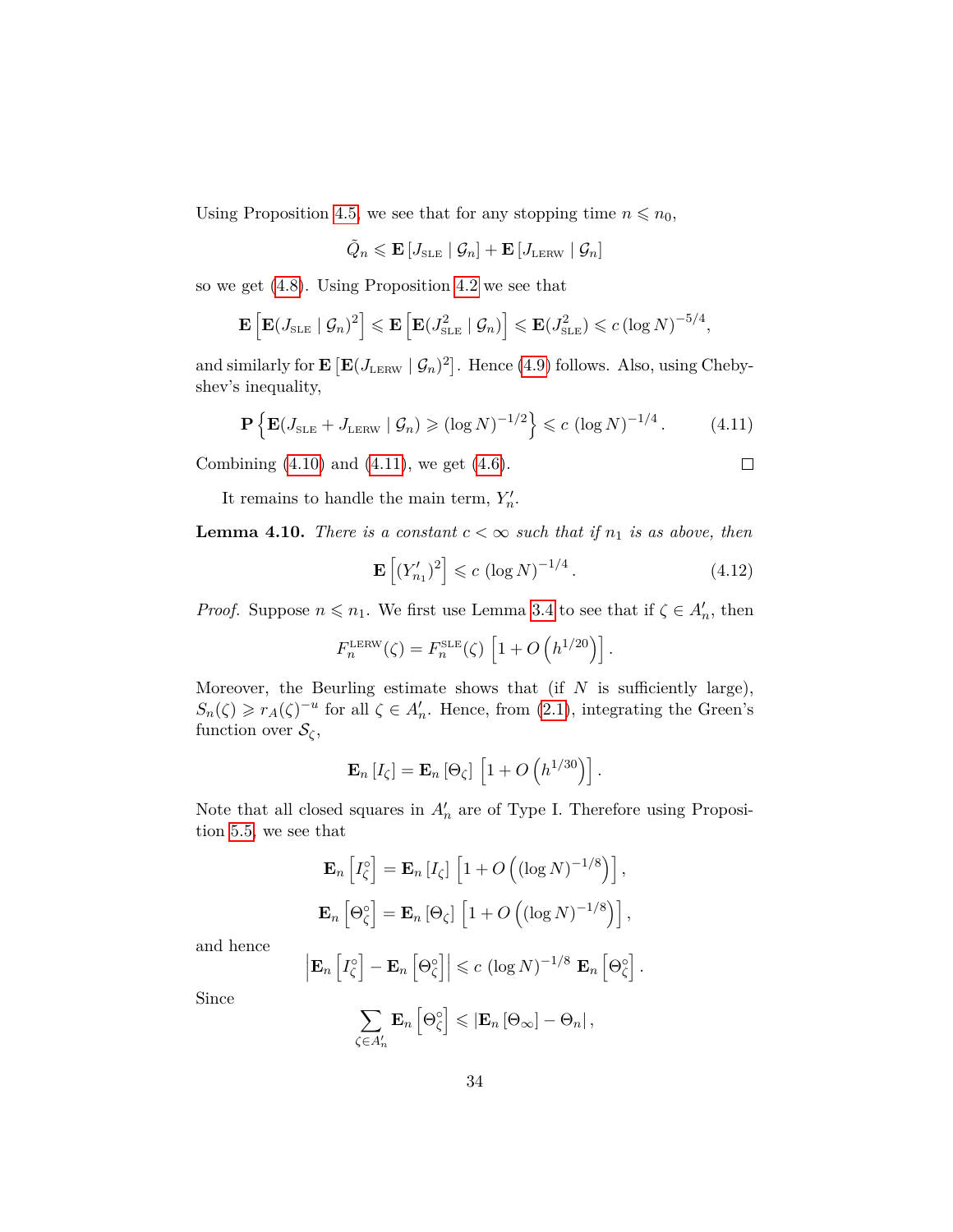after recalling that  $Y'_n$  is rescaled, it follows that

$$
\mathbf{E}\left[ (Y_n')^2 \right] \leqslant c \left( \log N \right)^{-1/4} N^{-5/2} \mathbf{E}\left[ \left| \mathbf{E}_n \left[ \Theta_\infty - \Theta_n \right] \right|^2 \right].
$$

However, as shown in [\[25\]](#page-80-7), if  $\kappa < 8$ , and  $\check{D}_t = \check{D} \setminus \check{\gamma}_t$ , then for any stopping time *τ* ,

$$
N^{-5/2} \mathbf{E} \left[ \mathbf{E} \left[ \Theta_{\infty} - \Theta_{\tau} \mid \mathcal{G}_{\tau} \right]^{2} \right]
$$
  
\n
$$
= \mathbf{E} \left[ \int_{\check{D}_{\tau} \times \check{D}_{\tau}} G_{\check{D}_{\tau}}(z; \check{\gamma}(\tau), \check{b}) G_{\check{D}_{\tau}}(w; \check{\gamma}(\tau), \check{b}) dA(w) dA(z) \right]
$$
  
\n
$$
\leq c \mathbf{E} \left[ \int_{\check{D}_{\tau} \times \check{D}_{\tau}} G_{\check{D}_{\tau}}(z, w; \check{\gamma}(\tau), \check{b}) dA(w) dA(z) \right]
$$
  
\n
$$
= c \mathbf{E} \left[ \int_{\check{D}_{\tau} \times \check{D}_{\tau}} \mathbf{E} \left[ G_{\check{D}_{\tau}}(z, w; \check{\gamma}(\tau), \check{b}) \mid \mathcal{G}_{\tau} \right] dA(w) dA(z) \right]
$$
  
\n
$$
\leq c \int_{\check{D} \times \check{D}} G_{\check{D}}(z, w) dA(w) dA(z) < \infty.
$$

 $\text{Here } G_{\check{D}t}(z,w;\check{\gamma}(t),\check{b}) \text{ denotes the (unordered) two-point SLE}_{\kappa} \text{ Green's func-}$ tion which is a positive supermartingale justifying the last equality. The first inequality is a general estimate about the two-point Green's function. The conclusion is that we have proved [\(4.12\)](#page-33-1).  $\Box$ 

*Proof of Proposition [4.6.](#page-29-2)* Combining [\(4.5\)](#page-32-5), [\(4.7\)](#page-32-0), [\(4.8\)](#page-32-1), and [\(4.12\)](#page-33-1), we see that

$$
\mathbf{E}\left[Y_{n_1}^2\right] \leqslant c \left(\log N\right)^{-1/15}.
$$

Proposition [4.6](#page-29-2) then follows from Lemma [4.8](#page-31-0) using

$$
\varepsilon = (\log N)^{-1/15}
$$
,  $y = (\log N)^{-1/60}$ ,

to get

$$
\mathbf{P}\left\{\max_{0\leq j\leq n_1}|B_j|\geq 3\right. (\log N)^{-1/60}\right\}\leqslant c\left.(\log N)^{-1/30}\right..
$$

It remains to prove Lemma [4.8.](#page-31-0)

*Proof of Lemma [4.8.](#page-31-0)* We write  $\Delta Y_j = Y_j - Y_{j-1}, \Delta B_j = B_j - B_{j-1}$ , and  $\Delta M_j = M_j - M_{j-1}$ . Using the assumptions that  $B_k$  is  $\mathcal{F}_{k-1}$ -measurable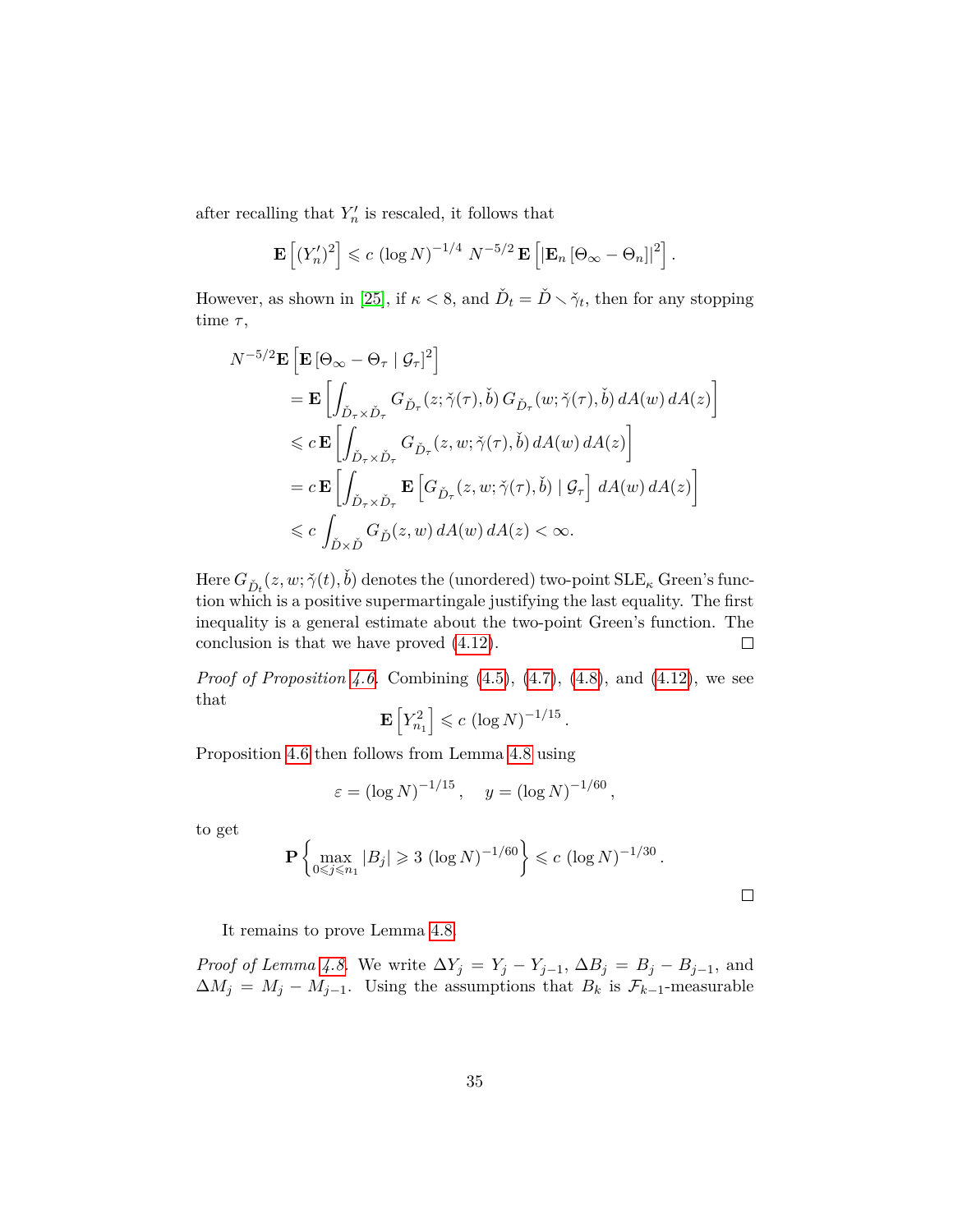and  $M_k$  is a martingale, we get

$$
\mathbf{E}[Y_{k \wedge \tau}^{2} | \mathcal{F}_{k-1}] - Y_{(k-1) \wedge \tau}^{2}
$$
\n
$$
= 1\{\tau > n - 1\} \left(2Y_{k-1} \mathbf{E} [\Delta Y_{k} | \mathcal{F}_{k-1}] + \mathbf{E} [(\Delta Y_{k})^{2} | \mathcal{F}_{k-1}] \right)
$$
\n
$$
= 1\{\tau > k - 1\} \left(2Y_{k-1} \Delta B_{k} + (\Delta B_{k})^{2} + \mathbf{E} [(\Delta M_{k})^{2} | \mathcal{F}_{k-1}] \right)
$$

By taking expectations of both sides and adding we see that

$$
\mathbf{E}[Y_{k\wedge\tau}^{2}] = \mathbf{E}\left[M_{k\wedge\tau}^{2}\right] \n+ 2\sum_{j=1}^{k} \mathbf{E}\left[Y_{j-1}\Delta B_{j};\tau > j-1\right] + \sum_{j=1}^{k} \mathbf{E}\left[(\Delta B_{j})^{2};\tau > j-1\right] \n\geqslant \mathbf{E}\left[M_{k\wedge\tau}^{2}\right] \n- 2\varepsilon \sum_{j=1}^{n} \mathbf{E}\left[|\Delta B_{j}|;\tau > j-1\right] - \varepsilon \sum_{j=1}^{n} \mathbf{E}\left[|\Delta B_{j}|;\tau > j-1\right] \n\geqslant \mathbf{E}\left[M_{k\wedge\tau}^{2}\right] - 3\varepsilon \mathbf{E}\left[X_{\tau} + Z_{\tau}\right].
$$

Therefore,

$$
\mathbf{E}\left[M_{k\wedge\tau}^{2}\right] \leqslant \mathbf{E}\left[Y_{k\wedge\tau}^{2}\right] + 3\varepsilon \mathbf{E}\left[X_{\tau} + Z_{\tau}\right] \leqslant \mathbf{E}\left[Y_{k\wedge\tau}^{2}\right] + 3\varepsilon c_{1}.
$$

Hence by the  $L^2$  maximal principle,

$$
\mathbf{P}\left\{\max_{0\leq j\leq k\wedge\tau}|M_j|\geq y\right\}\leq y^{-2}\left(\mathbf{E}\left[Y_{k\wedge\tau}^2\right]+3\,\varepsilon\,c_1\right).
$$

Hence, recalling that  $|B_j| = |M_j - Y_j|$ , and  $|Y_j|1_{j < \tau} \leq \varepsilon 1_{j < \tau}$ ,

$$
\mathbf{P}\left\{\max_{0\leq j\leq k\wedge\tau}|B_j|\geq y+2\varepsilon\right\}\leqslant \mathbf{P}\left\{\max_{0\leqslant j\leq k\wedge\tau}|B_j|\geqslant y+\varepsilon\right\}
$$

$$
\leqslant \mathbf{P}\left\{\max_{0\leqslant j\leqslant k\wedge\tau}(|M_j|+|Y_j|)\geqslant y+\varepsilon\right\}
$$

$$
\leqslant \mathbf{P}\left\{\max_{0\leqslant j\leqslant k\wedge\tau}|M_j|\geqslant y\right\}
$$

$$
\leqslant y^{-2}\left(\mathbf{E}\left[Y_{k\wedge\tau}^2\right]+3c_1\varepsilon\right),\right.
$$

which is what we wanted to prove.

 $\Box$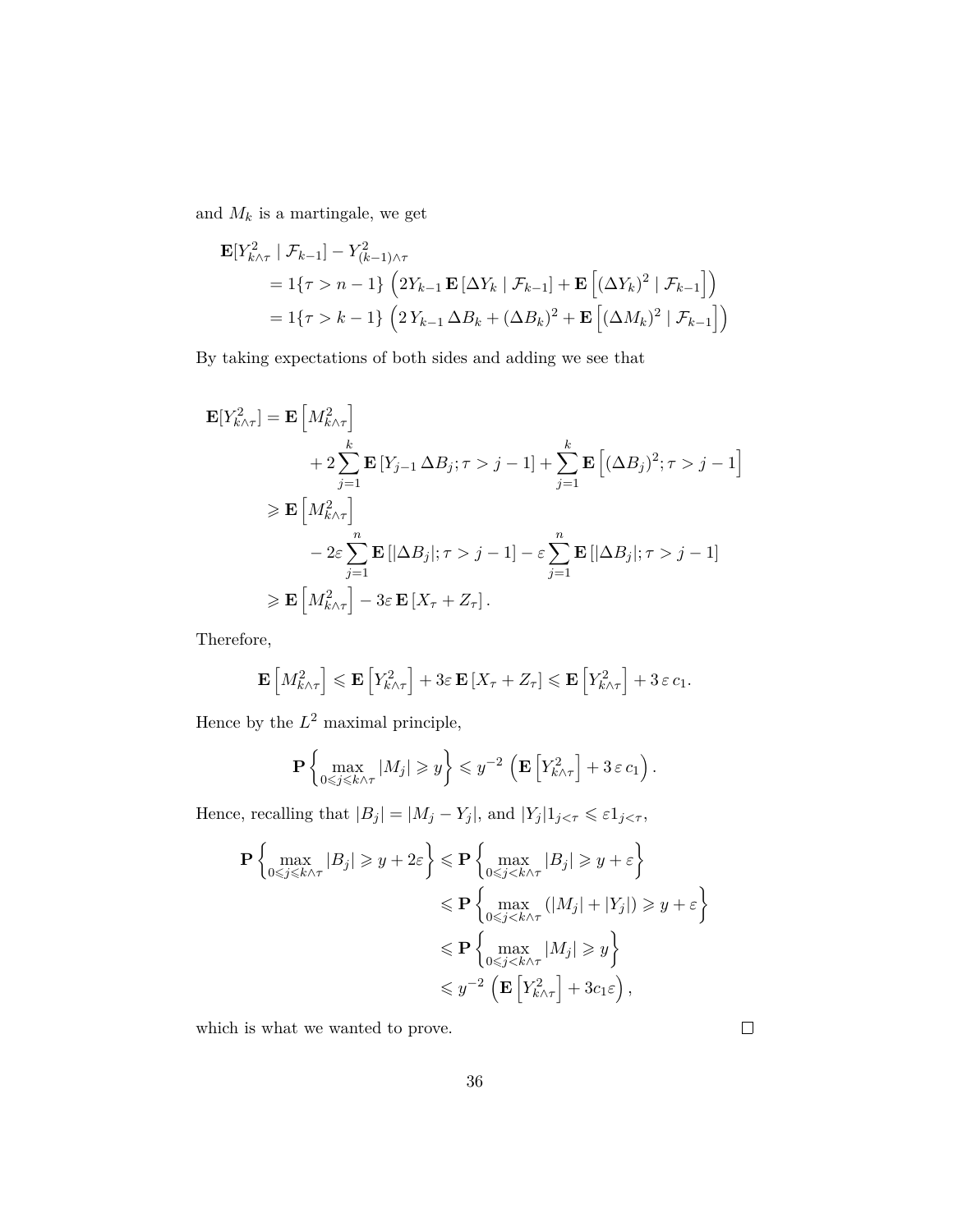# **5 Open and closed squares: estimates**

#### **5.1 Expected number of visits in closed squares**

In this subsection, we will show that the expected contribution to the natural time for squares that are closed goes to zero by proving the following.

<span id="page-36-0"></span>**Proposition 5.1.** *There exists*  $c < \infty$  *such that* 

$$
\mathbf{E}[\Theta - \Theta^{\circ}] + \mathbf{E}[T - T^{\circ}] \leqslant c \left(\log N\right)^{-1/5} N^{5/4}.
$$

Before giving the proof we need several lemmas. Recall that

$$
\Theta - \Theta^{\circ} = \sum_{\zeta \in A} \mathbf{E}[\Theta_{\zeta} - \Theta_{\zeta}^{\circ}], \quad \mathbf{E}[T - T^{\circ}] = \sum_{\zeta \in A} \mathbf{E}[I_{\zeta} - I_{\zeta}^{\circ}].
$$

We prove the estimates separately for SLE and LERW although the arguments are similar. We start with a simple estimate that uses only the smoothness of *D* and the Green's function for SLE and LERW.

**Lemma 5.2.** *Suppose D is an analytic domain with*  $A = A(N, D)$ *. There exists*  $c < \infty$  *such that for all*  $\delta > 0$  *the following statements hold.* 

1. If 
$$
A^{\delta,1} = \{ \zeta \in A : S_A(\zeta; a, b) \le \delta \}
$$
.  

$$
N^{-5/4} \sum_{\zeta \in A^{\delta,1}} \mathbf{E} \left[ \Theta_{\zeta} + I_{\zeta} \right] \le c \delta^{13/4}
$$

*2. If*  $A^{\delta,2} = \{ \zeta \in A : \text{dist}(\zeta, \partial D_A) \leq \delta N \}$ , then

$$
N^{-5/4} \sum_{\zeta \in A^{\delta,2}} \mathbf{E} \left[ \Theta_{\zeta} + I_{\zeta} \right] \leqslant c \, \delta^{5/4}.
$$

*.*

*Proof.* We use only the Green's function estimate

$$
\mathbf{E}\left[\Theta_{\zeta}+I_{\zeta}\right] \leqslant c \, r_A(\zeta)^{-3/4} \left[S_A(\zeta;a,b)^3 + O(r_A(\zeta)^{-u})\right].
$$

1. For  $\zeta$  that are distance  $2^{-k}N$  to  $2^{-k+1}N$  from *a*, in order for  $S_A(\zeta; a, b)$ to be less than  $\delta$ , the points must be with distance  $O(\delta 2^{-k}N)$  of the boundary. The number of such points is  $O(2^{-2k}\delta N^2)$  and the value of  $\mathbf{E}[\Theta_{\zeta} + I_{\zeta}]$  for these points is bounded by  $O((\delta 2^{-k}N)^{-3/4} \delta^3)$ . Hence the sum over this region is bounded by  $2^{-5k/4} \delta^{13/4} N^{5/4}$ . We can sum over *k* and handle points near *b* similarly.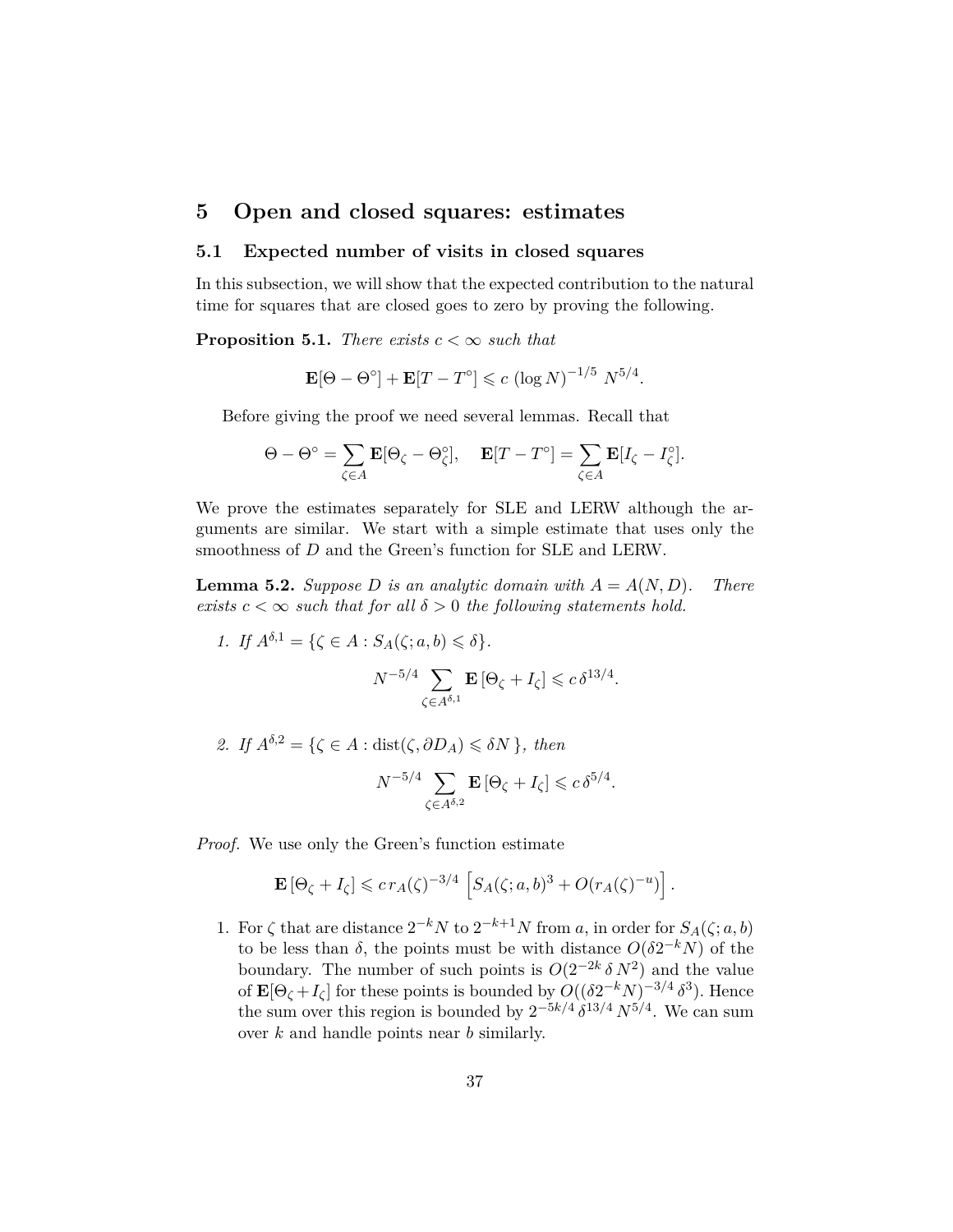2. The sum over  $\zeta$  at distance  $O(\delta N)$  of *a* or *b* is  $O(\delta^{5/4} N^{5/4})$ . For the points that are distance between  $k\delta N$  and  $(k+1)\delta N$ , there are  $O((\delta N)^2)$  points with typical value of the Green's function being of order  $k^{-3} (\delta N)^{-3/4}$ . Hence the sum over that region is  $O(k^{-3} \delta^{5/4} N^{5/4})$ and we can sum over *k*.

We will consider separately "Type I" and "Type II" closures using the notation of Definition [4.3.](#page-26-0)

<span id="page-37-1"></span>**Lemma 5.3.** *There exists*  $c < \infty$  *such that the following holds. Suppose D is a simply connected domain containing the origin, and a, b are distinct boundary points.* Let  $\gamma$  *be an*  $SLE_2$  *path from a to b in D and let* 

$$
S_t = S_{D \setminus \gamma_t}(0; \gamma(t), b).
$$

*Let*

$$
\sigma_s = \inf \left\{ t : |\gamma(t)| \leqslant e^{-s} \right\},\,
$$

*where we set*  $\sigma_s = \infty$  *if* dist $(\gamma, 0) > e^{-s}$ . Let

$$
\Psi=\Psi_s=\min_{0\leqslant t\leqslant\sigma_{s-2}}S_t.
$$

*Then,*

$$
\mathbf{P}\{\Psi \leqslant \delta; \sigma_s < \infty\} \leqslant c \, e^{-3s/4} \, \delta^3 \, \left[s \, S_0^3 + 1\right].
$$

*Proof.* Let  $\rho = \inf\{t : S_t \leq \delta\}$ , and let

$$
E_k = \{\sigma_{k-1} \leqslant \rho < \sigma_k\}, \quad V_k = \{\sigma_k < \infty\}.
$$

Set  $k^* = \lceil s \rceil$ . We then have

$$
\mathbf{P}\{\Psi \leqslant \delta; \sigma_s < \infty\} \leqslant \sum_{k=1}^{k^*-2} \mathbf{P}(E_k \cap V_s)
$$
\n
$$
= \sum_{k=1}^{k^*-2} \mathbf{P}(E_k \cap V_{k-1}) \mathbf{P}(V_s \mid E_k \cap V_{k-1}).
$$

The strong Markov property applied at time  $\rho$  implies that for  $k \leq k^*$ ,

<span id="page-37-0"></span>
$$
\mathbf{P}(V_s \mid E_k \cap V_{k-1}) \leq c \, \delta^3 \, e^{3(k-s)/4}.\tag{5.1}
$$

 $\Box$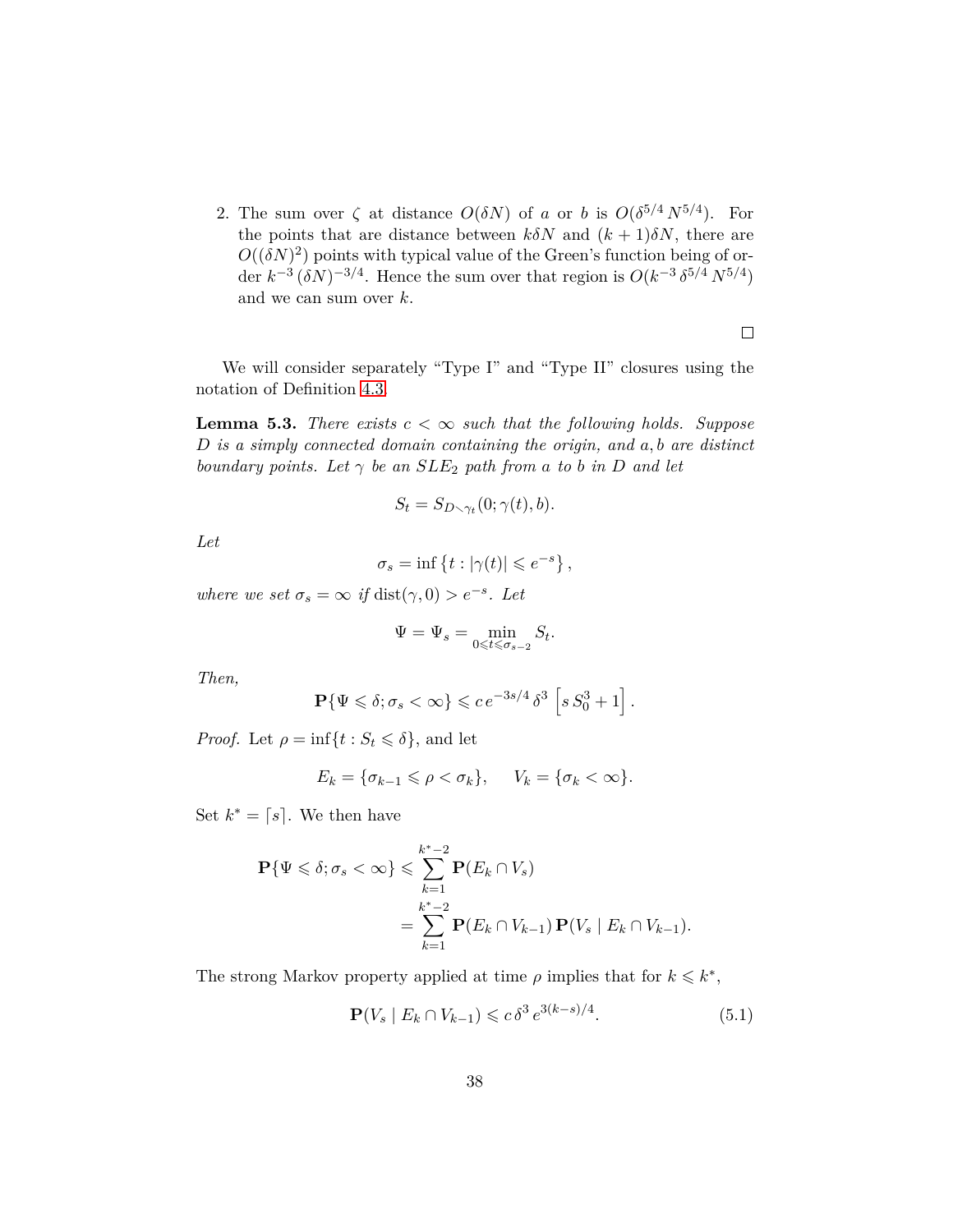If  $k = 1$ , we will use the trivial bound  $P(E_1 \cap V_0) \leq 1$ . However, for  $k > 1$ , we use

$$
\mathbf{P}(E_k \cap V_{k-1}) \leq \mathbf{P}(V_{k-1}) \leq c S_0^3 e^{-3k/4}.
$$

The lemma is obtained by summing over *k*.

 $\Box$ 

<span id="page-38-0"></span>**Lemma 5.4.** *There exists c, q such that the following is true. Suppose*  $(A, a, b) \in \mathcal{A}$  and let  $\delta > 0$ . In the measure  $\mathbf{P}_{A, a, b}$  let  $\Psi$  be the minimum *of*  $S_k$  *over times k before the first visit to the disk of radius*  $\delta^{-q}$  *about the origin. Then,*

$$
\mathbf{P}_{A,a,b}\{\Psi \leqslant \delta; 0 \in \eta\} \leqslant c \, r_A^{-3/4} \, \delta^3 \, \left[ s \, S_0^3 + 1 \right].
$$

*Proof.* This is proved similarly as the previous lemma using [\(6.3\)](#page-46-0) to justify the analogue of [\(5.1\)](#page-37-0). The condition on  $\delta^{-q}$  is included so that the error terms in [\(6.3\)](#page-46-0) are smaller than the dominant term.  $\Box$ 

<span id="page-38-1"></span>**Proposition 5.5.** *There exists*  $c < \infty$  *such that the following holds. Suppose* Im  $F(\zeta) \ge \lambda$  *and*  $1/3 < p < 2/3$ *. Let*  $S_n^{SLE}(\zeta) = \sin \left[\arg F_n^{SLE}(\zeta)\right]$ *, let ρ<sup>ζ</sup> be the first n such that*

$$
S_n^{\text{SLE}}(\zeta) \leq 2 (\log N)^{-p},
$$

and let  $\tau_{\zeta}$  be the first n such that  $\text{Im}[F_{n-1}^{SLE}(\zeta)] < \lambda$ . Let  $Q_I = Q_I^{SLE} + Q_I^{LERW}$ *where* −5*/*4X

$$
Q_I^{SLE} = N^{-5/4} \sum_{\zeta} 1\{\rho_{\zeta} \le \tau_{\zeta}\} \Theta_{\zeta},
$$
  

$$
Q_I^{LERW} = N^{-5/4} \sum_{\zeta} 1\{\rho_{\zeta} \le \tau_{\zeta}\} 1\{\zeta \in \eta\}.
$$

*Then,*

$$
\mathbf{E}[Q_I] \leqslant c \left(\log N\right)^{-(3p-1)}.
$$

*In particular, for every stopping time*  $\sigma$  *and every*  $r > 0$ *,* 

$$
\mathbf{P}\left\{\mathbf{E}\left[Q_I \mid \mathcal{G}_{\sigma}\right] \geqslant r\right\} \leqslant c \, r^{-1} \, \left(\log N\right)^{-(3p-1)}.
$$

*Proof.* Let  $\sigma_{\zeta}$  be the hitting time of  $\mathcal{S}_{\zeta}$ . The Beurling estimate and Lemma [5.3](#page-37-1) with  $\delta = 2 (\log N)^{-p}$  shows that

$$
\mathbf{P}\left\{\rho_{\zeta}\leqslant\tau_{\zeta}\right\}\leqslant\mathbf{P}\left\{\rho_{\zeta}\leqslant\sigma_{\zeta}\right\}\leqslant cr_{A}(\zeta)^{-3/4}\left(\log N\right)^{-3p}.
$$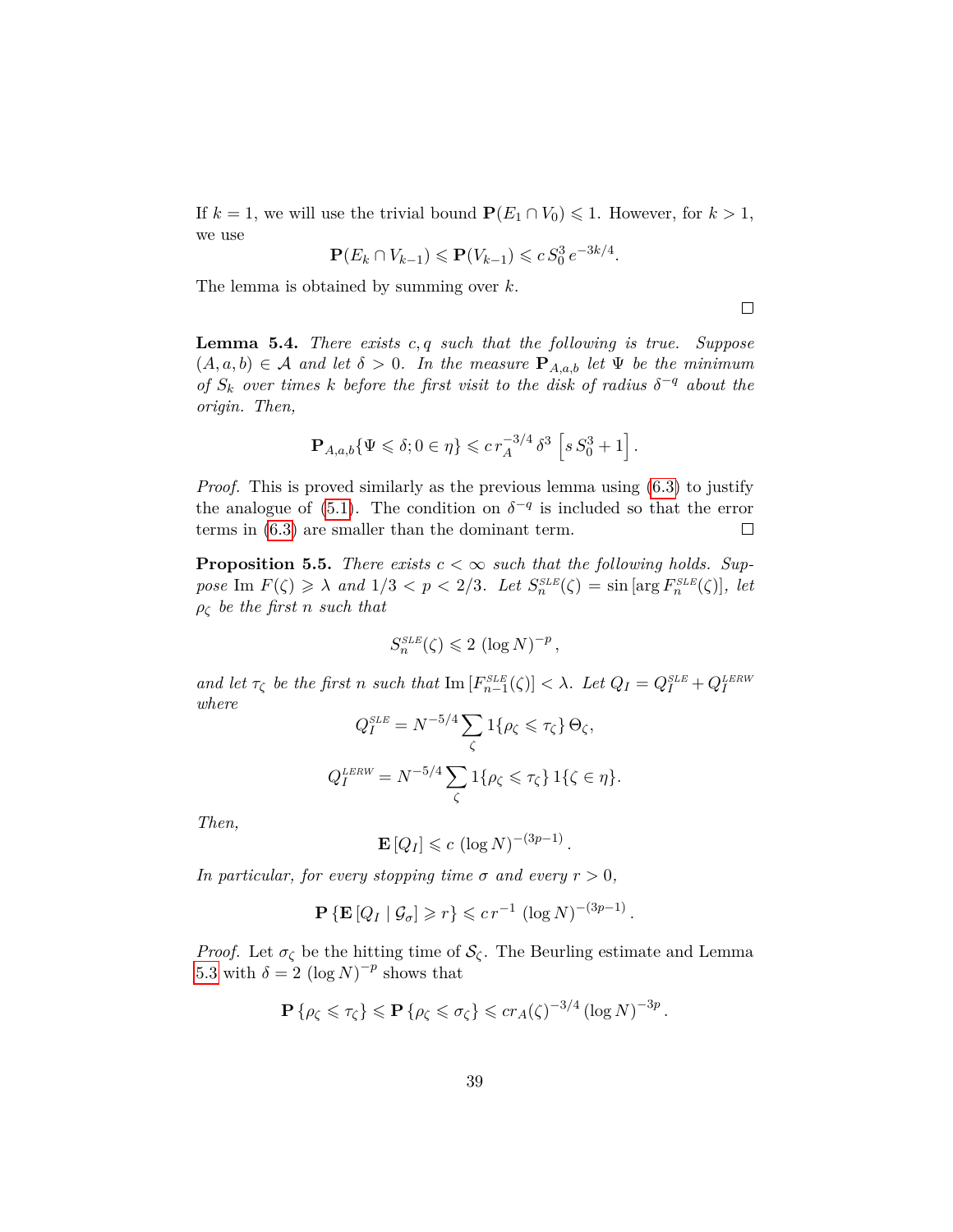Assume that  $S(\zeta) \geq (\log N)^{-1/3}$ . Then the Green's function satisfies

$$
G(\zeta) \geqslant cr_A(\zeta)^{-3/4} \left(\log N\right)^{-1}
$$

and consequently, since  $\mathbf{E}[\Theta_{\zeta}] = \int_{\mathcal{S}_{\zeta}} G(z) dA(z) \asymp G(\zeta),$ 

$$
\mathbf{E}[\Theta_{\zeta}; \rho_{\zeta} \leq \tau_{\zeta}] = \mathbf{E}[\Theta_{\zeta} | \rho_{\zeta} \leq \tau_{\zeta}] \mathbf{P} \{ \rho_{\zeta} \leq \tau_{\zeta} \}
$$
  

$$
\leq c (\log N)^{-(3p-1)} \mathbf{E}[\Theta_{\zeta}].
$$

Therefore,

$$
\mathbf{E}[Q_I^{\text{SLE}}] \le c \left(\log N\right)^{-(3p-1)} N^{-5/4} \mathbf{E}[\Theta] + \sum_{S(\zeta) \le (\log N)^{-1/3}} N^{-5/4} \mathbf{E}[\Theta_{\zeta}]
$$
  
 $\le c \left(\log N\right)^{-(3p-1)}.$ 

The estimate for  $Q_I^{\text{LERW}}$  is done similarly using Lemma [5.4.](#page-38-0)

 $\Box$ 

For the Type II closures, we start with the following lemma, see [\[19,](#page-80-0) [20\]](#page-80-1).

<span id="page-39-0"></span>**Lemma 5.6.** *There exists*  $c < \infty$  *such that if*  $D$  *is a simply connected domain containing the unit disk with distinct boundary points*  $a, b$  with  $|a| =$  $1, 0 < r \leq 1/2, and$ 

$$
\tau_r = \min\{t : |\gamma(t)| = r\}
$$
  

$$
\tau_R = \min\{t : |\gamma(t)| = R\},\
$$

*then*

$$
\mathbf{P}\{\tau_R < \tau_r \mid \tau_r < \infty\} \leqslant c R^{-3/2}.
$$

<span id="page-39-1"></span>**Proposition 5.7.** *There exists*  $c < \infty$  *such that the following holds. Let*  $\rho_{\zeta}$ *be the first n such that* dist $(\zeta, D \setminus \gamma_{\tau_n}) \leq (\log N)^{-5}$  *N and let*  $\psi_{\zeta}$  *be the first*  $m > \rho_{\zeta}$  *such that*  $|\gamma(\tau_m) - \zeta| \geqslant (\log N)^{-1} N$ *. Let* 

$$
Q_{II}^{SLE} = N^{-5/4} \sum_{\zeta} 1\{\psi_{\zeta} < \infty\} \Theta_{\zeta}.
$$

*Then,*

$$
\mathbf{E}\left[Q_{II}^{SLE}\right] \leqslant c \left(\log N\right)^{-6}
$$

*.*

*In particular, for every stopping time*  $\sigma$  *and every*  $r > 0$ *,* 

$$
\mathbf{P}\left\{\mathbf{E}\left[Q_{II}^{SLE} \mid \mathcal{G}_{\sigma}\right] \geqslant r\right\} \leqslant c r^{-1} \left(\log N\right)^{-6}.
$$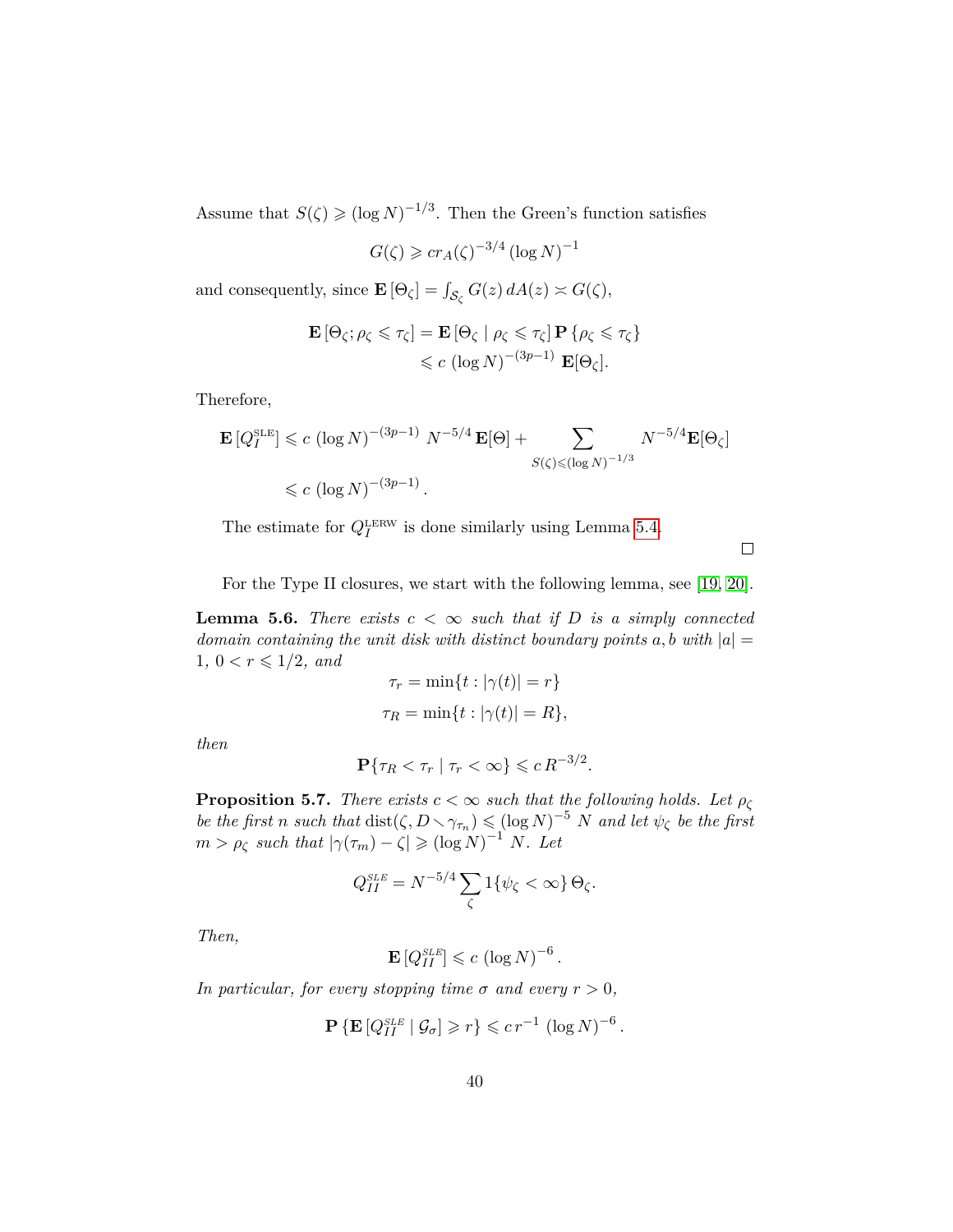*Proof.* Fix  $\zeta$ , let  $\tau_{\zeta} = \tau_{\psi_{\zeta}}$  and let  $\sigma_{\zeta}$  be the first *t* with  $|\gamma(t) - \zeta| \leq 4$ . Then,

$$
\mathbf{P}\{\tau_{\zeta} < \sigma_{\zeta} < \infty\} \leqslant c \left(\log N\right)^{-6} \mathbf{P}\{\sigma_{\zeta} < \infty\} \leqslant c \left(\log N\right)^{-6} \mathbf{E}\left[\Theta_{\zeta}\right].
$$

Also,

$$
\mathbf{E}\left[\Theta_{\zeta} \mid \tau_{\zeta} < \sigma_{\zeta} < \infty\right] \asymp 1.
$$

Therefore,

$$
\mathbf{E}[\Theta_{\zeta}\,;\,\tau_{\zeta}<\sigma_{\zeta}<\infty]\leqslant c\,\left(\log N\right)^{-6}\,\mathbf{E}\left[\Theta_{\zeta}\right].
$$

There is another term which corresponds to the event  $\sigma_{\zeta} < \tau_{\zeta}$ . Given this event, we need the expected Minkowski content of  $\gamma[\tau_{\zeta}, \infty) \cap \mathcal{S}_{\zeta}$ . Using Lemma [5.6,](#page-39-0) we can see that

$$
\mathbf{E}\left[\mathrm{Cont}(\gamma[\tau_{\zeta},\infty)\cap S_{\zeta})\mid \sigma_{\zeta}<\tau_{\zeta}\right]=o\left((\log N)^{-6}\right).
$$

Therefore,

$$
\mathbf{E}[\Theta_{\zeta}; \psi_{\zeta} < \infty] \leqslant c (\log N)^{-6} \mathbf{E}[\Theta_{\zeta}],
$$
  

$$
\mathbf{E}[Q_{II}^{\text{SLE}}] \leqslant c (\log N)^{-6} N^{-5/4} \sum_{\zeta} \mathbf{E}[\Theta_{\zeta}] \leqslant c (\log N)^{-6}.
$$

**Proposition 5.8.** *There exists*  $c < \infty$  *such that the following holds. Let*  $\rho_{\zeta}$ *be the first n such that* dist $(\zeta, \partial D_n) \leq (\log N)^{-5} N$  *and let*  $\psi_{\zeta}$  *be the first*  $m > n$  *such that*  $|\eta_{\sigma_n} - \zeta| \geqslant (\log N)^{-1} N$ *. Let* 

$$
Q_{II}^{LERW} = N^{-5/4} \sum_{\zeta} 1\{\tau_{\zeta} < \infty\} \Theta_{\zeta}.
$$

*Then,*  $\mathbf{E}[Q_{II}^{LERW}] \leq c (\log N)^{-4}$ . *In particular, for every stopping time*  $\sigma$  *and*  $every r > 0,$ 

$$
\mathbf{P}\left\{\mathbf{E}[Q_I \mid \mathcal{G}_\sigma] \geqslant r\right\} \leqslant c r^{-1} \left(\log N\right)^{-4}.
$$

*Proof.* This is proved in the same way using Proposition [6.16.](#page-69-0)

*Proof of Proposition [5.1.](#page-36-0)* The proof follows from Proposition [5.5](#page-38-1) by choosing  $p = 2/5$  together with Proposition [5.7.](#page-39-1)  $\Box$ 

 $\Box$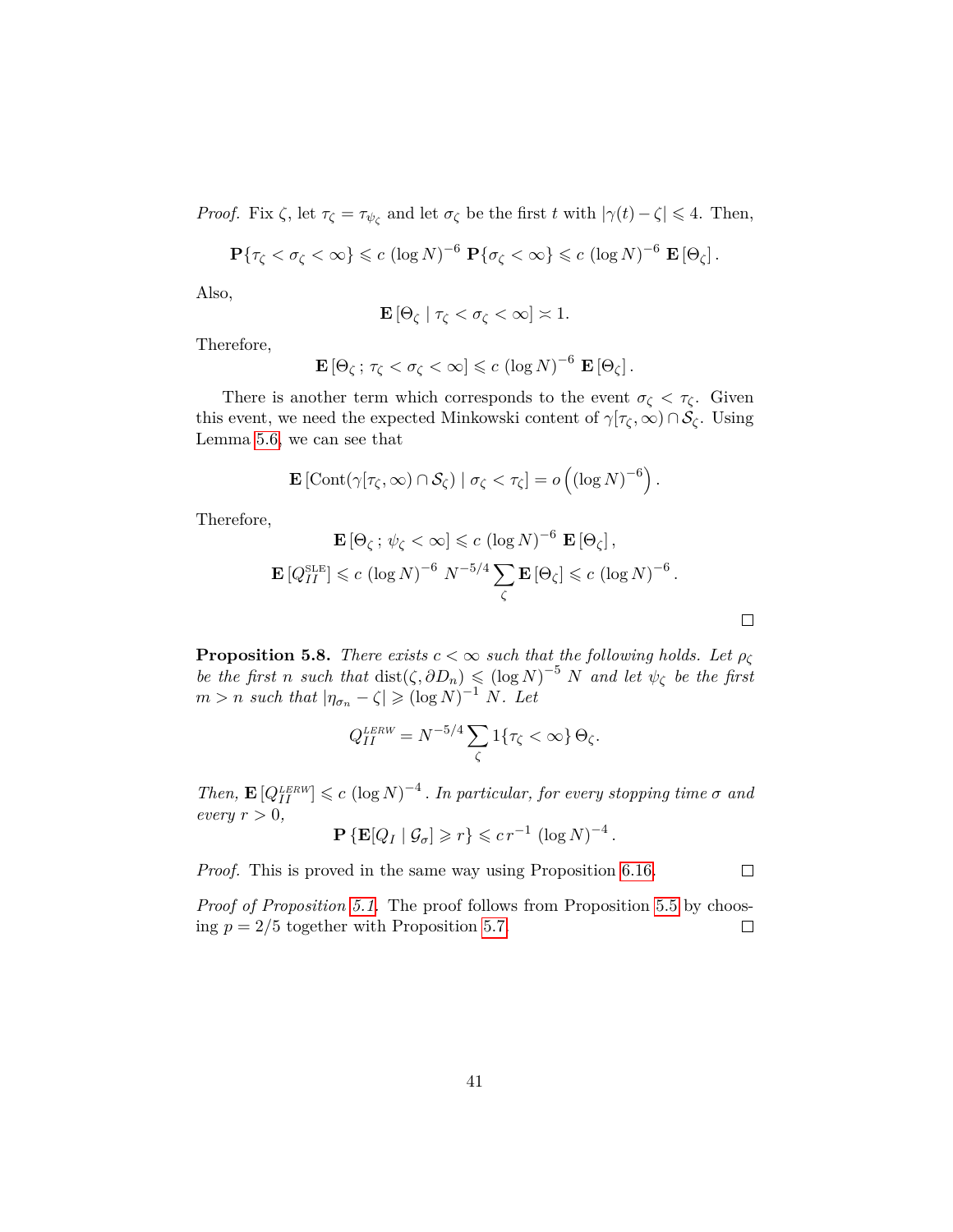#### **5.2 Comparing the time and the predictable version**

Recall the definition of  $\tilde{B}_n^{\circ} = N^{-5/4}(\Theta_n^{\circ} - T_n^{\circ})$  and the predictable version

$$
B_n^{\circ} = \sum_{j=1}^n \mathbf{E}_{j-1} \left[ \tilde{B}_j^{\circ} - \tilde{B}_{j-1}^{\circ} \right].
$$

In this section we will show that  $B_n^{\circ}$  is close to  $N^{-5/4}$  ( $\Theta_n - T_n$ ), that is, prove Lemma [4.7.](#page-30-0) We will do this in two steps: we first first compare  $B_n^{\circ}$ with  $\tilde{B}_n^{\circ}$  and then  $\tilde{B}_n^{\circ}$  with  $N^{-5/4}$  ( $\Theta_n - T_n$ ). We will argue separately for the LERW and SLE parts, but the idea of the argument is the same in both cases.

One of the basic theorems of martingale theory is that a continuous martingale with paths of bounded variation is zero. The next lemma can be considered a discrete time analogue where the notions of "continuous" and "bounded variation" are approximated.

**Lemma 5.9.** *Suppose*  $\{X_k\}$  *is an increasing process with*  $X_0 = 0$  *adapted to*  ${\mathcal{G}_k}$ *. Let*  $\Delta_k = X_k - X_{k-1}$ *,*  $L_k = \mathbf{E}[\Delta_k | {\mathcal{G}_{k-1}}]$ *, and let*  $Z_k$  *be the martingale* 

$$
Z_n = \sum_{j=1}^n [\Delta_j - L_j] = X_n - \tilde{X}_n, \quad \text{where} \quad \tilde{X}_n = \sum_{j=1}^n L_j.
$$

*Let*

$$
J_n = \max{\{\Delta_j : j = 1, ..., n\}},
$$
  
 $\bar{Z}_n = \max{\{|Z_j| : j = 1, ..., n\}}.$ 

*Suppose that*  $\mathbf{E}[J_n^2] \leq \varepsilon^2 \leq 1$  *and*  $\mathbf{E}[X_n] = K < \infty$ *. Then.* 

$$
\mathbf{P}\{\bar{Z}_n \geqslant \varepsilon^{1/16}\} \leqslant 7\,\varepsilon^{1/4} + 2\,\varepsilon^{1/2}\,K.
$$

In the hypotheses the bound on  $\mathbf{E}\left[J_n^2\right]$  can be considered an "almost continuous paths" assumption and the bound on  $\mathbf{E}[X_n]$  will give the bound on the total variation of  $Z_n$ .

*Proof.* Note that  $\mathbf{E}[J_n] \leq \sqrt{\mathbf{E}[J_n^2]} \leq \varepsilon$  and  $\mathbf{E}[\tilde{X}_n] = \mathbf{E}[X_n] \leq K$ . Let  $\tau$ be the minimum of *n* and the first *k* with  $L_{k+1} \geqslant \varepsilon^{3/4}$ . (Note that  $L_k$  is predictable.) If  $k < n$ , then by definition  $L_k \leq \mathbf{E}[J_n | \mathcal{G}_{k-1}]$ . Hence,

$$
\mathbf{E}\left[L_{\tau+1}^2; \tau < n\right] \leqslant \mathbf{E}\left[\mathbf{E}(J_n \mid \mathcal{G}_{\tau})^2\right] \leqslant \mathbf{E}\left[\mathbf{E}(J_n^2 \mid \mathcal{G}_{\tau})\right] = \mathbf{E}\left[J_n^2\right] \leqslant \varepsilon^2.
$$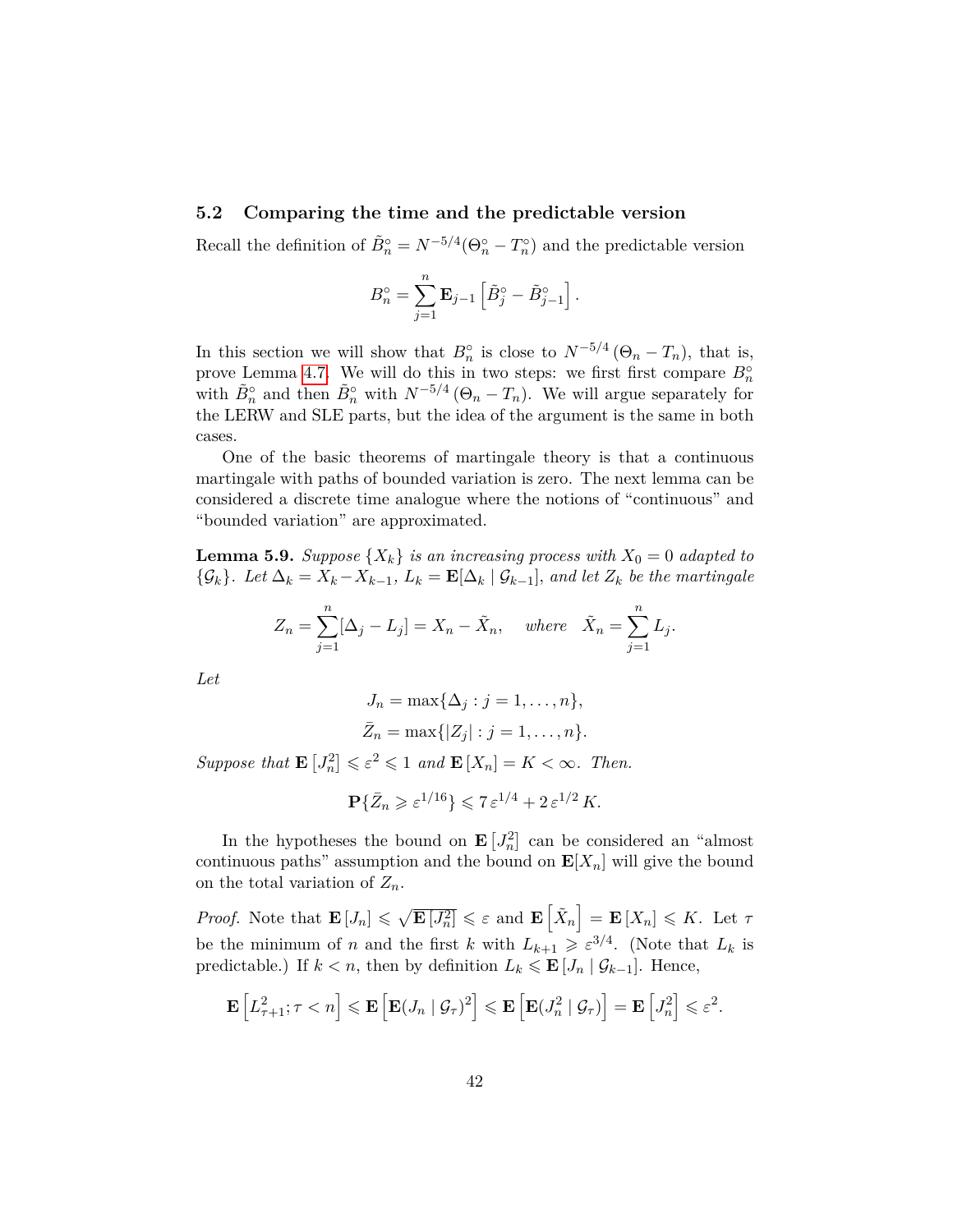and hence

$$
\mathbf{P}\left\{\tau < n\right\} = \mathbf{P}\left\{L_{\tau+1} \geqslant \varepsilon^{3/4}; \tau < n\right\} \leqslant \varepsilon^{-3/2} \mathbf{E}\left[L_{\tau+1}^2; \tau < n\right] \leqslant \varepsilon^{1/2}.
$$
\nAlso, if  $j \leqslant \tau$ ,

\n
$$
|\Delta_j - L_j| \leqslant \Delta_j + L_j \leqslant J_n + \varepsilon^{3/4}.
$$

Let  $\sigma = \sigma_n$  be the minimum of  $\tau$  and

$$
\min\{j: X_j + \tilde{X}_j \geqslant \varepsilon^{-1/2}\}.
$$

Note that

$$
\sum_{j=1}^{\sigma} |\Delta_j - L_j| \leq X_{(n \wedge \sigma) - 1} + \tilde{X}_{(n \wedge \sigma) - 1} + \Delta_{n \wedge \sigma} + L_{n \wedge \sigma}
$$
  

$$
\leq \varepsilon^{-1/2} + J_n + \varepsilon^{3/4}
$$
  

$$
\leq 2 \varepsilon^{-1/2} + J_n.
$$

Therefore,

$$
\mathbf{E}\left[Z_{\sigma}^{2}\right] = \sum_{j=1}^{n} \mathbf{E}\left[(\Delta_{j} - L_{j})^{2}; \sigma \leq j\right]
$$
  
\n
$$
\leq \mathbf{E}\left[(J_{n} + \varepsilon^{3/4}) \sum_{j=1}^{\sigma} |\Delta_{j} - L_{j}|\right]
$$
  
\n
$$
\leq \mathbf{E}\left[(J_{n} + \varepsilon^{3/4}) (2\varepsilon^{-1/2} + J_{n})\right]
$$
  
\n
$$
\leq 2\varepsilon^{1/4} + \left[\varepsilon^{3/4} + 2\varepsilon^{-1/2}\right] \mathbf{E}(J_{n}) + \mathbf{E}(J_{n}^{2})
$$
  
\n
$$
\leq 2\varepsilon^{1/4} + \varepsilon^{7/4} + 2\varepsilon^{1/2} + \varepsilon^{2} \leq 6\varepsilon^{1/4}
$$

By the  $L^2$ -maximal inequality, we see that

$$
\mathbf{P}\{\bar{Z}_{\sigma}\geqslant \varepsilon^{1/16}\}\leqslant \varepsilon^{-1/8}\,\left(6\,\varepsilon^{1/4}\right)\leqslant 6\,\varepsilon^{1/8}.
$$

Also,

$$
\mathbf{P}\{\sigma < \tau\} \leq \mathbf{P}\left\{X_n + \tilde{X}_n \geqslant \varepsilon^{-1/2}\right\}
$$
\n
$$
\leqslant \varepsilon^{1/2} \left(\mathbf{E}[X_n] + \mathbf{E}[\tilde{X}_n]\right) \leqslant 2\,\varepsilon^{1/2}\,K.
$$

Since

$$
\{\bar{Z}_n \geqslant \varepsilon^{1/16}\} \subset \{\bar{Z}_\sigma \geqslant \varepsilon^{1/16}\} \cup \{\sigma < \tau\} \cup \{\tau < n\},\
$$

the proof is finished.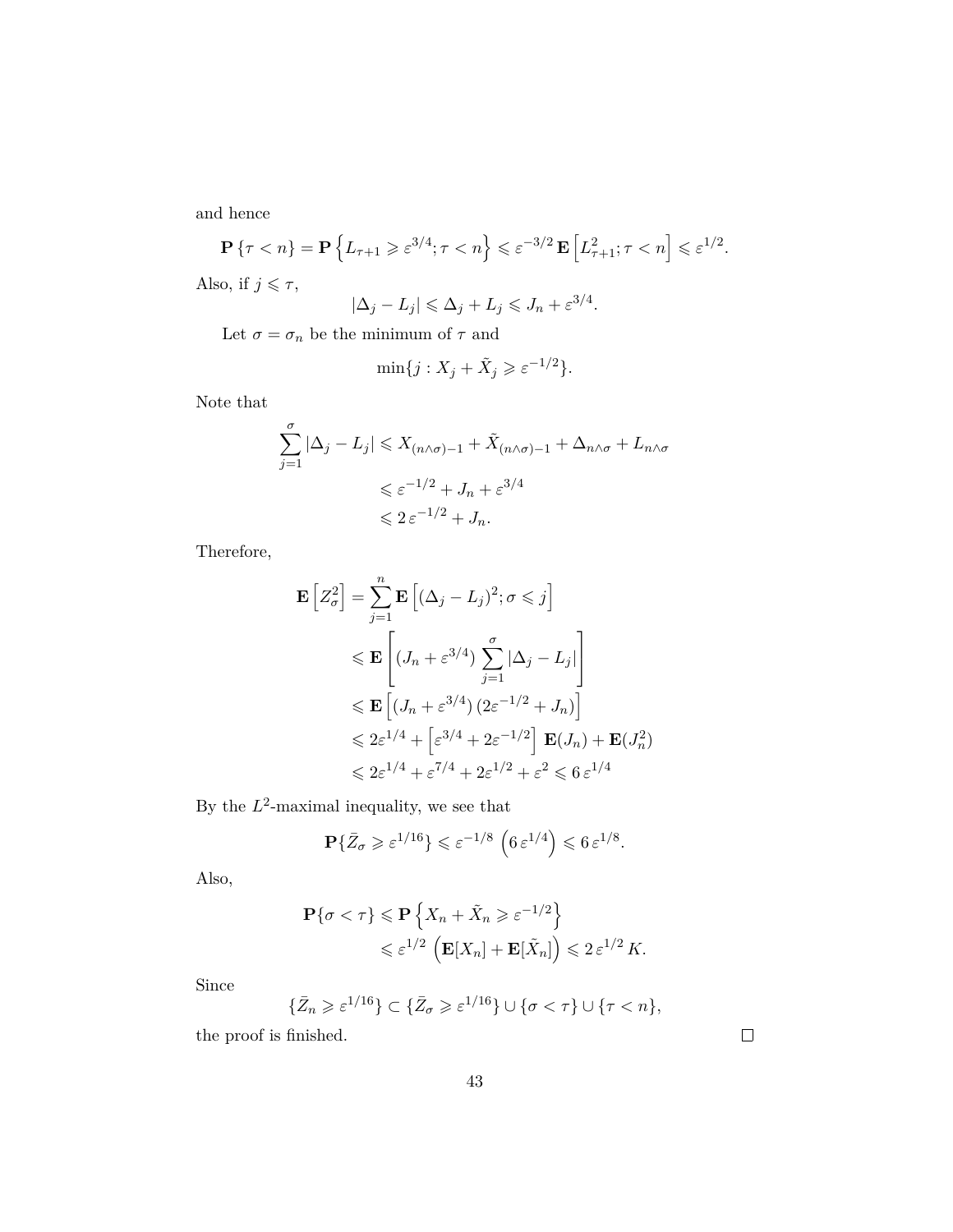**Proposition 5.10.** *There exists*  $c < \infty$  *such that if* 

$$
Z_n^{\text{LERW}} = N^{-5/4} \left( T_n^{\circ} - \sum_{j=1}^n \mathbf{E} \left[ T_j^{\circ} - T_{j-1}^{\circ} \mid \mathcal{G}_n \right] \right),
$$
  

$$
Z_n^{\text{SLE}} = N^{-5/4} \left( \Theta_n^{\circ} - \sum_{j=1}^n \mathbf{E} \left[ \Theta_j^{\circ} - \Theta_{j-1}^{\circ} \mid \mathcal{G}_n \right] \right),
$$

*then,*

$$
\mathbf{P}\left\{\max_{1 \leq j \leq n_*} |Z_n^{LERW}| \geq (\log N)^{-5/128}\right\} \leq c \left(\log N\right)^{-5/32}.
$$
  

$$
\mathbf{P}\left\{\max_{1 \leq j \leq n_*} |Z_n^{SLE}| \geq (\log N)^{-5/128}\right\} \leq c \left(\log N\right)^{-5/32}.
$$

*Proof.* We will apply the previous lemma with  $Z = Z^{\text{LERW}}, Z = Z^{\text{SLE}}.$  We claim that

$$
\max_{1 \le j \le n_*} N^{-5/4} \left( T_j^\circ - T_{j-1}^\circ \right) \le J_{\text{LERW}},
$$
  

$$
\max_{1 \le j \le n_*} N^{-5/4} \left( \Theta_j^\circ - \Theta_{j-1}^\circ \right) \le J_{\text{SLE}}.
$$

To see this, note that no vertex  $\zeta$  with  $\text{Im}\left[F_n^{\text{SLE}}(\zeta)\right] \geqslant \lambda$  can be reached by an increment of capacity  $O(h)$ . Hence the only points that could be visited have  $\text{Im}[F_n^{\text{SLE}}(\zeta)] \leq \lambda$ . By Proposition [4.5,](#page-28-0) if  $\text{Im}[F_n^{\text{SLE}}(\zeta)] \leq \lambda$  and  $S_{\zeta}$  is open, then it is within distance  $N/(\log N)$  of  $a_n$ . Therefore  $T_{n+1}^{\circ} - T_n^{\circ}$  is bounded above by the number of sites visited by the walk within distance  $N/(\log N)$  of  $a_n$  and this is bounded by  $N^{5/4} J_{\text{LERW}}$ . The argument in the SLE case is the same.

Moreover, using Proposition [4.2](#page-25-0) we know that

$$
\mathbf{E}[J_{\text{LERW}}^2 + J_{\text{SLE}}^2] \leqslant c \left(\log N\right)^{-5/4}.
$$

Also  $\mathbf{E}[T_n^{\circ} + \Theta_n^{\circ}] \leq \mathbf{E}[T_n + \Theta_n] \leq c N^{5/4}$ . Hence we can use the lemma with  $\varepsilon = O((\log N)^{-5/8}), K = O(1).$ 

 $\hfill \square$ 

**Proposition 5.11.** *There exists*  $c < \infty$  *such that if* 

$$
\hat{Z}_n^{\text{LERW}} = N^{-5/4} \left( T_n - \sum_{j=1}^n \mathbf{E} \left[ T_j^\circ - T_{j-1}^\circ \mid \mathcal{G}_n \right] \right),
$$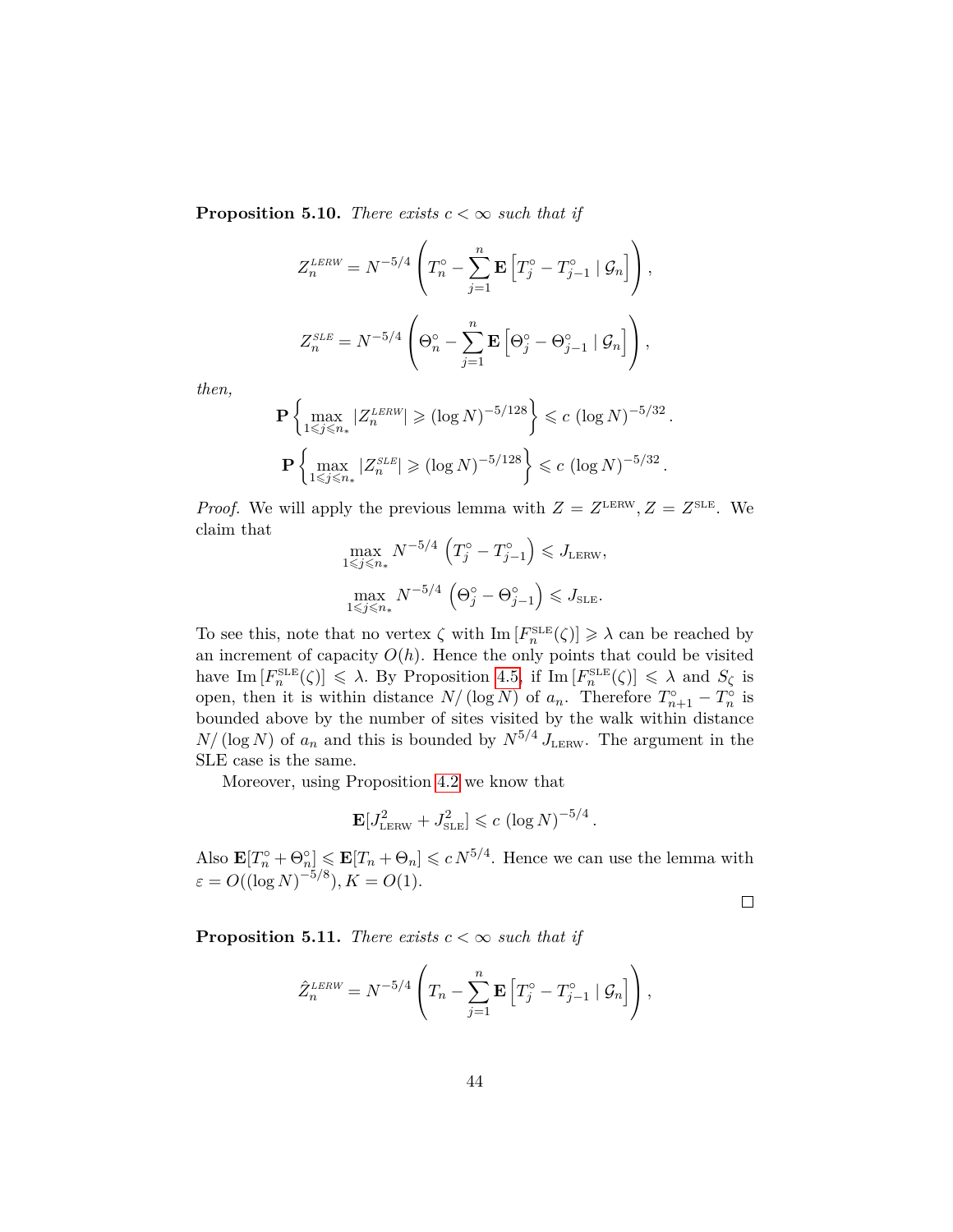$$
\hat{Z}_n^{SLE} = N^{-5/4} \left( \Theta_n - \sum_{j=1}^n \mathbf{E} \left[ \Theta_j^\circ - \Theta_{j-1}^\circ \mid \mathcal{G}_n \right] \right),
$$

*then,*

$$
\mathbf{P}\left\{\max_{1 \leq j \leq n_*} |\hat{Z}_n^{\text{LERW}}| \geq c \left(\log N\right)^{-5/128}\right\} \leq c \left(\log N\right)^{-5/32}.
$$
  

$$
\mathbf{P}\left\{\max_{1 \leq j \leq n_*} |\hat{Z}_n^{\text{SLE}}| \geq c \left(\log N\right)^{-5/128}\right\} \leq c \left(\log N\right)^{-5/32}.
$$

*Proof.* In Proposition [5.1](#page-36-0) we show in fact that

$$
\mathbf{E}[T - T^{\circ}] + \mathbf{E}[\Theta - \Theta^{\circ}] \leqslant c \left(\log N\right)^{-1/5} N^{5/4}.
$$

It follows from the Markov inequality that

$$
\mathbf{P}\left\{(T-T^{\circ}) + (\Theta - \Theta^{\circ}) \geq ( \log N)^{-5/128} N^{5/4} \right\} \leq o( (\log N)^{-5/32}).
$$

Since

$$
0 \leq T_n - T_n^{\circ} \leq T - T^{\circ}, \quad 0 \leq \Theta_n - \Theta_n^{\circ} \leq \Theta - \Theta^{\circ},
$$

 $\Box$ 

we get the result.

### **6 LERW estimates**

#### **6.1 Introduction and notation**

In this section we establish some "two-point" estimates about LERW that have independent interest. Because we are working only with the LERW and not the scaling limit, we will consider subsets of  $\mathbb{Z}^2$  rather than of  $N^{-1}\mathbb{Z}^2$ . We make the convention that all constants, including implicit constants in  $O(\cdot)$  or  $\leq$  notation, are assumed to be universal, that is, do not depend on  $A, r, a, b, z, w, \ldots$  We will use the notation from Section [2.1](#page-10-0) and some more that we give now. This section does not use any results about SLE.

- Let  $A$  denote the set of triples  $(A, a, b)$  where  $A$  is a finite, simply connected subset of  $\mathbb{Z}^2$  containing the origin, and  $a, b$  are distinct elements of *∂eA*, the edge boundary of *A*.
- We identify the edge *a* with its midpoint and write *ea, e<sup>b</sup>* for the directed inward pointing edges which start in *∂A* and end in *A*. We will write  $a^*, b^* \in A$  (rather than  $a_+, b_+$ ) for the terminal points of  $e_a, e_b$ .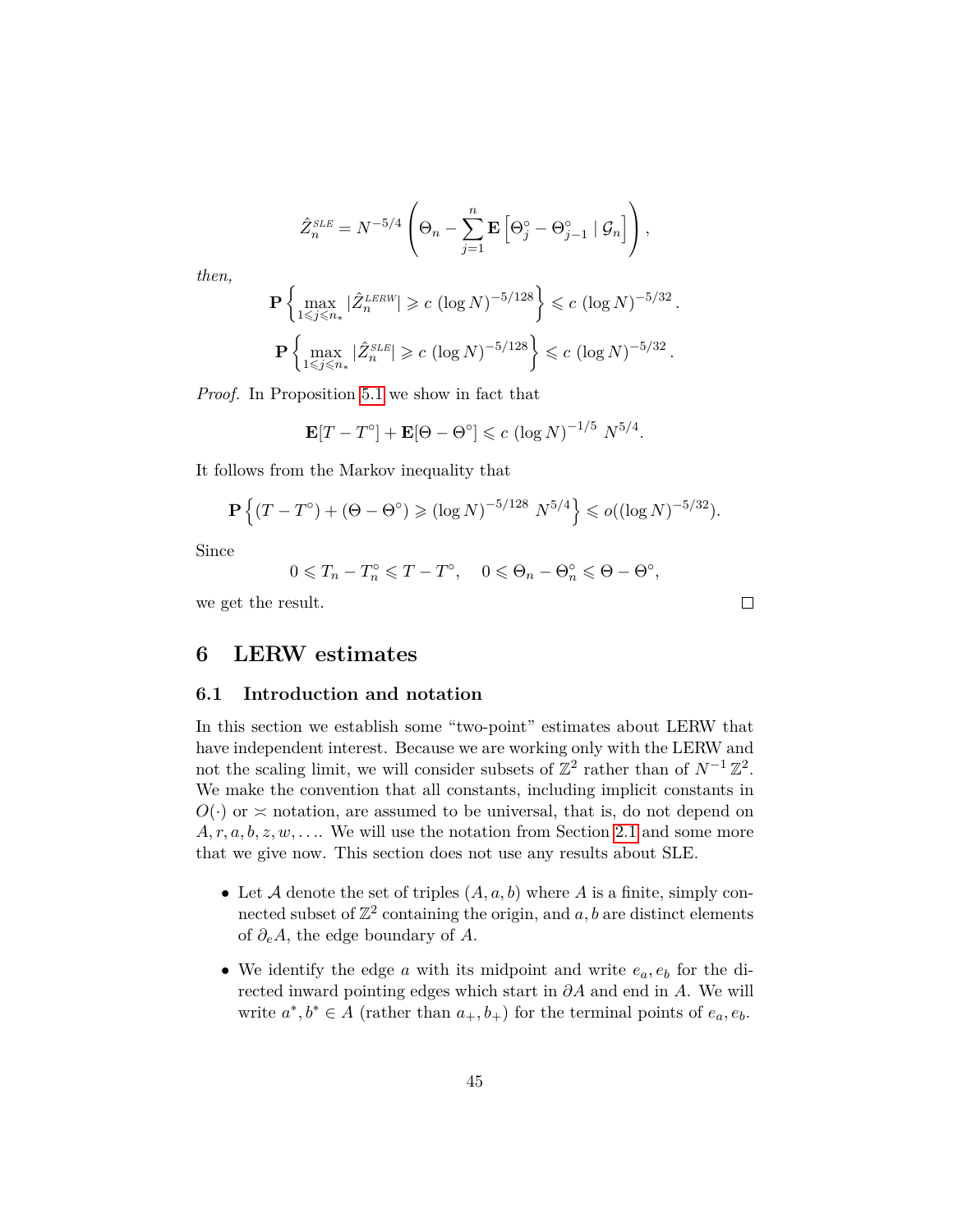• If  $(A, a, b) \in \mathcal{A}$ , we let  $f = f_A$  be the unique conformal transformation  $f: D_A \to \mathbb{D}$  with  $f(0) = 0$ , arg  $f(a) = 0$ . We set

$$
r_A = r_A(0) = |f'(0)|^{-1},
$$
  

$$
S_{A,a,b} = \sin\left[\frac{\arg f(b)}{2}\right],
$$

One can check that these definitions agree with our previous definitions of *rA, SA,a,b*.

• If  $r \geq 1$ , we let  $C_r$  denote the discrete open disk of radius  $r$  about the origin,

$$
C_r = \{ z \in \mathbb{Z}^2 : |z| < r \}.
$$

If  $\zeta \in \mathbb{Z}^2$ , we let  $C_r(\zeta) = C_r + \zeta = \{z + \zeta : z \in C_r\}.$ 

- Let  $I_r$  be the set of self-avoiding walks (SAWs) that include at least one vertex in  $C_r$ . Note that  $I_1$  is the set of SAWs that go through the origin.
- Let  $\mathcal{A}_r$  be the set of  $(A, a, b)$  such that  $C_r \subset A$ , that is, such that  $dist(0, \partial A) \geq r$ . In particular,  $A_1 = A$ .
- Let  $\mathcal{J}_r$  be the set of  $(A, a, b) \in \mathcal{A}_r$  such that  $a^*, b^* \in C_r$ . Note that if  $(A, a, b) \in \mathcal{J}_r$ , then

$$
r \leq \text{dist}(0, \partial A) < r + 1, \quad r - 1 \leq |a^*|, |b^*| < r.
$$

Using the Koebe 1/4-theorem we see that  $r_A \approx r$  if  $(A, a, b) \in \mathcal{J}_r$ . Also, we claim that there exists  $c > 0$  such that if  $(A, a, b) \in \mathcal{J}_r$ , then

<span id="page-45-0"></span>
$$
S_{A,a,b} \geqslant c \, \frac{|a-b|}{r}.\tag{6.1}
$$

One way to prove this is to consider a Brownian motion starting at the origin and estimating the probability of the event that the path makes clockwise and counterclockwise loops around *a* without encircling *b*. Since we will not need this estimate, we will not give a full proof. We will, however, need the following special case which can be proved in this way; we leave the details to the reader.

• For every  $\delta > 0$ , there exists  $c_{\delta} = c(\delta) > 0$  such that if  $(A, a, b) \in \mathcal{J}_r$ with  $|a - b| \geq \delta r$ , then

<span id="page-45-1"></span>
$$
S_{A,a,b} \geq c_{\delta}.\tag{6.2}
$$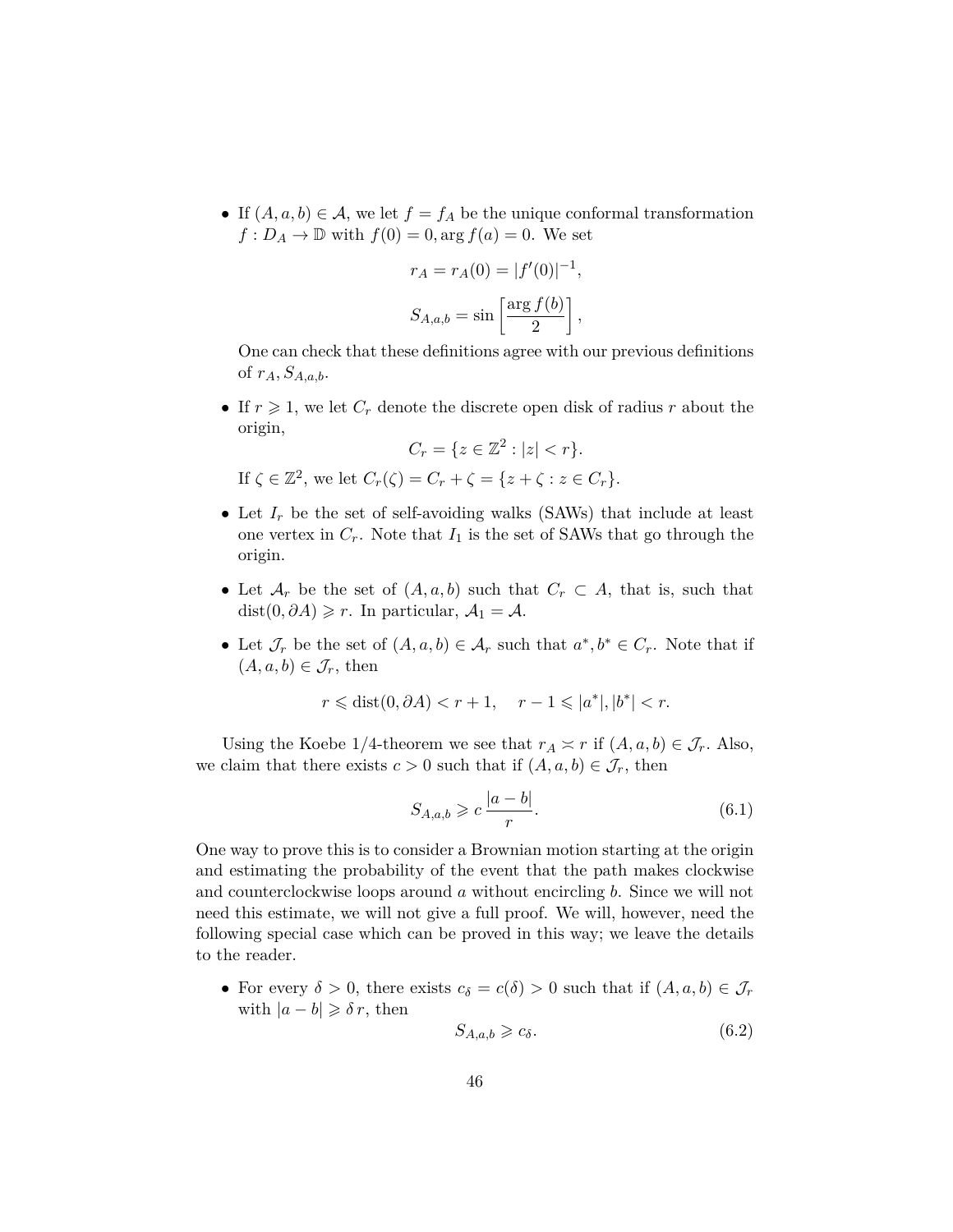We note for interest that the analogous upper bound in  $(6.1)$  does not hold. Using the Beurling estimate, we could show that  $r S_{A,a,b} \leq c |a-b|^{1/2}$  but we will not need this.

#### <span id="page-46-1"></span>**6.2 Statements**

We will state the main estimates here leaving some of the proofs until later. We start by restating the main result from [\[5\]](#page-79-0).

<span id="page-46-2"></span>**Theorem 6.1.** *There exists*  $\hat{c} \in (0, \infty)$  *and*  $u > 0$  *such that if*  $(A, a, b) \in \mathcal{A}$ *, then*

$$
\mathbf{P}_{A,a,b}\{0 \in \eta\} = \hat{c}r_A^{-3/4} \left[ S_{A,a,b}^3 + O(r_A^{-u}) \right].
$$

*In particular, there exist*  $0 < c_1 < c_2 < \infty$ *, such that if*  $(A, a, b) \in \mathcal{J}_r$ *,* 

<span id="page-46-0"></span>
$$
c_1 r^{-3/4} \left[ S_{A,a,b}^3 - r^{-u} \right] \leqslant \mathbf{P}_{A,a,b} \{ 0 \in \eta \} \leqslant c_2 r^{-3/4} \left[ S_{A,a,b}^3 + r^{-u} \right]. \tag{6.3}
$$

A standard technique for estimating the probability of hitting or getting near a point (for example, the origin) is to observe the path up to the first time it gets within a fixed distance, say *r*, of the point. We will do something similar here, except that we will grow the loop-erased walk from both the beginning and the end. If a path from  $a$  to  $b$  enters  $C_r$  we consider the first and last visits to  $C_r$ , that is, the path up to the first visit and the reversed path up to its first visit.

To be more precise, if  $(A, a, b) \in \mathcal{A}_r$ , and  $\eta \in \mathcal{W}(A, a, b) \cap I_r$ , then there is a unique decomposition

$$
\eta = \eta^1 \oplus \tilde{\eta} \oplus \eta^2,
$$

where  $\eta^1$  is the initial segment of  $\eta$  stopped at the first visit to  $C_r$  and  $[\eta^2]^R$  is the initial segment of  $\eta^R$  stopped at the first visit to  $C_r$ . We write  $(A_r, a_r, b_r) \in \mathcal{J}_r$ , where  $a_r, b_r$  are the final edges of  $\eta^1, [\eta^2]^R$ , respectively;  $a_r^*, b_r^* \in C_r$  are the terminal vertices of  $\eta^1, [\eta^2]^R$ , respectively; and  $A_r$  is the connected component of  $(A \setminus [\eta^1 \cup \eta^2]) \cup \{a_r^*, b_r^*\}$  containing the origin. We also write  $S_r = S_{A_r, a_r, b_r}$ ; if  $\eta \notin I_r$ , we set  $S_r = 0$ .

If  $(A, a, b) \in \mathcal{A}_{2r}$ , then we would like to say that

$$
\mathbf{P}_{A,a,b}[I_r] := \mathbf{P}_{A,a,b}\{\eta \in I_r\} \asymp r^{3/4} \mathbf{P}_{A,a,b}\{0 \in \eta\},\
$$

or equivalently, that

$$
\mathbf{P}_{A,a,b}\{0 \in \eta \mid \eta \in I_r\} \asymp r^{-3/4}.
$$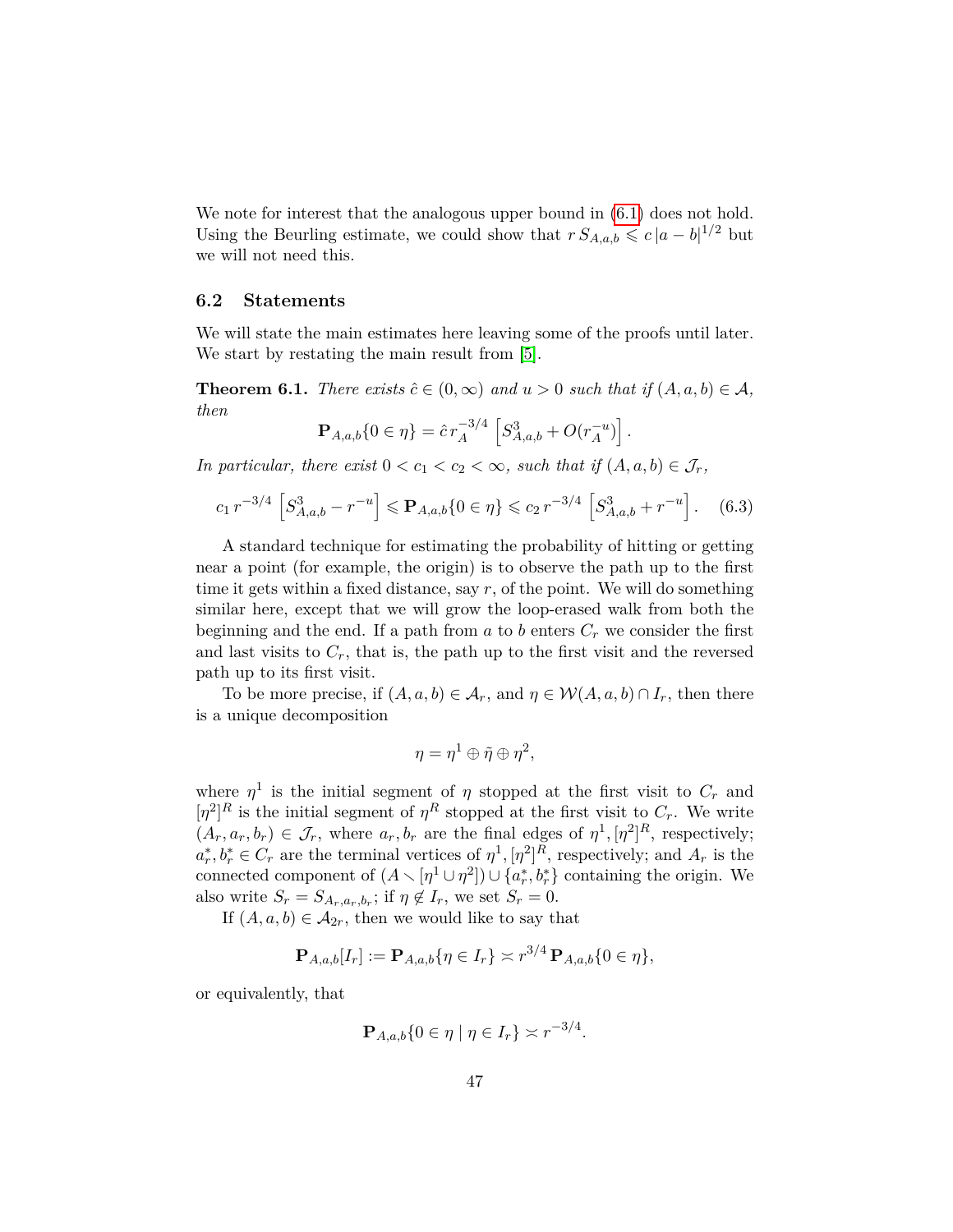

Figure 6.1: If conditionally on the LERW  $\eta$  hitting  $C_r$ , the first and last visits to  $\partial C_r$  (i.e.  $a^*, b^*$ ) are well-separated with positive probability, then the one-point estimate implies that the conditional probability of  $\eta$  visiting 0 is comparable to  $r^{-3/4}$ .

This will follow from [\(6.3\)](#page-46-0) provided that with a reasonable probability we know that  $S_r$  is not too small, see Figure [6.1.](#page-26-1) The technical tool for establishing this is called a "separation lemma". We will need to prove a particular version here, but the basic idea of the proof is similar to other versions (see, e.g., [\[17,](#page-80-2) [29\]](#page-81-0)). This can be considered as a generalization of a boundary Harnack principle. Roughly speaking, if we condition a process to get away from a boundary point by a certain time, then it is unlikely to stay near the boundary for a long period of time. Indeed, the probability of staying close to the boundary for a long period of time is much less than the probability of getting away quickly.

<span id="page-47-3"></span>**Theorem 6.2** (Separation Lemma). *There exists*  $c > 0$  *such that if*  $(A, a, b)$  $\in$   $\mathcal{A}_{2r}$  *with*  $\mathbf{P}_{A,a,b}(I_r) > 0$ *, then* 

<span id="page-47-0"></span>
$$
\mathbf{P}_{A,a,b} \{ S_r \geqslant c \mid \eta \in I_r \} \geqslant c. \tag{6.4}
$$

*Proof.* See Section [6.4.](#page-54-0) We actually prove that there exists  $c > 0$  such that

$$
\mathbf{P}_{A,a,b}\left\{ |a_r - b_r| \geqslant c\,r \mid \eta \in I_r \right\} \geqslant c,
$$

but [\(6.4\)](#page-47-0) follows immediately from this and [\(6.2\)](#page-45-1).

<span id="page-47-2"></span>**Corollary 6.3.** *If*  $(A, a, b) \in \mathcal{A}_{2r}$ *, then* 

<span id="page-47-1"></span>
$$
\mathbf{P}_{A,a,b}\{0 \in \eta \mid \eta \in I_r\} \asymp r^{-3/4},\tag{6.5}
$$

 $\Box$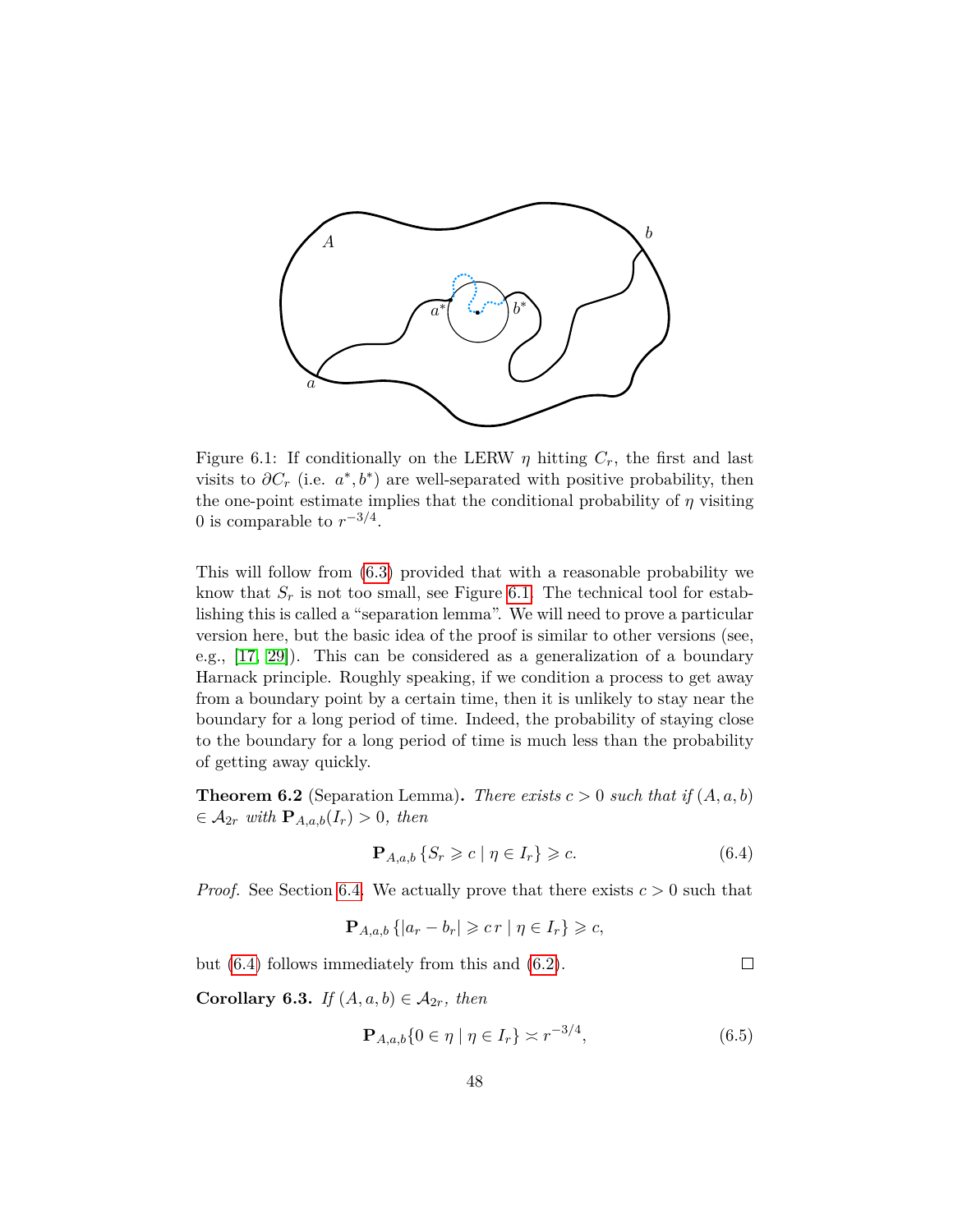*and hence*

<span id="page-48-0"></span>
$$
\mathbf{P}_{A,a,b}[I_r] \simeq r^{3/4} \, \mathbf{P}_{A,a,b} \{ 0 \in \eta \}. \tag{6.6}
$$

*Proof.* Since  $(A_r, a_r, b_r) \in \mathcal{J}_r$ , we know that  $r_{A_r} \approx r$ , and hence from [\(6.3\)](#page-46-0), on the event  $\{\eta \in I_r\}$ , we have

$$
\mathbf{P}_{A,a,b}\{0 \in \eta \mid (A_r, a_r^*, b_r^*)\} \asymp r^{-3/4} \left[S_r^3 + O(r^{-u})\right].
$$

Combining this with [\(6.4\)](#page-47-0) gives [\(6.5\)](#page-47-1). Since

$$
\mathbf{P}_{A,a,b}\{0 \in \eta\} = \mathbf{P}_{A,a,b}[I_r] \, \mathbf{P}_{A,a,b}\{0 \in \eta \mid \eta \in I_r\},\
$$

we see that [\(6.6\)](#page-48-0) also follows.

The next lemma is an upper bound for the "two-point Green's function", that is, the probability that LERW visits two points, when the points are not too close together. We follow with a corollary for points that are close together. Here we use  $H_A(0, a)$  for the discrete Poisson kernel, that is, the probability that a simple random walk starting at 0 exits *A* along the edge *a*. Since  $H_A(0, a) = G_A(0, a^*)/4$ , we can replace  $H_A(0, a)$  with  $G_A(0, a^*)$  on the right-hand side of the estimate of Theorem [6.4.](#page-48-1) We state this in terms of  $\hat{P}_{A,a,b}$  rather than the probability measure  $\mathbf{P}_{A,a,b}$ .

<span id="page-48-1"></span>**Theorem 6.4** (Two-point estimate). There exists  $c < \infty$  such that the *following holds. Suppose*  $1 \leq s \leq r < \infty$ ,  $(A, a, b) \in A_r$ , and  $\zeta \in A$  with  $dist(\zeta, \partial A) \geqslant s \text{ and } |\zeta| \geqslant r/4.$  Then

$$
\hat{P}_{A,a,b}\{0,\zeta\in\eta\}\leqslant \frac{c\,G_A(0,\zeta)\,\left[H_A(0,a)\,H_A(\zeta,b)+H_A(0,b)\,H_A(\zeta,a)\right]}{r^{3/4}\,s^{3/4}}.
$$

*Proof.* See Section [6.5.](#page-60-0) We actually show the slightly stronger result that the P-measure of paths in  $W(A, a, b)$  that visit 0 first and then  $\zeta$  is bounded above by a constant times

$$
\frac{G_A(0,\zeta) H_A(0,a) H_A(\zeta,b)}{r^{3/4} s^{3/4}}.
$$

**Corollary 6.5.** *There exists*  $c < \infty$  *such that the following holds. Suppose*  $(A, a, b) \in \mathcal{A}_r$ , and  $|\zeta| \leq r/4$ . Then,

<span id="page-48-2"></span>
$$
\mathbf{P}_{A,a,b}\{\zeta \in \eta \mid 0 \in \eta\} \leqslant c\,|\zeta|^{-3/4}.\tag{6.7}
$$

 $\Box$ 

 $\Box$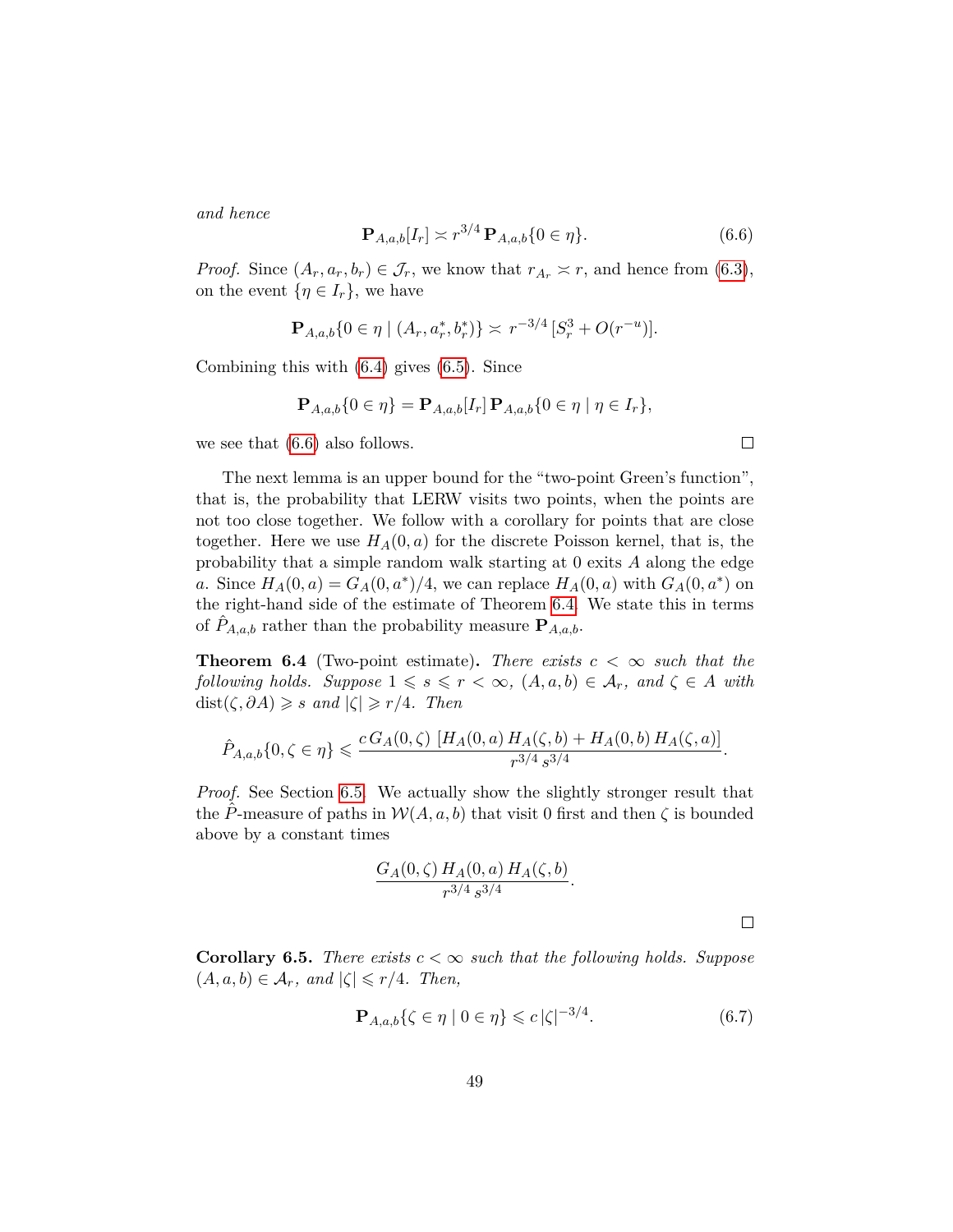*Proof.* Let  $s = 2|\zeta| \leq r/2$ . Corollary [6.3](#page-47-2) implies that

$$
\mathbf{P}_{A,a,b}\{\eta\in I_s\}\asymp s^{3/4}\,\mathbf{P}_{A,a,b}\{0\in\eta\},
$$

We also claim that

$$
\mathbf{P}_{A,a,b}\{0,\zeta\in\eta\mid\eta\in I_s\}\leqslant c\,s^{-3/2}.
$$

Indeed, we now show that there exists *c* such that for all  $(A', a', b') \in \mathcal{J}_s$ ,

<span id="page-49-0"></span>
$$
\mathbf{P}_{A',a',b'}\{0,\zeta\in\eta\}\leqslant c\,s^{-3/2}.\tag{6.8}
$$

To see this, we first note that  $G_{A}(0,\zeta) \approx 1$  and

$$
\mathbf{P}_{A',a',b'}\{0,\zeta\in\eta\}=H_{\partial A'}(a',b')^{-1}\,\hat{P}_{A',a',b'}\{0,\zeta\in\eta\}
$$

The Harnack inequality implies that  $H_{A}(0, a') \approx H_{A}(\zeta, a')$  and  $H_{A}(0, b')$  $\asymp$   $H_{A}(\zeta, b')$ . Hence [\(6.8\)](#page-49-0) will follow from Theorem [6.4](#page-48-1) provided we show that

$$
H_{A'}(0, a') H_{A'}(0, b') \leq c H_{\partial A'}(a', b').
$$

For this, we will show that the left-hand side of the last display is comparable to the *p*-measure of walks from  $a'$  to  $b'$  staying in  $A'$  that intersect  $C_{s/2}$ , which is obviously bounded above by  $H_{\partial A}(a',b')$ . To finish the proof, split any such walk  $\omega$  as  $\omega = \omega_1 \oplus \omega_2$  where  $\omega_1$  is stopped at the first time that the walk reaches a point in  $C_{s/2}$ . Given  $\omega_1$ , the measure of the set of choices for  $\omega_2$  is  $H_{A'}(w, b')$  where *w* is the endpoint of  $\omega_1$ . By the Harnack inequality, we know that for each such  $w$ ,  $H_{A}(w, b') \approx H_{A}(0, b')$ . The reversal of any random walk path starting at 0 stopped when it leaves  $A'$  at  $a'$  can similarly be written as  $\omega_1 \oplus \omega_3$  where  $\omega_1$  is as above and  $\omega_3$  is a walk from *w* to 0. For each *w*, the measure of choices for  $\omega_3$  is  $G_{A'}(w,0) \approx 1$  and hence the measure of the set of acceptable  $\omega_1$  is comparable to  $H_{A}(0, a')$ .  $\Box$ 

#### **6.3 Estimates for analytic domains**

In this section we discuss various estimates under the assumption that the domain we consider is analytic. We first consider second moment bounds on the number of steps in a LERW. We will derive some consequences of the estimates stated in Section [6.2.](#page-46-1) The issue is that the estimates given there are not very sharp near the boundary in general. Here we will show that the estimates are good enough if the discrete sets are sufficiently "nice".

For the remainder of this subsection we fix a simply connected domain *D* with  $0 \in D \subset \mathbb{D}$  with analytic boundary  $\partial D$  and two distinct boundary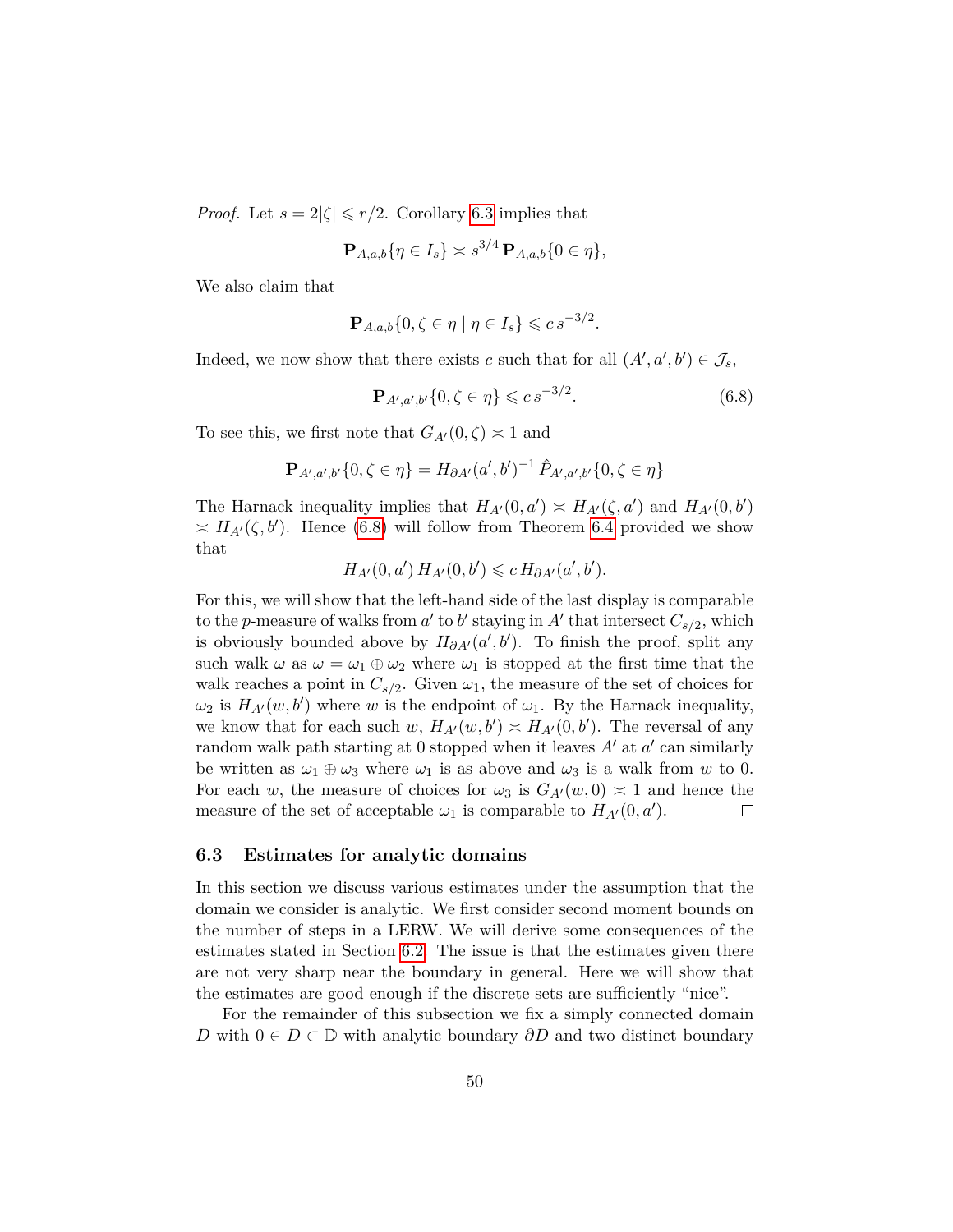points  $a', b' \in \partial D$ . We emphasize that all constants in this subsection, either explicit or implicit, are allowed to depend on  $D, a', b'$ . Let  $f : D \to \mathbb{D}$  be the unique conformal transformation with  $f(0) = 0, f(a') = 1$ . Recall that the analyticity assumption means that *f* extends to a conformal transformation of a neighborhood of  $\overline{D}$ . In particular,  $|f'|$  is uniformly bounded above and away from 0 on  $\overline{D}$ .

For each  $n = 1, 2, \ldots$ , let  $A_n$  be the connected component containing the origin of the lattice set

$$
\{z\in\mathbb{Z}^2:\mathcal{S}_z\subset nD\},\
$$

and let

$$
D_n = n^{-1} D_{A_n}.
$$

(We are using a different notation from previous section here; we are now writing  $D_n$  instead of  $\tilde{D} = \tilde{D}(A, N)$ .) Note that  $D_n \subset D$  is a simply connected domain and that every point on  $\partial D_n$  is at distance  $O(n^{-1})$  from *∂D*. Therefore, since  $|f'|$  is bounded above, there exists  $c_1 = c_1(D) < \infty$ such that for all *n*,

$$
\left(1-\frac{c_1}{n}\right) \mathbb{D} \subset f(D_n) \subset \mathbb{D}.
$$

Also,  $(\text{diam } A_n)/r_{A_n} \approx 1$ . We let  $a_n, b_n$  be points in  $\partial_e A_n$  (considered as points in  $\partial D_{A_n}$ ) that are closest to *na'*, *nb'*. (If there are ties for "closest" we can choose arbitrarily.) We will write  $P_n$  for  $P_{A_n, a_n, b_n}$ . If  $z \in A_n$ , we write

$$
\delta(z) = \delta_{A_n}(z) = \min\{|z - a_n|, |z - b_n|\},\,
$$

and

$$
d_z = d_{z,A_n} = \text{dist}(z, \partial A_n).
$$

Our first goal is to use Theorem [6.4](#page-48-1) to prove the following two-point estimate.

<span id="page-50-0"></span>**Proposition 6.6.** For every  $(D, a', b')$  as above, with  $\partial D$  analytic, there *exists*  $c < \infty$  *such that if*  $z, w \in A_n$  *with*  $z \neq w$  *and*  $\delta(z) \leq \delta(w)$ *, then* 

<span id="page-50-1"></span>
$$
\mathbf{P}_n\{z, w \in \eta\} \leqslant c \,\delta(z)^{-3/4} \left[\delta(w)^{-3/4} + |z - w|^{-3/4}\right].\tag{6.9}
$$

The proof uses the following facts that we will not prove. These estimates can be considered versions of the well-known gambler's ruin estimate for random walk (see, e.g., [\[21,](#page-80-3) Theorem 5.7.1] for a uniform version) and strongly use the fact that the boundary of *D* is smooth and hence locally looks like a straight line.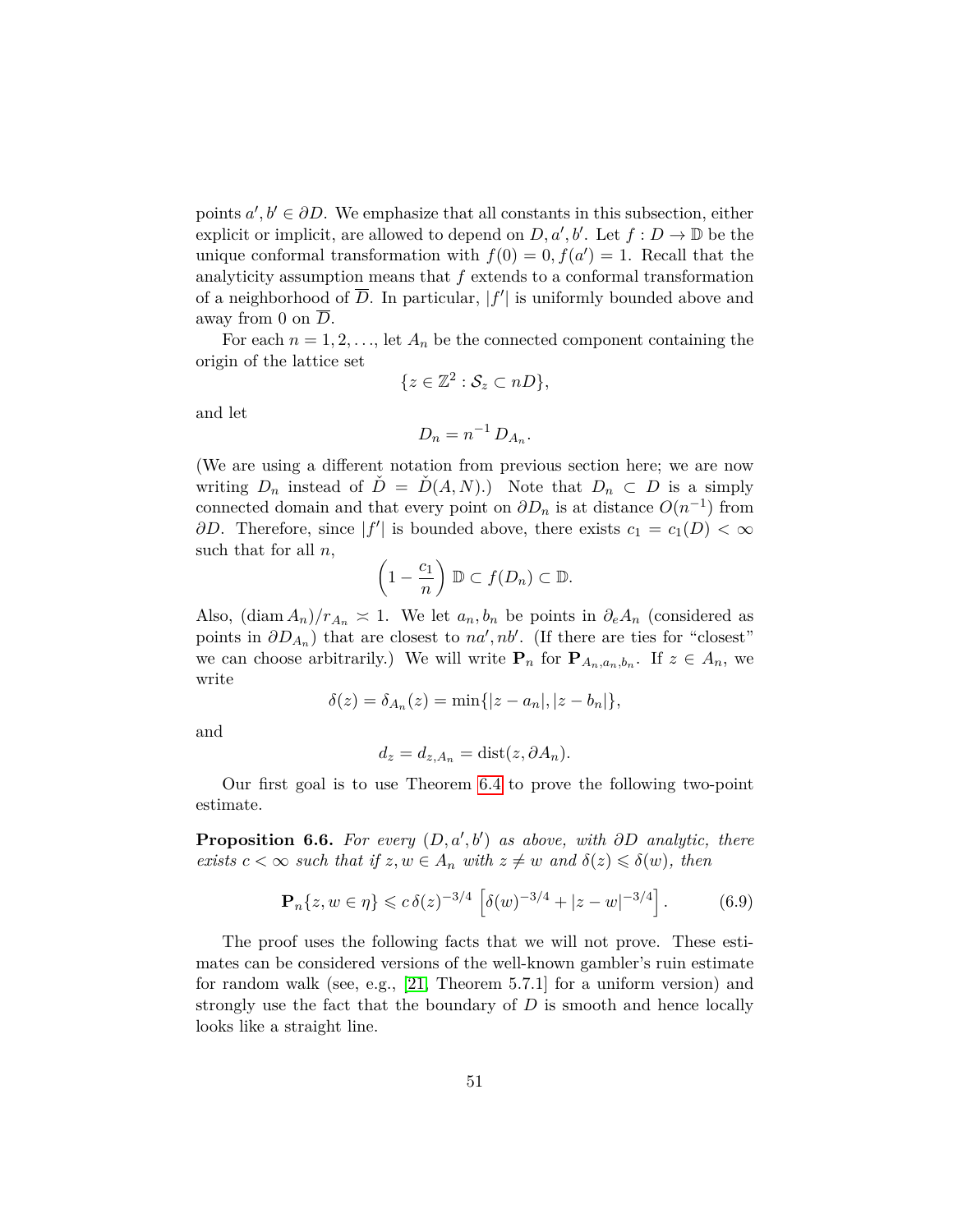<span id="page-51-0"></span>**Lemma 6.7.** *For every*  $(D, a', b')$  *as above, with*  $\partial D$  *analytic, there exists*  $c < \infty$  *such that* 

$$
c^{-1} \leqslant n^2 \, H_{\partial A_n}(a_n, b_n) \leqslant c.
$$

*Moreover, if*  $z \in A_n$ *,*  $S_j$  *is a simple random walk starting at z, and*  $\tau =$  $\tau_{A_n} = \min\{j : S_j \notin A_n\}$ , then

$$
\mathbf{P}^z \left\{ \text{diam}(S[0, \tau]) \ge r \text{ dist}(z, \partial A_n) \right\} \le \frac{c}{r}.
$$

*Proof of Proposition [6.6.](#page-50-0)* We first claim that without loss of generality we may assume that  $d_z \geq \delta(z)/20, d_w \geq \delta(w)/20$ ; in particular,  $d_z \approx \delta(z), d_w \approx$ *δ*(*w*). If this is not the case, we can add the disk of radius  $δ(z)/20$  about *z* and the disk of radius  $\delta(w)/20$  about *w* to  $A_n$ . Clearly this only increases  $\hat{P}_{A_n,a,b}\{z,w \in \eta\}$  and it is not difficult to see that this increases  $H_{\partial A_n}(a,b)$ by at most a universal multiplicative constant. Hence, adding the disks would decrease  $\mathbf{P}_n\{z, w \in \eta\}$  by at most a multiplicative constant.

Combining the estimates in Lemma [6.7,](#page-51-0) we first claim that

<span id="page-51-1"></span>
$$
H_{A_n}(z, a_n) \leqslant \frac{cd_z}{|z - a_n|^2}.\tag{6.10}
$$

To see this, think of the right-hand side as the product of two terms. The probability starting at *z* of getting to distance  $|z - a_n|/2$  without leaving  $A_n$ is bounded above by  $cd_z/|z - a_n|$ . Given that the walker succeeds in doing this, since  $(\text{diam } A_n)/r_{A_n} \geq 1$  and  $\partial D$  analytic, the probability of leaving *A*<sup>n</sup> at  $a_n$  is  $O(1/|z - a_n|)$ . We can write [\(6.10\)](#page-51-1) as

$$
\frac{H_{A_n}(z, a_n)}{d_z^{3/4}} \leqslant c \, \frac{d_z^{1/4}}{|z - a_n|^2},
$$

and similarly for  $H_{A_n}(w, b_n)/d_w^{3/4}$ . We also claim that

<span id="page-51-2"></span>
$$
G_{A_n}(z, w) \leqslant c \, \frac{d_z \, d_w}{|z - w|^2}.
$$

To prove this, we can view the right-hand side as the product of three terms. The probability that a walk starting at *z* moves distance  $|z - w|/4$ without leaving  $A_n$  is comparable to  $1 \wedge (d_z/|z-w|)$  and similarly for a random walk starting at *w*. Given that both of these happen, the expected number of visits to the other point is  $O(1)$ . Combining the last two displayed inequalities, we get

$$
\frac{H_{A_n}(z, a_n) H_{A_n}(w, b_n) G_{A_n}(z, w)}{d_z^{3/4} d_w^{3/4}} \leq \frac{c d_z^{5/4} d_w^{5/4}}{|z - a_n|^2 |w - b_n|^2 |z - w|^2}.
$$
 (6.11)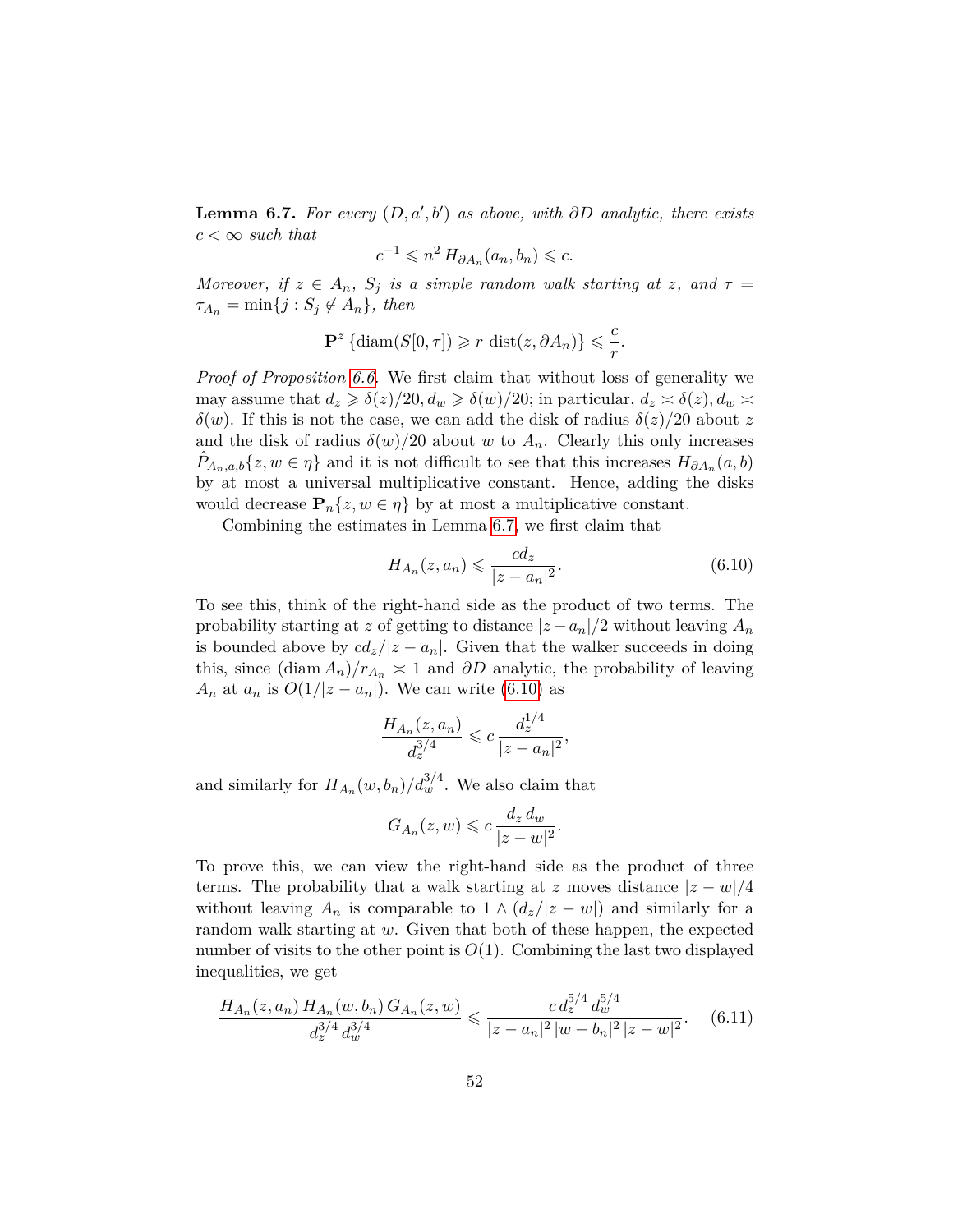Note that the left-hand side of [\(6.11\)](#page-51-2) corresponds to one of the two terms in the upper bound of Theorem [6.4;](#page-48-1) the other is obtained by interchanging  $z$  and  $w$ . We will derive  $(6.9)$  from  $(6.11)$  using Theorem [6.4.](#page-48-1) There are several cases to consider.

**Case 1.**  $|z - w| \ge d_z/4$ . In this case, we will bound the left-hand side of [\(6.9\)](#page-50-1) by  $c \, \delta(z)^{-3/4} \, \delta(w)^{-3/4}$ .

We claim that the right-hand side of [\(6.11\)](#page-51-2) satisfies

$$
\frac{d_z^{5/4} d_w^{5/4}}{|z - a_n|^2 |w - b_n|^2 |z - w|^2} \leqslant \frac{c}{n^2 \delta(z)^{3/4} \delta(w)^{3/4}}.
$$

To see this, we first note that the triangle inequality implies that at least one of the following must hold:  $|z-w|\geqslant |a_n-b_n|/2$ ,  $|z-a_n|\geqslant |a_n-b_n|/4$ , or  $|w - b_n| \geqslant |a_n - b_n|/4$ . Also, we know that  $|a_n - b_n| \geqslant cn$ .

- If  $|z-w| \geqslant |a_n-b_n|/2$ , then  $|z-w| \geqslant c n$ . Since  $\delta(z) \geqslant d_z$ ,  $\delta(w) \geqslant d_w$ , and, by definition  $|z - a_n| \geq \delta(z)$ ,  $|w - b_n| \geq \delta(w)$ , the claim holds.
- If  $|w b_n| \geqslant |a_n b_n|/4$ , then  $|w b_n| \geqslant cn$ . We also have  $|z a_n| \geqslant$  $\delta(z) \asymp d_z$  and that  $|z - w| \geq d_z/4$ .

$$
\frac{d_z^{5/4} d_w^{5/4}}{|z - a_n|^2 |w - b_n|^2 |z - w|^2} \leqslant \frac{c d_z^{5/4} d_w^{5/4}}{n^2 \delta(z)^2 d_z^2} \leqslant \frac{c d_w^{5/4}}{n^2 d_z^{3/4} \delta(w)^2} \leqslant \frac{c}{n^2 \delta(z)^{3/4} \delta(w)^{3/4}}.
$$

• In the same way, if  $|z - a_n| \geqslant |a_n - b_n|/4$ , we see that

$$
\frac{d_z^{5/4} d_w^{5/4}}{|z - a_n|^2 |w - b_n|^2 |z - w|^2} \leqslant \frac{c d_w^{5/4}}{n^2 d_z^{3/4} \delta(w)^2} \leqslant \frac{c}{n^2 \delta(z)^{3/4} \delta(w)^{3/4}}.
$$

By interchanging the role of *z* and *w* and using Theorem [6.4](#page-48-1) and the estimate  $H_{\partial A_n}(a_n, b_n) \asymp n^{-2}$ , we see that

$$
\mathbf{P}_n\{z, w \in \eta\} \leqslant \frac{c}{\delta(z)^{3/4} \delta(w)^{3/4}}.
$$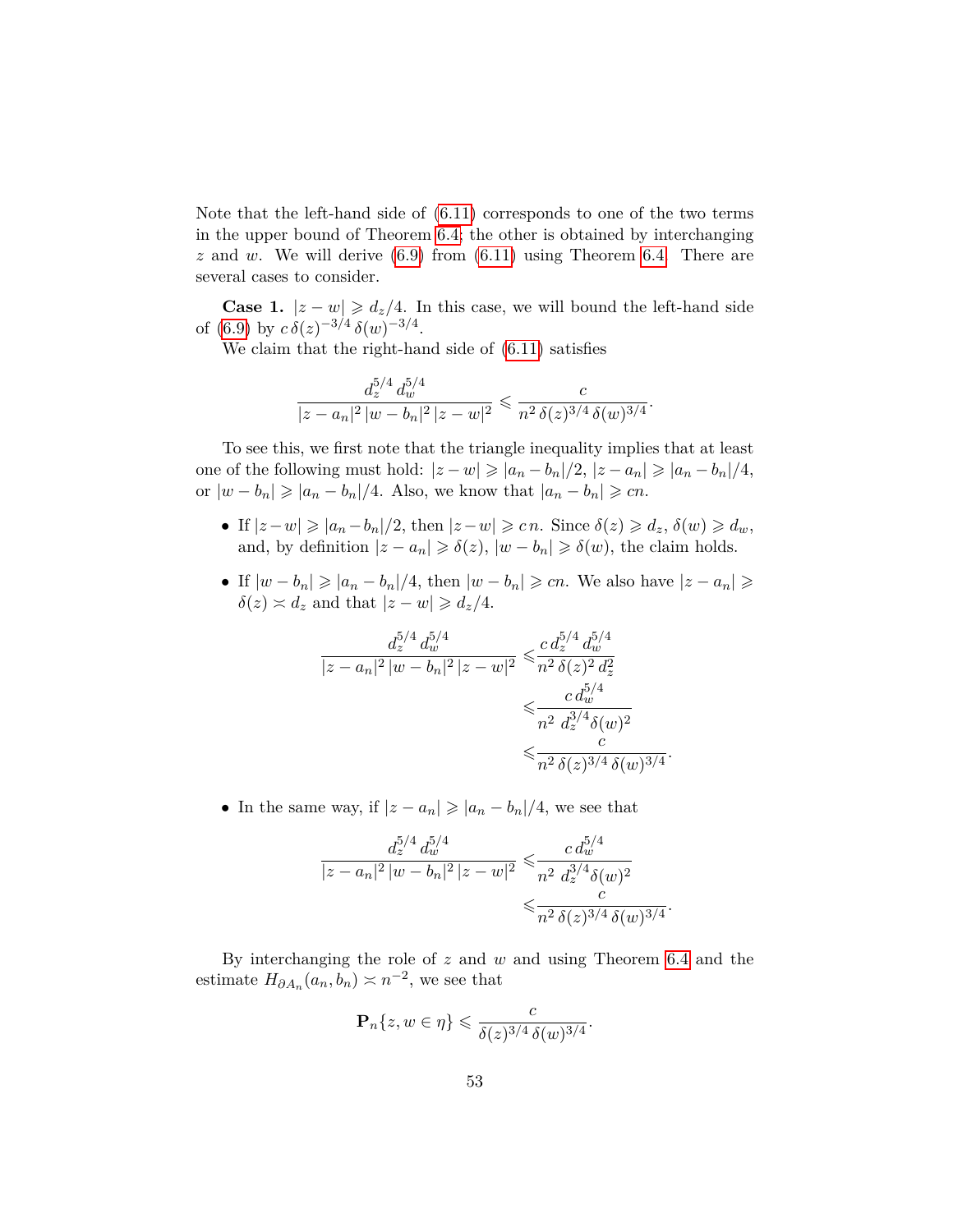**Case 2:**  $|z - w| \leq d_z/4$ . Using [\(6.7\)](#page-48-2), we see that

$$
\mathbf{P}_n\{z, w \in \eta\} \leqslant c |z - w|^{-3/4} \mathbf{P}_n\{z \in \eta\} \leqslant c |z - w|^{-3/4} d_z^{-3/4},
$$

 $\Box$ 

and we use  $\delta(z) \simeq d_z$ .

We consider now the number of steps in a LERW running in an approximation of *D*. Let

$$
T = T_{n,D,a',b'} = \sum_{z \in A_n} 1\{z \in \eta\}.
$$

More generally if  $\zeta \in \mathbb{C}$  and  $r > 0$ , let

$$
T(r;\zeta) = T_{n,D,a',b'}(r;\zeta) = \sum_{|z-\zeta| \leq r} 1\{z \in \eta\}
$$

be the number of steps inside a ball of radius  $r$  about  $\zeta$ . Finally we define the associated maximal function

$$
\overline{T(r)} = \overline{T_{n,D,a',b'}(r)} = \max\left\{T(r;\zeta) : \zeta \in A_n\right\}
$$

which is important for our main argument. We will estimate the second moments of these random variables.

**Proposition 6.8.** For every  $(D, a', b')$  as above, with  $\partial D$  analytic, there *exists*  $c < \infty$  *such that for every*  $0 < r \leq 1$  *and*  $\zeta \in A_n$ *,* 

<span id="page-53-0"></span>
$$
\mathbf{E}_n \left[ T(rn; \zeta)^2 \right] \leqslant c \, (rn)^{13/4} \left( |\zeta - a_n|^{-3/4} + |\zeta - b_n|^{-3/4} \right). \tag{6.12}
$$

<span id="page-53-1"></span>
$$
\mathbf{E}_n \left[ \overline{T(rn)}^2 \right] \leqslant c \, r^{5/4} \, n^{5/2}.
$$
\n(6.13)

*In particular,*

$$
\mathbf{E}_n\left[T^2\right] \leqslant c\,n^{5/2}.
$$

We will be using this lemma with  $r \approx 1/\log n$  in which case we get

$$
\mathbf{E}_n \left[ \overline{T(rn)}^2 \right] \leqslant c \, n^{5/2} \, \left( \log n \right)^{-5/4}.
$$

*Proof.* Note that

$$
\mathbf{E}_n\left[T(rn;\zeta)^2\right] = \sum_{|z-\zeta| \leqslant rn} \sum_{|w-\zeta| \leqslant rn} \mathbf{P}_n\{z,w \in \eta\}.
$$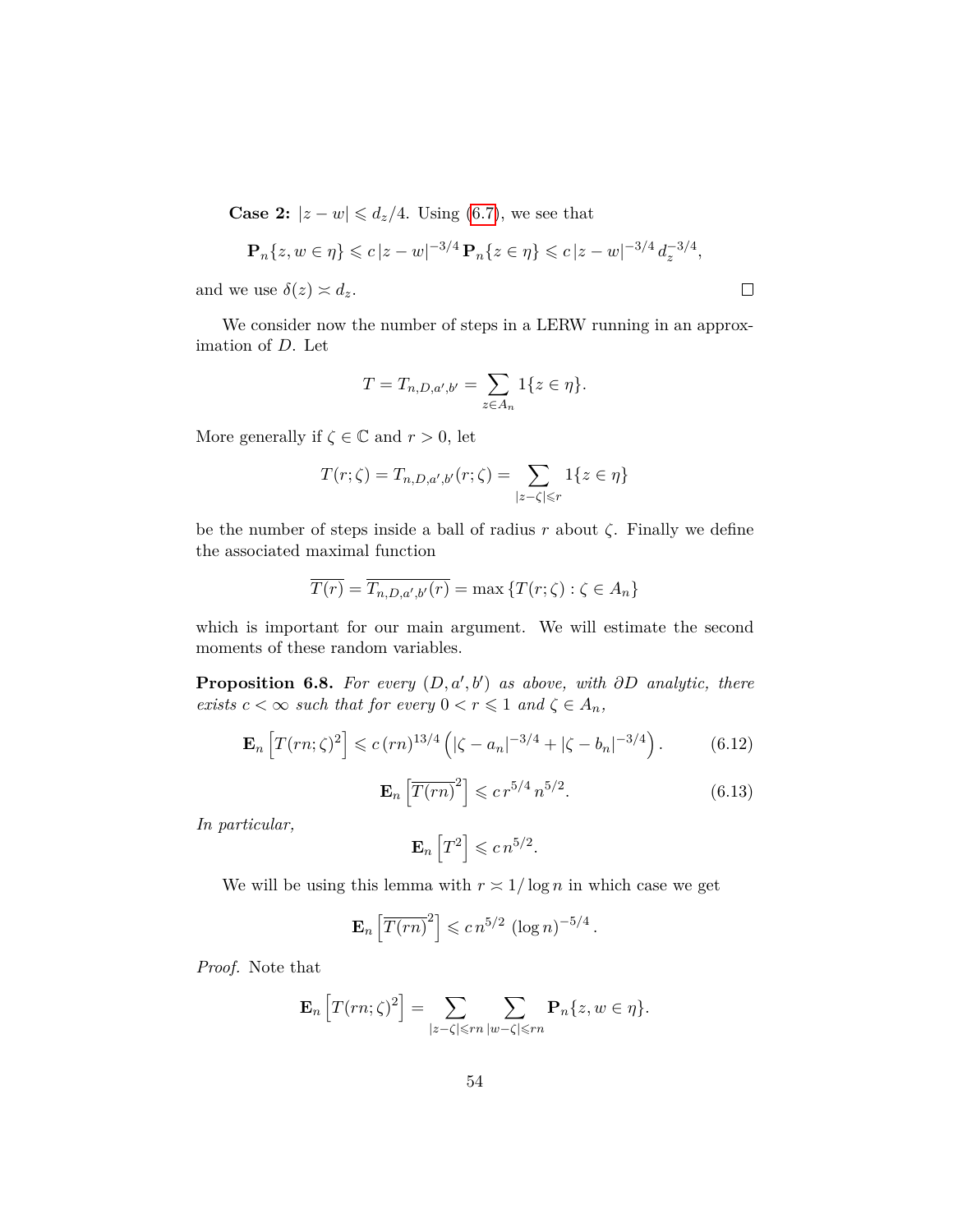The first estimate  $(6.12)$  follows from  $(6.9)$  and the easy estimates

$$
\sum_{z:|z-\zeta| \leqslant rn} (1+|z-a_n|)^{-3/4} \leqslant c\,|\zeta-a_n|^{-3/4} \,(rn)^2,
$$
\n
$$
\sum_{z:|z-\zeta| \leqslant rn} (1+|z-a_n|)^{-3/4} \,(1+|z-w|)^{-3/4} \leqslant c\,|\zeta-a_n|^{-3/4} \,(rn)^{13/4}.
$$

|*z*−*ζ*|6*rn* |*w*−*ζ*|6*r*

which can be obtained by approximating by an integral.

To prove [\(6.13\)](#page-53-1), let *m* be the integer such that  $2^{m-1} < rn \leq 2^m$ , and consider

$$
L_{rn} = \{ j2^m + ik2^m : j, k \in \mathbb{Z} \} \cap \{ |z| \leq 2n \} .
$$

Let

$$
K = \max_{\zeta \in L_{rn}} T(2^{m+1}, \zeta),
$$

and note that

$$
\overline{T(rn)}^2 \leqslant K^2 \leqslant \sum_{\zeta \in L_{rn}} T(2^{m+1}, \zeta)^2.
$$

(Recall that diam  $A_n < 2n$ .) Using [\(6.12\)](#page-53-0), we see that

$$
\mathbf{E}_n[K^2] \leq \sum_{\zeta \in L_{rn}} \mathbf{E}_n \left[ T(2^{m+1}, \zeta)^2 \right] \n\leq c (rn)^{13/4} \sum_{\zeta \in L_{rn}} [1 + |\zeta|]^{-3/4} \n\leq c (rn)^{13/4} 2^{-3m/4} [n2^{-m}]^{5/4} \leq c r^{5/4} n^{5/2}.
$$

*Remark.* We note that the estimate in the last lemma is really just noting that *dA*(*z*)*dA*(*w*)

$$
\int_{|z| \le R} \int_{|w| \le R} \frac{dA(z) dA(w)}{|z|^{3/4} |z-w|^{3/4}} \asymp R^{5/4} \cdot R^{5/4} = R^{5/2},
$$
  

$$
\int_{|z| \le R} \int_{|w-z| \le rR} \frac{dA(z) dA(w)}{|z|^{3/4} |z-w|^{3/4}} \asymp R^{5/4} (rR)^{5/4} = r^{5/4} R^{5/2}.
$$

### <span id="page-54-0"></span>**6.4 Separation lemma: proof of Theorem [6.2](#page-47-3)**

In this section we will prove Theorem [6.2.](#page-47-3) As a start we state a lemma about simple random walk. Suppose we start a random walk at  $z \in \partial_i C_r$  and  $s < r$ . Consider the first time that the random walk gets distance *s* from *z*. Then it is easy to see (for example, by comparison with Brownian motion) that there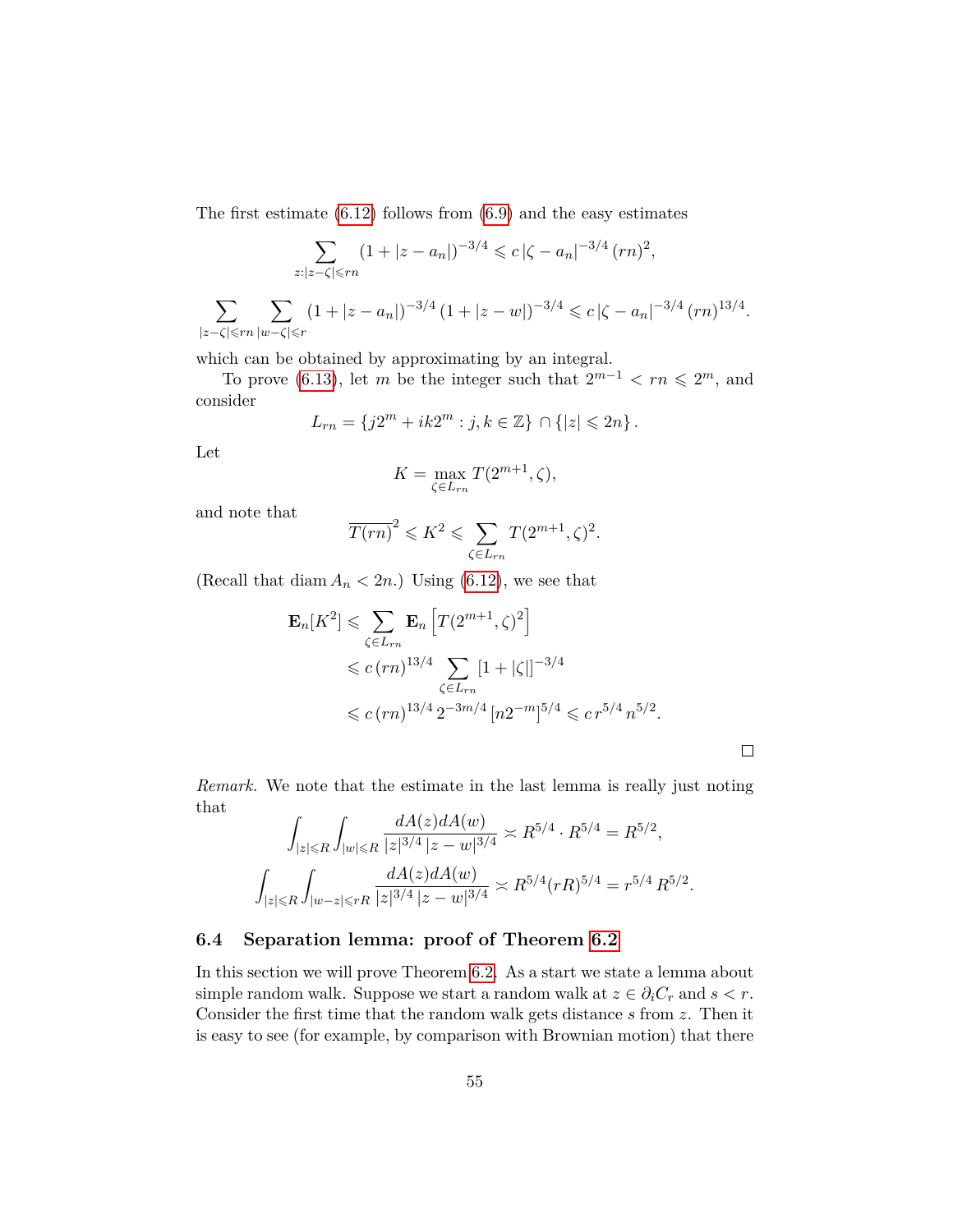exists  $c > 0$  (independent of  $z, s, r$ ) such that with probability at least  $c$ , the random walker stops within distance  $r - (s/3)$  of the origin. Now suppose that  $A \supset C_r$  and we condition that the walk stays in  $A$  before it reaches distance *s*. If anything, this should push the random walker closer to the origin and hence there should be a uniform lower bound on the probability of being within distance *r*−(*s/*3). The next lemma states that this intuition is correct, and we can find a constant that is independent of *r, s, z, A*. For a proof of the first statement, see [\[29,](#page-81-0) Proposition 3.5]; the second is done similarly, and, in fact, is slightly easier.

<span id="page-55-0"></span>**Lemma 6.9.** *There exists*  $c > 0$  *such that the following holds.* 

• *Suppose*  $s < r$ ,  $C_r \subset A$  *and*  $z \in \partial_i C_r$ *. Let S be a simple random walk starting at z and let*

$$
\tau = \tau_A = \min\{j : S_j \notin A\},\
$$

$$
\sigma = \sigma_s = \min\{j : |S_j - S_0| \geq s\}.
$$

*Then,*

$$
\mathbf{P}\{|S_{\sigma}| \leq r - (s/3) \mid \sigma < \tau\} \geq c.
$$

• Suppose  $s < r$  and  $\mathbb{Z}^2 \setminus C_r \subset A$  and  $z \in \partial C_r$ . Let S be a simple *random walk starting at z and let*

$$
\tau = \tau_A = \min\{j : S_j \notin A\},\
$$

$$
\sigma = \sigma_s = \min\{j : |S_j - S_0| \geq s\}.
$$

*Then,*

$$
\mathbf{P}\{|S_{\sigma}| \leq r + (s/3) | \sigma < \tau\} \geq c.
$$

If  $(A, a, b) \in \mathcal{J}_r$ , we define  $e_a(A, a, b)$  to be the probability that a simple random walk starting at  $a^*$  reaches distance  $|a^* - b^*|/3$  from  $a^*$  without leaving *A*. We define

$$
e(A, a, b) = e_a(A, a, b) e_b(A, b, a).
$$

<span id="page-55-1"></span>**Lemma 6.10.** *There exists*  $0 < c_1 < c_2 < \infty$  *such that the following holds.*  $Suppose (A, a, b) \in \mathcal{J}_r$ *. Then* 

$$
c_1 e(A, a, b) \le H_{\partial A}(a, b) \le c_2 e(A, a, b).
$$

*Moreover, the p-measure of the set of walks in*  $K_A(a, b)$  *of diameter less than*  $c_2 |a^* - b^*|$  *is at least*  $c_1 H_{\partial A}(a, b)$ *.*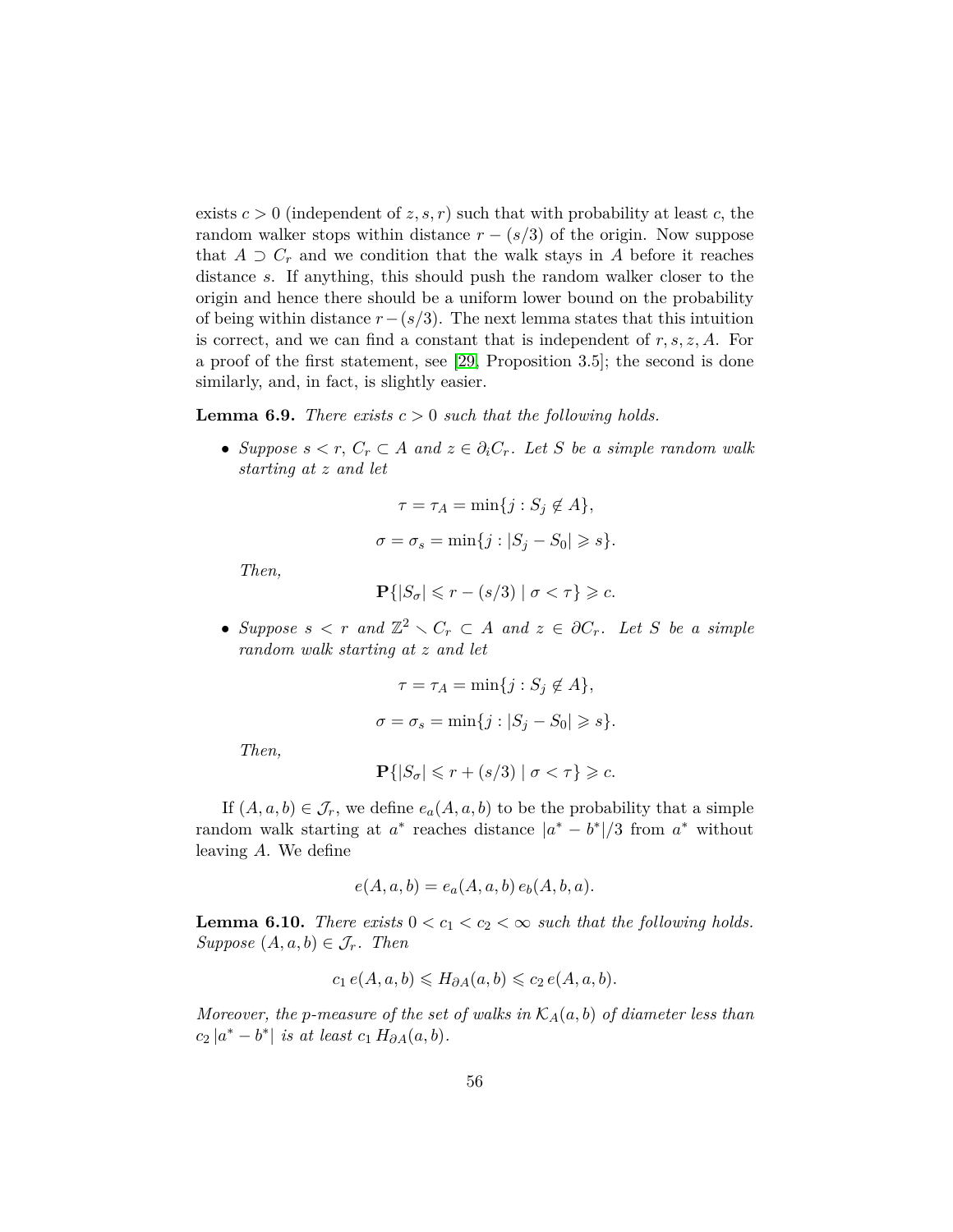The last assertion can be rephrased as saying that the probability that an excursion from *a* to *b* in *A* has diameter less than  $c_2 |a^* - b^*|$  is at least *c*1.

*Proof.* Let  $s = |a^* - b^*|/3$ . It suffices to prove the result for *s* sufficiently large (for small *s* one can give a direct proof, which we omit, by constructing specific paths).

Let  $h_a(z) = h_{A,a}(z)$  be the probability that a random walk starting at *a* ∗ reaches distance *s* from *a* <sup>∗</sup> without exiting *A* and that the first point at distance *s* that it hits is *z*. That is, using the notation of the previous lemma,

$$
h_a(z) = \mathbf{P}^{a^*} \{ \sigma_s < \tau_A, S(\sigma_s) = z \}.
$$

We define  $h_b(w)$  similarly, and note that (for *s* large enough)

$$
4H_{\partial A}(a,b) = G_A(a^*,b^*) = \sum_{(z,w)\in U} h_a(z) h_b(w) G_A(z,w),
$$

where *U* denotes the set of  $(z, w)$  with  $s \le |z - a^*| < s + 1, s \le |w - b^*| < s + 1$ . Using simple connectedness of *A*, it is not hard to verify that  $G_A(z, w) \leq c_2$ for all such  $(z, w) \in U$ ; and if  $(z, w) \in U \cap (C_{r-(s/3)} \times C_{r-(s/3)})$ , then  $G_A(z, w) \geq c_1$ . Note that

$$
\sum_{(z,w)\in U} h_a(z) h_b(w) = e(A, a, b),
$$

and Lemma [6.9](#page-55-0) implies that

$$
\sum_{z,w \in C_{r-(s/3)}} h_a(z) h_b(w) \geqslant c e(A,a,b).
$$

Taken together these estimates give the first assertion. For the second assertion, we consider the set

$$
V = \{ \zeta \in C_r : |\zeta - a^*| \leqslant 4s \}
$$

and show that

$$
H_{\partial V}(a,b) \geq cH_{\partial A}(a,b).
$$

Indeed, one can easily check that there is a constant  $c' > 0$  such that  $(z, w) \in$  $U \cap (C_{r-(s/3)} \times C_{r-(s/3)})$  implies

$$
G_V(z, w) \geqslant c'.
$$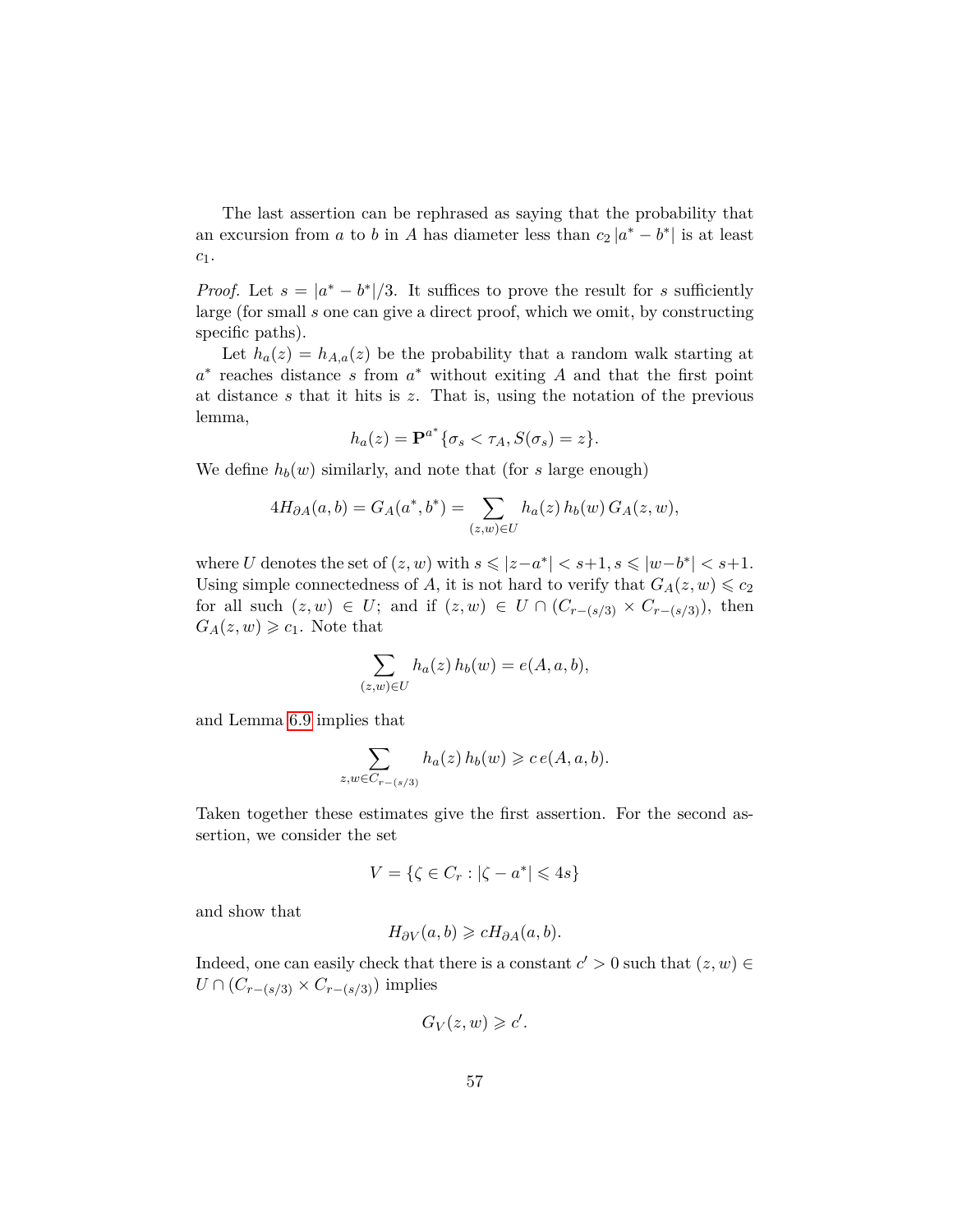Consequently,

$$
4H_{\partial V}(a,b) = \sum_{(z,w)\in U} h_a(z)h_b(w)G_V(z,w) \geq c' \sum_{z,w\in C_{r-(s/3)}} h_a(z)h_b(w).
$$

But we have already shown that the last term is comparable to  $H_{\partial A}(a, b)$ .  $\Box$ 

The next lemma is easy but important. It gives a lower bound on the probability that the LERW grown simultaneously from *a* and *b* reaches  $C_{r-4|a-b|}$  and that at this time the distance of the endpoints has been increased by a factor of two.

<span id="page-57-0"></span>**Lemma 6.11.** *There exists*  $c > 0$  *such that if*  $(A, a, b) \in \mathcal{J}_r$ *, and*  $s =$  $|a - b|$  ≤ *r*/10*, then* 

$$
\mathbf{P}_{A,a,b}\left[I_{r-4s} \cap \{|a_{r-4s}^* - b_{r-4s}^*| \geq 2 |a^* - b^*|\}\right] \geq c.
$$

*Sketch of proof.* As in the previous proof we first consider a random walk up to the time that it gets distance  $s/3$  from *a* and *b*. We consider  $(z, w) \in U$ and consider random walk paths from *z* to *w* whose loop-erasure will stay in  $C_{r-4s}$  and satisfy  $|a_{r-4s}^* - b_{r-4s}^*| \geq 2 |a^* - b^*|$ . We could give a specific event, but we leave this to the reader.

In order to prove separation of the LERW, it is useful to consider an event defined in terms of the random walk from *a* to *b* in *A*. Suppose  $(A, a, b) \in \mathcal{J}_s$ with  $3r/2 \le s \le 2r$ . Consider the set of random walk paths

$$
\omega = [\omega_0, \omega_1, \dots, \omega_{n-1}, \omega_n] \in \mathcal{K}_A(a^*, b^*),
$$

satisfying the following conditions.

- $\omega \cap C_r \neq \emptyset$ .
- $\omega \cap C_r \subset \{x + iy : |y| \leq r/10\}.$
- Let  $j_-, j_+, k_-, k_+, l_-, l_+$  be the first and last visits to  $C_r \cap \{ \text{Re}(z) \leq$  $-r/3$ ,  $C_r \cap {\Re\varepsilon(z) = 0}$ ,  $C_r \cap {\Re\varepsilon(z) > r/3}$ , respectively. Then

$$
0 < j_- \leqslant j_+ \leqslant k_- \leqslant k_+ \leqslant l_- \leqslant l_+ < n.
$$

Implicit in this condition is the fact that  $\omega$  visits all three of  $C_r$  ${Re(z) < -r/3}, C_r \cap {Re(z) = 0}, C_r \cap {Re(z) > r/3}.$  Note that if *r* ≥ 3, then we would also have  $j_{+}$  <  $k_{-}$ ,  $k_{+}$  <  $l_{-}$ .

 $\Box$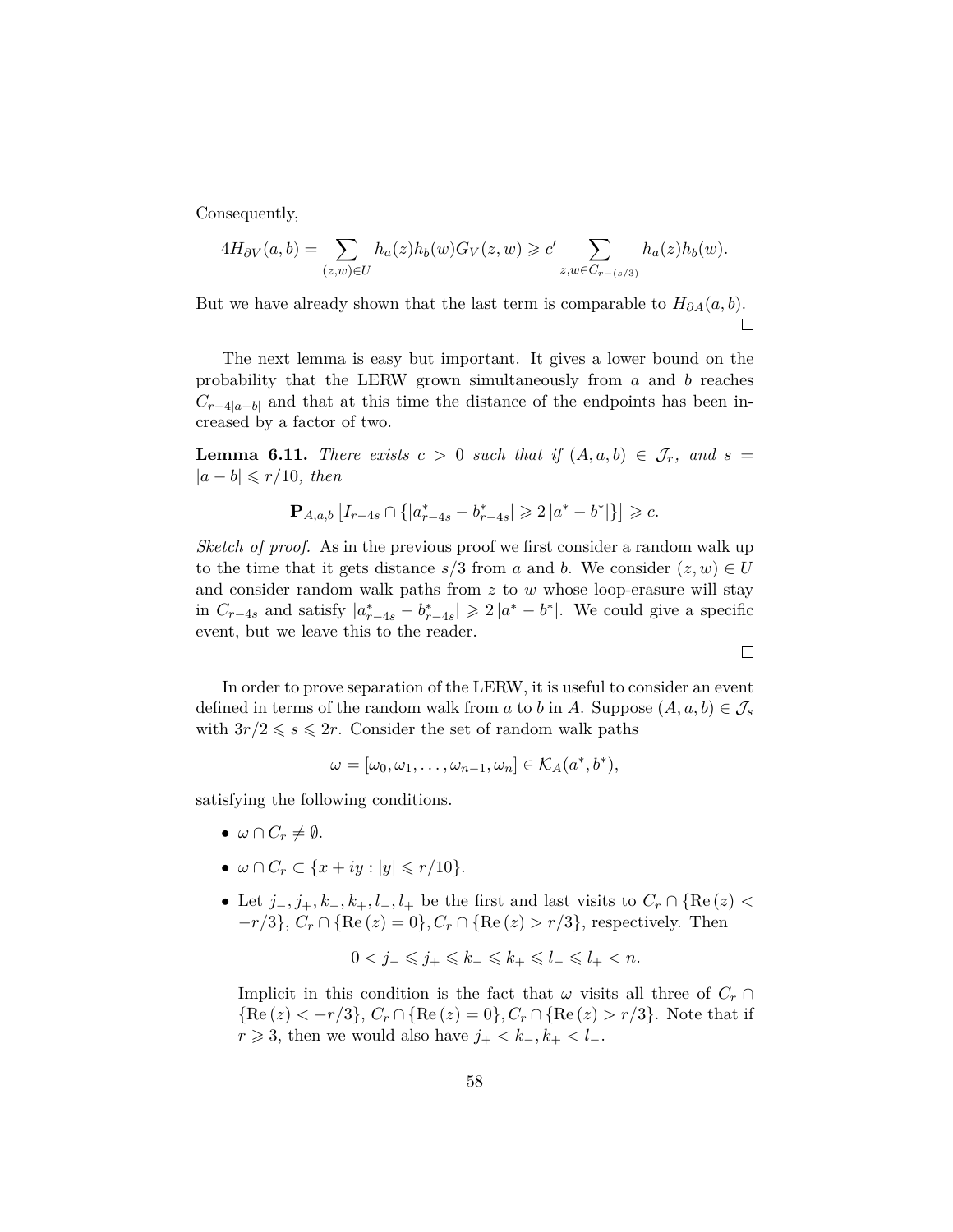$$
[\omega_0,\ldots,\omega_{j_+}]\cap[\omega_{k_-},\ldots,\omega_n]=\emptyset.
$$

In particular, the walk  $\omega$  enters  $C_r \cap \{x + iy : |y| \leq r/10\}$  from the left and leaves from the right. We let  $J_r$  be the set of  $\omega$  such that either  $\omega$  or the reversal of  $\omega$  satisfies the conditions above. An important fact that is easy to verify is the following:

• If  $\omega \in J_r$ , then  $LE(\omega) \in J_r$ .

With the aid of Lemma [6.9](#page-55-0) and the invariance principle (by considering an appropriate event for Brownian motion and approximating by random walk), it is not hard to show the following.

**Lemma 6.12.** *For every*  $\delta > 0$ *, there exists*  $c_{\delta} > 0$ *, such that if*  $(A, a, b) \in \mathcal{J}_s$ *with*  $3r/2 \le s \le 2r$  *and*  $|a-b| \ge \delta r$ *, then* 

<span id="page-58-0"></span>
$$
\mathbf{P}_{A,a,b}(J_r) \geq c_{\delta}.\tag{6.14}
$$

We emphasize that the constant  $c_{\delta}$  depends strongly on  $\delta$  and goes to zero with  $\delta$ . The separation lemma is established by showing that there exists  $c > 0$  such that if  $(A, a, b) \in \mathcal{J}_{2r}$ , then

$$
\mathbf{P}_{A,a,b}(J_r | I_r) \geqslant c.
$$

Here the constant is independent of  $\delta$  but we are only estimating a conditional probability.

To prove the separation lemma, we start with  $(A_u, a_u, b_u) \in \mathcal{J}_u$  where *u* is a positive integer, and consider the (reverse time) subMarkov chain

$$
(A_u, a_u, b_u), (A_{u-1}, a_{u-1}, b_{u-1}), (A_{u-2}, a_{u-2}, b_{u-2}), \ldots
$$

induced by the measure  $\mathbf{P}_u := \mathbf{P}_{A_u, a_u, b_u}$ . It is a sub-Markov chain because the process is killed at step *k* on the event  $I_{k+1} \setminus I_k$ . In words, unless the chain terminates, going from step  $k$  to  $k+1$  we grow both ends of the LERW one at a time until both paths reach distance  $u - (k + 1)$  from 0. It stops at  $(A_1, a_1, b_1)$ ; the path is still "alive" at that time if and only if  $0 \in \eta$ . The path is growing at both the front and the back. The domain Markov property implies that on the event  $I_s$ , the conditional distribution of the remainder of the LERW is given by **P***As,as,b<sup>s</sup>* . See Figure [6.2.](#page-27-0) Let

$$
\sigma_{\delta} = \sigma_{\delta, u} = \min\{k : |a_{u-k} - b_{u-k}| \geqslant \delta\}.
$$

We claim that it suffices to show the following:

•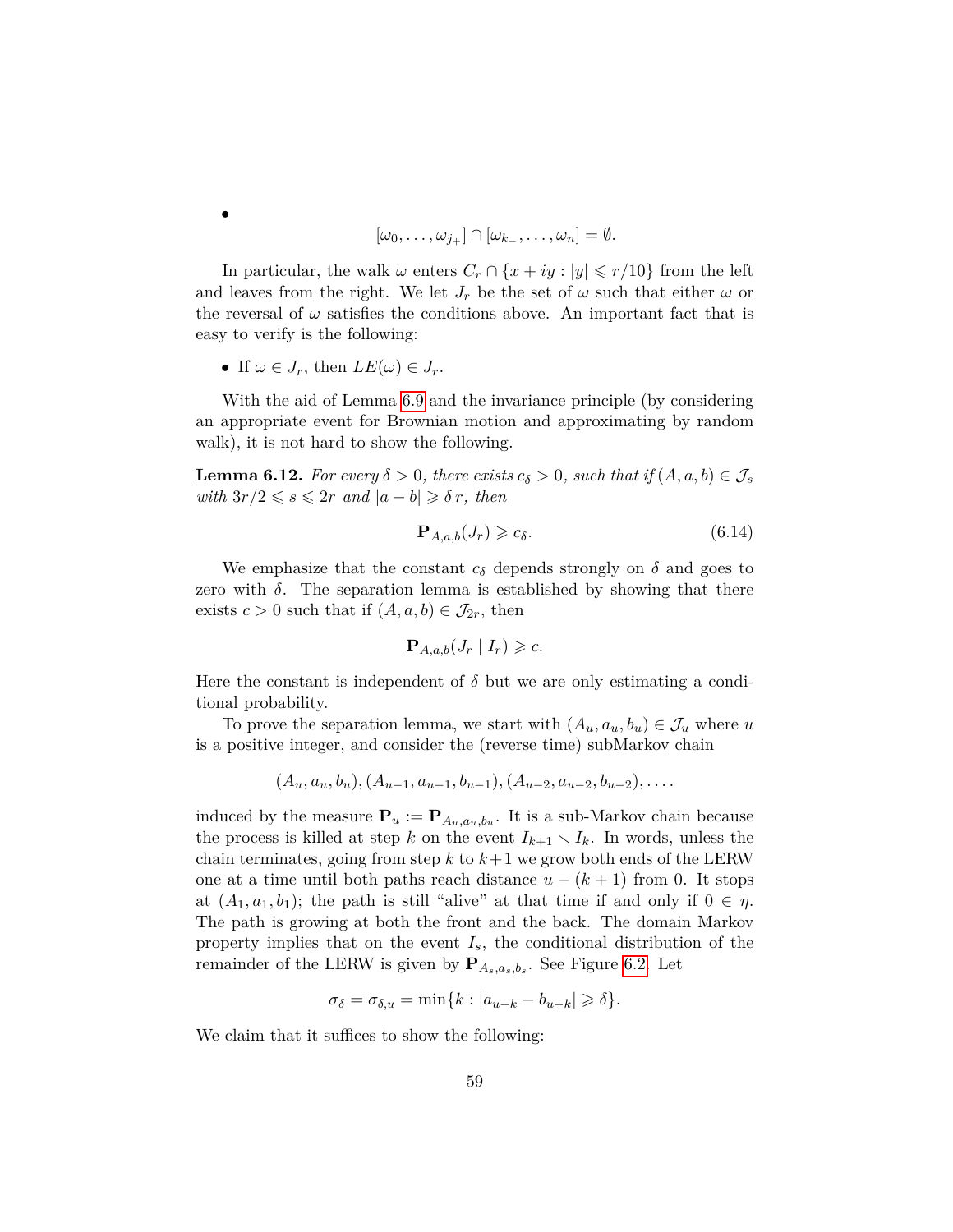

Figure 6.2: Sketch for the proof of the separation lemma for LERW. It shows two realizations of the LERW sub-Markov chain. In both cases the two paths start at distance  $s = u2^{-m-1}$  and  $u \approx r$ . On the left, the chain has "hooked up" and terminated before reaching *C<sup>r</sup>* and before separating by a factor 2. On the right, the paths separate and eventually reach *C<sup>r</sup>* (and hit 0). At each step, if the paths have not separated, there is a probability  $c > 0$  that they hook up so the event that the paths reach  $C_r$  and have *not* separated by a factor of 2 in  $sm^2$  steps is  $O(e^{-cm^2})$ . The probability that the paths reach  $C_r$  is at least a constant time  $e^{-\beta m}$ . Hence the paths are likely to separate in the conditional measure.

• There exists  $0 < \varepsilon < 1/4$  such that if  $(A, a, b) \in \mathcal{J}_{2r}$ , then

<span id="page-59-0"></span>
$$
\mathbf{P}_{A,a,b} \left\{ \sigma_{\varepsilon r} \leqslant r/2 \mid I_r \right\} \geqslant \varepsilon. \tag{6.15}
$$

That is, uniformly with probability at least  $\varepsilon$  the chain (conditioned on reaching  $C_r$ ) separates by a factor of  $\varepsilon$  before reaching  $C_{u-r/2}$ .

Indeed, if we have this, since  $J_r \subset I_r$ , [\(6.14\)](#page-58-0) and the domain Markov property imply that

$$
\mathbf{P}_{A,a,b}\left\{J_r \mid I_r\right\} \geqslant \varepsilon \, c_{\varepsilon}.
$$

In order to establish [\(6.15\)](#page-59-0) we prove the following.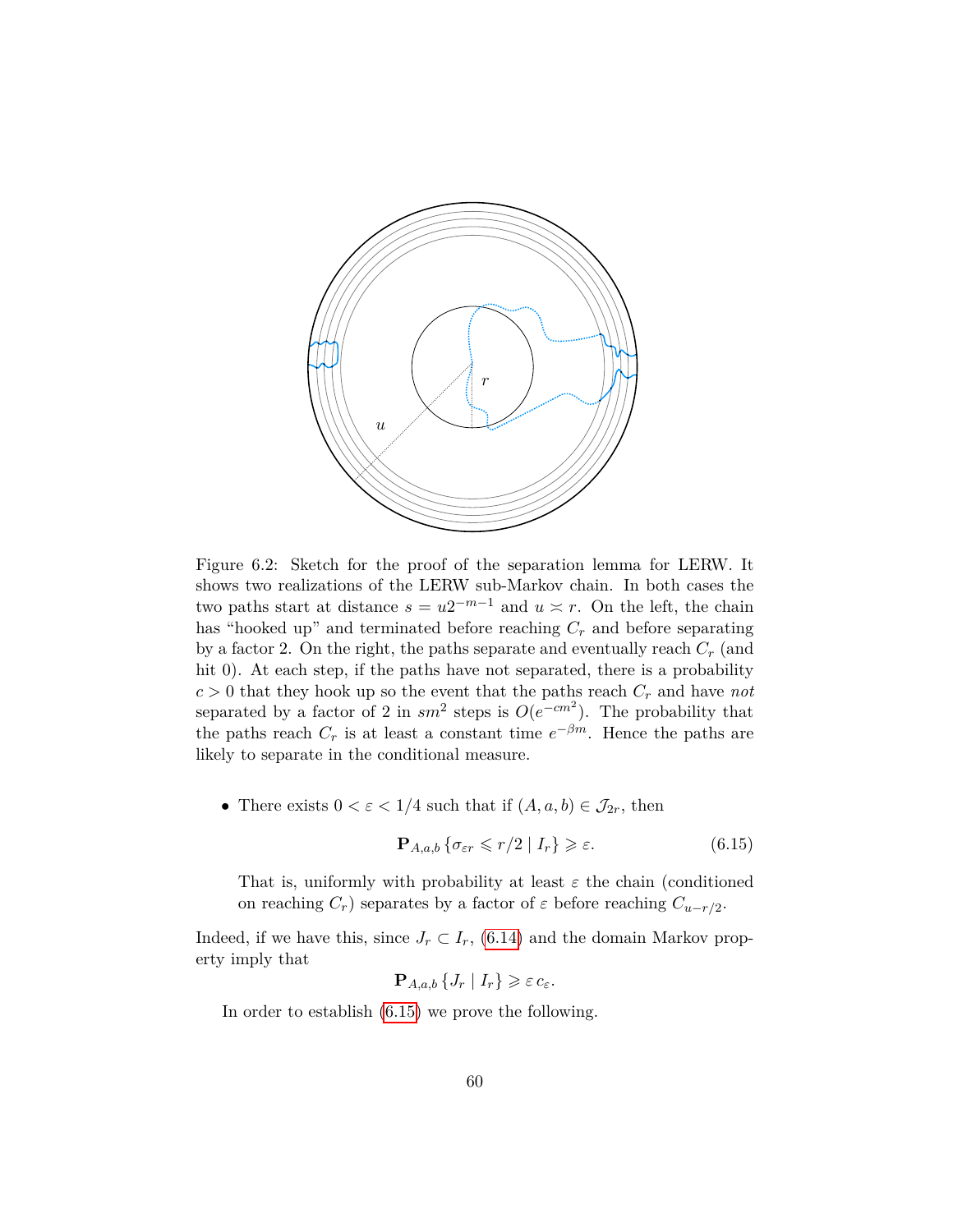• There exists  $c < \infty, \beta > 0$  such that if  $(A, a, b) \in \mathcal{J}_u$  with  $3r/2 \leq u \leq$  $2r$  and  $|a - b| \geq u2^{-(m+1)} =: s$ , then

<span id="page-60-1"></span>
$$
\mathbf{P}_{A,a,b} \left\{ \sigma_{2s} \geqslant 2sm^2 \mid I_r \right\} \leqslant c \, e^{-\beta m}.\tag{6.16}
$$

Indeed, choosing  $\varepsilon > 0$  so that  $\sum_{k=-\log \varepsilon}^{\infty} k^2 2^{-k} < 1/4$ , continued use of [\(6.16\)](#page-60-1) and the domain Markov property gives [\(6.15\)](#page-59-0). To get [\(6.16\)](#page-60-1) one proves two estimates,

<span id="page-60-2"></span>
$$
\mathbf{P}_{A,a,b}[I_r] \geqslant c_1 \, e^{-\beta m},\tag{6.17}
$$

<span id="page-60-3"></span>
$$
\mathbf{P}_{A,a,b} \left[ \left\{ \sigma_{2s} \geqslant 2sm^2 \right\} \cap I_r \right] \leqslant c_2 \, e^{-2\beta m},\tag{6.18}
$$

for some  $c_1$ ,  $c_2$ .

For [\(6.17\)](#page-60-2), we can actually prove the stronger estimate  $\hat{P}_{A,a,b}[I_r] \geq$  $c_1 e^{-\beta m}$ . To see this, we can either use estimates on the probability that random walk stays in a cone or just repeated application of Lemma [6.11.](#page-57-0) For [\(6.18\)](#page-60-3), we use the final assertion of Lemma [6.10](#page-55-1) to see that if  $|a-b| \leq u2^{-m}$ , then there is a positive probability that that random walk (and consequently the LERW) will not hit  $C_{u(1-c'2^{-m})}$  for some constant *c*'. Instead the two ends of the LERW will "hook up" and the chain will terminate at this point. By iterating this, we can see that in  $m^2$  attempts, except for an event of probability  $\exp\{-cm^2\} = o(e^{-2\beta m})$ , on at least one of the  $m^2$  attempts the random path will either fail to proceed another distance  $c'u2^{-m}$  inward or the endpoints will separate by a factor at least 2.

#### <span id="page-60-0"></span>**6.5 Two-point estimate: proof of Theorem [6.4](#page-48-1)**

Given  $(A, a, b)$  and  $0, \zeta \in A$ , let us write  $\{a \to 0 \to \zeta \to b\}$  for the event that the LERW  $\eta$  from  $\alpha$  to  $\delta$  first goes through 0 and then later through  $\zeta$ . Our goal is to show that

<span id="page-60-4"></span>
$$
\hat{P}_{A,a,b}\{a \to 0 \to \zeta \to b\} \leqslant \frac{cG(0,\zeta) H_A(0,a) H_A(\zeta,b)}{r^{3/4} s^{3/4}}.
$$
\n(6.19)

Once we have this, we can conclude the proof of Theorem [6.4](#page-48-1) by interchanging the role of *a* and *b*. Before going through the details, let us quickly sketch the idea to show where the terms on the right-hand come from, See Figure [6.3.](#page-61-0) If  $\eta$  is a SAW from *a* to *b* going through 0 and then  $\zeta$ , we can write  $\eta$  uniquely as

$$
\eta = \eta^- \oplus \eta^0 \oplus \tilde{\eta} \oplus \eta^{\zeta} \oplus \eta^+
$$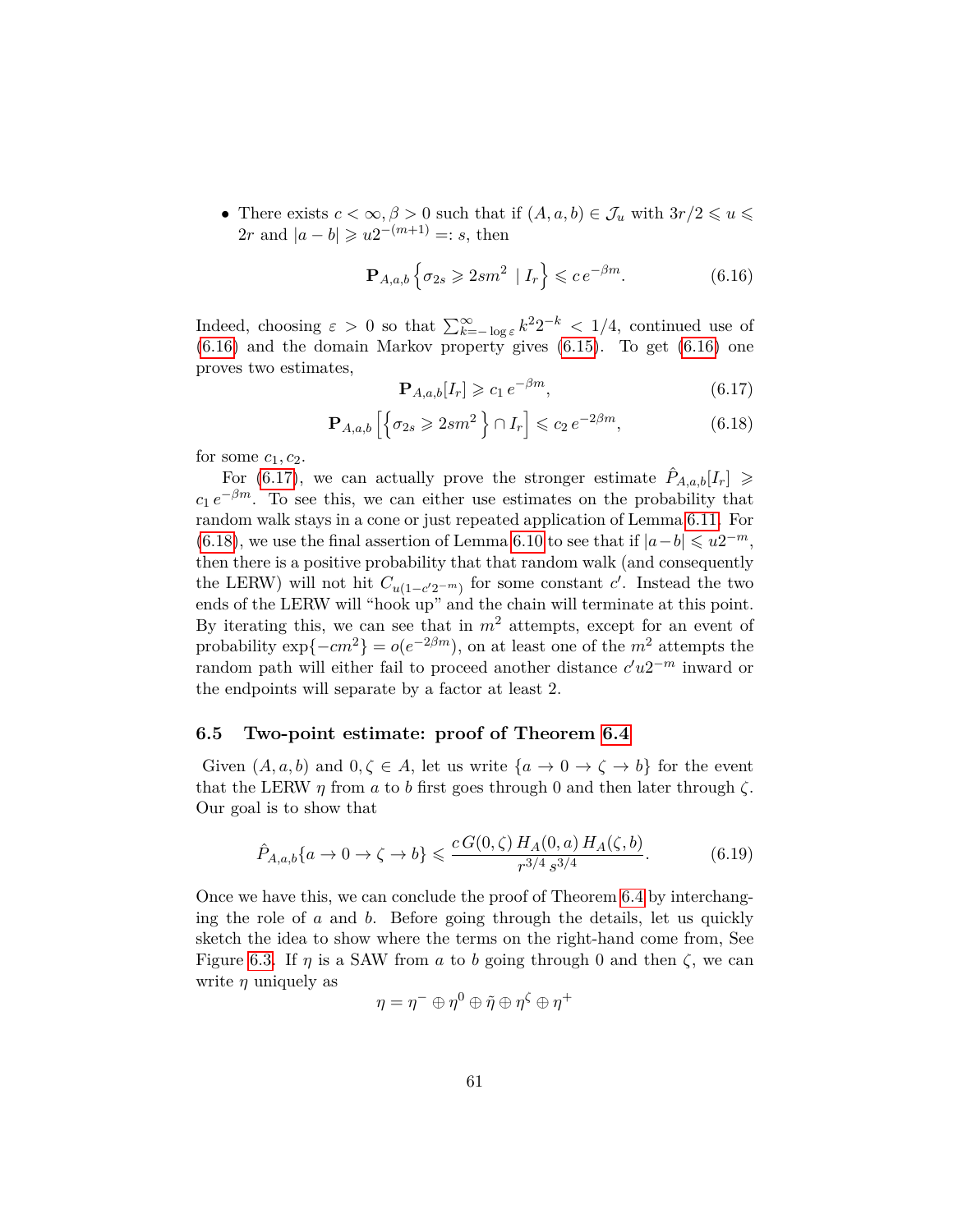

<span id="page-61-0"></span>Figure 6.3: The proof of the two-point estimate [\(6.19\)](#page-60-4) splits the path into 5 sub-paths. The contributions of  $\eta$ <sup>-</sup>,  $\tilde{\eta}$ ,  $\eta$ <sup>+</sup> are estimated by random walk quantities:  $H_A(a,0), G_A(0,\zeta)$  and  $H_A(\zeta,b)$ , respectively. Given  $\eta^-, \tilde{\eta}, \eta^+,$ the remaining  $\eta^0$  and  $\eta^{\zeta}$  are paths in  $C_{r/40}$  and  $C_{s/40}(\zeta)$  and going through 0 and *ζ* respectively. We want to say that the LERW measures on these paths are  $O(r^{-3/4})$  and  $O(r^{-3/4})$ . To get the latter estimates we need to estimate the escape probability of a random walk in a disc, given a LERW from the center of the disc.

where  $\eta^0$  is a SAW starting and ending on  $\partial C_{r/40}$  and otherwise staying in  $C_{r/40}$ , and going through 0. Similarly,  $\eta^{\zeta}$  is a SAW starting and ending on  $\partial C_{s/40}(\zeta)$ , staying in  $C_{s/40}(\zeta)$ , and going through  $\zeta$ . By Theorem [6.1,](#page-46-2) the measure of possible choices for  $\eta^0, \eta^{\zeta}$  are  $O(r^{-3/4})$  and  $O(s^{-3/4})$ , respectively. Making this precise is what requires most of the work in this section. In particular, we will have to be able to compare several different loop-erased measures on walks in the discs around 0*, ζ*.

We then have to multiply by the measure of possible choices for  $\eta^-$ ,  $\tilde{\eta}$ ,  $\eta^+$ and this gives terms of  $H_A(0, a)$ ,  $G(0, \zeta)$ ,  $H_A(\zeta, b)$ , respectively. Our arguments do not use the fact that there are avoidance constraints for the paths  $\eta^-$ ,  $\tilde{\eta}$ ,  $\eta^+$ , and this is why we only get an upper bound. If  $0, \zeta$  are in the interior, then our bound tends to be correct up to a multiplicative constant, while if 0 or  $\zeta$  is near the boundary, our estimate is not sharp (but does suffice for the needs in this paper).

We start by focusing on the SAW  $\eta^0$ .

• If *A* is a finite simply connected subset of  $\mathbb{Z}^2$  containing the origin and  $a \in \partial_e A$ , we let  $W_{A,0,a}$  denote the set of SAWs starting at the origin, ending with *a*, and otherwise staying in *A*. We write  $\hat{P}_{A,0,a}$  for the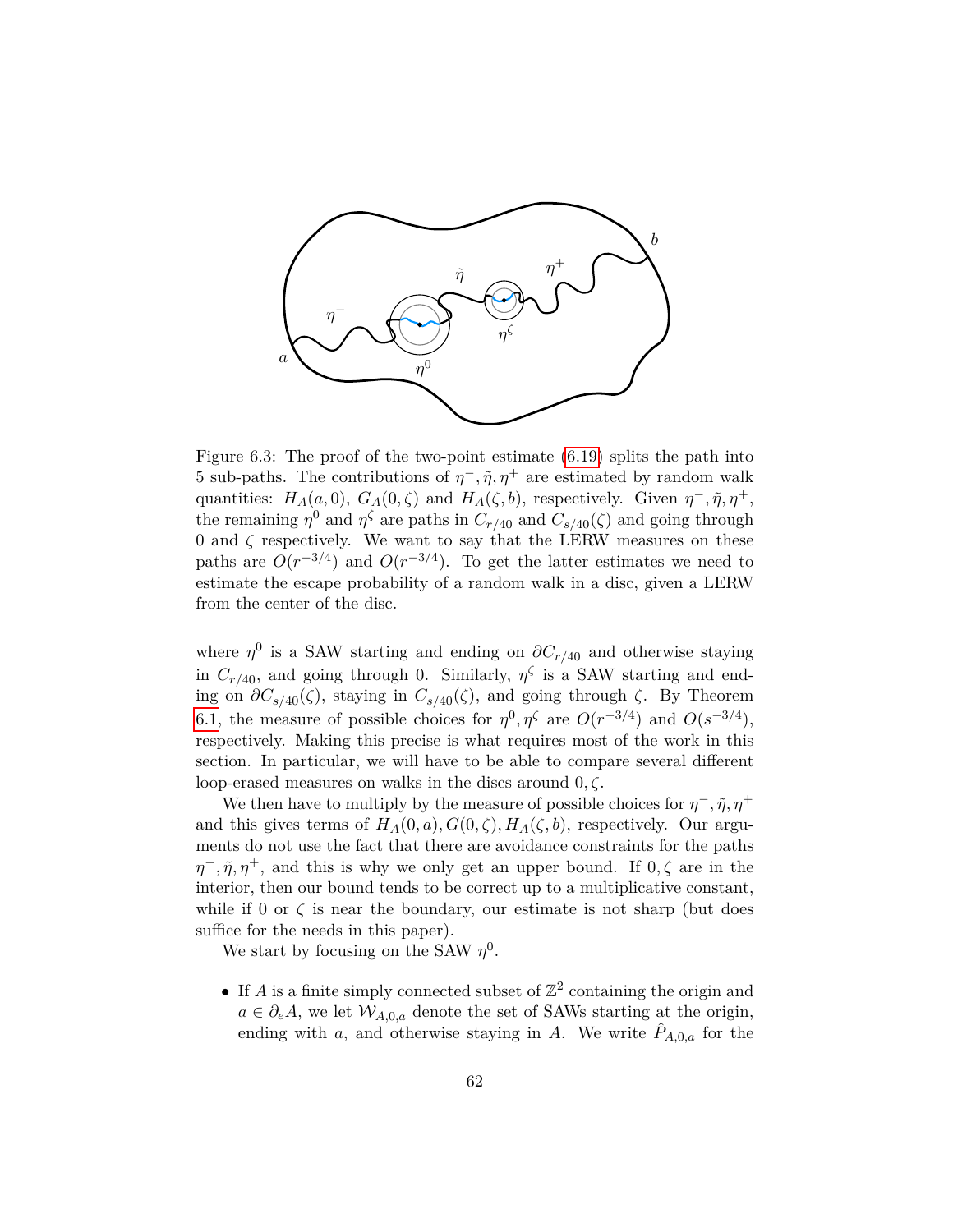usual loop-erased measure on such paths (with total mass  $H_A(0, a)$ ) and  $P_{A,0,a}$  for the normalized probability measure.

• We write  $W_{0,r}$  for the set of SAWs starting at the origin, ending on *∂C<sup>r</sup>* and otherwise in *Cr*. In other words,

$$
\mathcal{W}_{0,r} = \bigcup_{a \in \partial_e C_r} \mathcal{W}_{C_r,0,a}.
$$

If  $\eta \in \mathcal{W}_{0,r}$ , we write  $\eta^*$  for the terminal vertex, that is, the point in *∂C<sub>r</sub>* at which the walk terminates.

We will consider several related probability measures on  $\mathcal{W}_{0,r}$ , and eventually "escape probabilities" related to these measures, see Figure [6.4.](#page-65-0)

• The first corresponds to the usual LERW in the disk *C<sup>r</sup>* stopped at the boundary: take simple random walk starting at the origin, stop the walk when it reaches  $\partial C_r$ , and then erase the loops. We will write  $\pi_r$  for the induced probability measure on paths, for which we know that [\[21,](#page-80-3) (9.5)]

<span id="page-62-0"></span>
$$
\pi_r(\eta) = 4^{-|\eta|} F_\eta(C_r). \tag{6.20}
$$

Here  $|\eta|$  denotes the number of steps of  $\eta$  and  $\log F_{\eta}(C_r)$  is the random walk loop measure of loops in  $C_r$  that intersect  $\eta$ . Here we use the (*rooted*) loop measure *m* defined by  $m(l) = |l|^{-1} 4^{-|l|}$  for each rooted loop *l* with  $|l| > 0$  (we could also use the unrooted loop measure, but to be definite we will choose the rooted measure).

• More generally, if  $C_r \subset A$ , we write  $\pi_{r,A}$  for the probability measure on  $W_{0,r}$  obtained by starting a simple random walk at the origin, stopping when it reaches  $\partial A$ , erasing loops, and then considering the resulting SAW up to the first visit of  $C_r$ . We write  $\pi_{r,s}$  for  $\pi_{r,C_s}$ . Under this definition,  $\pi_r = \pi_{r,r}$ . As in [\(6.20\)](#page-62-0), we can write

$$
\pi_{r,A}(\eta) = 4^{-|\eta|} F_{\eta}(A) e_A(\eta),
$$

where

$$
e_A(\eta) = H_{\partial(A \smallsetminus \eta)}(\eta_*, \partial A) = \sum_{a \in \partial A} e_A(\eta; a)
$$

is the (escape) probability that a simple random walk starting at  $\eta^*$ reaches *∂A* without returning to *η* and

$$
e_A(\eta; a) = H_{\partial(A \smallsetminus \eta)}(\eta^*, a).
$$

By definition,  $e_A(\eta) = 1$  if  $\eta^* \in \partial A$ .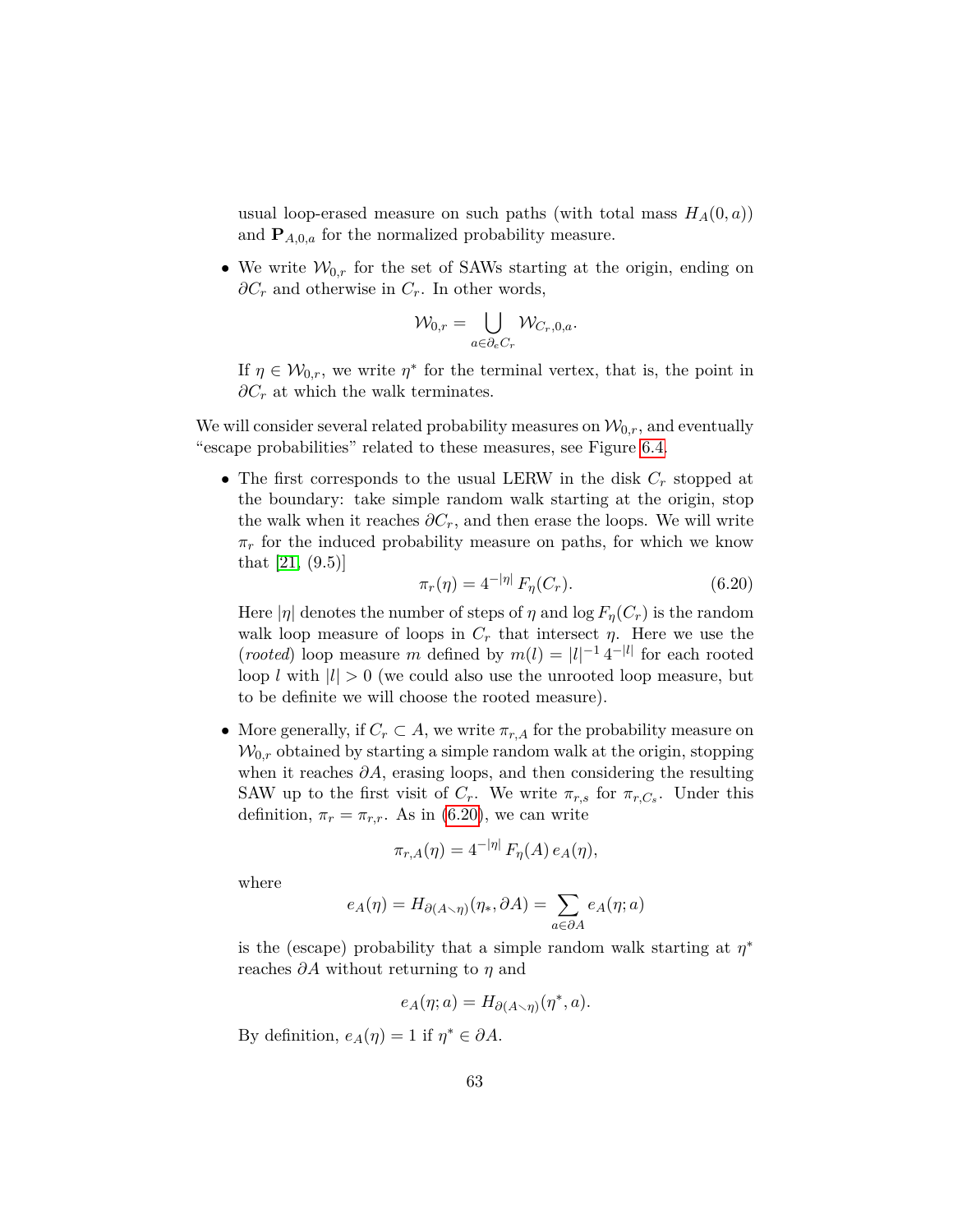• Similarly, if  $a \in \partial A$ , we write  $\pi_{r,A,a}(\eta)$  for the corresponding probability law obtained as in the previous bullet if we replace the simple random walk with a random walk *h*-process conditioned to leave *A* at *a*. In this case,

$$
\pi_{r,A,a}(\eta) = 4^{-|\eta|} F_{\eta}(A) e_A(\eta; a) H_A(0, a)^{-1}.
$$
 (6.21)

The measures  $\pi_r$  and  $\pi_{r,A}$  can be significantly different especially at the terminal point of the walk. However, as we show in the next lemma, the measures  $\pi_{r,A}$  and  $\pi_{r,A,a}$  are comparable to  $\pi_{r,2r}$  provided that  $C_{2r} \subset A$ .

<span id="page-63-1"></span>**Lemma 6.13.** *There exist*  $0 < c_1 < c_2 < \infty$  *such that if*  $C_{2r} \subset A$  *and*  $a \in \partial A$ *, then for all*  $\eta \in \mathcal{W}_{0,r}$ *,* 

$$
c_1 \pi_{r,2r}(\eta) \leq \pi_{r,A,a}(\eta) \leq c_2 \pi_{r,2r}(\eta),
$$
  

$$
c_1 \pi_{r,2r}(\eta) \leq \pi_{r,A}(\eta) \leq c_2 \pi_{r,2r}(\eta).
$$

*Proof.* We will prove the first displayed expression which will imply the second since

$$
\pi_{r,A}(\eta) = \sum_{a \in \partial A} H_A(0,a) \, \pi_{r,A,a}(\eta).
$$

Since each  $\pi_{r,A,a}$  is a probability measure, it suffices to find functions  $v_r, q_r$ such that  $\pi_{r,A,a}$  factorizes up to constants:

<span id="page-63-0"></span>
$$
\pi_{r,A,a}(\eta) \asymp v_r(\eta) \ q_r(A),\tag{6.22}
$$

where  $v_r$  depends only on  $\eta$  and  $r$ , while  $q_r$  depends only on  $A$  and  $r$ .

Recalling that  $F_{\{0\}}(A) = G_A(0,0)$  and using the fact that every loop that hits 0 intersects every  $\eta \in \mathcal{W}_{0,r}$ , we get that

$$
\pi_{r,A,a}(\eta) = G_A(0,0) 4^{-|\eta|} F_\eta(A \smallsetminus \{0\}) e_A(\eta;a) H_A(0,a)^{-1}.
$$

From this we see that it is enough to factorize  $F_n(A \setminus \{0\})$  and  $e_A(\eta; a)$ .

We start by looking at  $F_{\eta}(A \setminus \{0\})$ . We first partition the loops in  $\mathbb{Z}^2 \setminus \{0\}$  that intersect  $C_r$  into three sets:

- $L_r^0$ : loops that lie entirely in  $C_{2r} \setminus \{0\};$
- $L_r^1$ : loops in  $\mathbb{Z}^2 \setminus \{0\}$  that do not lie entirely in  $C_{2r}$  and disconnect 0 from  $\partial C_r$ ;
- $L_r^2$ : loops in  $\mathbb{Z}^2 \setminus \{0\}$  that do not lie entirely in  $C_{2r}$  and do not disconnect 0 from  $\partial C_r$ .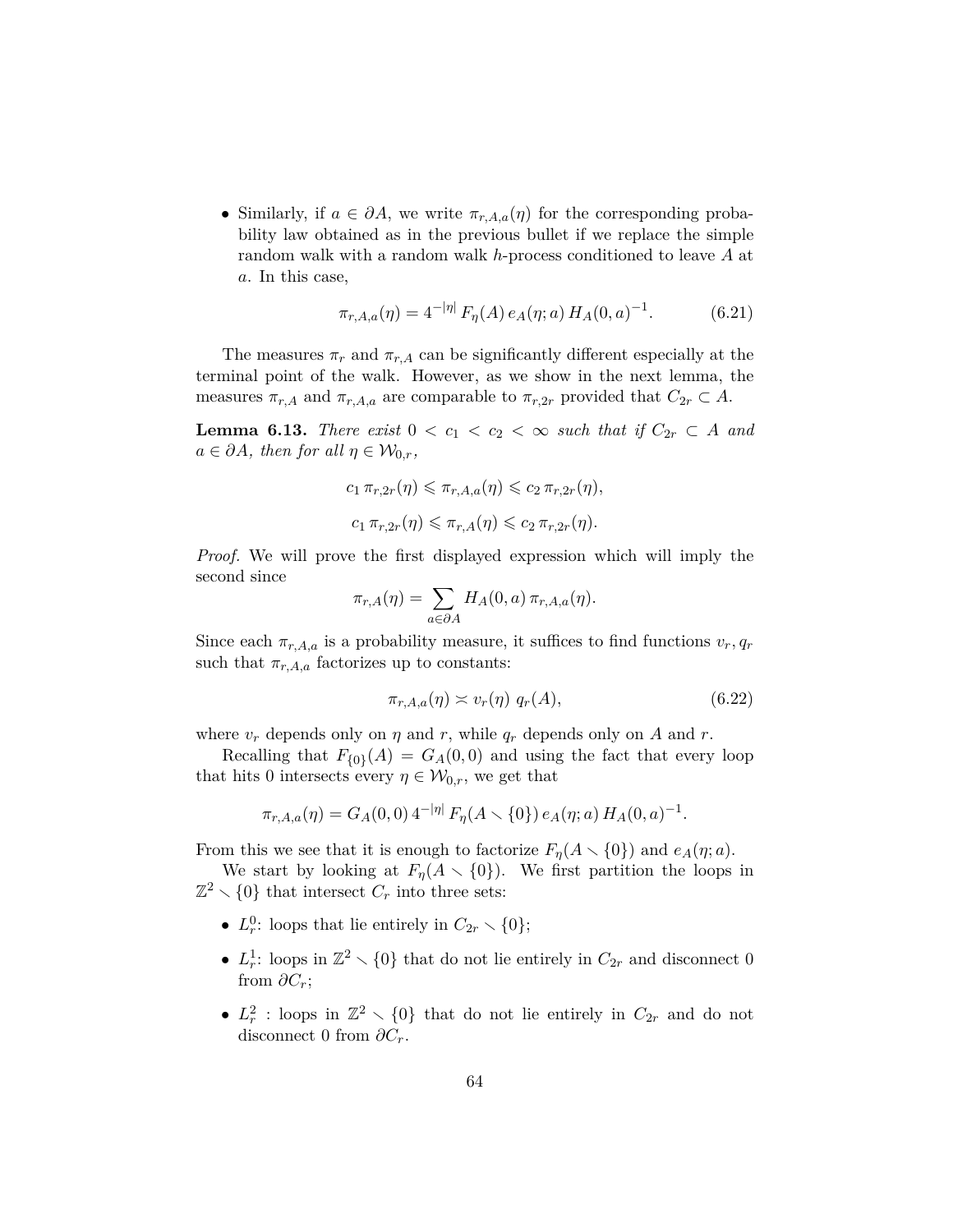We then write

$$
F_{\eta}(A \setminus \{0\}) = \prod_{j=0}^{2} \lambda_j(\eta; A),
$$

where

$$
\lambda_j(\eta, A) = \exp\left\{ m\{\ell \in L^j_r : \ell \subset A \setminus \{0\}, \ell \cap \eta \neq \emptyset\} \right\}.
$$

Clearly,  $\lambda_0(\eta; A) = \lambda_0(\eta; C_r)$  for all  $A \supset C_r$ , so it depends only on  $r, \eta$ . If  $\eta \in \mathcal{W}_{0,r}$  and  $\ell \in L^1_r$ , then  $\ell \cap \eta \neq \emptyset$ . Hence,

$$
\lambda_1(\eta; A) = \lambda_1(C_r; A) = \exp\left\{m\{\ell \in L^1_r : \ell \subset A \setminus \{0\}, \ell \cap C_r \neq \emptyset\}\right\},\
$$

which depends only on *r* and *A*.

In [\[21,](#page-80-3) Lemma 11.3.3] it is proved that exists  $c < \infty$  such that for each  $r, m(\overline{L_r^2}) \leqslant c$ . Indeed, the proof gives a stronger fact: there exists  $c < \infty$ such that for each *r* and each positive integer *k*, the loop measure of loops in  $C_{(k+2)r}$  that do not lie entirely in  $C_{(k+1)r}$  and do not disconnect 0 from  $\partial C_r$ is  $O(k^{-2})$ . Since  $\lambda_2(\eta; A) \leq \exp\{m(L_r^2)\}\$ , this implies that  $\lambda_2(\eta; A) \approx 1$ .

Combining these estimates, we see that for all  $\eta \in \mathcal{W}_{0,r}$ ,

$$
\frac{F_{\eta}(A \setminus \{0\})}{F_{\eta}(C_{2r} \setminus \{0\})} \asymp \frac{\lambda_1(C_r; A)}{\lambda_1(C_r; C_{2r})}.
$$

Note that the right-hand side depends only on *r, A*. This gives the desired factorization of  $F_n(A \setminus \{0\})$ .

It remains to consider  $e_A(\eta; a)$ . Using the Harnack inequality and Lemma [6.9,](#page-55-0) we can see that  $e_{C_{3r/2}}(\eta) \approx e_{C_{2r}}(\eta)$  and for every  $A \supset C_{2r}$  and  $a \in \partial A$ ,

$$
e_A(\eta; a) \asymp e_{C_{3r/2}}(\eta) H_A(0, a).
$$

Combining all of this, we see that  $\pi_{r,A,a}(\eta)$  is comparable to

$$
\[4^{-|\eta|} e_{C_{3r/2}}(\eta) F_{\eta}(C_{2r} \setminus \{0\})] \quad [G_A(0,0) \lambda_1(C_r;A) \lambda_1(C_r;C_{2r})^{-1}].
$$
  
 *gives (6.22).*

This gives [\(6.22\)](#page-63-0).

Given  $\eta \in \mathcal{W}_{0,r}$ , we let  $h_r(\eta)$  denote the (conditional) non-intersection probability that a simple random walk starting at the origin reaches  $\partial C_r$ without returning to *η*. An immediate consequence of Theorem [6.1,](#page-46-2) specifically the up-to-constants version stated in [\(6.3\)](#page-46-0), is the following.

<span id="page-64-0"></span>**Proposition 6.14.** *There exist*  $0 < c_1 < c_2 < \infty$  *such that* 

$$
c_1 r^{-3/4} \leqslant \mathbf{E}_{\pi_r}[h_r(\eta)] \leqslant c_2 r^{-3/4}.
$$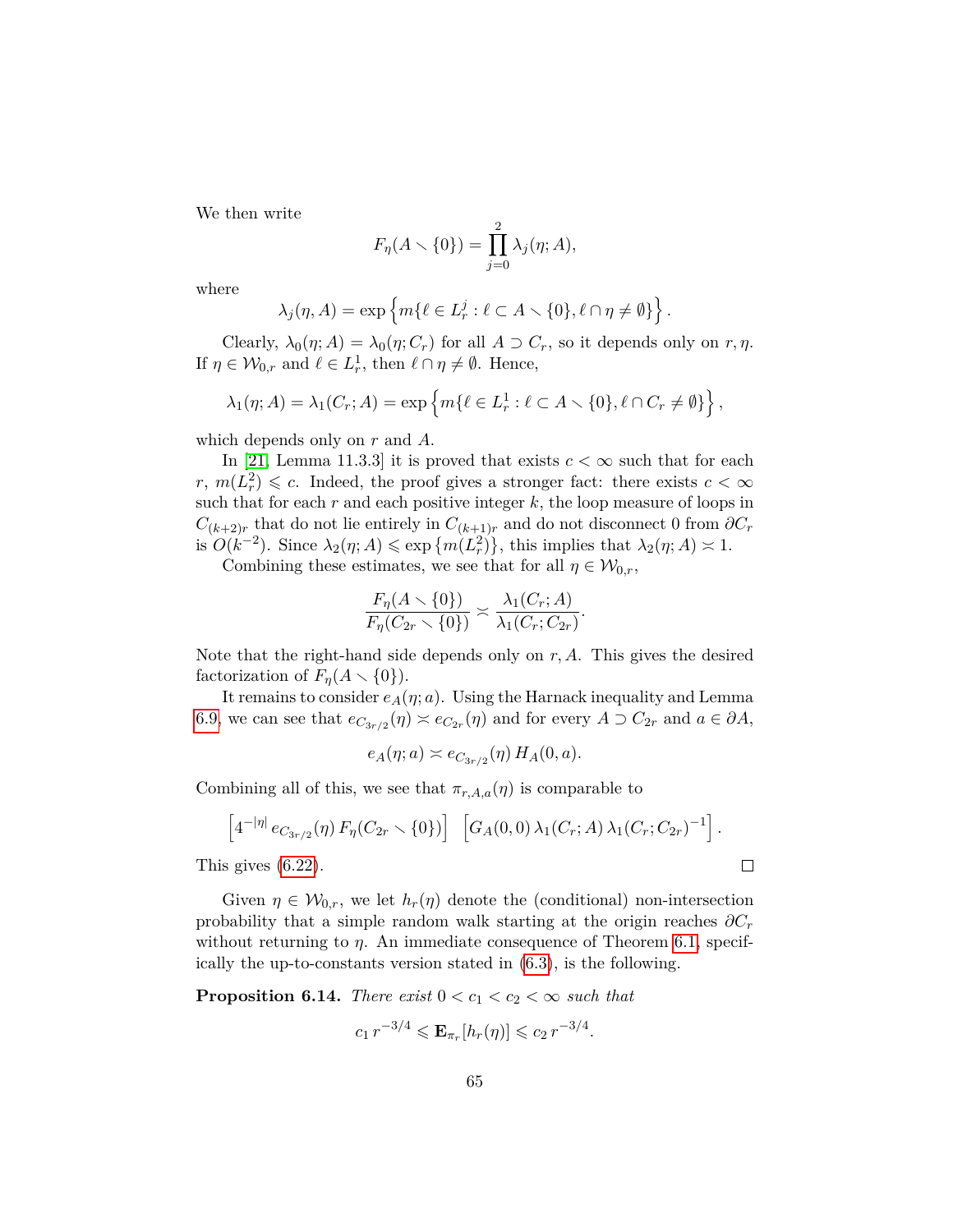

<span id="page-65-0"></span>Figure 6.4: Given a LERW  $\eta$  from 0, we estimate the conditional probability that a random walk from 0 in  $C_r$  escapes to  $\partial C_r$  without returning to  $\eta$ . We need to compare three different "radial" distributions on *η*. Theorem [6.1](#page-46-2) gives the case when  $\eta$  is LERW from 0 to  $\partial C_r$ . Proposition [6.15](#page-65-1) compares this with the cases of LERW from 0 to  $\partial C_{2r}$  (stopped at  $\partial C_r$ ) and LERW from 0 to a fixed  $a \in \partial A$  (stopped at  $\partial C_r$ ).

We will need the corresponding upper bound for the other measures. (The lower bound also holds but we will not need this.)

<span id="page-65-1"></span>**Proposition 6.15.** *There exists*  $c < \infty$  *such that if*  $A \in \mathcal{A}_{2r}$  *and*  $a \in \partial_e A$ *, then*

$$
\mathbf{E}_{\pi_{r,A,a}}[h_r(\eta)] \leqslant c \, r^{-3/4}.\tag{6.23}
$$

*Proof.* By Lemma [6.13,](#page-63-1) it suffices to show that

$$
\mathbf{E}_{\pi_{r,2r}}[h_r(\eta)] \leqslant c \, r^{-3/4}.
$$

We fix an  $\varepsilon > 0$  such that the following holds.

• Suppose that  $r \geq 1$  and  $S_j$  is a simple random walk starting at z with  $|z| \leq \varepsilon r$  and let  $T = T_{r/4}$  be the first *j* with  $|S_j| \geq r/4$ . Then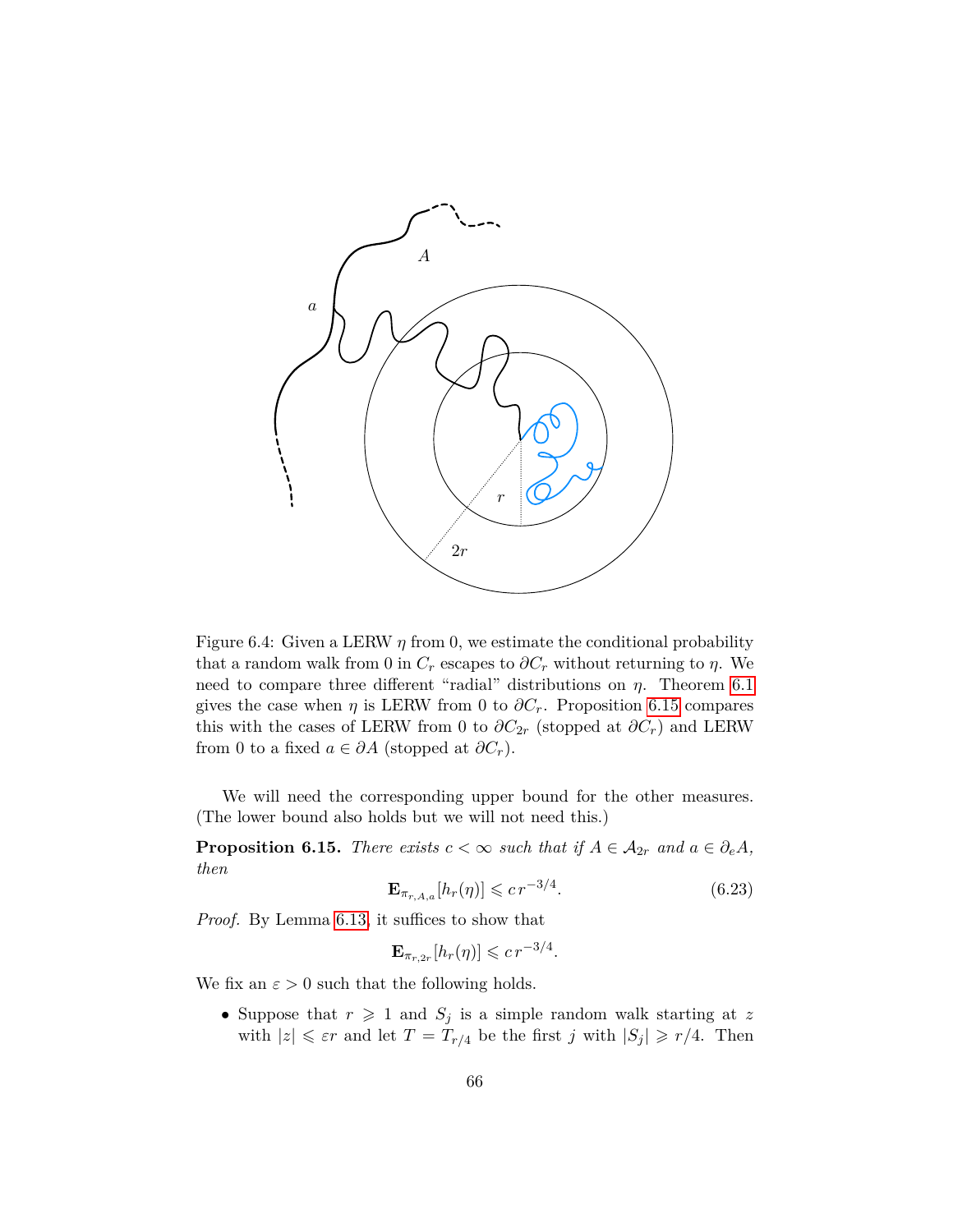the probability that  $S[0, T-1]$  disconnects 0 from  $\partial C_{r/4}$  is at least .99. (By disconnection we mean that if  $\tilde{S}$  is another simple random walk starting at the origin independent of *S*, then the probability that *S*<sup> $\tilde{S}$ </sup> visits *S*[0*,T* − 1] before reaching  $\partial C_{r/4}$  is one. By definition, if  $0 \in S[0, T-1]$ , then  $S[0, T-1]$  disconnects.)

To show that such an  $\varepsilon$  exists, we first find an  $\varepsilon$ ,  $r_0$  such that this holds for  $r \geq r_0$  by the invariance principle. Once we have this we can prove it for all *r* by choosing perhaps a smaller  $\varepsilon$  so that  $\varepsilon r_0 \leq 1/2$ . In this case if  $r < r_0$ , then  $|z| \leq \varepsilon r$  implies that  $z = 0$ .

Let  $\eta \in \mathcal{W}_{0,r}$  be chosen from the distribution  $\pi_{r,2r}$ . Let  $\omega$  denote a random walk path started uniformly on  $\{\pm 1, \pm i\}$  and stopped when in reaches  $\partial C_r$  and we write  $P_\omega$  for the probability law of  $\omega$ . We write  $\omega_*$  for the terminal point of *ω*. Note that

$$
h_r(\eta) = \mathbf{P}_{\omega} \{ \eta \cap \omega = \emptyset \}.
$$

We let

$$
h_r^*(\eta) = \mathbf{P}_{\omega} \{ \eta \cap \omega = \emptyset; \text{dist}(\omega_*, \eta) \geqslant \varepsilon r \}.
$$

The definition of  $h_r^*$  depends on  $\varepsilon$ , but since we have fixed  $\varepsilon$  we will not include it in the notation. We claim the following.

• There exists  $\delta > 0$  such that

<span id="page-66-0"></span>
$$
\mathbf{E}_{\pi_{2r,2r}}[h_{2r}] \geq \delta \mathbf{E}_{\pi_{r,2r}}[h_r^*].\tag{6.24}
$$

To see this, we first note that in the measure  $\pi_{2r,2r}$  the conditional distribution of the remainder of the path given  $\eta$ , the SAW up to the first visit to  $\partial C_r$ , can be obtained by starting a random walk at the endpoint *η* conditioned to reach  $\partial C_{2r}$  without returning to  $\eta$  and then erasing loops. Using the Separation Lemma (Lemma [6.9\)](#page-55-0), we can see that in this conditioned distribution there is a positive probability  $\rho$  that the random walk (and hence also its loop-erasure) stays in  $C_{2r} \setminus C_{r-(r\epsilon/5)}$  and that its argument does not vary by more than  $\varepsilon/10$ . We get similar estimates for the extension of the random walk  $\omega$  to  $\partial C_{2r}$ .

From [\(6.24\)](#page-66-0) and Proposition [6.14,](#page-64-0) we see that there exists  $c < \infty$  such that for all  $s \geqslant 2r$ ,

<span id="page-66-1"></span>
$$
\mathbf{E}_{\pi_{r,s}}[h_r^*] \leqslant c \, r^{-3/4}.\tag{6.25}
$$

*.*

For each nonnegative integer *k*, we let  $\eta^k, \omega^k$  be the initial segments of these paths stopped at the first visit to  $\partial C_{r/2^k}$ . We define the events

$$
U_k = \left\{ \eta^k \cap \omega^k = \emptyset \right\}, \quad V_k = \left\{ \text{dist}(\eta^k, \omega^k) \geqslant \varepsilon \, 2^{-k} \, r \right\}
$$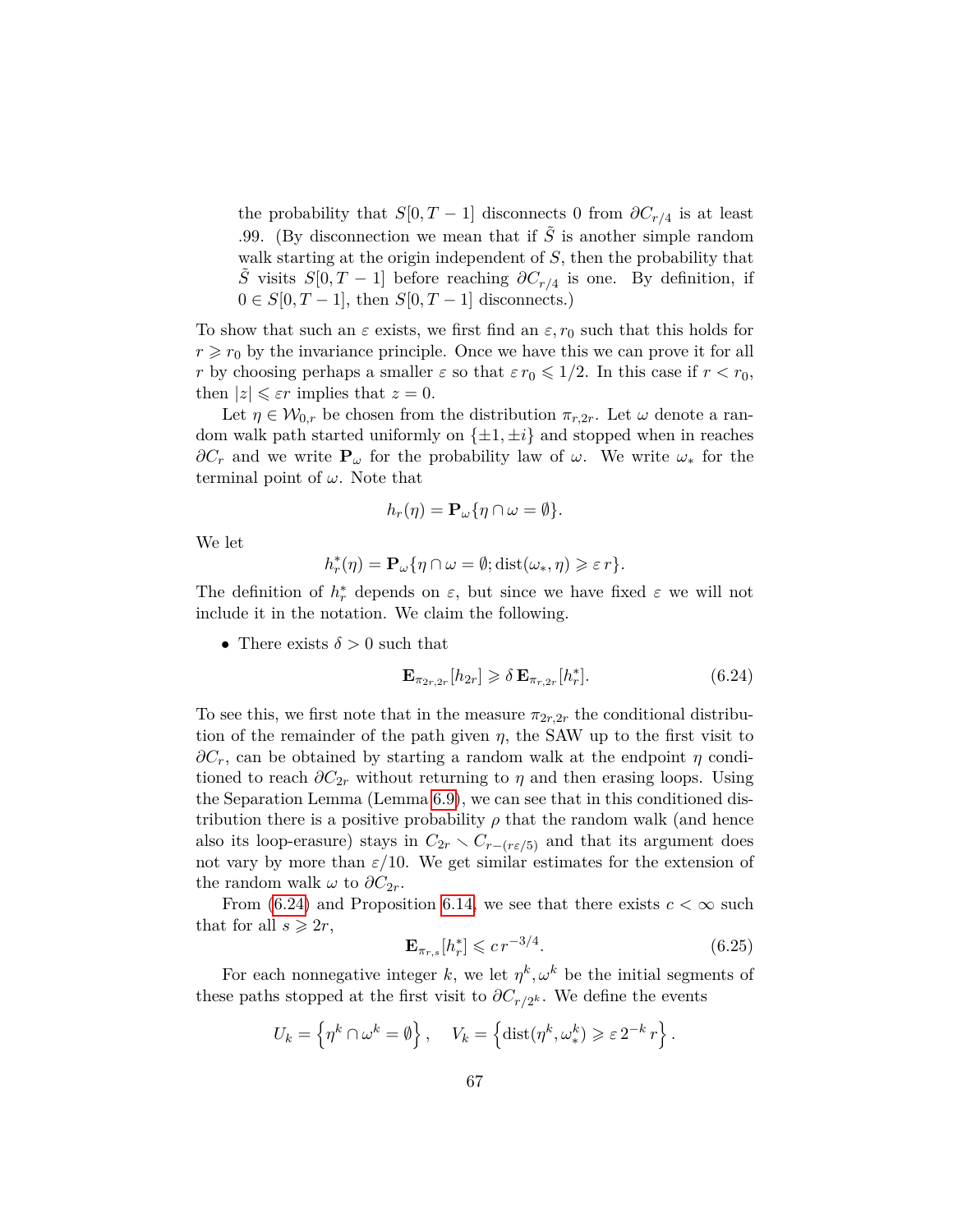Here  $\varepsilon$  is as defined above. Using [\(6.25\)](#page-66-1), we see that

<span id="page-67-0"></span>
$$
\mathbf{P}\left[U_k \cap V_k\right] \leqslant c \, (r/2^k)^{-3/4},\tag{6.26}
$$

where we now write **P** for the coupling where  $\eta$  is distributed according to  $\pi_{r,2r}$  and  $\omega$  is an independent simple random walk. We want to prove that  $\mathbf{P}[U_0] \leqslant c r^{-3/4}$ . Note that by the definition of  $\varepsilon$ ,

$$
\mathbf{P}\left[U_{k-1} \mid (\eta^k, \omega^k)\right] \leq 1_{U_k} \left[1_{V_k} + (.01) \, 1_{V_k^c}\right],
$$

so that

$$
\mathbf{P}\left[U_{k-1}\cap V_k^c\mid(\eta^k,\omega^k)\right]\leqslant(.01)1_{U_k}.
$$

By iterating this and recalling that  $U_k$  are increasing events in  $k$ , we see that

$$
\mathbf{P}\left[U_0 \cap V_1^c \cap \cdots \cap V_{k-1}^c \mid (\eta^k, \omega^k)\right] \leq (0.01)^{k-1} 1_{U_k}.
$$

Hence

$$
\mathbf{P}\left[U_0 \cap V_1^c \cap V_2^c \cdots \cap V_{k-1}^c \cap V_k\right] \leqslant (.01)^{k-1} \mathbf{P}\left[U_k \cap V_k\right].
$$

We can write

$$
U_0\subset [U_0\cap V_1^c\cap V_2^c\cdots\cap V_{k'}^c]\cup \left[\bigcup_{k=1}^{k'}(U_k\cap V_1^c\cap V_2^c\cdots\cap V_{k-1}^c\cap V_k)\right],
$$

where  $k' = k'_r$  is defined to be the smallest integer  $k$  such that  $(0.01)^k \leq r^{-3/4}$ . We therefore get, using [\(6.26\)](#page-67-0),

$$
\mathbf{P}[U_0] \leqslant r^{-3/4} + \sum_{k=1}^{k'} (.01)^{k-1} \mathbf{P}[U_k \cap V_k] \leqslant c \, r^{-3/4}.
$$

and the lemma follows.

We are now ready to establish the two-point estimate  $(6.19)$ . Let  $r' =$  $r/40, s' = s/40$ . Let  $\Gamma^*$  denote the set of nearest neighbor paths  $\omega$  in  $\mathcal{K}_A(a, b)$ that visit both 0 and  $\zeta$  and such that the last visit to  $\zeta$  occurs after the last visit to 0. Each  $\omega \in \Gamma^*$  has a unique decomposition

<span id="page-67-1"></span>
$$
\omega = [\omega^1]^R \oplus \tilde{\omega} \oplus \omega^2, \tag{6.27}
$$

 $\Box$ 

where: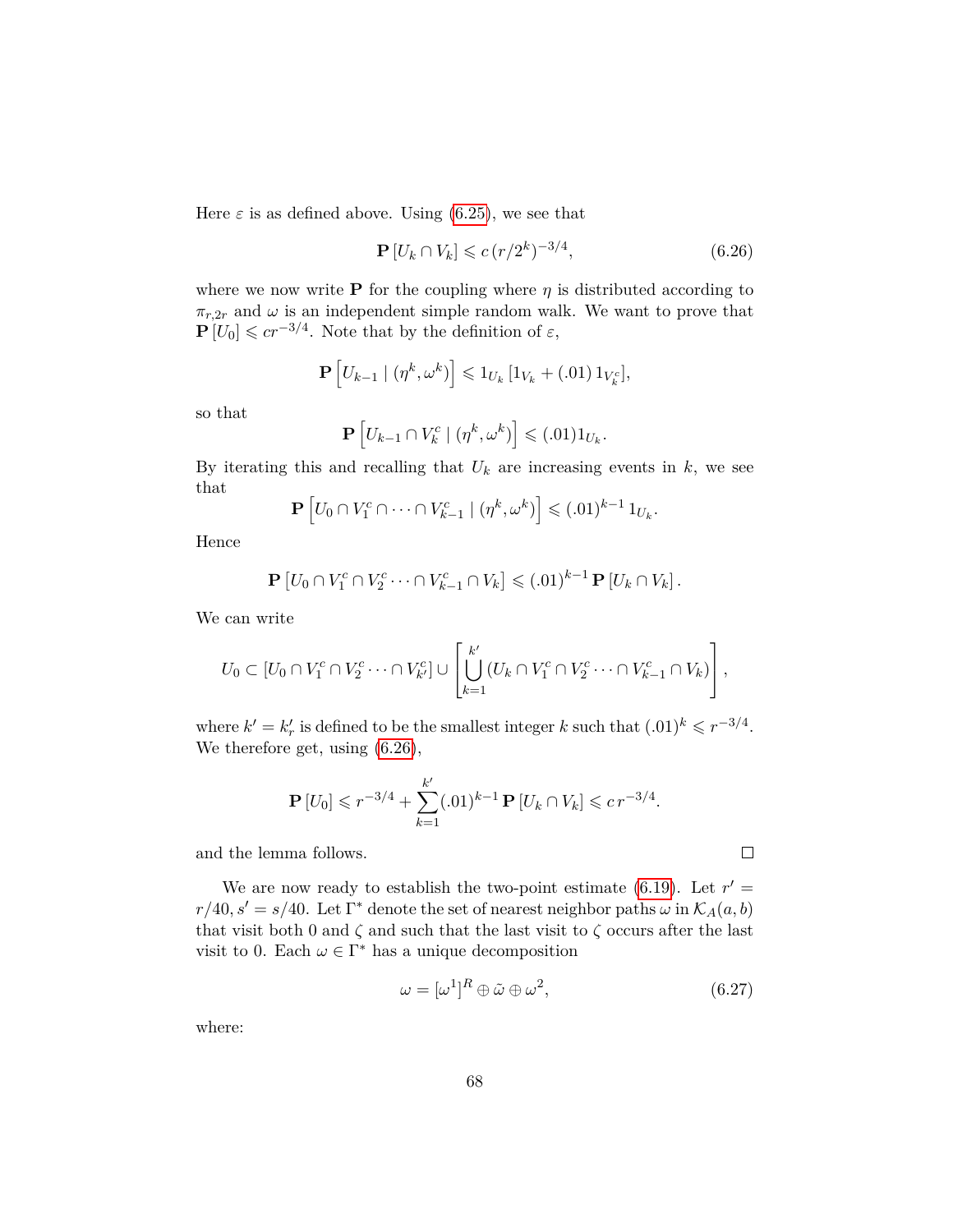- $\omega^1$  is a nearest neighbor path starting at 0 leaving A at a.
- $\omega^2$  is a nearest neighbor path starting at  $\zeta$  in  $A \setminus \{0\}$  leaving  $A \setminus \{0\}$ at *b*.
- $\tilde{\omega}$  is a nearest neighbor path starting at 0, ending at  $\zeta$ , and otherwise staying in  $A \setminus \{0, \zeta\}.$

Let  $\Gamma$  be the set of  $\omega \in \Gamma^*$  such that in the decomposition above,

$$
\omega^2 \cap LE(\omega^1) = \emptyset,
$$
  

$$
(\tilde{\omega})^{oo} \cap [LE(\omega^1) \cup LE(\omega^2)] = \emptyset.
$$

Here  $(\tilde{\omega})^{oo}$  is  $\tilde{\omega}$  with the initial and terminal vertices removed. If  $\omega \in \Gamma$ , we define the SAW

$$
\eta = [LE(\omega^1)]^R \oplus LE(\tilde{\omega}) \oplus LE(\omega^2).
$$

Note that  $\eta \in W_A(a, b)$  and  $\eta$  visits 0 before visiting  $\zeta$ . Moreover, for any such  $\eta$ , the measure of the set of  $\omega$  such that  $\eta$  is produced is  $4^{-|\eta|} F_{\eta}(A)$ , that is, we get the usual LERW measure. In particular, we can see that  $\hat{P}_{A,a,b}\{a \to 0 \to \zeta \to b\}$  equals the measure of  $\Gamma$ .

To give an upper bound on the measure of  $\Gamma$ , we refine the decomposition [\(6.27\)](#page-67-1) by writing

$$
\tilde{\omega} = \tilde{\omega}^1 \oplus \tilde{\omega}' \oplus [\tilde{\omega}^2]^R,
$$

where

- $\tilde{\omega}^1$  is a path starting at 0 stopped when it reaches  $\partial C_{r'}$ .
- $\tilde{\omega}^2$  is a path starting at  $\zeta$  stopped when it reaches  $\partial C_{s'}(\zeta)$ .
- $\tilde{\omega}'$  is a path starting at the terminal point of  $\tilde{\omega}^1$  and ending at the terminal point of  $\tilde{\omega}^2$ .

We let  $\Gamma'$  be the set of paths  $\omega \in \Gamma^*$  such that

- $({\tilde{\omega}}^1)^o \cap LE(\omega^1) = \emptyset$ , where  $({\tilde{\omega}}^1)^o$  denotes  ${\tilde{\omega}}^1$  with the initial vertex removed.
- $({\tilde{\omega}}^2)^o \cap LE(\omega^2) = \emptyset$ ,

Note that  $\Gamma \subset \Gamma'$ . To estimate the measure of  $\Gamma'$  we see that

• The measure of possible  $\omega^1$  is  $H_A(0, a)$ .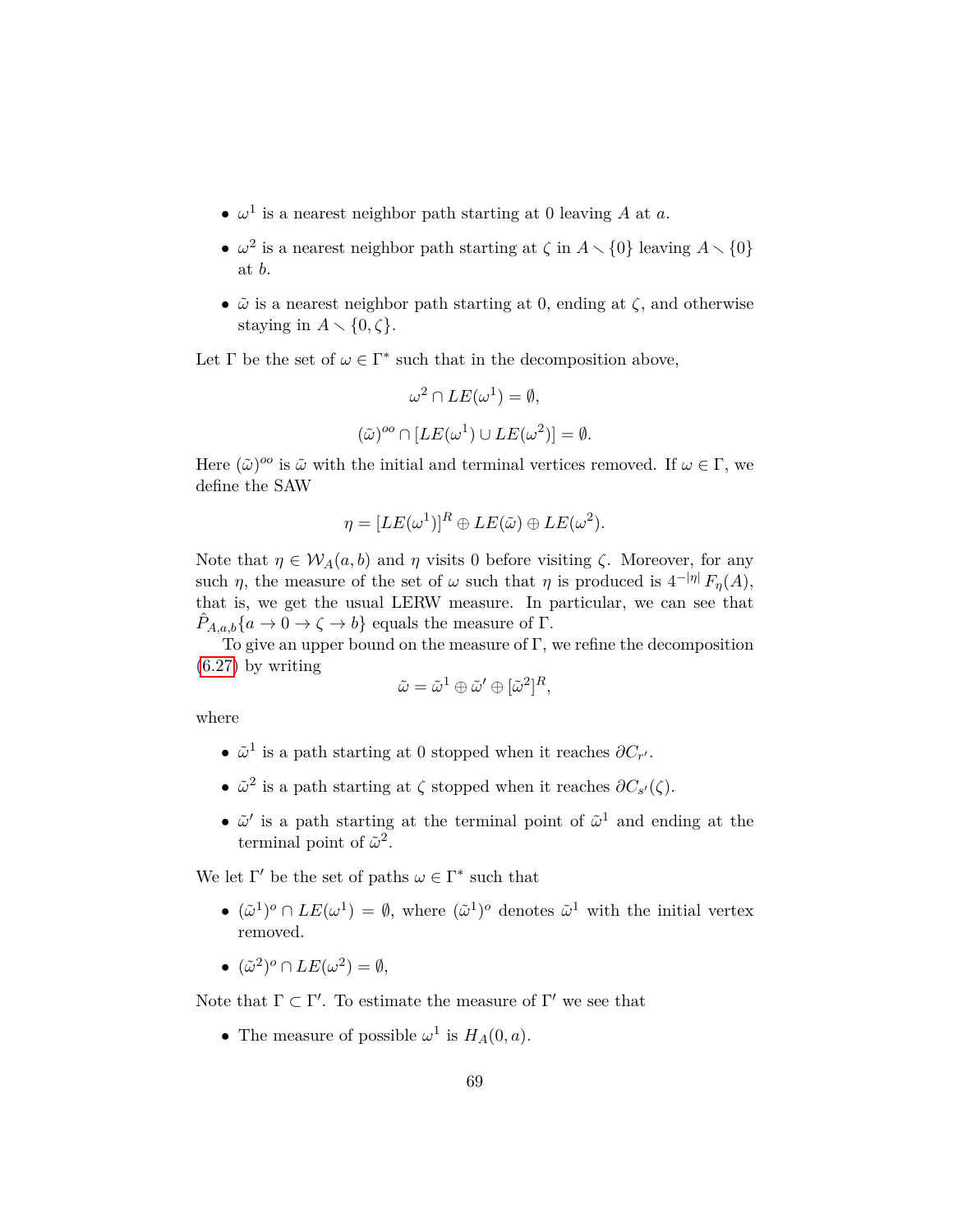- The measure of possible  $\omega^2$  is  $H_A(\zeta, b)$ .
- Using Proposition [6.15,](#page-65-1) we see that the probability that  $({\tilde{\omega}}^1)^o$  avoids *LE*( $\omega$ <sup>1</sup>) is *O*( $r$ <sup>-3/4</sup>).
- Similarly, the probability that  $({\tilde{\omega}}^2)^0$  avoids  $LE(\omega^2)$  is  $O(s^{-3/4})$ .
- Given  $\tilde{\omega}^1, \tilde{\omega}^2$ , with terminal vertices  $z, w$ , respectively the measure of paths in *A* starting at *z* and ending at *w* is  $G_A(z, w)$ . Using the discrete Harnack inequality we see that this is comparable to  $G_A(0,\zeta)$ .

By combining these bounds, the proof of Theorem [6.4](#page-48-1) is complete.  $\Box$ 

#### **6.6 Estimates of bottleneck events**

We will need an estimate that shows that the LERW path does not have too many "bottlenecks"; that is, that it is unlikely for LERW to get near a point, then get far away, and then subsequently get even closer.

<span id="page-69-0"></span>**Proposition 6.16.** *There exist*  $c < \infty$  *such that the following holds. Sup* $pose\ 0 < r < R$  *and*  $(A, a, b) \in A_r$  *with*  $|a^*| < r$ *. Let*  $E'$  *denote the set*  $of \eta = [\eta_0, \ldots, \eta_n] \in W_A(a, b) \text{ such that there exists } 0 < j < k < n, \text{ with }$  $|\eta_i| \ge R$ ,  $|\eta_k| \le r$ . *Then* 

<span id="page-69-2"></span>
$$
\mathbf{P}_{A,a,b} \left\{ E' \right\} \leqslant c \left( r/R \right). \tag{6.28}
$$

Proposition [6.16](#page-69-0) is an immediate corollary of Lemma [6.17](#page-69-1) which is the corresponding statement for random walk excursions.

*Remark.* The proof of Lemma [6.17](#page-69-1) (with an obvious modification) yields an estimate similar to [\(6.28\)](#page-69-2) for the event that the path *twice* goes from radius *r* to *R* and returns to radius *r*. The only difference is that the probability of this event is  $O((r/R)^2)$ . This "6-arm" estimate leads to a sufficient regularity estimate for LERW which can be used to prove convergence of the (chordal) LERW path to the  $SLE<sub>2</sub>$  path parametrized by capacity from the coupling of Section [3.2,](#page-20-0) see [\[27\]](#page-80-4).

By analogy with  $SLE<sub>2</sub>$ , we conjecture that this lemma can be strengthened so that  $(r/R)$  is replaced by  $(r/R)^{3/2}$  where  $3/2 = (8/\kappa - 1)/2$ . We have not proved the stronger result, but this lemma suffices for our purposes.

<span id="page-69-1"></span>**Lemma 6.17.** *There exist*  $c < \infty$  *such that the following holds. Suppose*  $0 < r < R$  and  $(A, a, b) \in A_r$  with  $|a^*| < r$ . Let E denote the set of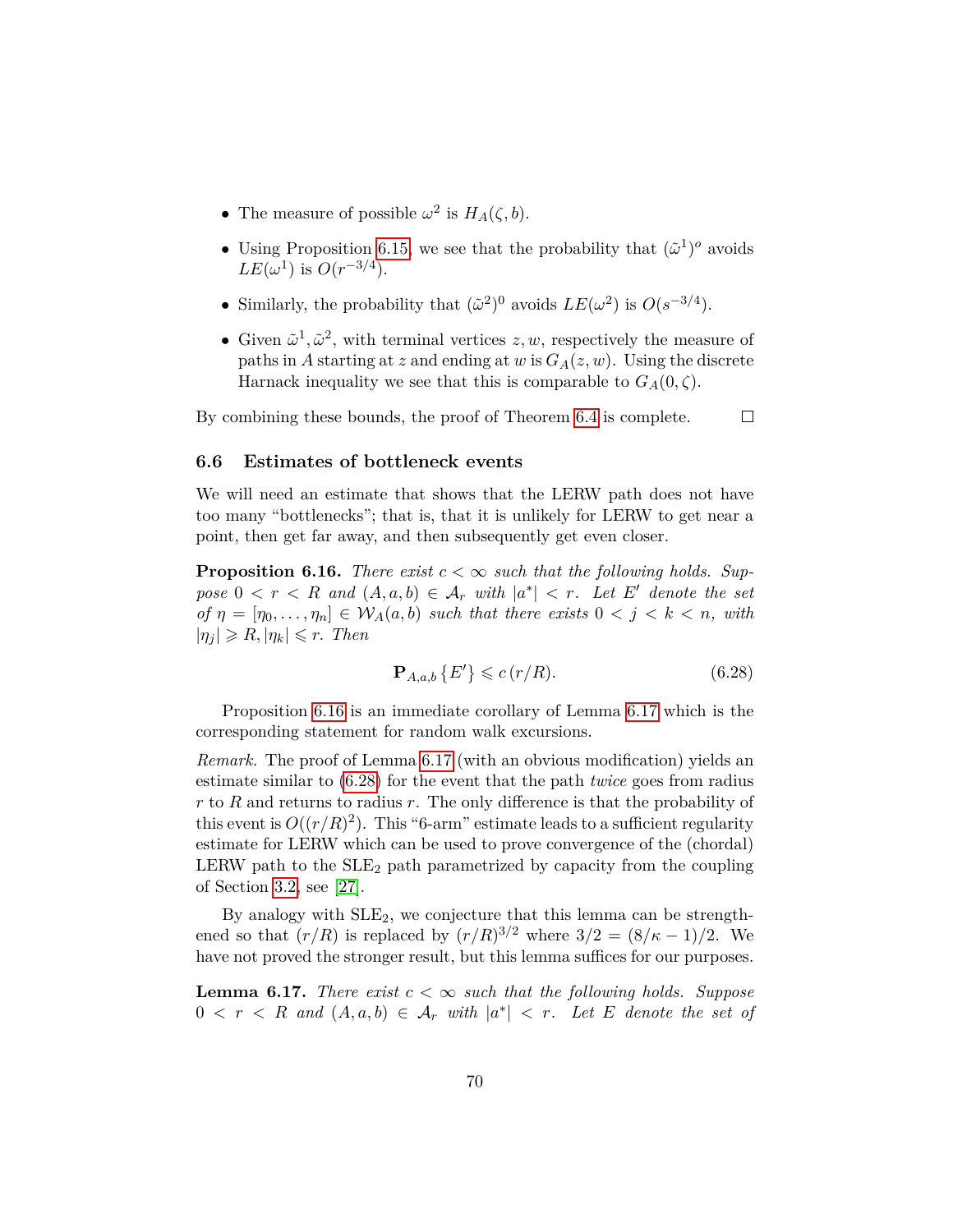$\omega = [\omega_0, \ldots, \omega_n] \in \mathcal{K}_A(a, b)$  *such that there exists*  $0 \leq j \leq k \leq n$ *, with*  $|\omega_j| \ge R$ ,  $|\omega_k| \le r$ . *Then* 

$$
\mathbf{P}(E) \leqslant c\left(\frac{r}{R}\right)H_{\partial A}(a,b).
$$

Proposition [6.16](#page-69-0) follows from this lemma since

$$
\{\omega \in \mathcal{K}_A(a,b) : LE(\omega) \in E'\} \subset E.
$$

Since it is possible for  $\omega \in E$  but  $LE(\omega) \notin E$ , we can see why Lemma [6.16](#page-69-0) might not be a sharp estimate.

*Proof.* Let *S* denote a simple random walk starting at  $a^*$  and let

$$
\rho = \min\{j : |S_j - a^*| \ge r/2\}, \quad \sigma = \min\{j : |S_j| \ge R\},\
$$
  

$$
\tau_{2r} = \min\{k \ge \sigma : |S_j| \le 2r\}, \quad \tau_r = \min\{k \ge \sigma : |S_j| < r\},\
$$
  

$$
T = \min\{n : S_n \notin A\}.
$$

Then by the strong Markov property,

$$
\mathbf{P}(E) = \sum_{w \in \partial_i C_r} \mathbf{P}\{\tau_r < T, S(\tau_r) = w\} \, H_A(w, b).
$$

Note that

$$
\mathbf{P}\{\tau_r < T, S(\tau_r) = w\} \\
\leq \mathbf{P}\{\rho < T\} \mathbf{P}\{\tau_{2r} < T \mid \rho < T\} \mathbf{P}\{S(\tau_r) = w \mid \tau_{2r} < T, \rho < T\}.
$$

Using the discrete Beurling estimate (see, e.g., [\[21,](#page-80-3) Theorem 6.8.1]), we see that

$$
\mathbf{P}\{\tau_{2r} < T \mid \rho < T\} \leqslant c\left(\frac{r}{R}\right). \tag{6.29}
$$

Indeed, we get a factor comparable to  $\sqrt{r/R}$  as an upper bound for the probability to go from  $\partial C_{2r}$  to  $\partial C_R$  staying in *A*, and we get another such factor for the probability of returning from  $\partial C_R$  to  $\partial C_{2r}$  without exiting A. Using a standard estimate for the Poisson kernel in  $\mathbb{Z}^2 \setminus C_r$  (see, e.g., [\[21,](#page-80-3) Lemma 6.3.7]), we see that for each  $w \in \partial_i C_r$ ,

$$
\mathbf{P}\{S(\tau_r) = w \mid \tau_{2r} < T, \rho < T\} \leqslant c \, r^{-1}.
$$

Combining these estimates, we get

$$
\mathbf{P}(E) \leqslant \frac{c}{R} \mathbf{P}^{a^*} \{ \rho < T \} \sum_{w \in \partial_i C_r} H_A(w, b).
$$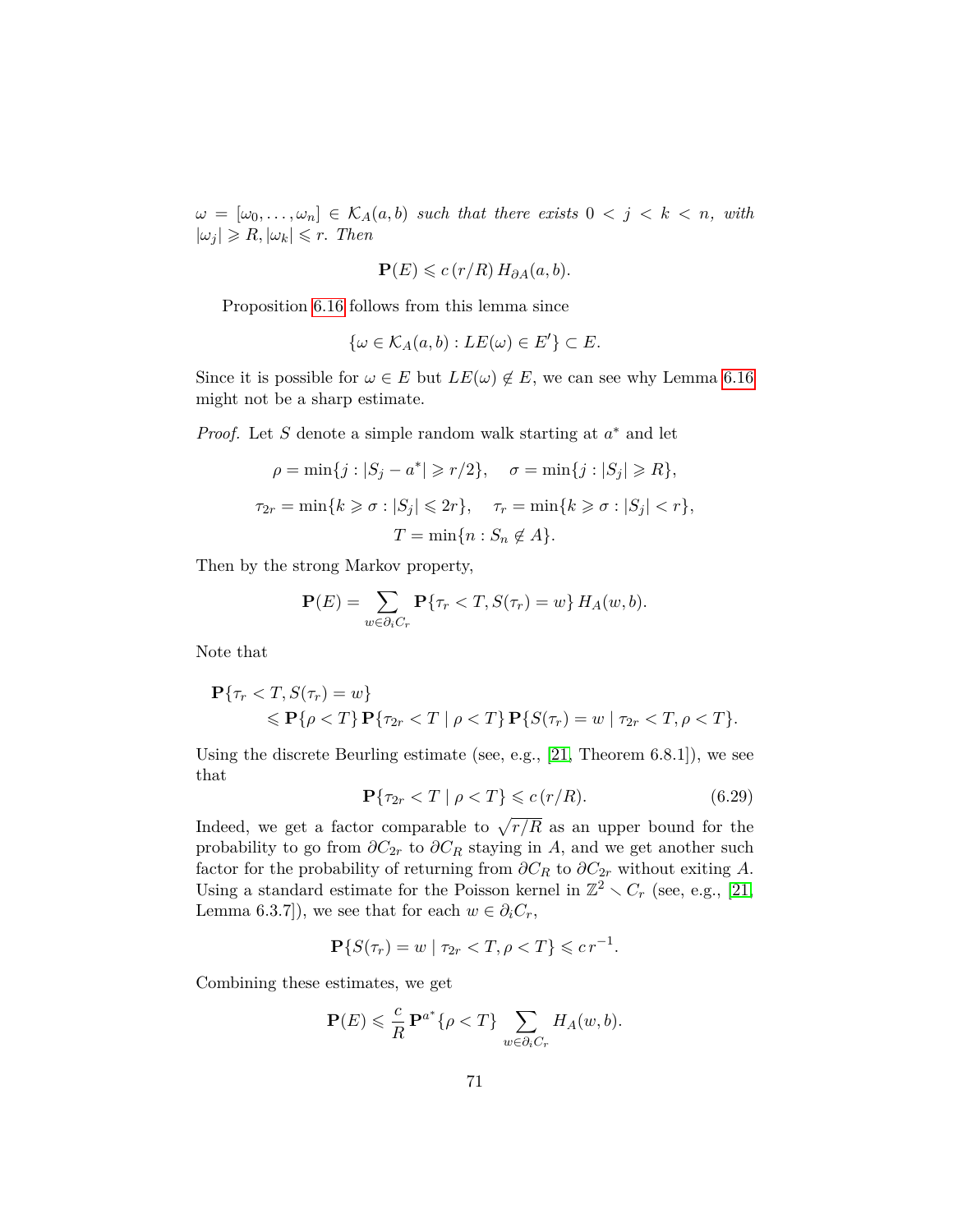Hence, to prove the lemma it suffices to prove that

$$
H_{\partial A}(a,b) \geqslant \frac{c}{r} \mathbf{P}\{\rho < T\} \sum_{w \in \partial_i C_r} H_A(w,b).
$$

Note that if  $w \in \partial_i C_r$  then either  $w \in \partial C_{r-1}$  or  $w$  has a nearest neighbor in *∂C*<sub>*r*−1</sub>. Using this we can see that

$$
\sum_{w \in \partial_i C_r} H_A(w, b) \leqslant c \sum_{w \in \partial C_{r-1}} H_A(w, b).
$$

Using Lemma [6.9,](#page-55-0) the strong Markov property, and the Harnack inequality, we have

$$
H_{\partial A}(a,b) \geqslant c \, \mathbf{P}\{\rho < T\} \, H_A(0,b).
$$

But using the estimate for the Poisson kernel [\[21,](#page-80-3) Lemma 6.3.7] again we see that

$$
H_A(0,b) = \sum_{w \in \partial C_{r-1}} H_{C_{r-1}}(0,w) H_A(w,b) \asymp r^{-1} \sum_{w \in \partial C_{r-1}} H_A(w,b).
$$

Combining these estimates completes the proof.

$$
\Box
$$

## **7 Estimates about the metric**

Here we collect some facts about continuity of the SLE and LERW measures with respect to the Prokhorov metric. We will not try to give optimal bounds. We fix a (bounded) analytic, simply connected domain *D* containing the origin with distinct boundary points  $a', b'$ . We allow constants to depend on  $D, a', b'$ . Let  $f : \mathbb{D} \to D$  be the unique conformal transformation with  $f(0) = 0, f'(0) > 0$ . Since *D* is analytic, *f* extends to a conformal transformation of  $(1 + \varepsilon)$  for some  $\varepsilon > 0$ . In particular, there exists  $K = K_D < \infty$  such that

$$
\frac{1}{K} \leqslant |f'(z)| \leqslant K, \quad |z| \leqslant 1.
$$

Let  $\check{D} = \check{D}_N$  be the lattice approximation of *D* as before, and let  $\check{f} = \check{f}_N$ be the corresponding map from  $\mathbb{D}$  to  $\check{D}$ . Since  $\check{D}$  has a Jordan boundary,  $\check{f}$ extends to a homeomorphism of  $\overline{\mathbb{D}}$ . Let  $\psi = f \circ \check{f}^{-1}$  which is a conformal transformation of  $\check{D}$  onto *D* with  $\psi(0) = 0, \psi'(0) > 0$ . Note that  $\psi$  extends to a homeomorphism of the closures.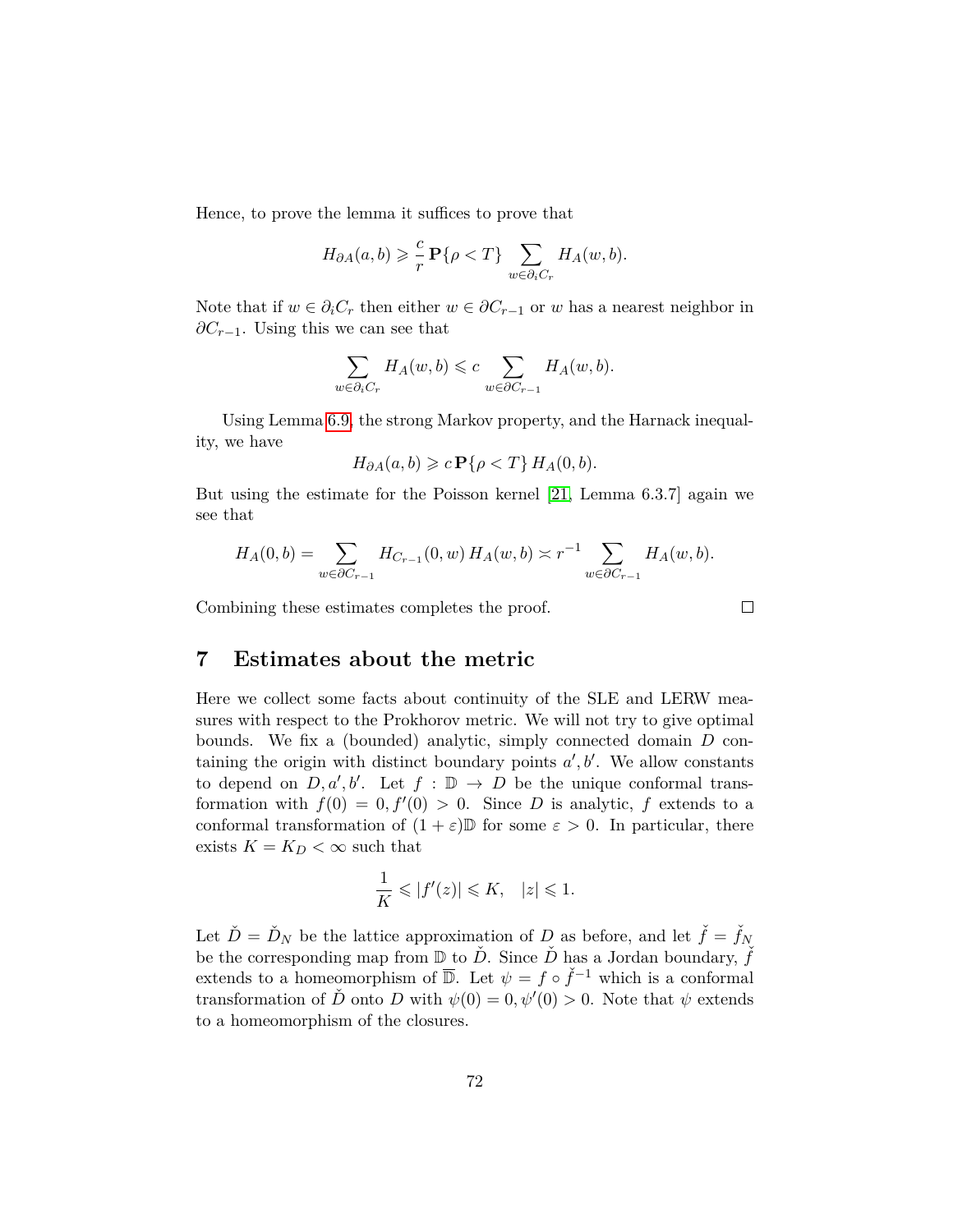<span id="page-72-0"></span>**Lemma 7.1.** *There exists*  $c < \infty$ *, such that for all*  $z \in \check{D}$ *,* 

$$
|\psi(z) - z| \leqslant c \, \frac{\log N}{N}.
$$

*Moreover, if*  $dist(z, \partial D) \geq c/N$ *, then* 

$$
|\psi'(z) - 1| \leqslant \frac{c}{N \operatorname{dist}(z, \partial D)}.
$$

*Proof.* Let  $U = f^{-1}(\check{D}) \subset \mathbb{D}$  and  $g : f^{-1} \circ \psi \circ f = \check{f}^{-1} \circ f$  which is the unique conformal transformation of *U* onto  $D$  with  $g(0) = 0, g'(0) > 0$ . By considering  $z = f(w)$  and using the fact that  $|f'|$  and  $1/|f'|$  are uniformly bounded, we see that

$$
\max_{z \in D} |\psi(z) - z| \leq K \max_{z \in D} |f^{-1}(\psi(z)) - f^{-1}(z)| = K \max_{w \in U} |g(w) - w|.
$$

Since dist $(\partial D, \partial \check{D}) \leq \sqrt{2}/N$ , we have that *U* contains the disk  $(1 - r)\mathbb{D}$ where  $r = K$ √ 2/N. Let  $q(z) = g(z)/z$ . The normalization of g implies that we can choose a branch of  $\log q(z)$  which is analytic in *U* and Im  $\log q(0) = 0$ . Using the Schwarz lemma, we have

$$
1 \leqslant \frac{|g(z)|}{|z|} \leqslant \frac{1}{1-r}, \quad z \in U.
$$

Moreover, since  $g'(0) = |g'(0)|$ ,

$$
1 \leqslant g'(0) \leqslant \frac{1}{1-r}
$$

*.*

It follows that if  $L(z) = \text{Re}\log q(z) = \log |q(z)| - \log |z|$ , then

$$
|L(z)| \leqslant -\log(1-r) \leqslant \frac{c}{N}.
$$

Note that  $L(z)$  is a positive harmonic funcion in  $U$ . Using the last estimate we can use the Poisson kernel to see that

$$
|\nabla L(z)| \leqslant \frac{c}{N \operatorname{dist}(z, \partial U)} \leqslant \frac{c'}{N \left[1 - |z|\right]}, \quad |z| \leqslant 1 - \frac{2K}{N}.
$$

Since  $L(z) = \text{Re}\log q(z)$ , this implies that the same bound holds for  $\left| \log q(z) \right|'$ . Using  $\log q(0) = O(r)$ , we can integrate to see that for  $|z| \leq 1 - 2K/N$ ,

$$
|g(z) - z| \leqslant \frac{c |\log(1 - |z|)|}{N},
$$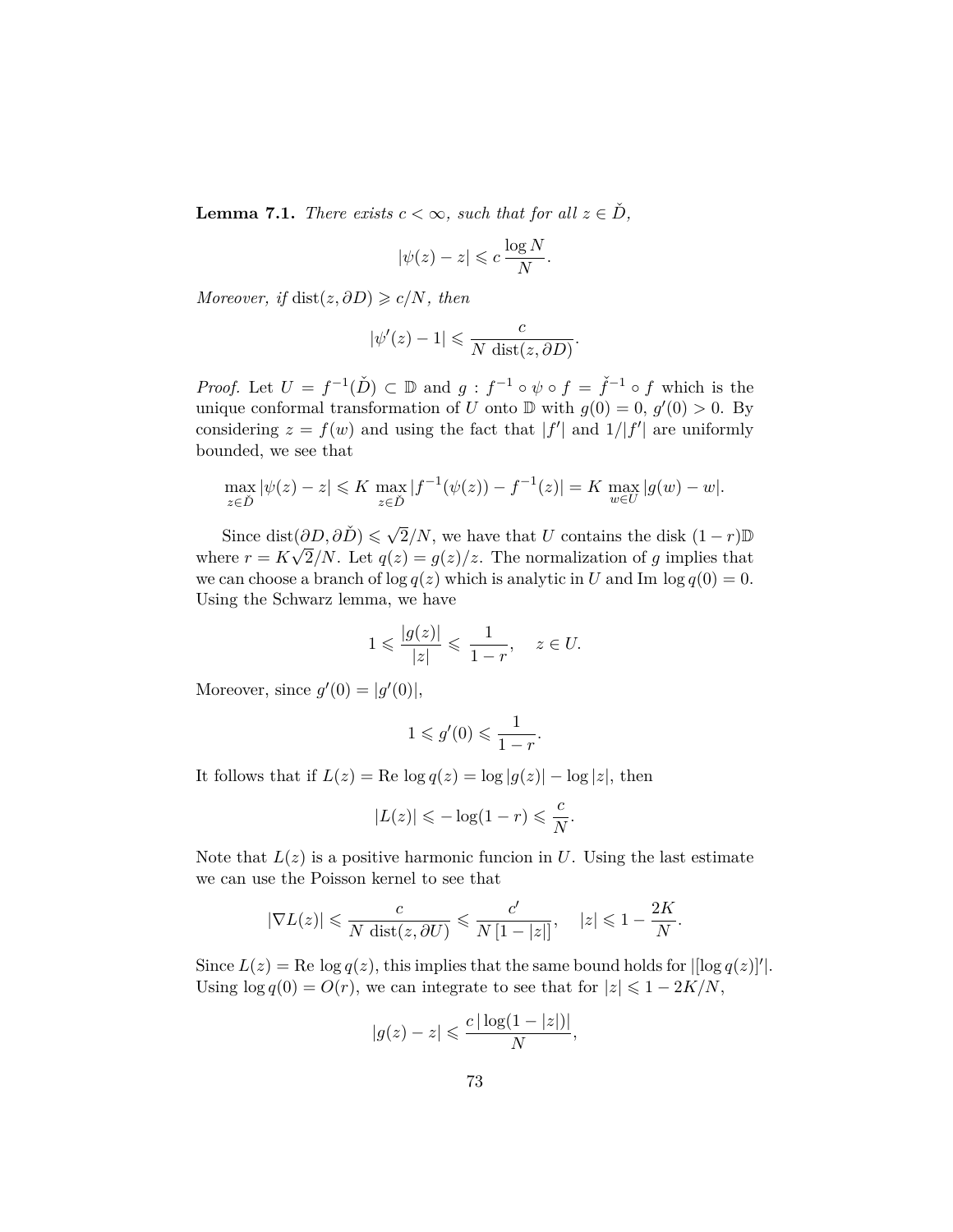$$
|g'(z) - 1| \leqslant \frac{c |\log(1 - |z|)|}{N}.
$$

From this we see that there exists  $c > 0$  such that for  $z \in D$  with  $\Delta_z :=$  $1/\text{dist}(z, \partial D) \leqslant c N$ ,

$$
|\psi(z) - z| \leqslant \frac{c(1 + \log \Delta_z)}{N},
$$
  

$$
|\psi'(z) - 1| \leqslant \frac{c(1 + \log \Delta_z)}{N}.
$$

Up to this point, we have not used the special properties of  $\check{D}$  as a domain formed using the square lattice. By doing this we get that for *all*  $z \in \dot{D}$ ,

$$
|\psi(z) - z| \leqslant \frac{c \log N}{N}.
$$

 $\Box$ 

**Lemma 7.2.** *There exists*  $c < \infty$  *such that if*  $a, b, a', b' \in \partial D$  *and if*  $|a-a'| \le$  $\delta \leqslant |a - b|/3$  *and*  $|b - b'| \leqslant \delta \leqslant |a - b|/3$ , then there exists a conformal *transformation*  $F: D \to D$  *with*  $F(a') = a$ ,  $F(b') = b$  *and such that* 

<span id="page-73-0"></span>
$$
|F(z) - z| + |F'(z) - 1| \leq c \delta,
$$
\n(7.1)

*for all z.*

*Proof.* If  $D = \mathbb{D}$ , *F* is a Möbius transformation which can be given explicitly and one readily checks the stated estimates in this case. For other analytic *D* we write  $F = f \circ M \circ f^{-1}$  where *M* is an appropriate Möbius transformation and use that  $|f'|$  is bounded above and away from 0 in  $\overline{D}$ . We omit the details.  $\Box$ 

<span id="page-73-1"></span>**Corollary 7.3.** *There exists*  $c < \infty$  *such that for*  $\varepsilon$  *sufficiently small, if*  $a, b, a', b' \in \partial D$  *with*  $|a - a'|, |b - b'| < \varepsilon$ ,

$$
\wp \left[ \mu_D(a',b'), \mu_D(a,b) \right] \leqslant c \sqrt{\varepsilon}.
$$

*Proof.* We use the *F* from the previous lemma and write **P***,* **E** for probabilities and expectations with respect to  $\mu_D(a', b')$ . If  $\gamma$  is a curve parametrized by Minkowski content, then [\(7.1\)](#page-73-0) implies that

$$
\rho(\gamma, F \circ \gamma) \leqslant c \left( T_{\gamma} + 1 \right) \varepsilon,
$$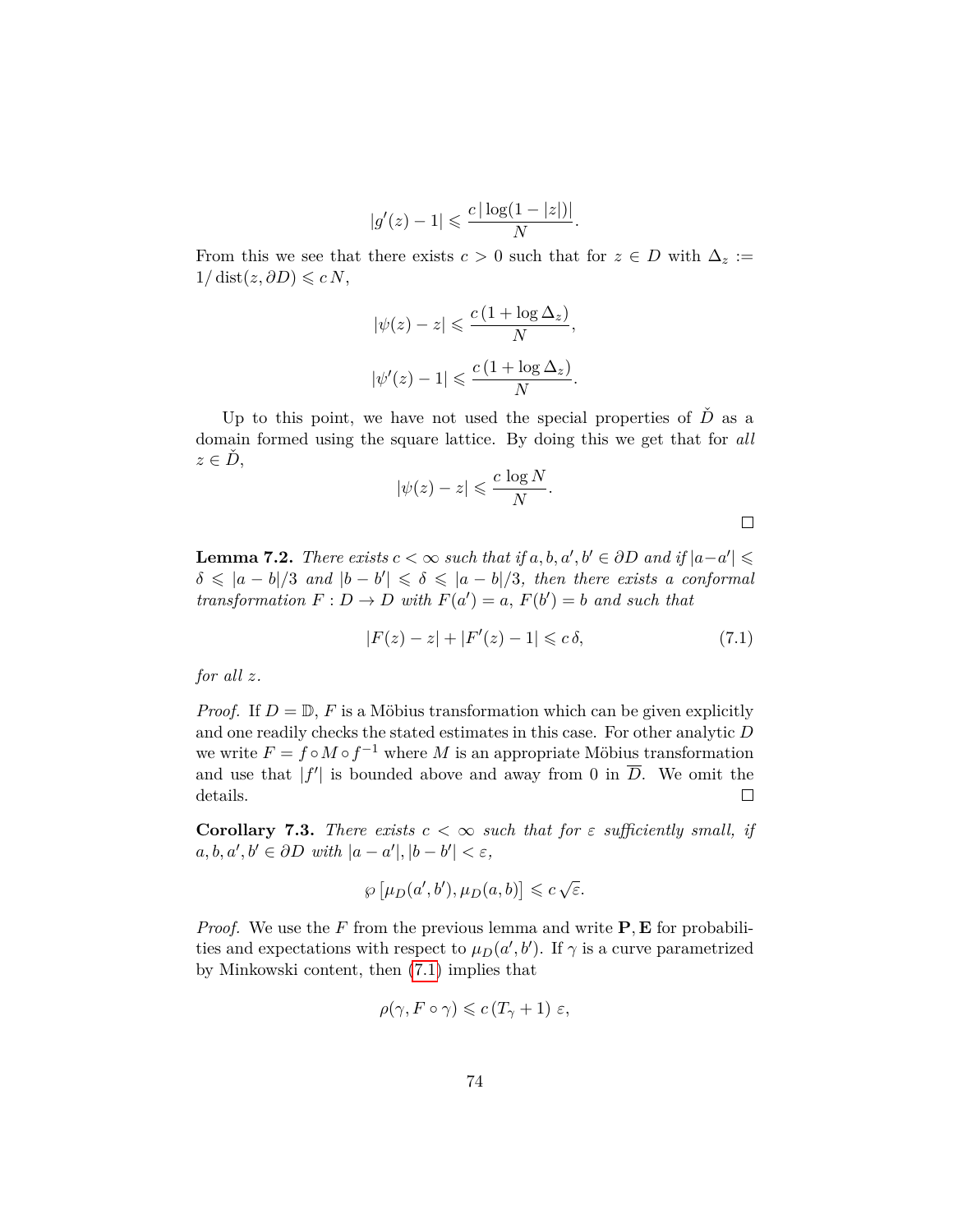where  $t_{\gamma}$  is the total content of  $\gamma$ . In the case of  $SLE_2$  we know that  $\mathbf{E}[T_{\gamma}^2]$  <  $\infty$ , so by the Chebyshev inequality

$$
\mathbf{P}\{T_{\gamma}\geqslant \varepsilon^{-1/2}\}\leqslant O(\varepsilon).
$$

Hence there exists *c* such that

$$
\mathbf{P}\{\rho(\gamma, F \circ \gamma) \geqslant c\sqrt{\varepsilon}\} \leqslant \varepsilon,
$$

which implies the bound in the statement.

The metric  $\rho$  is continuous under truncation in the following sense. We omit the easy proof.

**Lemma 7.4.** *Suppose*  $\gamma(t)$ *,*  $t \in [0, T_{\gamma}]$ *, is a curve and that r, s are chosen so that*  $0 < r < T_{\gamma} - s \leq T_{\gamma}$ *. Let*  $\tilde{\gamma}(t), t \in [0, s-r]$ *, be defined by*  $\tilde{\gamma}(t) = \gamma(t+r)$ *. Then,*

$$
\rho(\gamma, \tilde{\gamma}) \leq \max\{r, s\} + \max\left\{\mathrm{diam}\left(\gamma[0, r]\right), \mathrm{diam}\left(\gamma[t_{\gamma} - s, t_{\gamma}]\right)\right\}.
$$

<span id="page-74-3"></span>**Lemma 7.5.** *There exists*  $c < \infty$  *such that the following holds. Suppose D is a domain with distinct boundary points a, b.* Suppose  $\varepsilon > 0$  *and*  $f : D \to$ *f*(*D*) *is a conformal transformation that extends to a homeomorphism of D satisfying*  $|f(z) - z| \leq \varepsilon$  *for all*  $z \in D$ *. Suppose there exists*  $V \subset D$  *such that*

<span id="page-74-0"></span>
$$
G_D(D \setminus V; a, b) + G_{f(D)}(f(D \setminus V); f(a), f(b)) \leq \varepsilon,
$$
\n(7.2)

*and such that for*  $z \in V$ ,

<span id="page-74-2"></span>
$$
\left| \log |f'(z)| \right| \leqslant \varepsilon. \tag{7.3}
$$

*Suppose also that*

<span id="page-74-1"></span>
$$
G_D(D; a, b) \le K. \tag{7.4}
$$

*Then,*

$$
\wp_{\rho}\left[\mu_D(a,b), \mu_{f(D)}(f(a),f(b))\right] \leqslant c\left(K+1\right)\sqrt{\varepsilon}.
$$

*Proof.* We use natural parametrization throughout this proof. Since we consider SLE<sup>2</sup> this is the same as parametrizing by 5*/*4-dimensional Minkowski content. We write **P** for probabilities under the measure  $\mu_D(a, b)$ .

If  $\gamma$  is a curve from *a* to *b* in *D*, we write  $f \circ \gamma$  for the corresponding curve in  $f(D)$ , parameterized by natural time; more specifically we have

$$
(f \circ \gamma)(\varphi(t)) = f(\gamma(t)),
$$

 $\Box$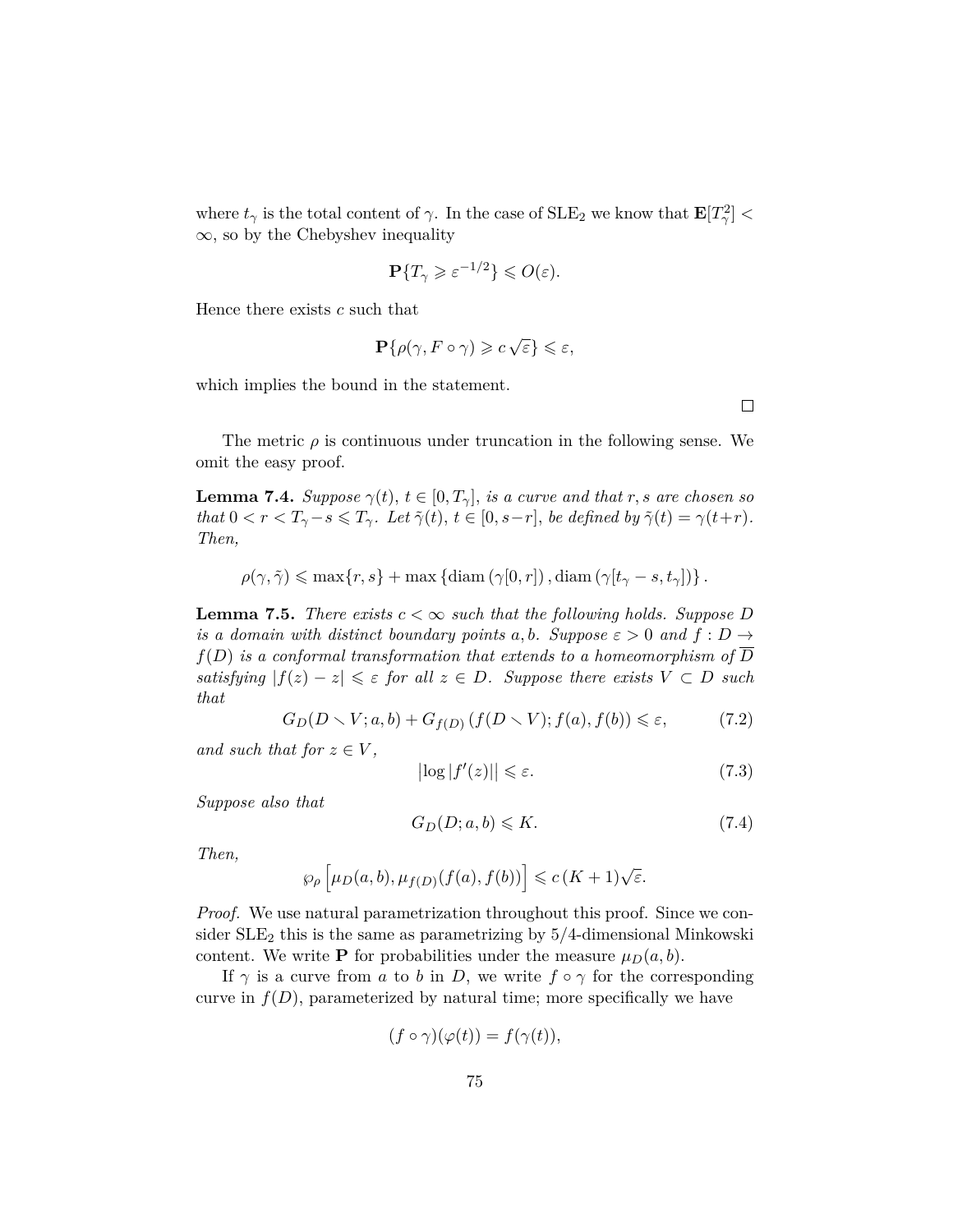where

$$
\varphi(t) = \int_0^t |f'(\gamma(s))|^{5/4} ds.
$$

We write  $\gamma_f$  for the image curve without the change of parametrization,

$$
\gamma_f(t) = f(\gamma(t)).
$$

For any curve  $\gamma$  we write  $T_{\gamma}$  for the total content of the curve, that is, the total time duration in the natural parametrization. In particular,

$$
T_{f\circ\gamma} = \int_0^{T_\gamma} |f'(\gamma(s))|^{5/4} ds.
$$

Let

$$
T_{\gamma,V^c} = \int_0^{T_{\gamma}} 1\{\gamma(s) \in V^c\} ds = \text{Cont} \left[\gamma \setminus V\right].
$$

Using the identity reparametrization, by the assumption on  $f$ , we see that

$$
\rho(\gamma, \gamma_f) \leq \sup_{0 \leq s \leq T_\gamma} |\gamma(s) - f(\gamma(s))| \leq \varepsilon.
$$

On the other hand, using the reparametrizaton  $\varphi$ ,

$$
\rho(\gamma_f, f \circ \gamma) \leqslant \sup_{0 \leqslant t \leqslant T_\gamma} |\varphi(t) - t|,
$$

and hence

$$
\rho(\gamma, f \circ \gamma) \leq \varepsilon + \sup_{0 \leq t \leq T_{\gamma}} |\varphi(t) - t|.
$$

To give an upper bound on the Prokhorov distance between  $\mu_D(a, b)$  and  $\mu_{f(D)}(f(a), f(b))$  we use the coupling  $\gamma \leftrightarrow f \circ \gamma$ . Then, we have for all  $\delta > 0$ ,

$$
\rho\left[\mu_D(a,b),\mu_{f(D)}(f(a),f(b))\right] \leq \delta + \varepsilon + \mathbf{P}\left\{\sup_{0\leqslant t\leqslant T_\gamma}|\varphi(t)-t|\geqslant \delta\right\}.
$$

Using  $(7.2)$  and  $(7.4)$ , we see that

$$
\mathbf{E}\left[T_{\gamma,V^{c}}+T_{f\circ\gamma,f(V)^{c}}\right]\leqslant\varepsilon,\quad\mathbf{E}\left[T_{\gamma}+T_{f\circ\gamma}\right]\leqslant3K.
$$

Hence, except perhaps on an event of probability  $O(\sqrt{\varepsilon})$ ,

<span id="page-75-0"></span>
$$
T_{\gamma,V^c} + T_{f \circ \gamma,f(V)^c} \leq \sqrt{\varepsilon}, \quad T_{\gamma} \leq K/\sqrt{\varepsilon}.
$$
 (7.5)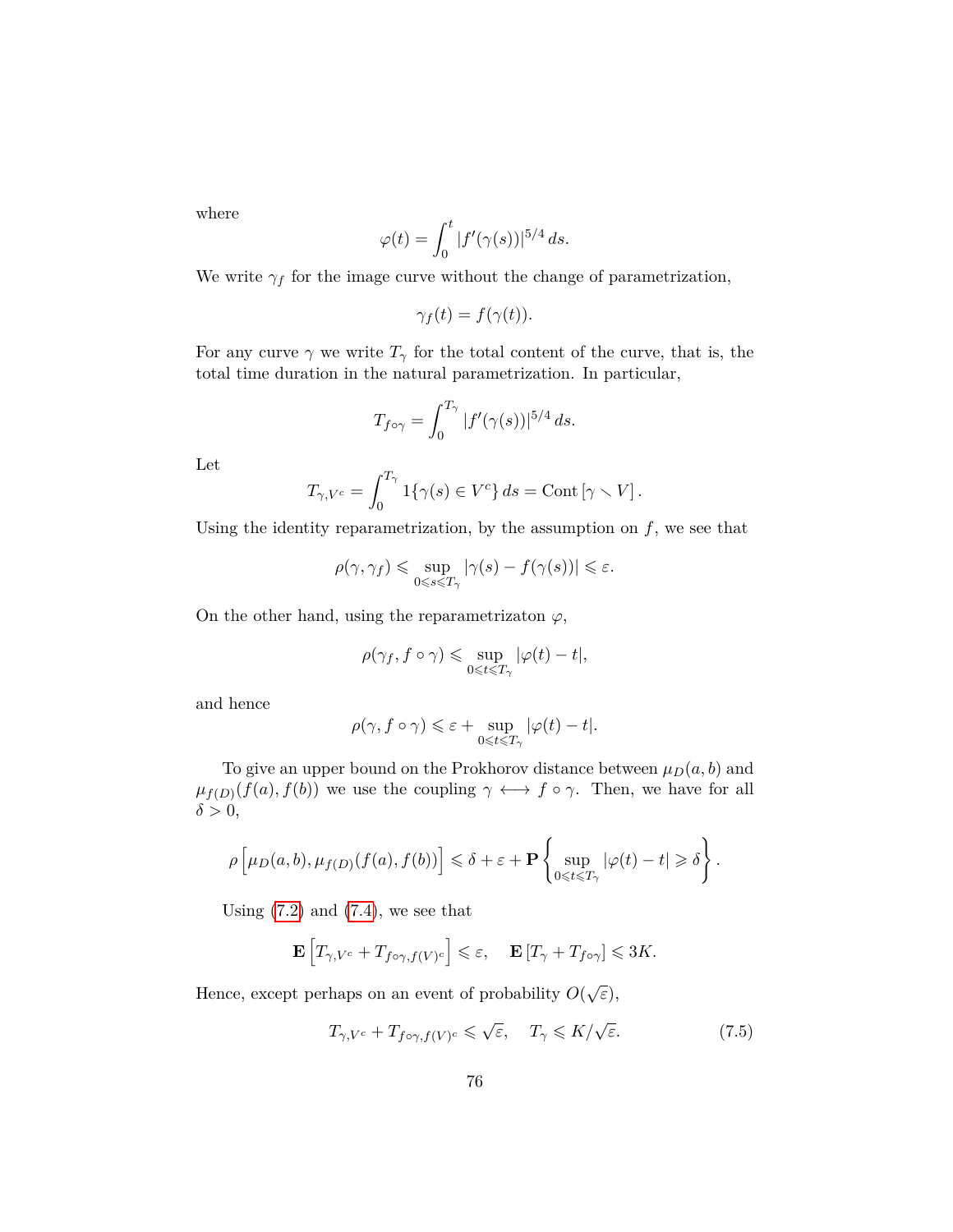Using [\(7.3\)](#page-74-2),

$$
\int_0^{\varphi(t)} 1\{f \circ \gamma(s) \in f(V)\} ds = \int_0^t 1\{\gamma(s) \in V\}|f'(\gamma(s))|^{5/4} ds
$$

$$
= [1 + O(\varepsilon)] \int_0^t 1\{\gamma(s) \in V\} ds
$$

Also, if  $t \in [0, T_\gamma],$ 

$$
\left|t - \int_0^t \mathbf{1}\{\gamma(s) \in V\} ds\right| \leq T_{\gamma, V^c},
$$

$$
\left|\varphi(t) - \int_0^{\varphi(t)} \mathbf{1}\{f \circ \gamma(s) \in f(V)\} ds\right| \leq T_{f \circ \gamma, f(V)^c}.
$$

Combining these estimates, we see that

$$
\sup_{0\leqslant t\leqslant T_{\gamma}}|\varphi(t)-t|\leqslant c\,\varepsilon\,T_{\gamma}+T_{\gamma,V^c}+T_{f\circ\gamma,f(V)^c}.
$$

Therefore, on the event that [\(7.5\)](#page-75-0) holds we have

$$
\sup_{0\leqslant t\leqslant T_\gamma}|\varphi(t)-t|\leqslant c\left(K+1\right)\sqrt{\varepsilon}.
$$

 $\Box$ 

**Corollary 7.6.** *Under the assumptions of Theorem [2.3,](#page-16-0) there exists c such that for every N,*

$$
\wp_{\rho}\left[\mu_D(a',b'), \mu_{\check{D}}(\check{a},\check{b})\right] \leqslant c \left[N^{-5/16}+|a'-\check{a}|^{1/2}+|b'-\check{b}|^{1/2}\right].
$$

This estimate is not optimal but suffices for our purposes.

*Proof.* Let  $\psi : \check{D} \to D$  be the conformal transformation from Lemma [7.1.](#page-72-0) *Proof.* Let  $\psi : D \to D$  be the conformal<br>We let  $V = \{z \in \check{D} : \text{dist}(z, \partial \check{D}) \geq 1/\sqrt{\check{N}}\}$ *N*}*.* Using Part 2 of Lemma [5.2](#page-36-0) with  $\delta = N^{-1/2}$ , we see that

$$
G_{\check{D}}(V^c; \check{a}, \check{b}) + G_D(\psi(V)^c; \psi(\check{a}), \psi(\check{b})) \leqslant c N^{-5/8}.
$$

Also  $G_{\check{D}}(V^c; \check{a}, \check{b})$  is uniformly bounded in  $N$ . Hence, Lemma [7.5](#page-74-3) yields

$$
\wp_\rho\left[\mu_{\check D}(\check a, \check b), \mu_D(\psi(\check a), \psi(\check b))\right] \leqslant c\,N^{-5/16}.
$$

We then use Corollary [7.3](#page-73-1) to see that

$$
\wp_{\rho}\left[\mu_D(a',b'),\mu_D(\psi(\check{a}),\psi(\check{b}))\right] \leqslant c\left(|\psi(\check{a})-a'|^{1/2}+|\psi(\check{b})-b'|^{1/2}\right).
$$

But using the properties of  $\psi$  we also have  $|\psi(\check{a})-\check{a}|+|\psi(\check{b})-\check{b}| \leqslant c \left(\log N\right)/N$ .  $\Box$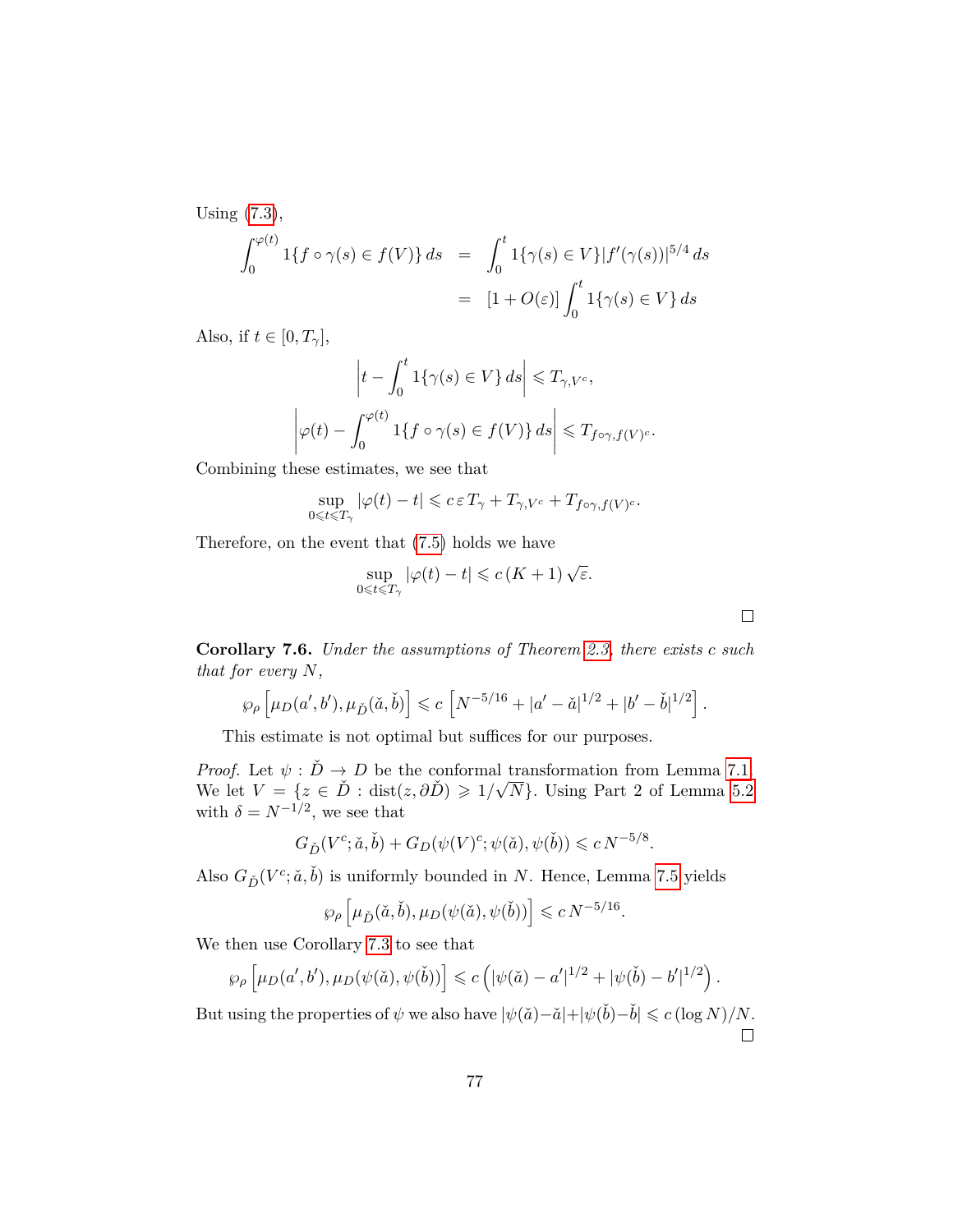We will also consider truncated measures. This must be done separately for SLE and LERW but the argument is essentially the same. We will do the SLE case considering the measure  $\mu_{\tilde{D}}(\tilde{a}, \tilde{b})$ . Suppose for each  $\gamma$ , there is a time  $t_1 \leq T_\gamma$  such that  $|\gamma(t) - b| \leq r$  for  $t \geq t_1$ . If  $\gamma_1$  denotes the truncated curve,  $\gamma_1(s) = \gamma(s), 0 \leq s \leq t_1$ , then

$$
\rho(\gamma, \gamma_1) \leqslant r + (T_\gamma - t_1).
$$

In particular if we take a random time *τ* for the Brownian motion and let  $\mu_{\tau}$  denote the measure induced by  $\mu_{\v{D}}(\v{a},\v{b})$  by truncating at  $\tau$ , we have

$$
\wp_{\rho}\left[\mu_{\tau}, \mu_{\check{D}}(\check{a},\check{b})\right] \leqslant 2(\varepsilon \vee \delta)
$$

provided that  $\varepsilon, \delta$  are chosen so that

$$
\mathbf{P}\{\operatorname{diam}\left(\gamma[\tau,T_{\gamma}]\right) \geqslant \varepsilon\} \leqslant \delta,
$$
  

$$
\mathbf{P}\left\{T_{\gamma}-t\geqslant \varepsilon\right\} \leqslant \delta.
$$

Here **P** denotes probabilities with respect to the measure  $\mu_{\tilde{D}}(\tilde{a}, b)$ . The first estimate is an SLE estimate about continuity at the endpoint, see [\[20\]](#page-80-0), and the second can be obtained from Markov's inequality after estimating the expected Minkowski content in the set  $\{z : |z - b| \leq r\}.$ 

For LERW the estimate for the number of points visited in  $\{z : |z - \dot{b}| \leq$ *r*} is the same. We use the following estimate.

• Let  $\tau$  denote the first  $n$  such that  $|\eta_n - Nb| \leq rN$ . Then the probability that there exists a later point of the LERW distance *RN* away from *Nb* is bounded above by  $c(r/R)^2$ .

This estimate is not optimal; indeed, this estimate is true for the random walk excursion which implies it is valid for the LERW. We omit the details, but sketch the idea of the proof. The probability that a random walk starting distance *rN* of *bN* gets distance *RN* away is  $O(r/R)$  by a gambler's ruin estimate. Also the Poisson kernel farther away is  $r/R$  times the Poisson kernel closer and hence the probability that the excursion (*h*-process) goes out that far is  $O((r/R)^2)$ .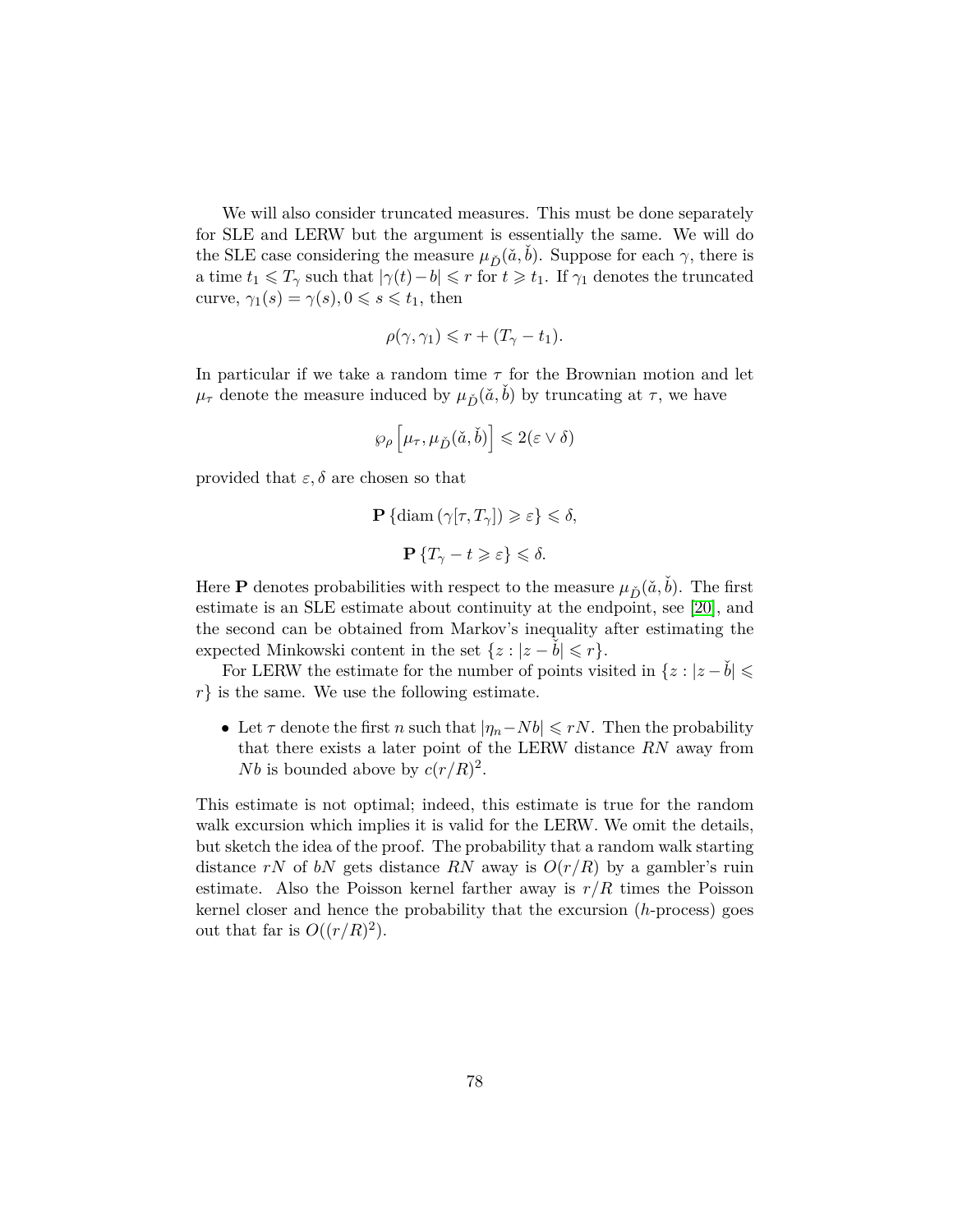| Notation                                        | Short description                                                                     |
|-------------------------------------------------|---------------------------------------------------------------------------------------|
| $\overline{N}$                                  | Large integer; $N^{-1}$ defines the mesh size.                                        |
| (D, a', b')                                     | An analytic simply connected domain                                                   |
|                                                 | with distinct boundary points $a', b'$ .                                              |
| $\varphi(z)$                                    | Some fixed conformal map $D \to \mathbb{H}$ with                                      |
|                                                 | $\varphi(a') = 0, \varphi(b') = \infty.$                                              |
| (A, a, b)                                       | A: A discrete domain in $\mathbb{Z}^2$ with boundary                                  |
|                                                 | edges $a$ and $b$ .                                                                   |
| $\mathcal{S}_z$                                 | Square with axis-parallel sides of side-                                              |
|                                                 | length 1, centered at $z$ .                                                           |
| $D_A$                                           | "Union of squares" domain built from $A$ :                                            |
|                                                 | $D_A = \text{int} \cup_{x \in A} S_x.$                                                |
| F(z)                                            | Some fixed choice of conformal map from                                               |
|                                                 | $(D_A, a, b)$ to $\mathbb{H}$ with $F(a) = F_D(a) = 0$ .                              |
| $S_{A,a,b}(z)$                                  | $\sin \left[ \arg F(z) \right].$                                                      |
| $r_A(z)$                                        | The conformal radius of $D_A$ seen from z.                                            |
| $G_{D_A}(z;a,b)$                                | $\tilde{c}r_A(z)^{-3/4}S_A(z)^3$ , SLE <sub>2</sub> Green's function                  |
|                                                 | for $(D_A, a, b)$ .                                                                   |
| $\eta, \check{\eta}$                            | LERW on $\mathbb{Z}^2$ and $\frac{1}{N}\mathbb{Z}^2$ , respectively.                  |
| $(A_n, a_n, b)$                                 | Sequence of LERW domains with meso-                                                   |
|                                                 | scopic capacity increments.                                                           |
| $\check{D} = \check{D}_4$                       | The scaled domain $N^{-1}D_A$ , which ap-                                             |
|                                                 | proximates $D$ .                                                                      |
| $\check{\varphi}(z)$                            | $\check{\varphi}(z) := F(Nz)$                                                         |
| $g_n^{\text{LERW}}(z)$ , $F_n^{\text{LERW}}(z)$ | Uniformizing map $g_n^{\text{LERW}}(z) : F(D_{A_n}) \rightarrow$                      |
|                                                 | $\mathbb{H}$ and $F_n^{\text{LERW}}(z) = (g_n^{\text{LERW}}(z) \circ F)(z) - U_n.$    |
| $\gamma, \check{\gamma}, \hat{\gamma}$          | $SLE_2$ in $\mathbb{H}$ ; $SLE_2$ in $\dot{D}$ ; $SLE_2$ in $D_A$ .                   |
| $g_t^{\text{SLE}}(z)$ , $F_t^{\text{SLE}}(z)$   | Uniformizing map $g_t^{\text{SLE}}(z) : \mathbb{H} \setminus \gamma_t \to \mathbb{H}$ |
|                                                 | and $F_t^{\text{SLE}} = (g_t^{\text{SLE}} \circ F)(z) - W_t$ , where W                |
|                                                 | is the Brownian motion generating $(g_t^{\text{SLE}})$ .                              |
|                                                 |                                                                                       |

## **A Summary of notation**

## **References**

[1] Tom Alberts, Michael Kozdron, Gregory Lawler, *The Green's function for the radial Schramm-Loewner evolution*, J. Phys. A: Math. Theor. 45 (2012), 494015.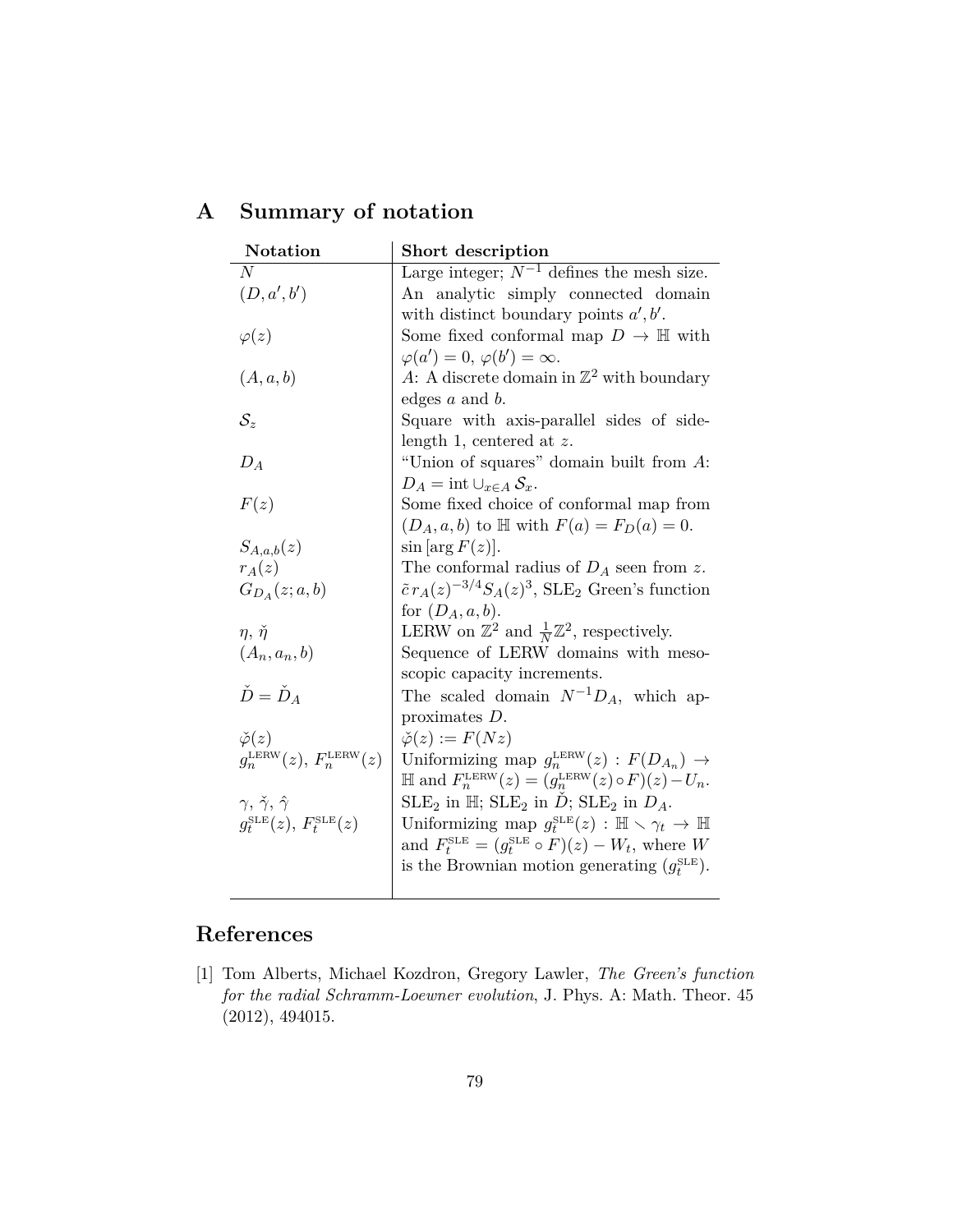- [2] Tom Alberts, Michael Kozdron, Robert Masson, *Some Partial Results on the Convergence of Loop-Erased Random Walk to SLE(2) in the Natural Time Parameterization*, J. Stat. Phys. (2013), 153, no. 1, 119-141.
- [3] Martin Barlow, David Croydon, Takashi Kumagai, *Subsequential scaling limits of simple random walk on the two-dimensional uniform spanning tree*, To appear in Annals of Probability.
- [4] A. A. Beliavin, A. M. Polyakov, A. B. Zamolodchikov, *Infinite conformal symmetry in two-dimensional quantum field theory*, Nuclear Physics B (1984), Vol 284, 333–380.
- [5] Christian Beneš, Gregory Lawler, Fredrik Viklund, *Scaling limit of the loop-erased random walk Green's function*, To appear in PTRF 2015
- [6] Christian Beneš, Fredrik Johansson Viklund, Michael Kozdron, *On the* rate of conference of loop-erased random walk to  $SLE<sub>2</sub>$ , Comm. Math. Phys, 308 (2), 307-354 (2013)
- [7] Stephane Benoist, Laure Dumaz, Wendelin Werner, *Near-critical spanning forests and renormalization*, Preprint 2015.
- [8] Roland Friedrich, Wendelin Werner, *Conformal restriction, highestweight representations and SLE*, Comm. Math. Phys, (2003) Volume 243, Issue 1, pp 105-122
- [9] Fredrik Johansson Viklund, *Convergence rates for loop-erased random walk and other Loewner curves*, Annals of Probability, 43 (1), 119-165  $(2015).$
- [10] Fredrik Johansson Viklund, Gregory F. Lawler, *Optimal Hölder exponent for the SLE path*, Duke Math. J., 159, No. 3, 351–383 (2011).
- [11] Fredrik Johansson Viklund, Gregory F. Lawler, *Almost sure multifractal spectrum for the tip of an SLE curve*, Acta Math. 209, 265-322 (2012).
- [12] Fredrik Johansson Viklund, Steffen Rohde, Carto Wong *On the continuity of*  $SLE_{\kappa}$  *in*  $\kappa$ , Probab. Theory Rel. Fields, 159, No. 3, 413–433  $(2014).$
- [13] Nam-Gyu Kang, Nikolai G. Makarov, *Gaussian free field and conformal field theory*, Asterisque Vol 353 (2013)
- [14] Tom Kennedy, *The Length of an SLE Monte Carlo Studies*, J. Stat. Phys, 128 (6) (2007)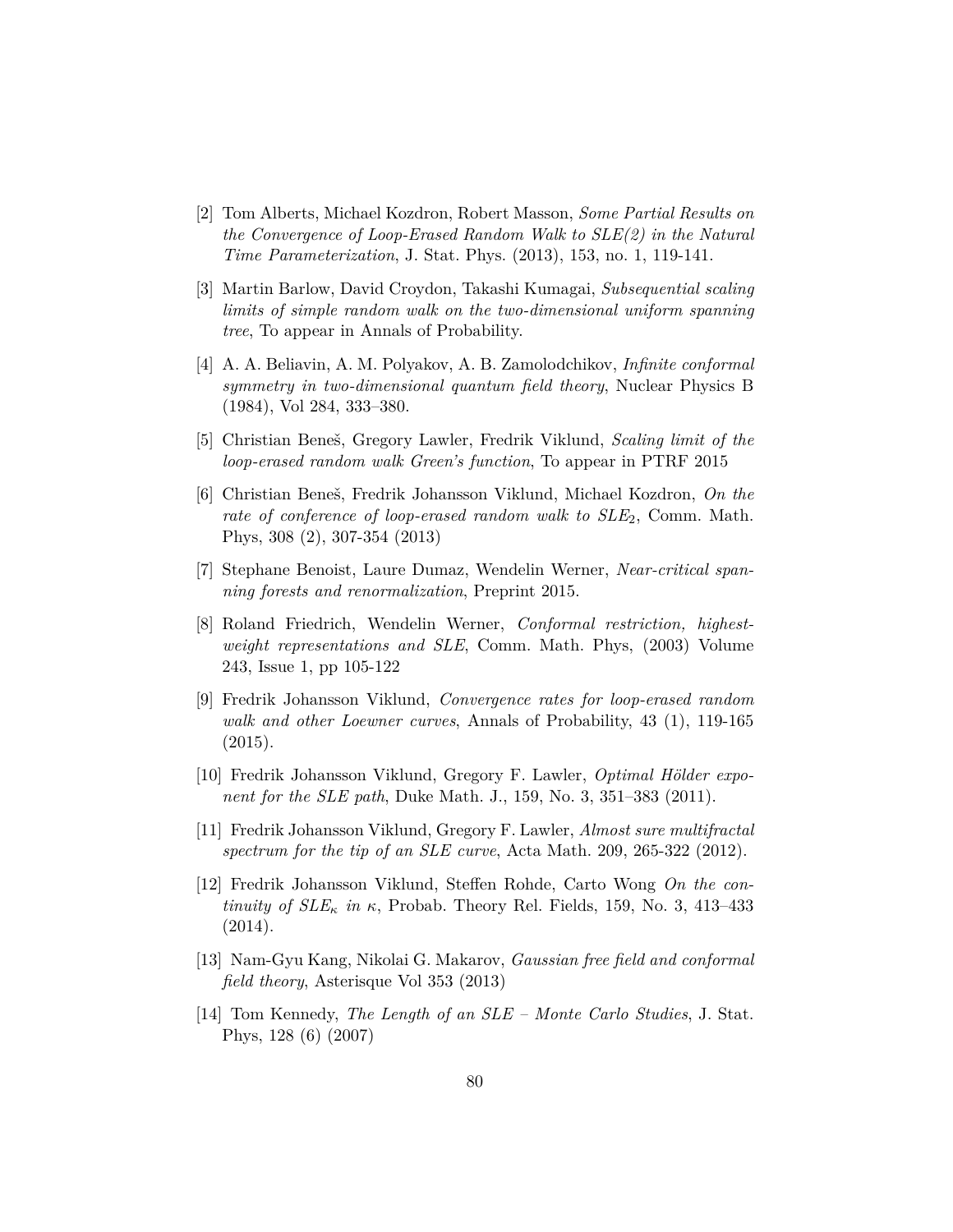- [15] Michael J. Kozdron and Gregory F. Lawler, Estimates of random walk exit probabilities and applications to loop-erased random walk, Electr. J. Probab. (2005), Paper no. 44, 1442–1467.
- [16] Joan Lind, *Hölder regularity of the SLE trace*, Trans. AMS, 360 3557– 3578 (2008)
- [17] Gregory F. Lawler, *Hausdorff dimension of cut times for Brownian motion*, Electron. J. Prob. **1**, Article No. 2 (1995).
- [18] Gregory F. Lawler, *Conformally Invariant Processes in the Plane*, AMS Press (2006).
- [19] Gregory F. Lawler, *Continuity of radial and two-sided radial SLE at the terminal point.* Preprint 2011.
- <span id="page-80-0"></span>[20] Gregory F. Lawler, Laurence Field, *Escape probability and transience for SLE*, Electronic Journal of Probability 20 (2015), no. 10, 1-14,
- [21] Gregory F. Lawler, Vlada Limic, *Random Walk: a Modern Introduction*, Cambridge U. Press (2010).
- [22] Gregory F. Lawler, Scott Sheffield, *A natural parametrization for the Schramm-Loewner evolution* Ann. Probab. Volume 39, Number 5 (2011), 1896-1937.
- [23] Gregory F. Lawler, Oded Schramm, Wendelin Werner, *One-Arm Exponent for Critical 2D Percolation*, Electronic J. Probability, 1–13 (2001)
- [24] Gregory F. Lawler, Oded Schramm, Wendelin Werner, *Conformal invariance of planar loop-erased random walks and uniform spanning trees*, Ann. Probab. Volume 32, Number 1B (2004), 939–995.
- [25] Gregory F. Lawler, Wang Zhou, *SLE curves and natural parametrization*, Ann. Probab, Volue 41 Number 3A (2013), 1556–1584.
- [26] Gregory F. Lawler, Mohammad A. Rezaei, *Minkowski content and natural parameterization for the Schramm-Loewner evolution*, Ann. Probab. Volume 43, Number 3 (2015), 1082-1120.
- [27] Gregory F. Lawler, Fredrik Viklund, The Loewner difference equation and convergence of loop-erased random walk, preprint (2016).